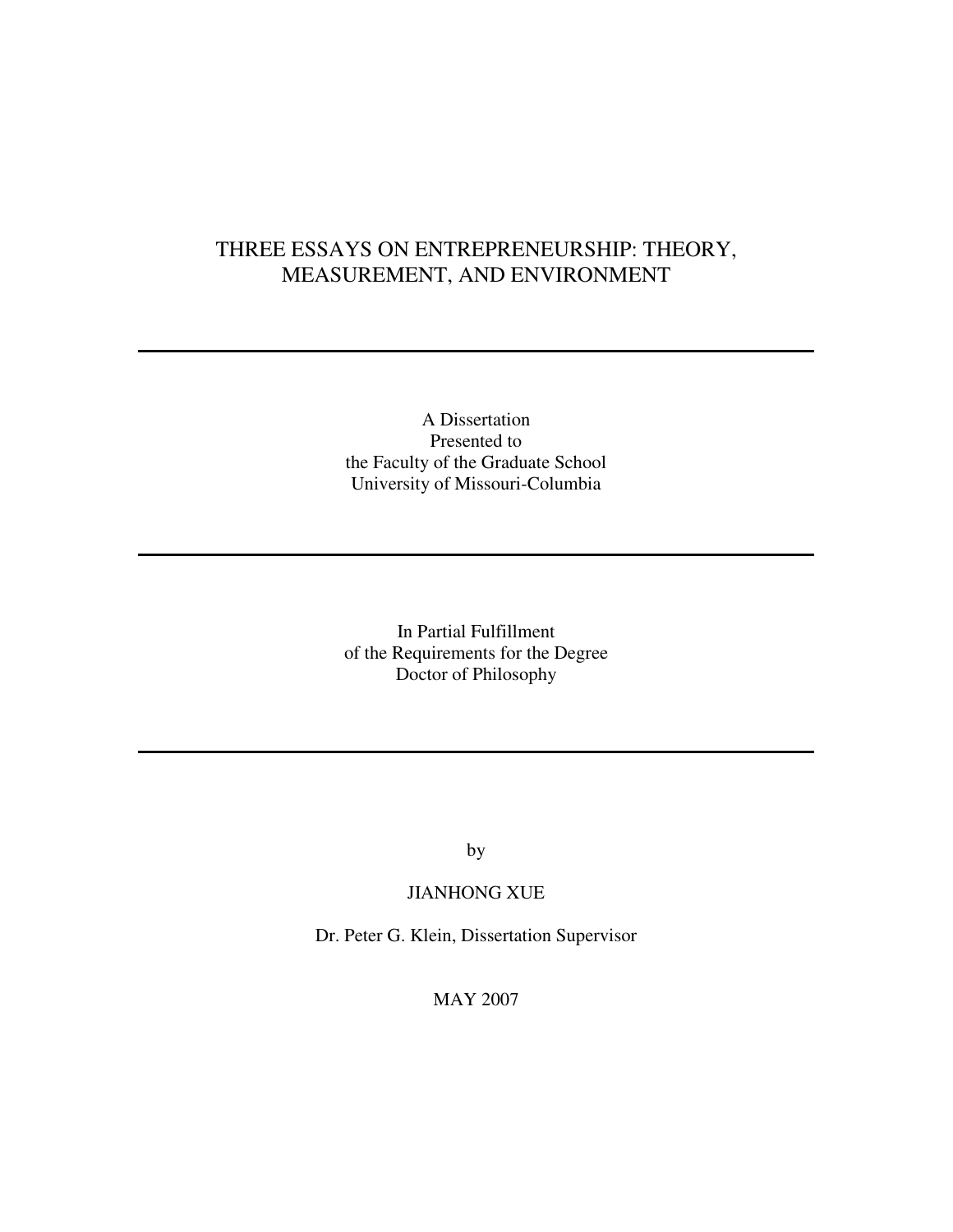© copyright by Jianhong Xue 2007 All Rights Reserved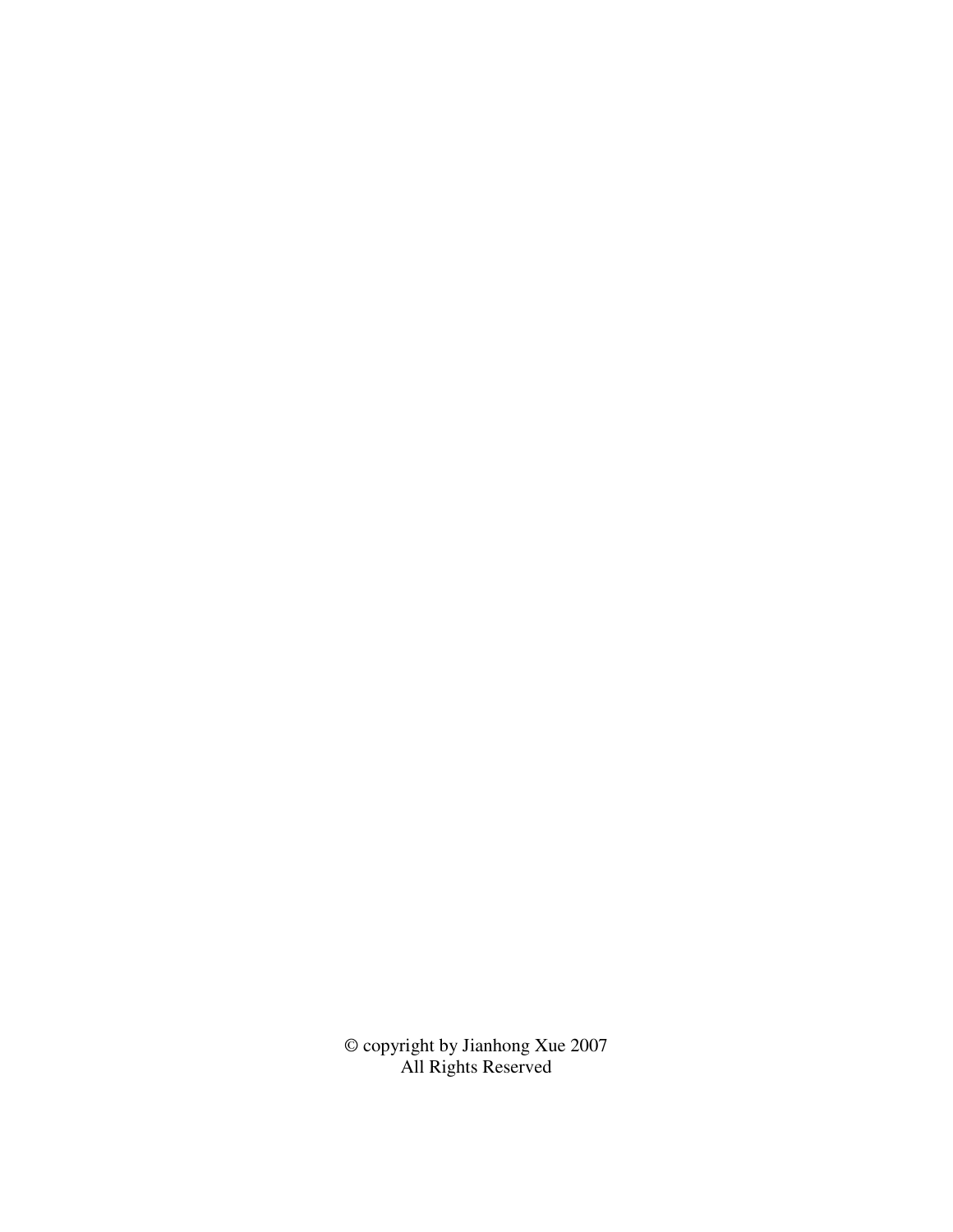The undersigned, appointed by the Dean of the Graduate School, have examined the dissertation entitled

## THREE ESSAYS ON ENTREPRENEURSHIP: THEORY, MEASUREMENT, AND ENVIRONMENT

presented by Jianhong Xue

a candidate for the degree of Doctor of Philosophy

and hereby certify that in their opinion it is worthy of acceptance.

 $\frac{1}{2}$  ,  $\frac{1}{2}$  ,  $\frac{1}{2}$  ,  $\frac{1}{2}$  ,  $\frac{1}{2}$  ,  $\frac{1}{2}$  ,  $\frac{1}{2}$  ,  $\frac{1}{2}$  ,  $\frac{1}{2}$  ,  $\frac{1}{2}$  ,  $\frac{1}{2}$  ,  $\frac{1}{2}$  ,  $\frac{1}{2}$  ,  $\frac{1}{2}$  ,  $\frac{1}{2}$  ,  $\frac{1}{2}$  ,  $\frac{1}{2}$  ,  $\frac{1}{2}$  ,  $\frac{1$ Professor Peter Klein

 $\frac{1}{2}$  ,  $\frac{1}{2}$  ,  $\frac{1}{2}$  ,  $\frac{1}{2}$  ,  $\frac{1}{2}$  ,  $\frac{1}{2}$  ,  $\frac{1}{2}$  ,  $\frac{1}{2}$  ,  $\frac{1}{2}$  ,  $\frac{1}{2}$  ,  $\frac{1}{2}$  ,  $\frac{1}{2}$  ,  $\frac{1}{2}$  ,  $\frac{1}{2}$  ,  $\frac{1}{2}$  ,  $\frac{1}{2}$  ,  $\frac{1}{2}$  ,  $\frac{1}{2}$  ,  $\frac{1$ Professor Thomas Johnson

 $\frac{1}{2}$  ,  $\frac{1}{2}$  ,  $\frac{1}{2}$  ,  $\frac{1}{2}$  ,  $\frac{1}{2}$  ,  $\frac{1}{2}$  ,  $\frac{1}{2}$  ,  $\frac{1}{2}$  ,  $\frac{1}{2}$  ,  $\frac{1}{2}$  ,  $\frac{1}{2}$  ,  $\frac{1}{2}$  ,  $\frac{1}{2}$  ,  $\frac{1}{2}$  ,  $\frac{1}{2}$  ,  $\frac{1}{2}$  ,  $\frac{1}{2}$  ,  $\frac{1}{2}$  ,  $\frac{1$ Professor Harvey James

 $\frac{1}{2}$  ,  $\frac{1}{2}$  ,  $\frac{1}{2}$  ,  $\frac{1}{2}$  ,  $\frac{1}{2}$  ,  $\frac{1}{2}$  ,  $\frac{1}{2}$  ,  $\frac{1}{2}$  ,  $\frac{1}{2}$  ,  $\frac{1}{2}$  ,  $\frac{1}{2}$  ,  $\frac{1}{2}$  ,  $\frac{1}{2}$  ,  $\frac{1}{2}$  ,  $\frac{1}{2}$  ,  $\frac{1}{2}$  ,  $\frac{1}{2}$  ,  $\frac{1}{2}$  ,  $\frac{1$ Professor Laura McCann

 $\frac{1}{2}$  ,  $\frac{1}{2}$  ,  $\frac{1}{2}$  ,  $\frac{1}{2}$  ,  $\frac{1}{2}$  ,  $\frac{1}{2}$  ,  $\frac{1}{2}$  ,  $\frac{1}{2}$  ,  $\frac{1}{2}$  ,  $\frac{1}{2}$  ,  $\frac{1}{2}$  ,  $\frac{1}{2}$  ,  $\frac{1}{2}$  ,  $\frac{1}{2}$  ,  $\frac{1}{2}$  ,  $\frac{1}{2}$  ,  $\frac{1}{2}$  ,  $\frac{1}{2}$  ,  $\frac{1$ Professor Stanislav Kolenikov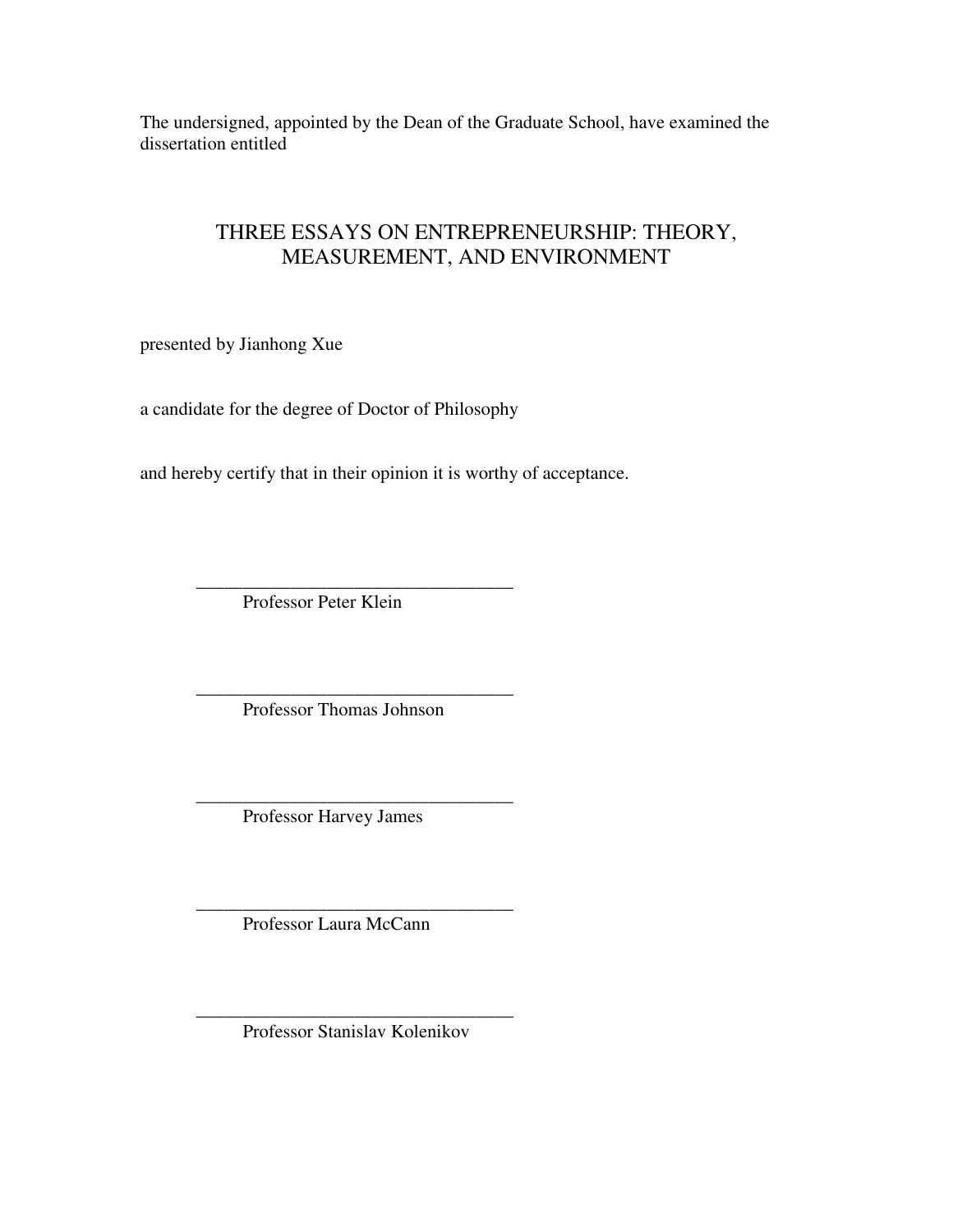#### **ACKNOWLEDGEMENTS**

Completing this degree was a dream that I had never dreamed of before my catching of the last school-bus here in the United States in this great institution, University of Missouri-Columbia. Although there are ups and downs, and twists and turns, the bus has brought me to where I have never imagined. In the endeavor throughout such a journey, there are several people to whom I owe a special gratitude. First, I would like to thank my wife, Xiaoqin, for her incredible understanding and sacrifices. Without her love and support, this never could have happened.

 I am very grateful of my committee members, Peter Klein, Thomas Johnson, Harvey James, Stanislav Kolenikov, and Laura McCann, who have motivated and influenced me greatly. As my academic advisor and the chair of the committee, Dr. Klein has provided me very timely feedback and outstanding advice. I truly appreciate his time and effort. I am deeply indebted to my late professor, Bruce Bullock, the former co-advisor and co-chair of my dissertation committee, who passed away two days before my comprehensive examination. I am very thankful of his encouragement and support but am most regretful of not having had the job done in time and not being able to thank him personally for what he had done for me.

 Many friends and colleagues have also provided me insight and emotional support. I could not name them all. However, I do like to offer my special thanks to Dr. Humin Ren, the former president of Xi'an Medical University, who granted me opportunities and support. Otherwise, such a journey would not be possible.

ii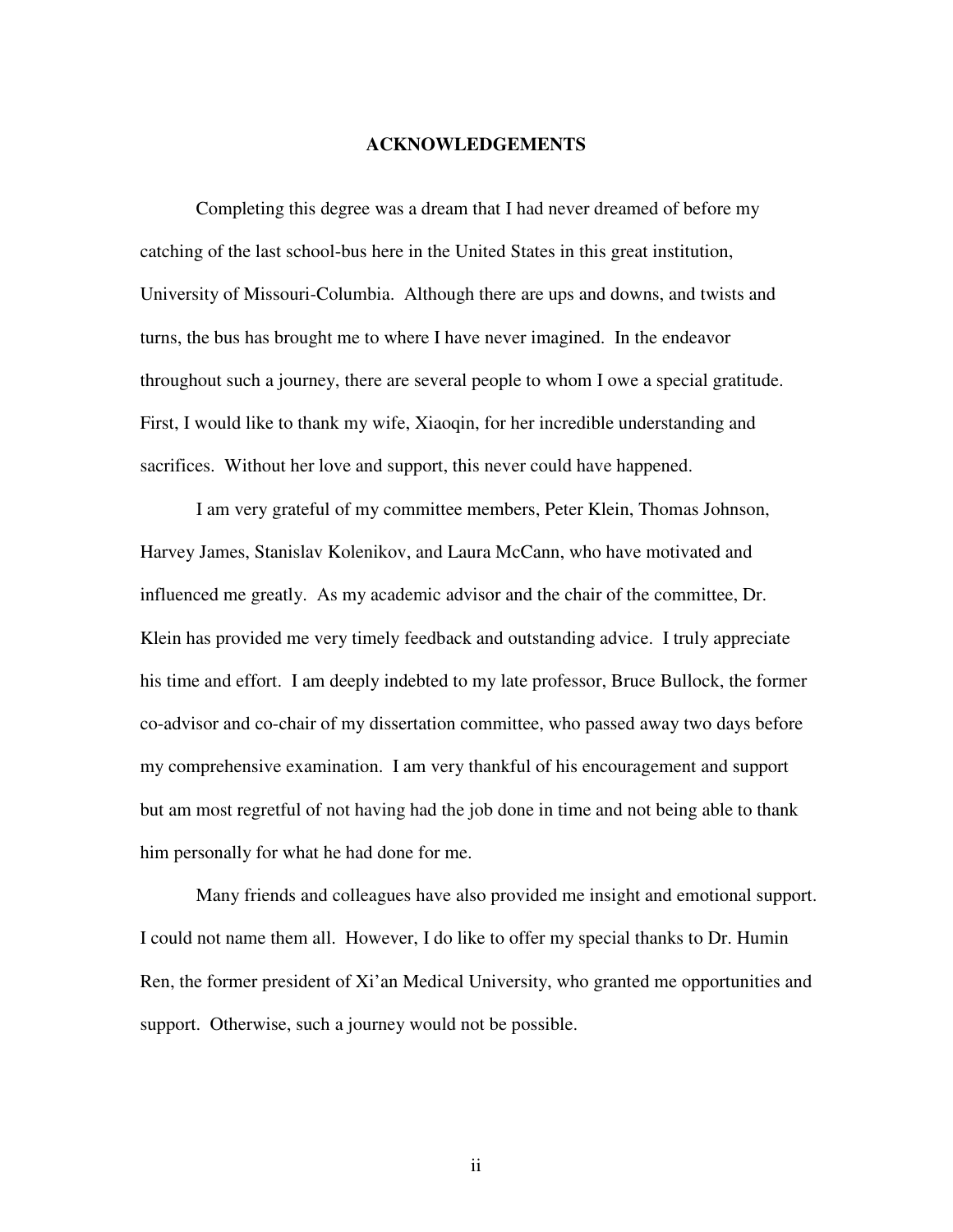The unconditional love and support of my parents have been the most powerful sources of energy for me. Their hope, even from my mother who was not given a chance to attend school, has been the guiding force for me. I am sure that my daughter, Wei, my only child, and now, an outstanding high school junior, would be shouting while I get out from the last school bus: NO MORE SPELLING-CHECKS!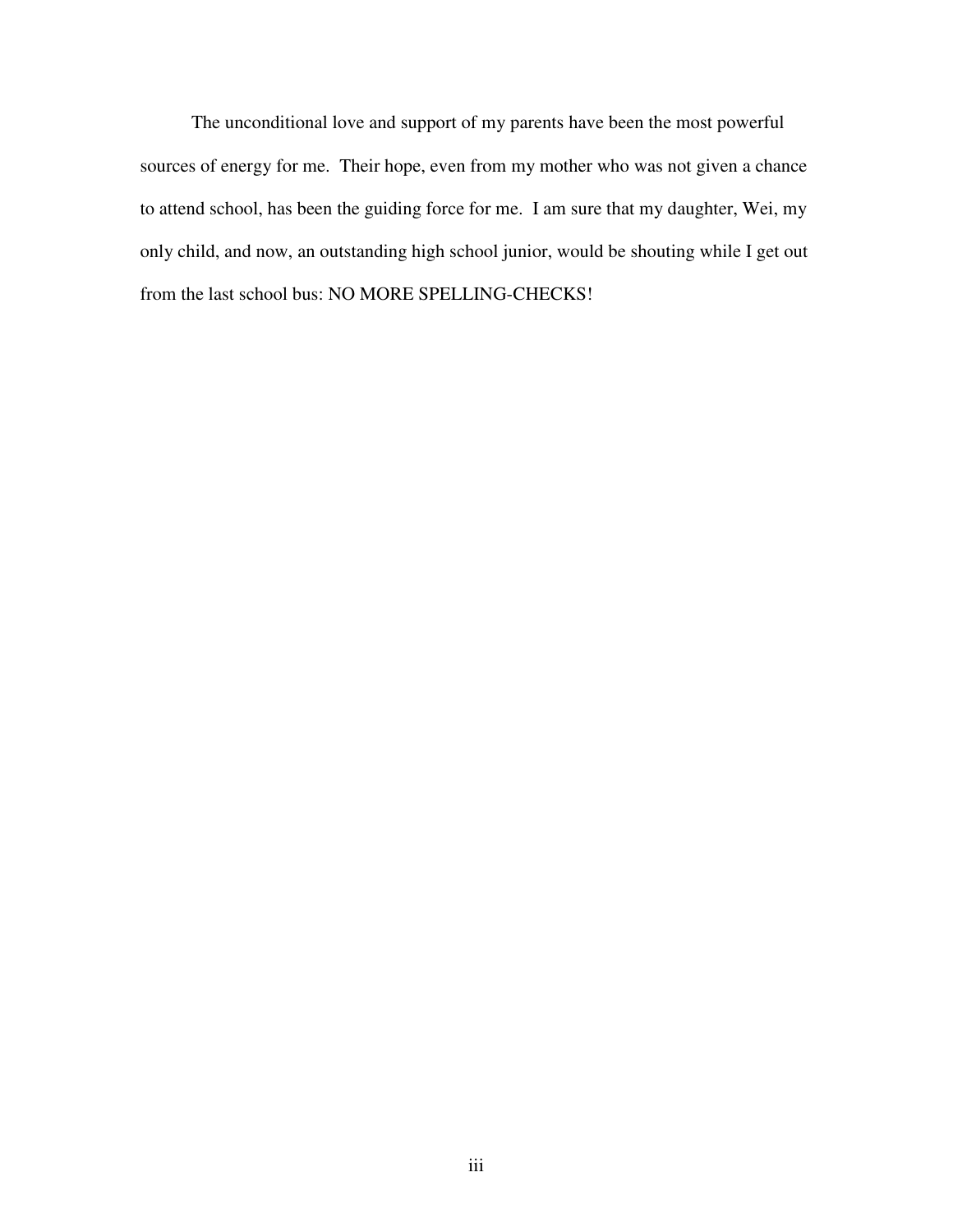| Essay                                                                     |
|---------------------------------------------------------------------------|
|                                                                           |
| ESSAY ONE: HIDDEN TRANSACTIONS, ENTREPRENEURSHIP, AND                     |
|                                                                           |
| The Exchanges of Information and Knowledge as "Hidden Transactions"  9    |
|                                                                           |
| The Role of the Firm, Social Capital, and Institutions in Entrepreneurial |
|                                                                           |
|                                                                           |
| ESSAY TWO: CAN ENTREPRENEURSHIP BE MEASURED? THE                          |
|                                                                           |
|                                                                           |
|                                                                           |
|                                                                           |
| 43                                                                        |

# TABLE OF CONTENTS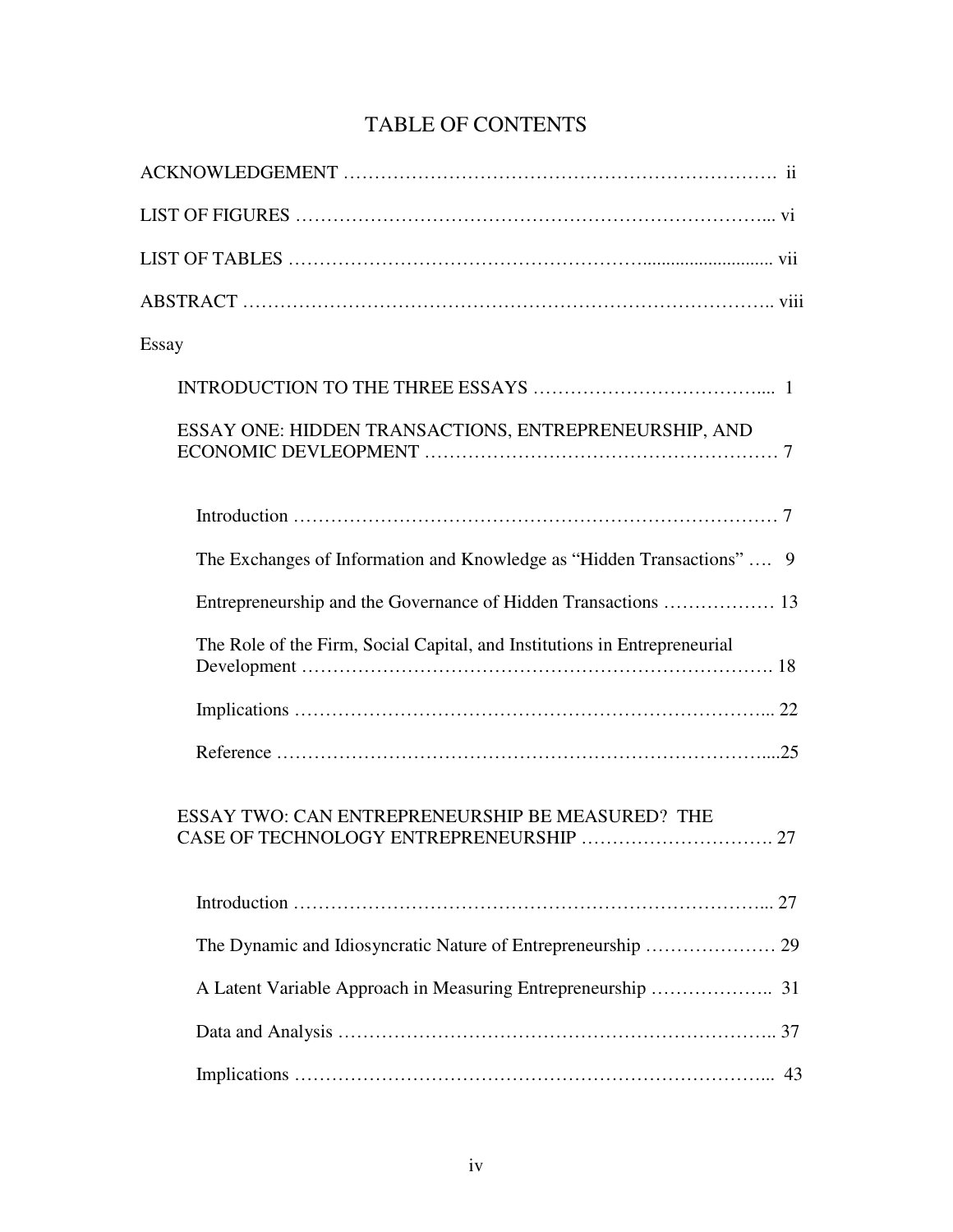| ESSAY THREE: THE REGION AS AN ENTREPRENUER'S OPPORTUNITY<br>SET: AN EMPIRICAL ANALYSIS IN THE CASE OF TECHNOLOGY |
|------------------------------------------------------------------------------------------------------------------|
|                                                                                                                  |
|                                                                                                                  |
|                                                                                                                  |
|                                                                                                                  |
|                                                                                                                  |
|                                                                                                                  |
| <b>APPENDIX A.</b>                                                                                               |

| <b>VITA</b> |  |
|-------------|--|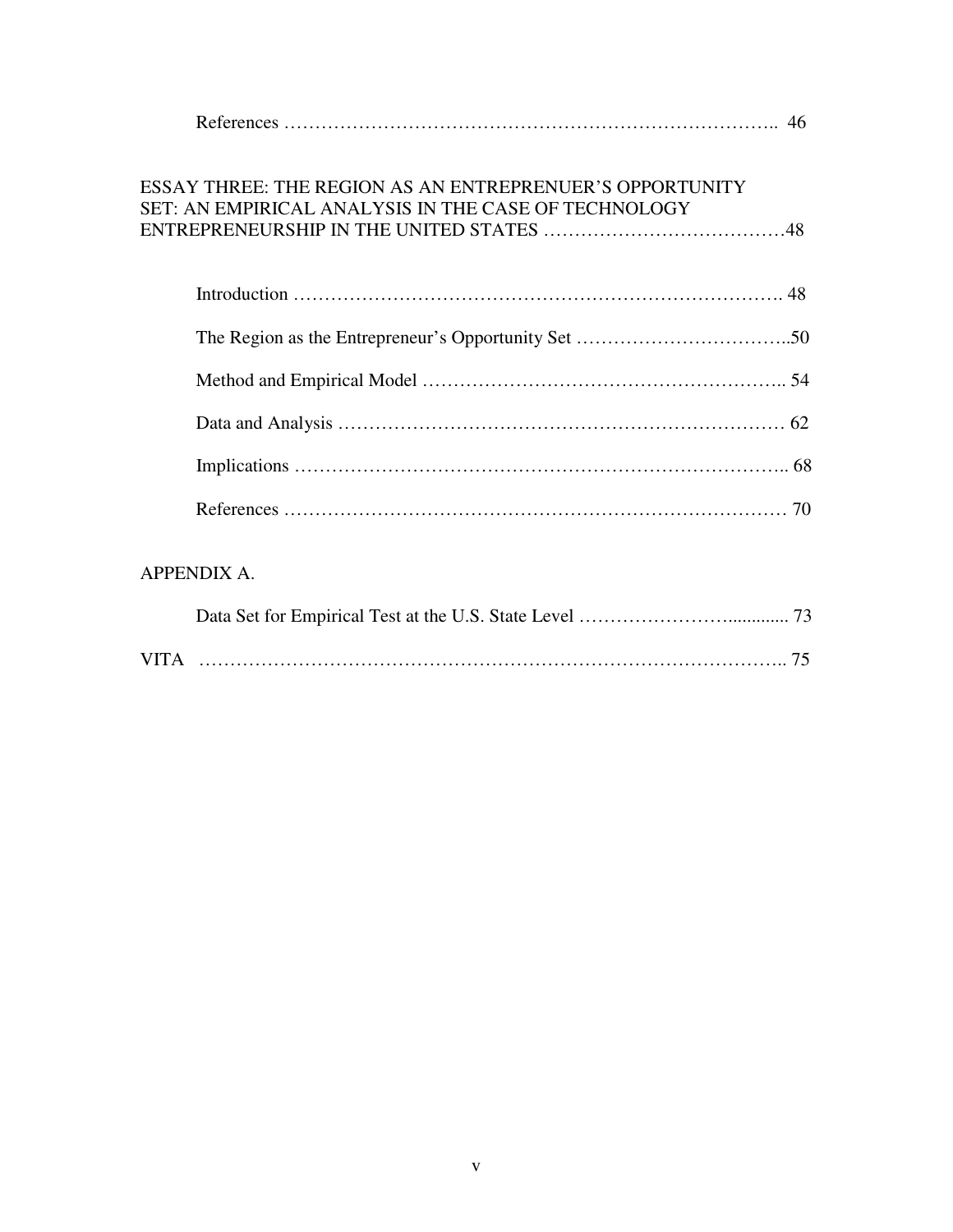# LIST OF FIGURES

| Diagram 2.1: Confirmatory Factor Analysis (CFA) Model for Performing |  |
|----------------------------------------------------------------------|--|
|                                                                      |  |
|                                                                      |  |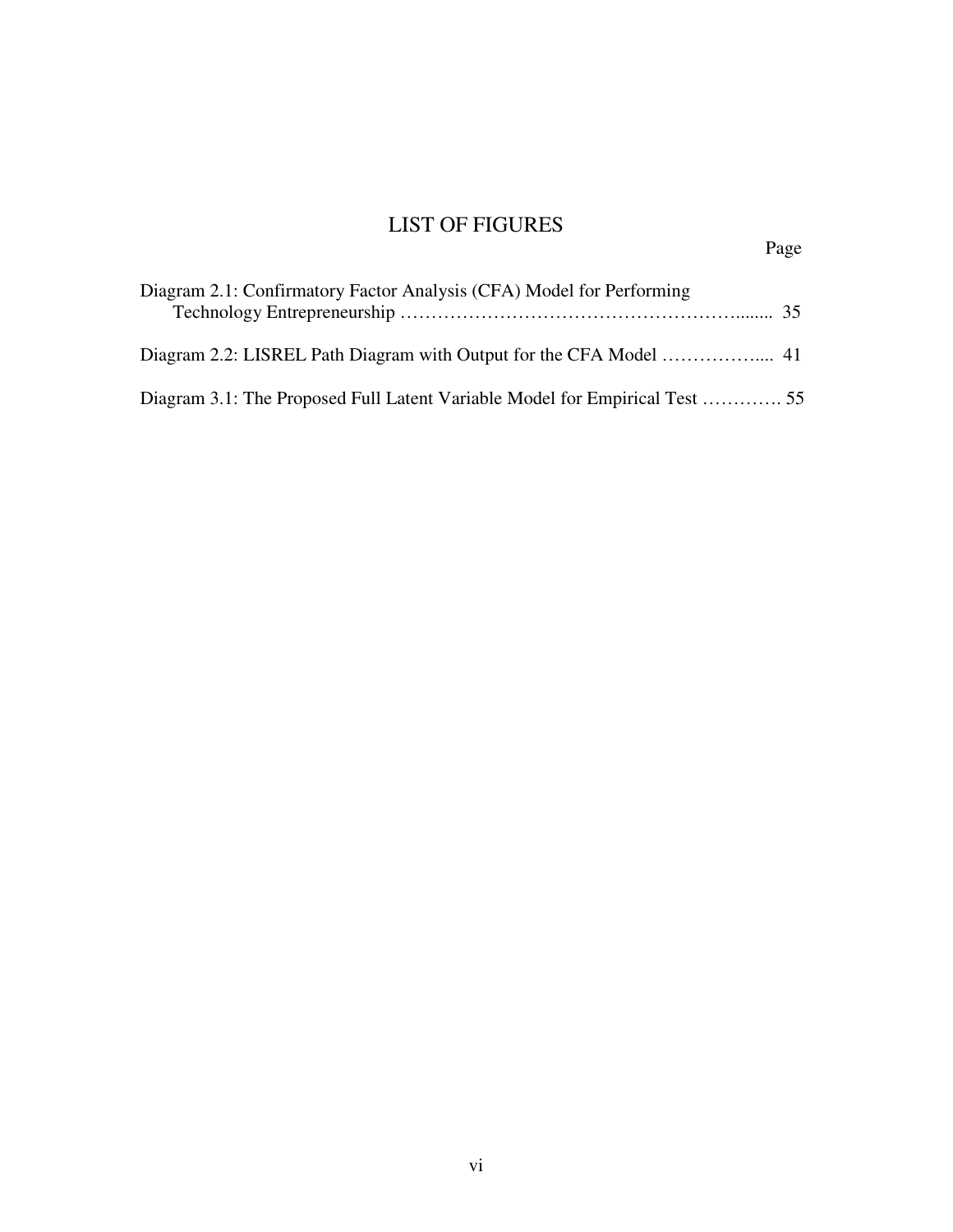# LIST OF TABLES

| Table 2.2 Definition of Technologies in ICT and Biotech Areas |  |
|---------------------------------------------------------------|--|
|                                                               |  |
|                                                               |  |
|                                                               |  |
|                                                               |  |
|                                                               |  |
|                                                               |  |
| Table 3.3: OLS Model Estimates in the Case of Technology      |  |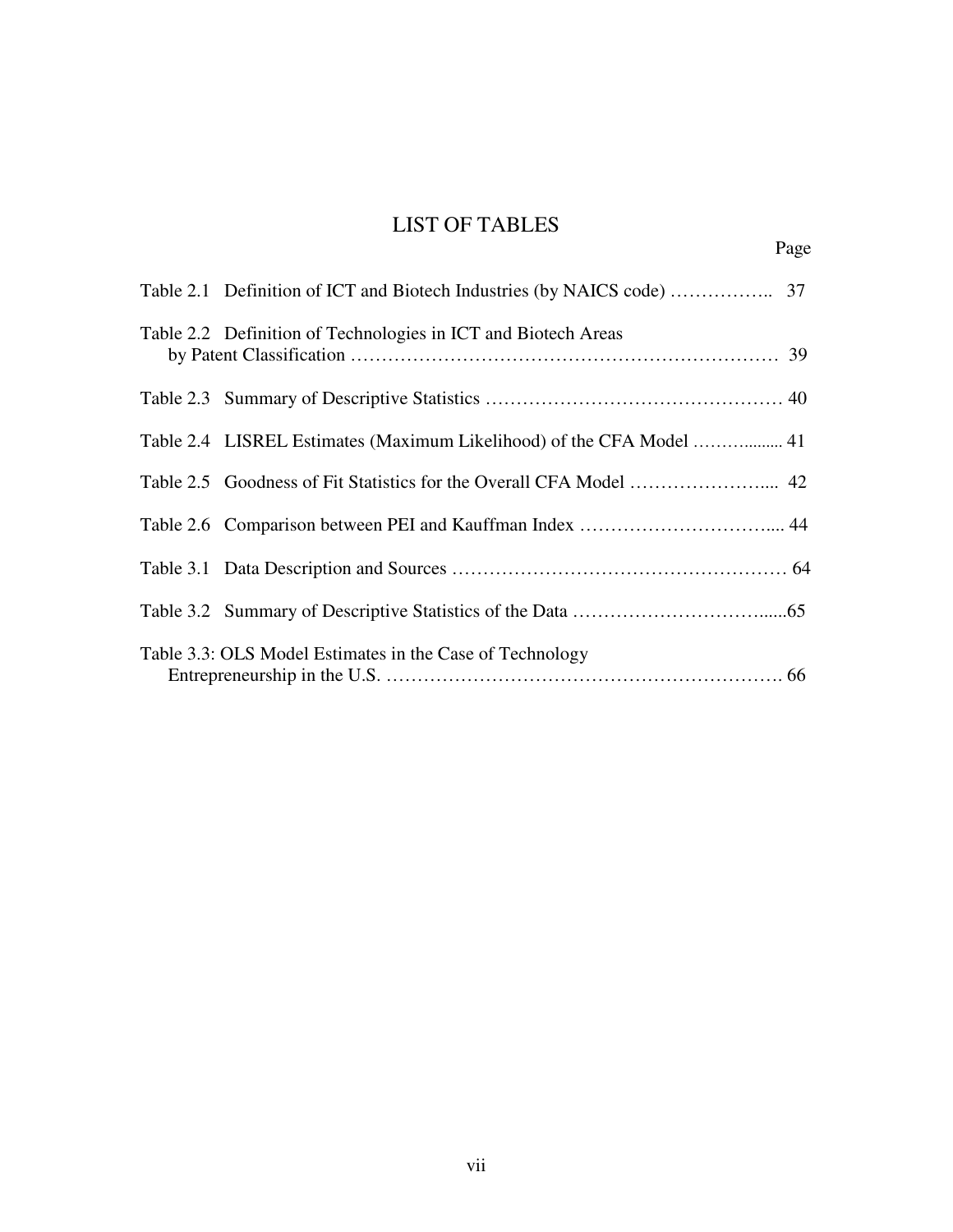## THREE ESSAYS ON ENTREPRENEURSHIP: THEORY, MEASUREMENT, AND ENVIRONMENT

Jianhong Xue

Peter G. Klein, Dissertation Supervisor

#### **ABSTRACT**

 This dissertation identifies three sets of issues regarding entrepreneurship research and addresses them correspondingly in three separate but related essays. The first issue is about the economic basis in which the role or function of entrepreneurship can be explained from the perspective of economic theory; and it is the subject of *Essay One* of this dissertation. The second issue concerns finding new ways to select appropriate measures of entrepreneurship and is the objective of *Essay Two*. The third issue regards the empirical test of hypotheses on regional environmental factors that may be important to promoting the emergence and performance of entrepreneurship and is the main purpose of *Essay Three*.

 In *Essay One*, while questioning the conventional wisdom that economic transactions are either coordinated by the market price mechanism or directed by the authority of the firm, I argue that there exist economic transactions that do not totally

viii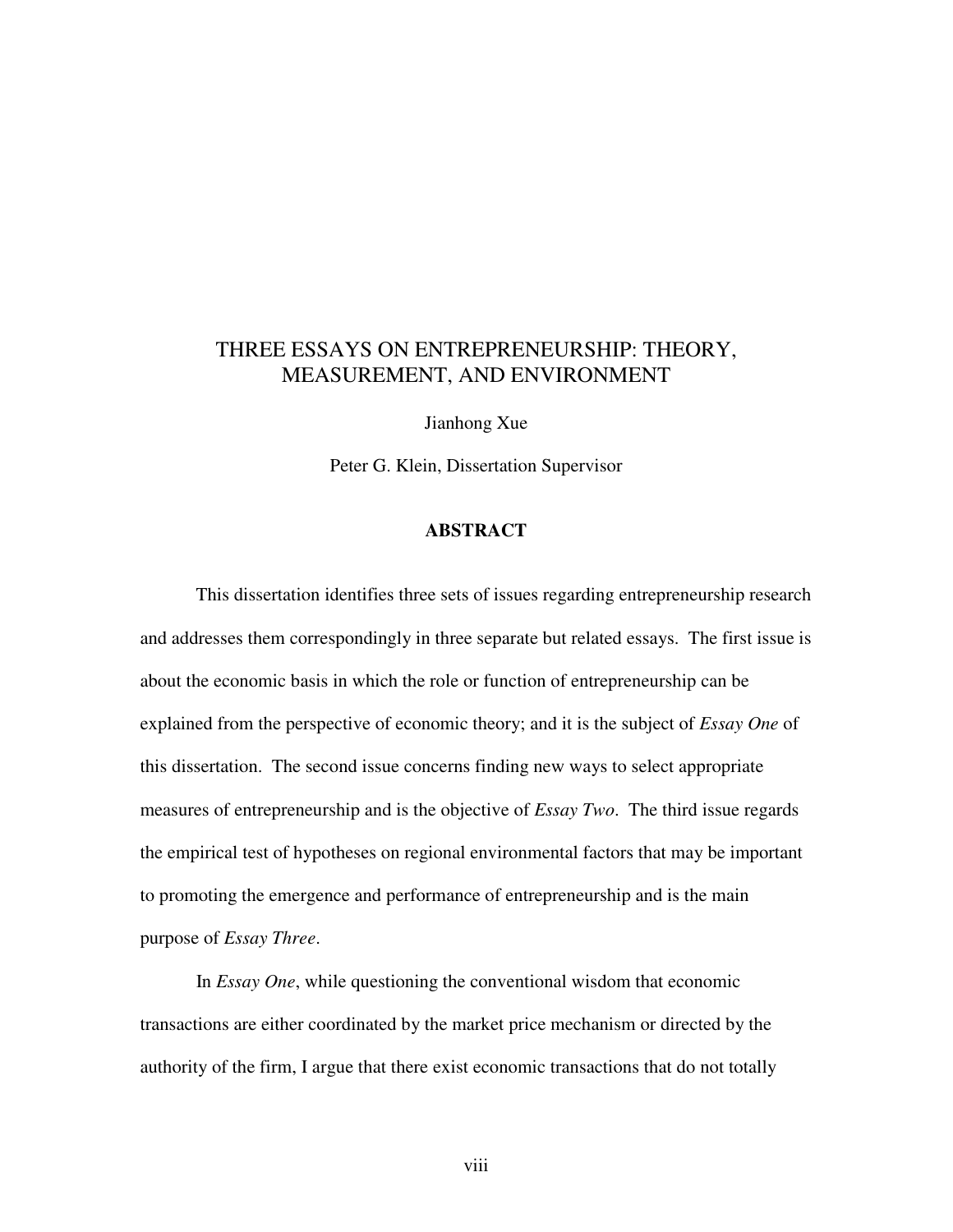conform to these two alternative means of governance. Specifically, the exchange of information and knowledge for innovative production, in many circumstances, is neither governed by the price mechanism nor controlled by the authority of the firm because the exchange, utilization, or production of information and knowledge takes place inside the human mind. I term such exchanges *hidden transactions*. Considering entrepreneurship as the intrinsic force that initializes the hidden transactions, I further argue that firms, social networks, and institutions such as freedom and equal access to education which facilitate and enlarge hidden transactions are important to entrepreneurial and economic development.

 In *Essay Two*, by classifying entrepreneurship as *conceiving entrepreneurship* and *performing entrepreneurship*, I argue that while conceiving entrepreneurship as ideas of doing business is largely unobservable performing entrepreneurship as actual execution of these ideas can be reasonably measured by tracing the trail or footsteps of entrepreneurs. This essay demonstrates that multiple indicator measures of performing entrepreneurship (in the case of technology entrepreneurship) can be chosen plausibly by using the confirmatory factor analysis under the framework of latent-variables modeling.

 *Essay Three* focuses on empirical investigation of regional factors that promote technology entrepreneurship. Although the entrepreneurial vision is a unique individual phenomenon, the fact that entrepreneurial activities are geographically concentrated suggests that there must be something in the region facilitating the emergence of entrepreneurship. By defining what is termed "an entrepreneur's opportunity set," the study hypothesizes that performing entrepreneurship depends on the opportunity set that the region provides to entrepreneurs. A full structural equation with latent variables

ix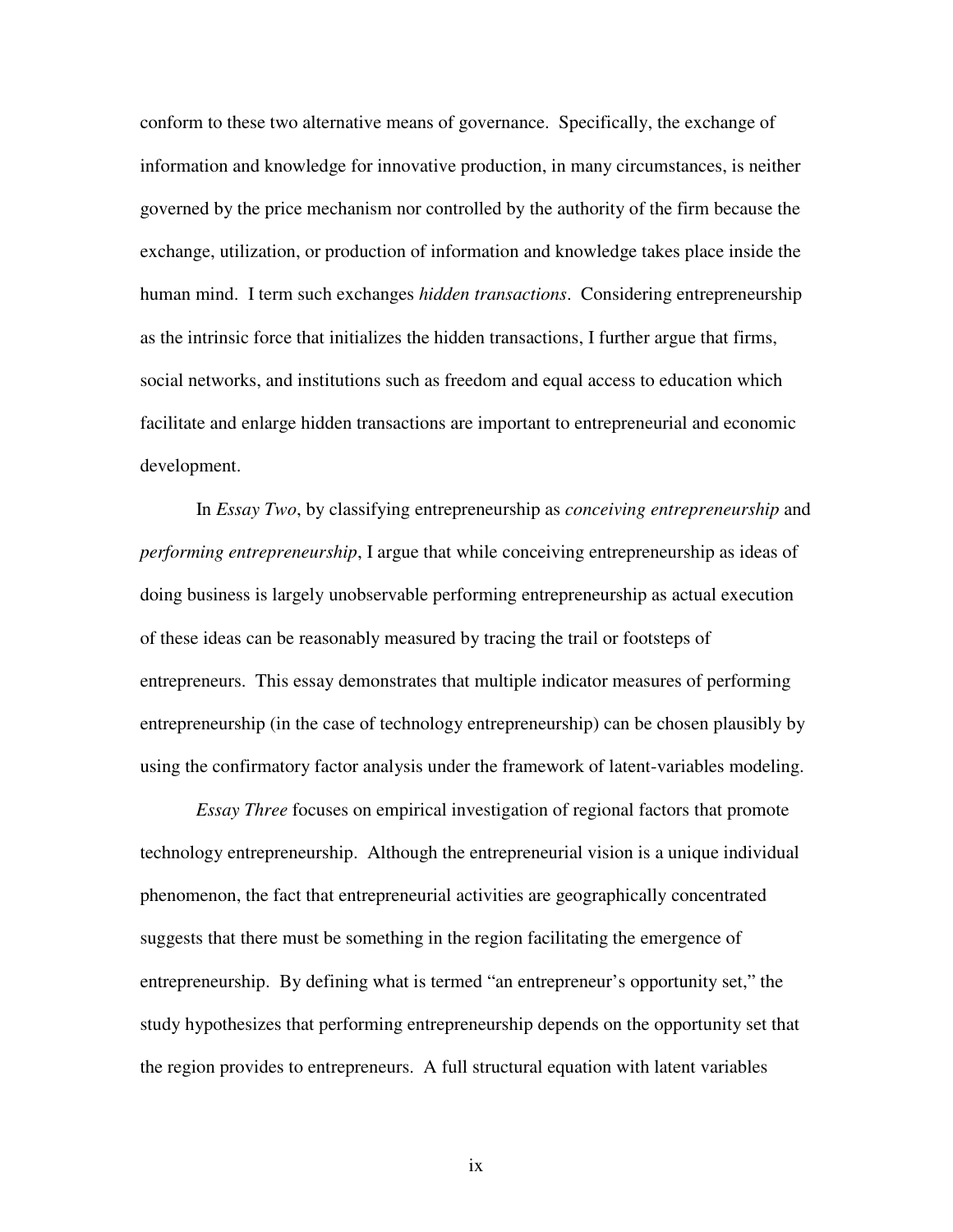model is proposed and described, but because of inadequate information and the requirement of large sample size, an OLS model is alternatively employed for empirical testing of hypothesis.

 Important policy implications can be drawn from this dissertation in terms of entrepreneurial development in the age of technology and globalization.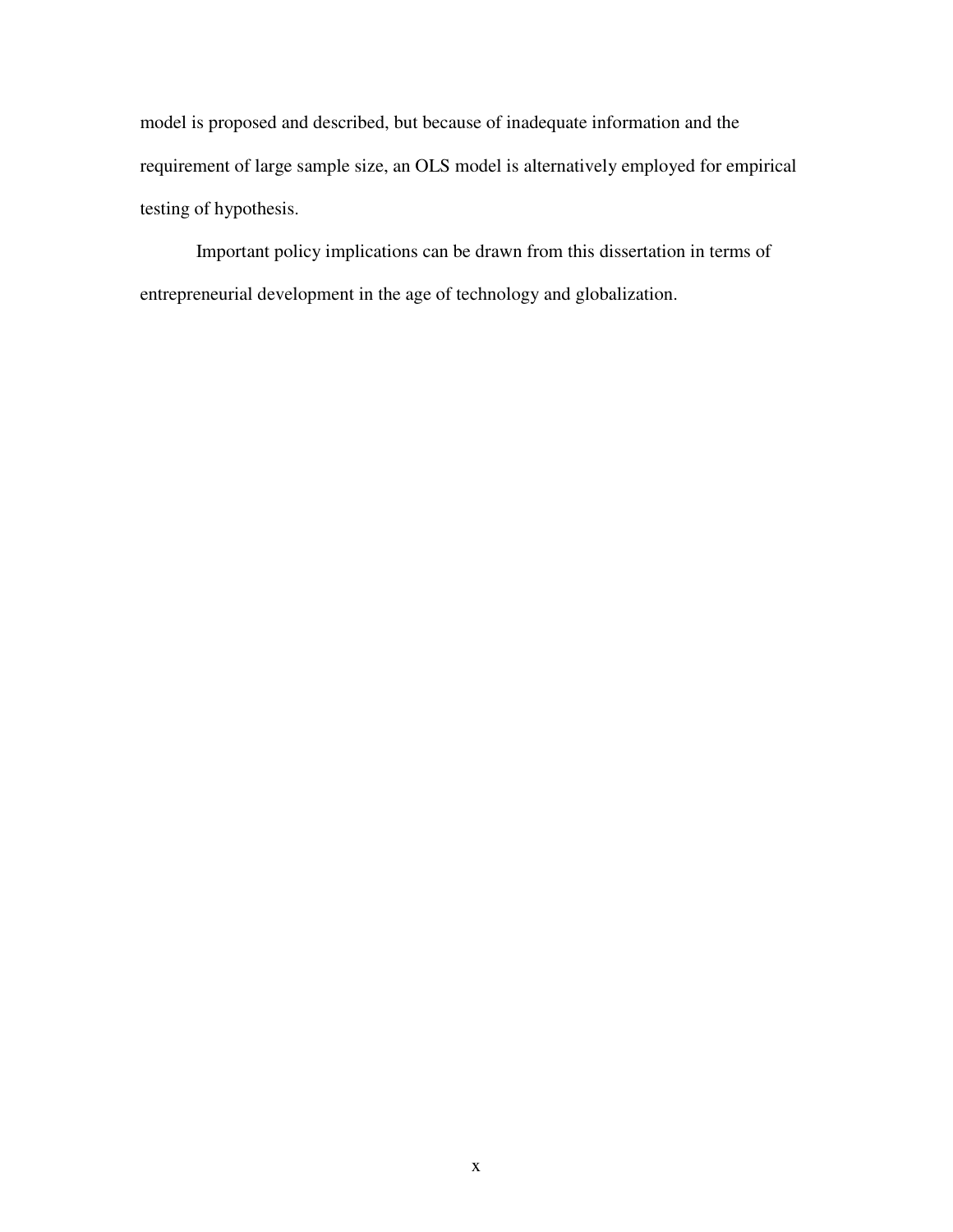#### **INTRODUCTION TO THE THREE ESSAYS**

 Throughout human history, entrepreneurs have been the most active players in areas of technological, economic, and social development. Since Richard Cantillon's 1755 work, *Essay on the Nature of Commerce in General (Essai sur la Nature du Commerce en general)*, the words, "entrepreneur" and "entrepreneurship" have been increasingly used in the economics and business literature. Today, entrepreneurship research involves many disciplines such as economics, management, cognitive science, and sociology. Acknowledging that there are distinct objectives and approaches of entrepreneurship research in these fields of study, this dissertation research mainly addresses the problems of entrepreneurship research from the perspective of economics.

 In the economics literature, many characterizations of entrepreneurs and explanations of the roles or functions of entrepreneurship can be found. Nevertheless, there is no consensus and no clearly agreed upon economic theory of entrepreneurship. Such ambiguity in the understanding of entrepreneurship can be mainly ascribed to the dynamic and complicated nature of entrepreneurship. Consequently, there are many unresolved issues in entrepreneurship research. In this dissertation, I identify the following three sets of research problems and address them respectively in three related essays.

 The first set of problems concerns the economic theory of entrepreneurship. It is commonly known that entrepreneurs perform very important economic functions. However, contemporary economic theory has largely neglected entrepreneurship. Despite some serious theoretical inquiries such as Schumpeter (1912, 1934), Knight (1921), and Mises (1949), entrepreneurship research has not been in the central stage of

- 1 -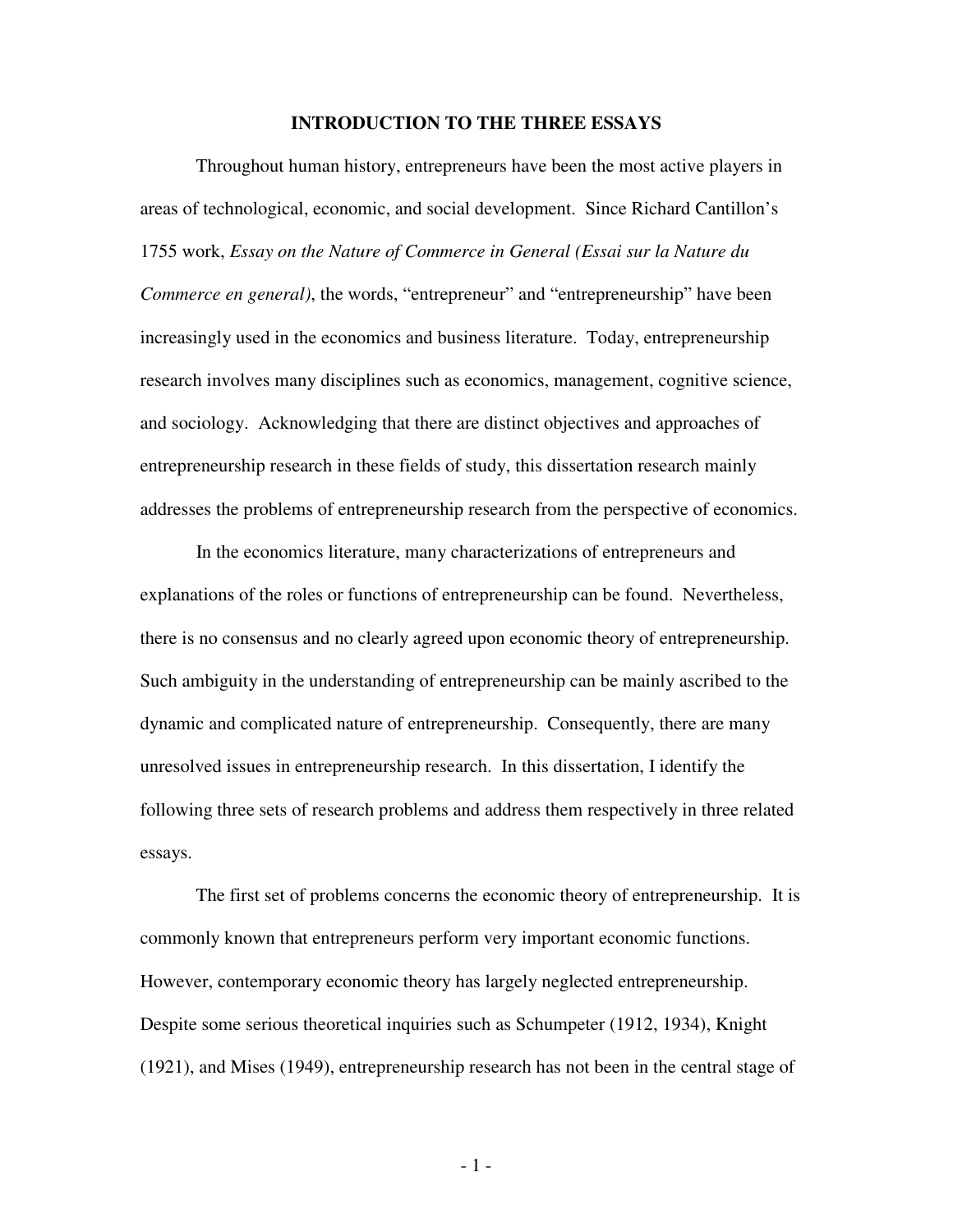mainstream economics. That is, it is unclear where entrepreneurs should stand in economics or what is the economic basis in which the role of entrepreneurship can be logically explained. In *Essay One* of this dissertation, *Hidden Transactions,* 

*Entrepreneurship, and Economic Development*, I argue that the economic basis of entrepreneurship can be explained in the process of innovative production, in which individual entrepreneurs play a pivotal role in initializing the exchange of information and knowledge, thus, the reallocation of resources. In this theoretically orientated essay, while recognizing that the production and utilization of knowledge initially take place inside the individual human mind, I question the conventional wisdom that economic transactions are governed either by the price mechanism or by the authority of the firm. I point out that the market price mechanism and the authority of the firm, in many circumstances, may not be the ultimate governing forces of the allocation of resources because of existence of types of economic transactions that take place outside the market price mechanism and the authority of the firm. I term them *hidden transactions*, which largely consist of the exchanges of information and knowledge among individuals.

 The underlying reason for the existence of hidden transactions is that the knowledge or innovative production takes place essentially inside individual minds, and individuals' willingness, desire, and action to initialize the exchange of information and knowledge constitute what is called entrepreneurship. As the role of individual entrepreneurship in initializing hidden transactions is realized, in the essay, I also argue that firms, social networks, and institutions such as freedom and equal access to education which could facilitate and enlarge hidden transactions are critical to the emergence of entrepreneurship, and thus, economic development.

- 2 -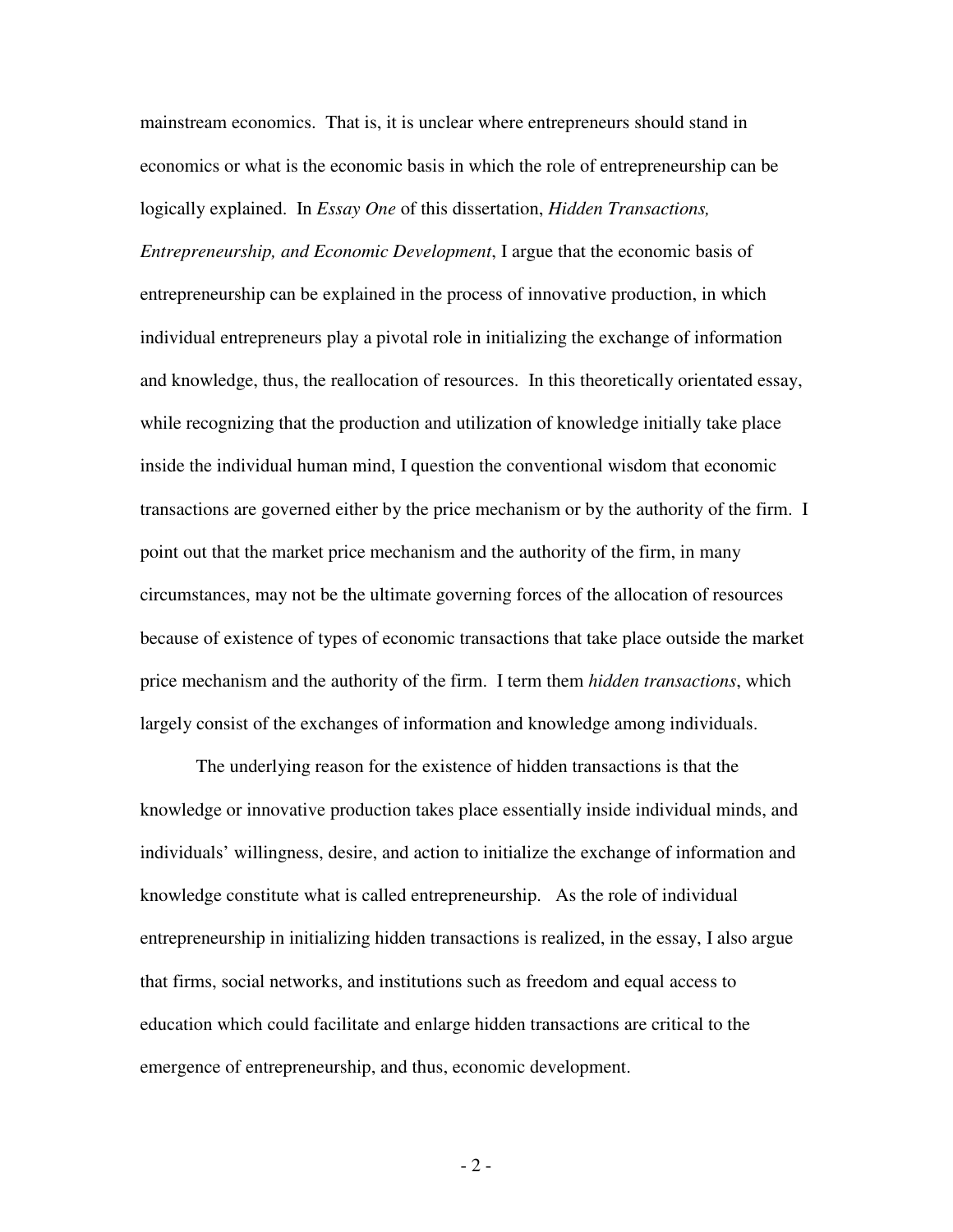Second, while many studies have attempted to define entrepreneurship from different perspectives, economists have been struggling to find appropriate measures of entrepreneurship, making empirical research on entrepreneurship in many circumstances infeasible. Being aware of the dynamic and complicated of entrepreneurial functions and activities, in *Essay Two* of this dissertation, *Can Entrepreneurship Be Measured* ? *The Case of Technology Entrepreneurship in the United States*, I classify entrepreneurship as "conceiving entrepreneurship" and "performing entrepreneurship." Acknowledging that the former, as ideas of doing business, is largely unobservable, I argue that the latter as actual execution of the ideas can be feasibly observed by tracing the trail of entrepreneurs. Since entrepreneurs may leave multiple footprints, I adopt the latent variable approach in finding measures of performing entrepreneurship. Using this method, I treat performing entrepreneurship as a latent variable, and choose multiple observable indicators as indirect measures of the performing entrepreneurship. A confirmatory factor analysis (CFA) under the framework of latent-variables modeling is used in the case of performing technology entrepreneurship in the United States. In such an analysis, four indicator variables, including number of technology patents, number of small business innovation rewards, venture capital disbursements, and number of high technology firm establishments, are chosen to manifest performing technology entrepreneurship. Data on these variables are collected from all 50 U.S. states. The results of the analysis indicate that the measurement model of performing technology entrepreneurship fits the data plausibly. The study demonstrates that measures of entrepreneurship can be reasonably developed by careful classification and tracing of entrepreneurial activities. The latent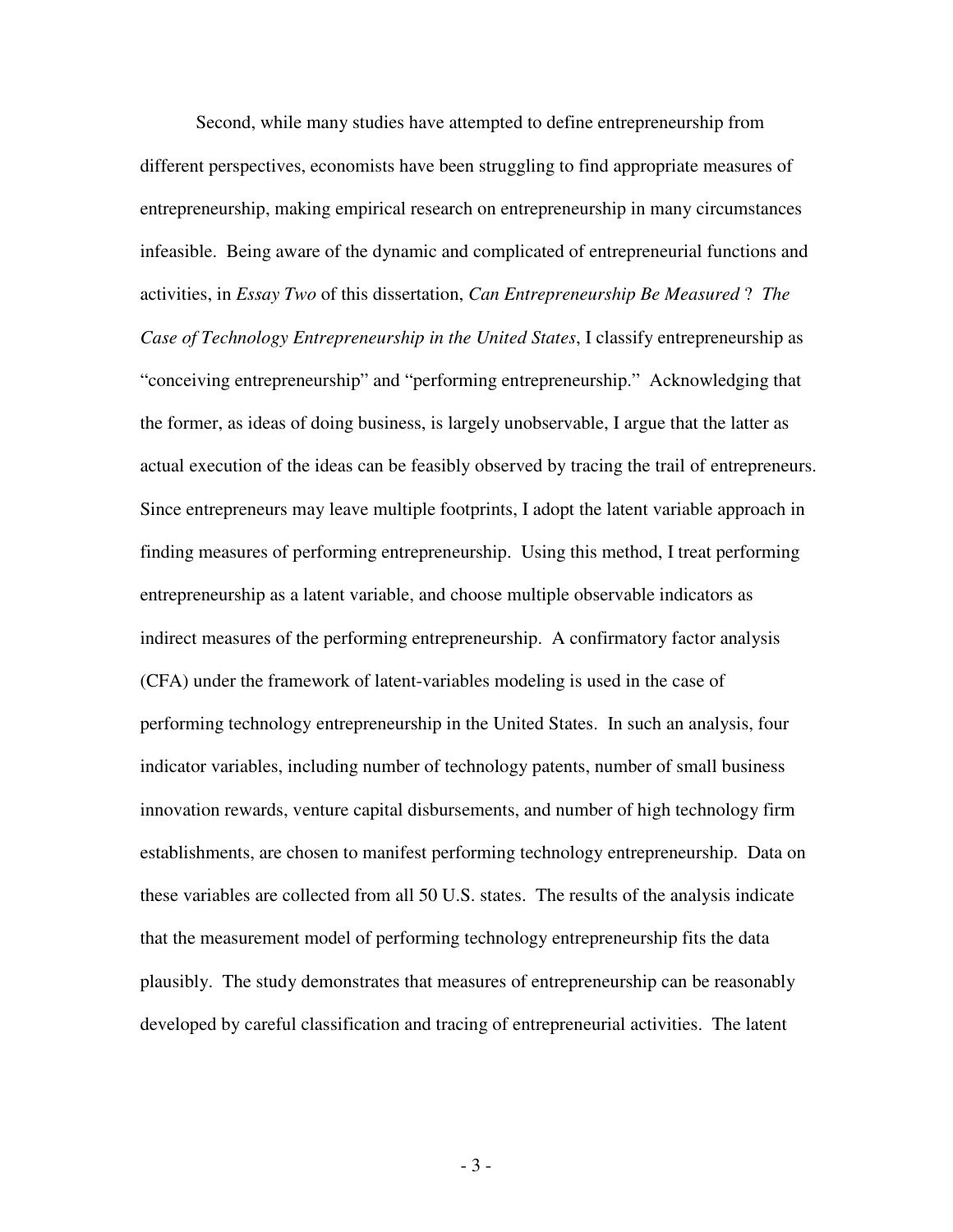variable approach can be a conceivable method in selecting measures of entrepreneurship, and potentially, for further empirical testing of hypotheses in entrepreneurship studies.

 Third, while a large body of literature in entrepreneurship research has primarily treated entrepreneurial vision as an individual phenomenon, the literature in the economics of geography has indicated that entrepreneurial and industrial activities mostly cluster in just a handful of regions. This has certainly suggested that there must be some regional factors that promote the emergence and performance of entrepreneurship. However, entrepreneurship research has not paid enough attention to investigating such factors. In *Essay Three* of this dissertation, *The Region as an Entrepreneur's Opportunity Set: an Empirical Analysis in the Case of Technology Entrepreneurship in the United States*, I argue that "performing entrepreneurship" in a region depends largely on what I termed "the entrepreneur's opportunity set" that the region can provide. I further argue that the entrepreneur's opportunity set has four major components, including the availability of strategic resources, the ease of recombining resources, the ease of founding the firm, and the security of doing business. A conceptual model is developed linking entrepreneurship in a region to these four components of the entrepreneur's opportunity set. Because each of the variables in such a conceptual model can not be directly observed or measured, I originally proposed a full structural equation model with latent variables for empirical testing. Multiple indicator variables were chosen to manifest each of these latent variables in the case of technology entrepreneurship in the United Sates. I have attempted to test the proposed model using the data I collected from 265 U. S. metropolitan areas. Unfortunately, such an empirical model did not converge and produce admissible output due to inadequate information,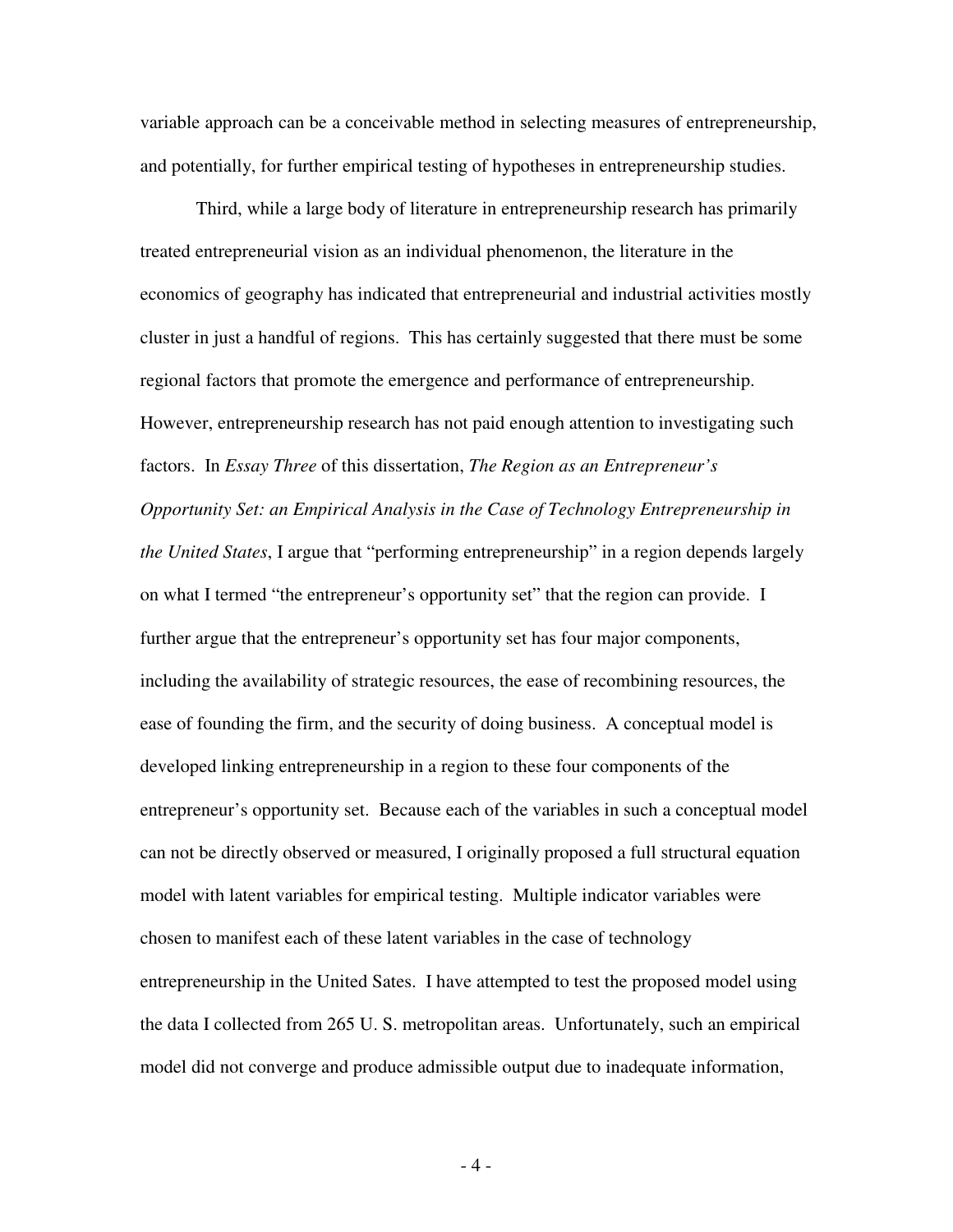including the use of proxies and estimation of missing data, on these indicator variables. While the U.S. state level data are complete and reliable on these elected indicator variables, however, the sample size is not large enough for running the full structural equation model with latent variables. Therefore, the OLS model is employed alternatively in testing the proposed conceptual model using the state level data since the successful selection of indicator measures of performing technology entrepreneurship in *Essay Two* makes the formation of a single measurable dependent variable possible.

 In the actual test of the OLS model, I use the results on four indicator variables, including number of technology patents (PATENT), number of small business innovation rewards (SBIR), venture capital investment (VC), and number of technology firm establishments (NTE), to form an index, called the performing technology entrepreneurship index (PEI) as a dependent variable. The PEI for each individual state is calculated as: PEI = sum [(data on indicator variable / sample average) \* factor score], in which, the factor score is the factor loading obtained from the CFA analysis in *Essay Two*. The independent variables in the OLS model are chosen corresponding to each component of the entrepreneur's opportunity set, including the number of scientists (NOS) and R&D investment (RD) for the availability of strategic resources; the number of anchor universities (ACU), number of anchor firms (ACF), and "labor market freedom" measured by the Freedom Index area 3 (FI-III) for the ease of recombination of resources; the number of technology consultants (NCO), the number of business incubators (BICB), and the "size of the government" measured by the Freedom Index area 1 (FI-I) for the ease of founding a new firm; and the number of intellectual property lawyers (NOL) and "takings and discriminatory taxation" measured by the Freedom Index area 2 (FI-II) for

- 5 -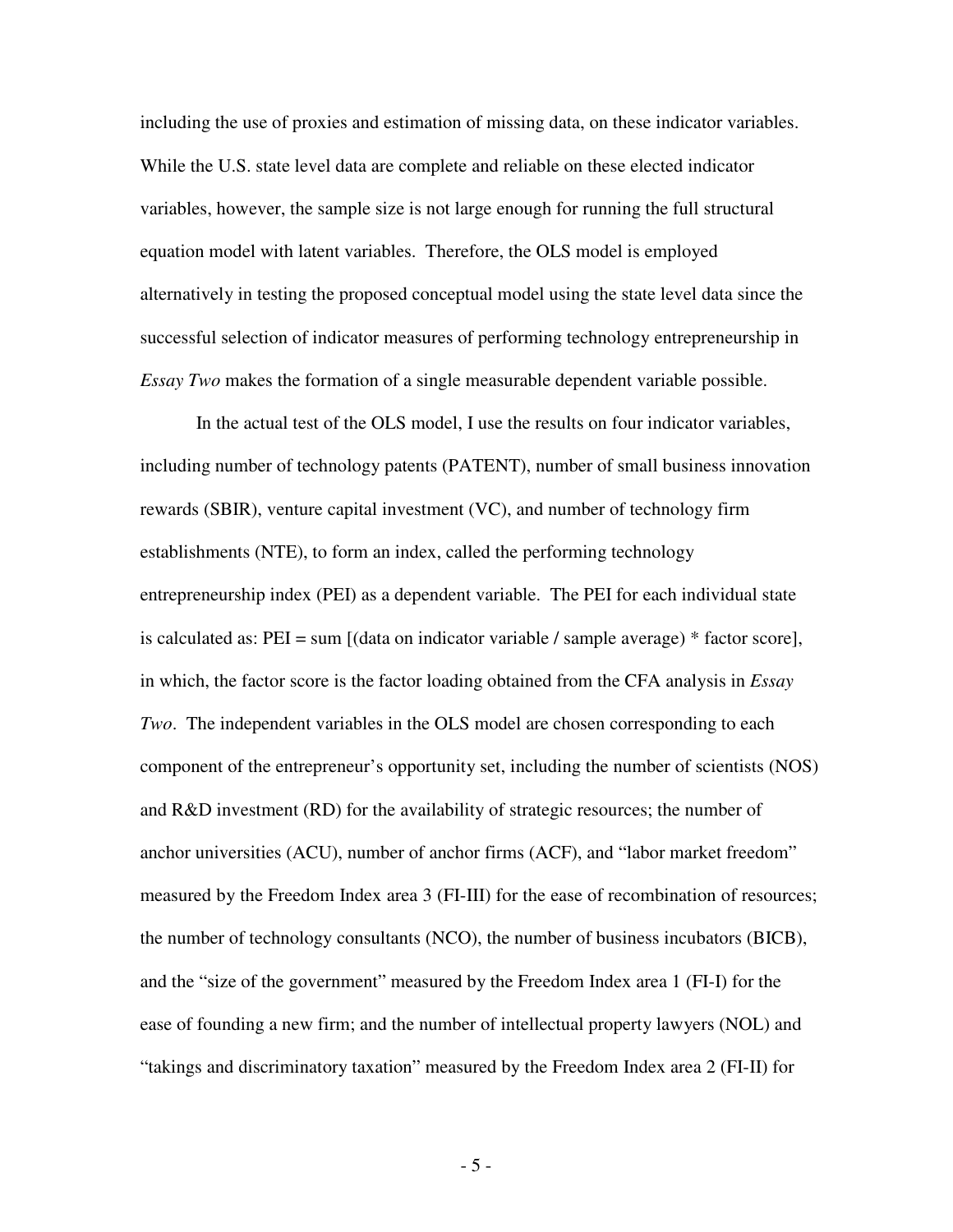the security of doing business. The results show that while most of the independent variables have the correct sign, only R&D investment (R&D), the number of anchor firms (ACF), and the size of government (FI-I) are statistically significant, while the number of intellectual property lawyers (NOL) is very near to the level of statistical significance.

 While *Essay One* of this dissertation makes important theoretical effort in explaining the economic basis of entrepreneurship, *Essay Two* and *Essay Three* explore new ways of measuring entrepreneurship and of empirical testing of important factors that encourages the emergence and performance of entrepreneurship. Important policy implications can be drawn for economic development in the age of technology and globalization.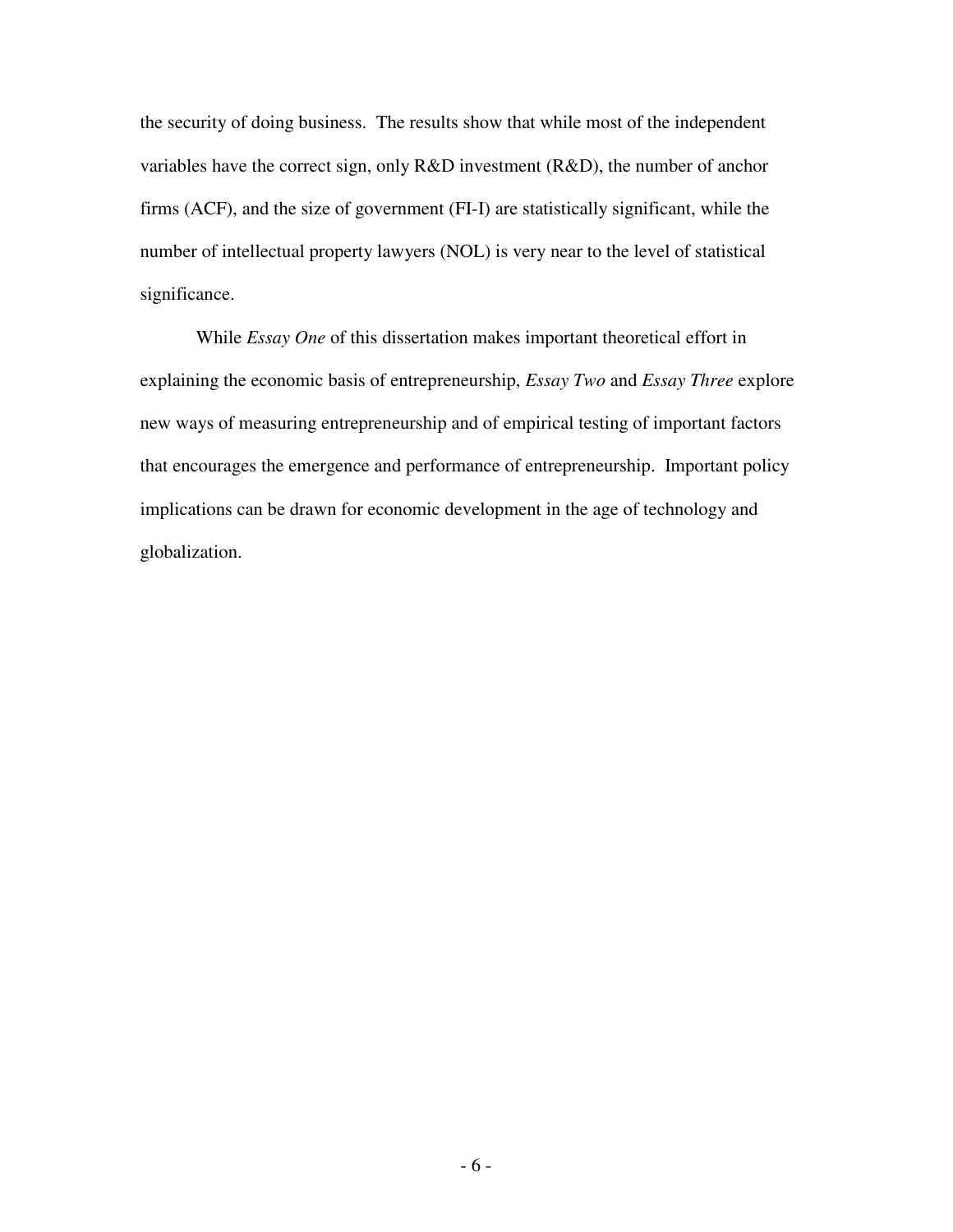#### **ESSAY ONE: HIDDEN TRANSACTIONS, ENTREPRENEURSHIP, AND ECONOMIC DEVLEOPMENT**

## **Introduction**

 A focal point of economic theory about the reallocation of resources is how economic transactions are organized or governed. From the perspective of mainstream economic theory, economic transactions are organized or coordinated by the market *price mechanism*, known as Smith's invisible hand. While indicating that there are costs associated with market transactions, Coase's (1937) seminal work of transaction cost economics has considered the *hierarchical authority of the firm* as an alternative to the market price mechanism in terms of the governing of economic transactions. It is very true that we observe both types of economic transactions - the exchange of economic goods through priced-market transactions and the coordination of factors of production by direct orders of the authority of the firm. However, one could consider these two alternatives to be the only means of governance of economic transaction if all necessary economic transactions totally conform to them. An immediate question may follow. Is there any type of economic transaction that is neither governed by the price mechanism nor directed by the authority of the firm?

 In this essay, I argue that the transaction of certain economic goods, at the moment of exchange, and in many circumstances, are neither coordinated by the price mechanism nor directed by the authority of the firm. Such a characterization is especially applicable to the exchange of information and knowledge for innovative economic production. That is, the exchanges or transactions of information and knowledge, to a certain extent, are hidden from both the market and the authority, but they are necessary

- 7 -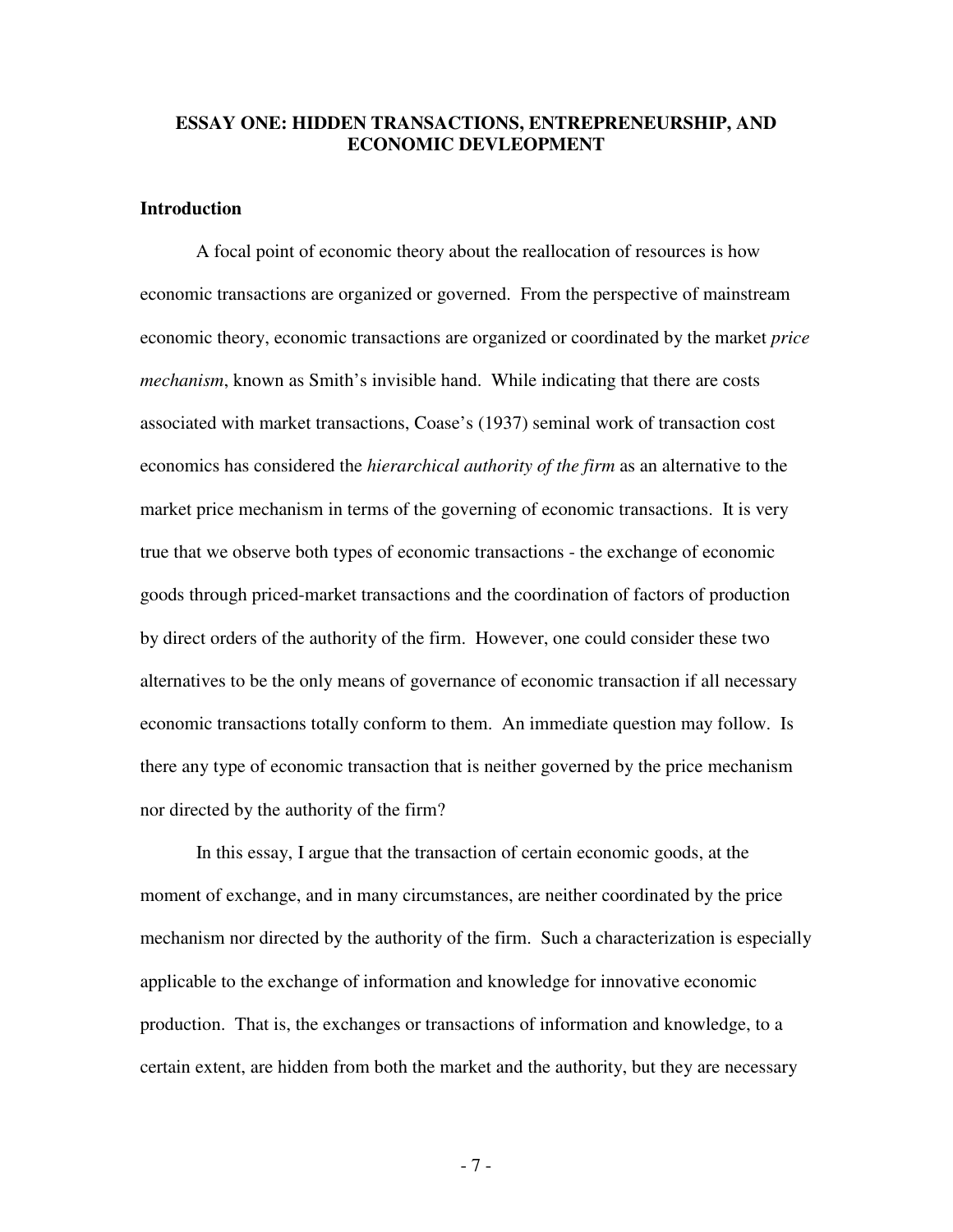and critical for economic production and development; the governance or coordination of them largely relies on means other than the market price mechanism and the authority of the firm. Therefore, I term this type of economic transactions, basically the exchanges of information and knowledge for innovation or futures innovative economic production, as "hidden transactions."

 I maintain two underlying reasons by which the exchanges of information and knowledge in many circumstances are hidden from both the market mechanism and the authority of the firm. One is that information and knowledge, as economic goods, have many properties which are quite different from that of ordinary goods (Arrow 1996); and the other is that knowledge or innovative production initially takes place inside the individual human mind. In this essay, I try to emphasize that individual human entrepreneurship is the fundamental force which initializes the exchanges of information and knowledge for innovative production, especially, in those circumstances when there is no existence of futures market for economic goods (Arrow 1974) and when there is no way for the authority of the firm to gain total control of such exchanges.

 Realizing the role of individual entrepreneurship in initializing hidden transactions for innovative production, I argue that the firm, social networks, and various institutions, such as education, freedom, and openness policies, all have an important role to play in expanding an individual's entrepreneurial activities by not only enlarging the scale, but also increasing the frequency and relevancy of hidden transactions. Acknowledging that there are many underlying reasons for the existence of the firm, I maintain that the firm also provides geographic, social, and technical proximities to individuals, and therefore, facilitates hidden transactions. Given the limitations of the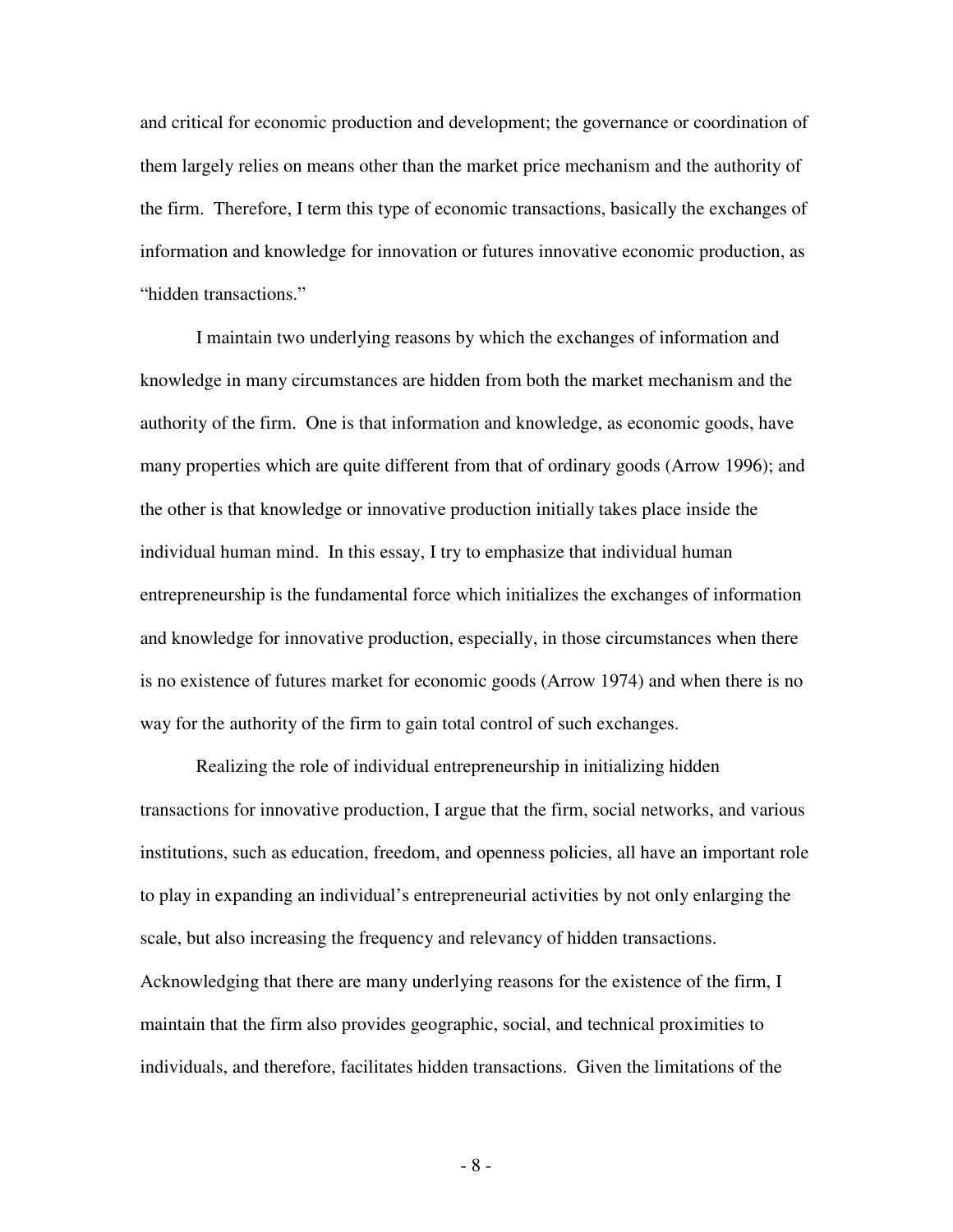firm's knowledge pool, social, professional, and industrial networks are also argued as critical for expanding hidden transactions among individual entrepreneurs. In addition to networks, I contend that regional institutions that allow free movement of individuals may have an important impact on the magnitude of hidden transactions, and thus, the scale of entrepreneurial production, especially, in technology industries. This essay attempts to provide theoretical explanation on important factors that encourage the emergence of entrepreneurship. From the basis of hidden transaction, the dynamic nature between individual entrepreneurs, the firm, and the region can be revealed. Meaningful implications for firm strategy and regional development policies can be drawn from this study, especially, in the age of technology and globalization.

#### **The Exchanges of Information and Knowledge as "Hidden Transactions"**

 Information and knowledge are considered vital economic goods because they are used pervasively in the processes of innovation, economic production and exchange, as well as the functioning of the entire economic system. First, throughout human history, in order to make use of a natural material, information and knowledge about its properties have to be revealed and known to consumers no matter they are generated by experimental or observational means. Second, the production of any man-made product or service, even the simplest ones, is instructed by information and knowledge. In the age of modern technology, many sophisticated new products, such as computers and medicines, are produced with much complicated and newly created information and knowledge. Third, the making and the functioning of the economic system is very much guided by information and knowledge, including the functioning of the firm and the market. Furthermore, the idiosyncratic nature of products, organizations, markets, or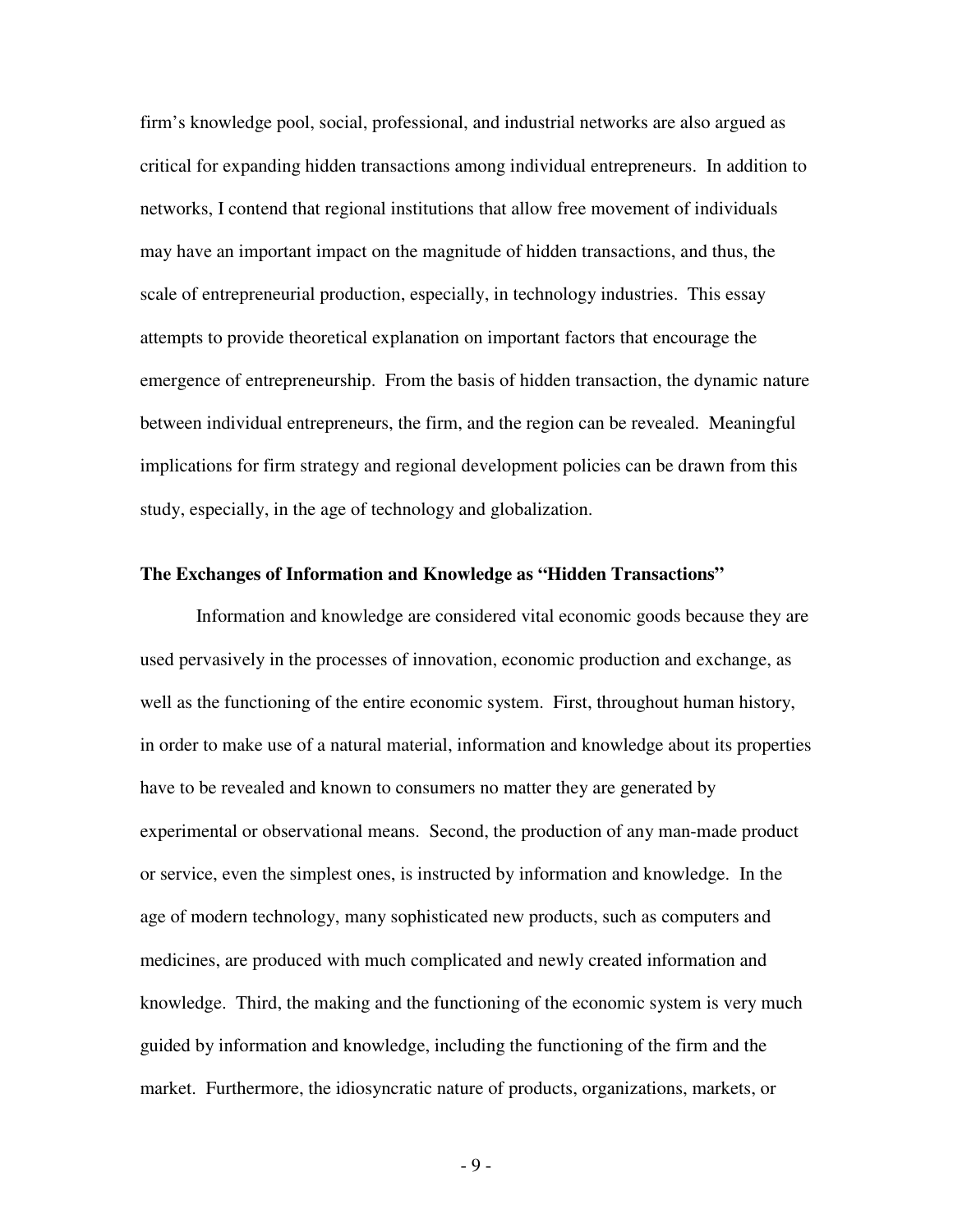economic systems is explained by unique combinations of different bits of information and knowledge.

 Despite their critical importance, information and knowledge have not been in the center of economic theory until the last half of the twentieth century (Stiglitz 2000). According to Stiglitz, economic theory that concerns information and knowledge can be divided into two distinct branches, the economics of information and the economics of innovation. In the economics of information, two major arguments can be found from literature: (1) information is necessary to discovering price and quality of commodities to match consumer preferences, but it incurs significant cost of acquiring in market transactions, thus, giving to the rise of certain institutions or the existence of the firm (e.g., Coase 1937; Stigler 1961); and (2) the nature of "informational inequality" (Arrow 1963) or "asymmetrical information" (Akerlof 1970) between sellers and buyers gives the rise of unexpected economic behaviors, causing market failure and the emergence of certain institutions. In the economics of innovation, literature has mainly focused on under investment in research and development or market failure of innovation. For example, Arrow (1962) has argued that under investment in innovation would probably occur because of the following problems: indivisibility of information (zero marginal cost of information), inappropriability (improbability of inventors' fully appreciation of the economic value of their invention while diffusion of information is inevitable), and uncertainty of innovation (the unpredictability of the outputs for given inputs). Both branches of literature have largely advanced our understanding of the role and impact of information and knowledge in economic production, the functioning of the market, the rise of certain institutions, and thus, the allocation of many economic resources.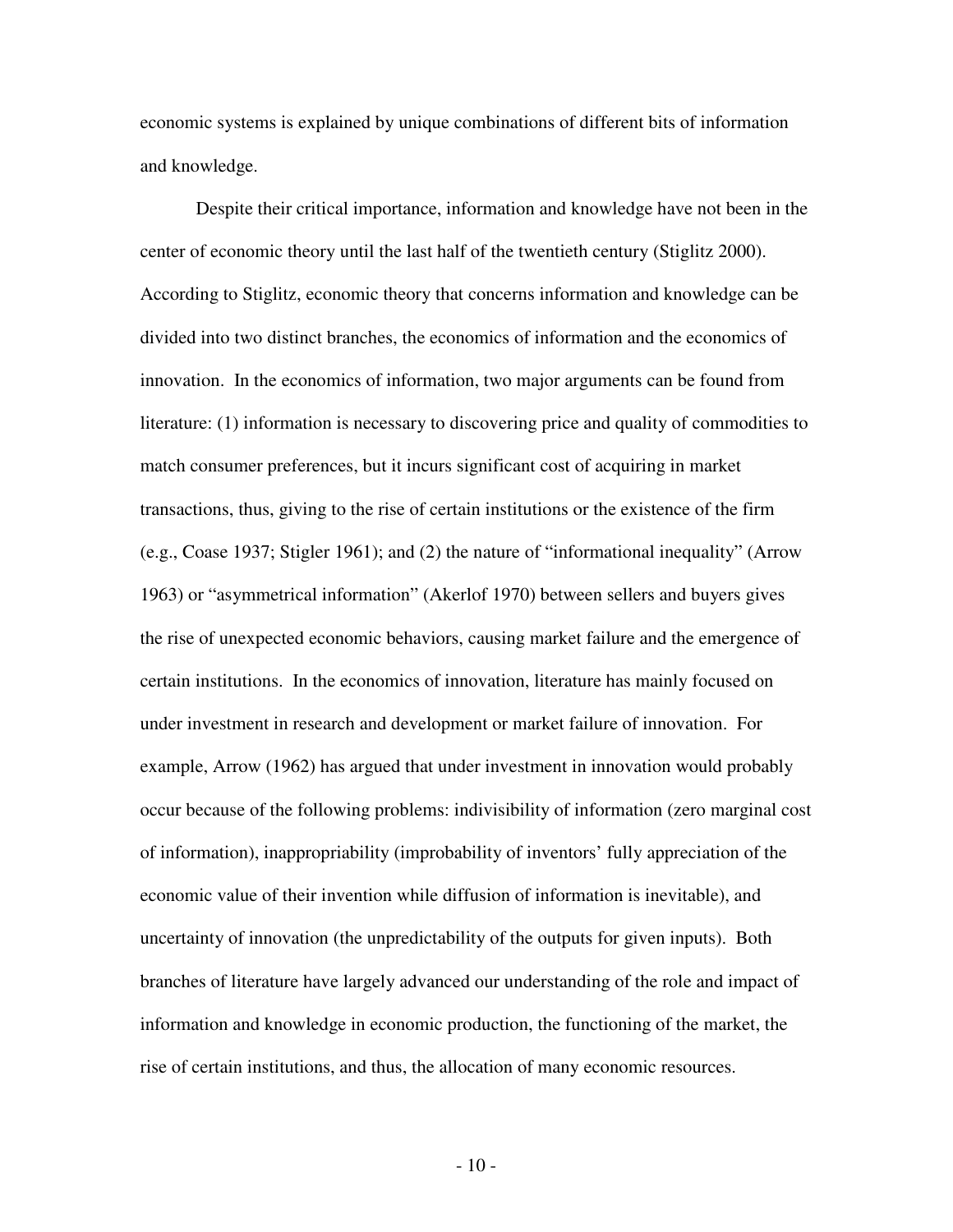Nevertheless, how information and knowledge themselves as critical resources are allocated has not been in the forefront of discussion.

 Regarding the allocation of resources, a dominate view is that market price mechanism governs or coordinates the exchange of economic goods through market transactions. While questioning the wisdom of mainstream economics and introducing the concept of "transaction cost," Coase (1937) argued that, to save transaction costs at the margin, market transactions can be internalized within a firm and directed by the authority of the firm, suggesting that organizational authority works as an alternative to market price mechanism in terms of governing of economic transactions. For ordinary economic goods, it is probably true that the exchange or transaction of them is governed either by the price mechanism or by the authority of the firm. However, given that many properties of information and knowledge are quite different from that of ordinary economic goods (Arrow 1996), does the exchange of information and knowledge conform only to these two alternative means of governance as ordinary goods do? The answer is, to a certain extent, yes, but it is not merely confined to these two alternatives. Information and knowledge can certainly be exchanged at market transaction if they are about existing products or services whose utilities are known to consumers. Still, this does not keep one from getting information and knowledge from other ways such as casual conversations in which the cost of exchange is negligible. Moreover, even if there is very low or negligible cost of transaction, the exchange of information and knowledge may not necessarily take place. Of course, the authority of the firm has the power to direct some exchange of information, but it may never have total control of the exchange of information and knowledge among individuals in both within and across firms.

- 11 -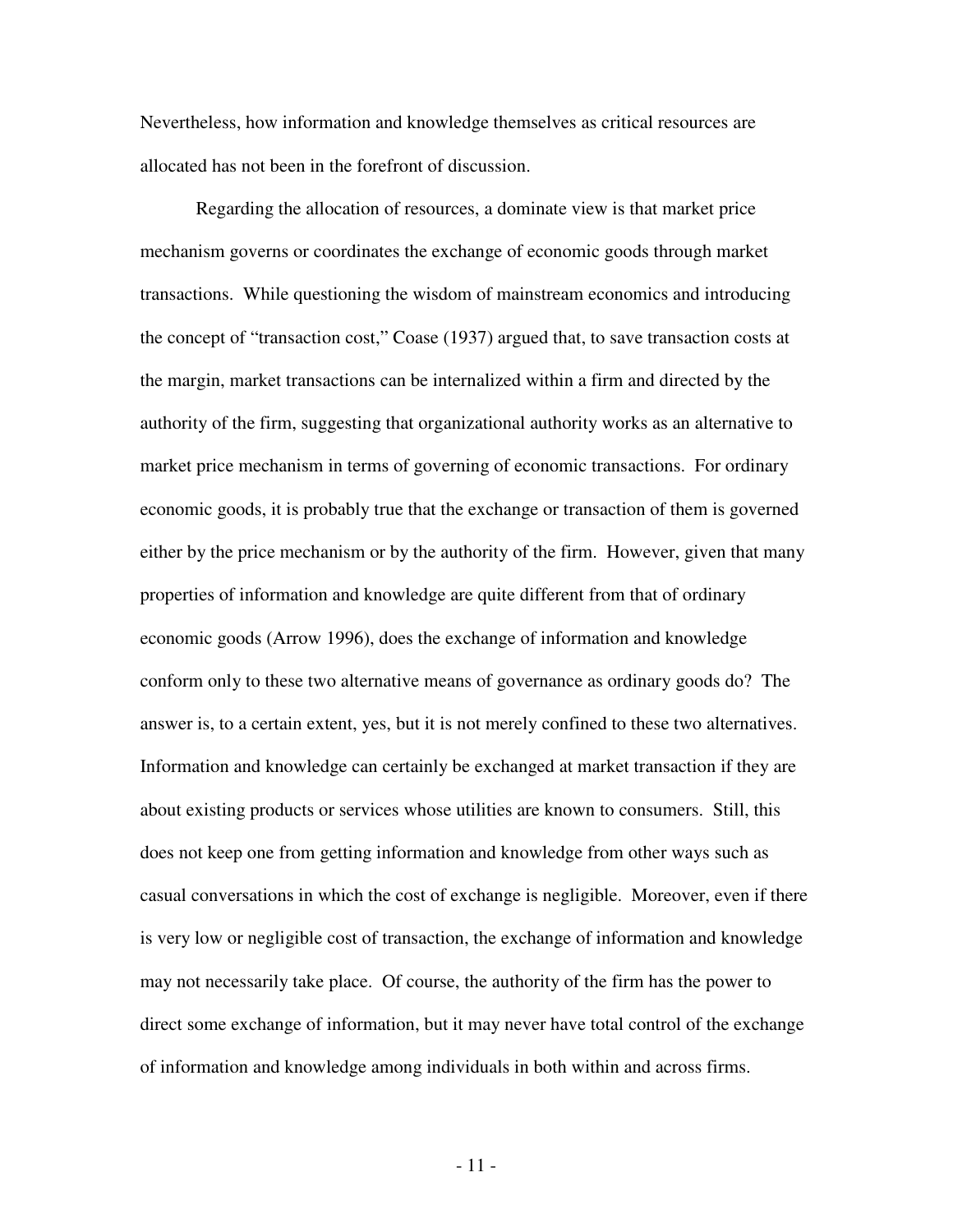Therefore, one may conclude that, to a certain extent, the exchange of information and knowledge is *hidden* from both the market price mechanism and the authority of the firm. In this essay, I would like to term such exchanges as *hidden transactions*.

 The way that the exchange of information and knowledge is hidden from the market and authorities lies in the unique nature of the distribution of information and the production of knowledge. Hayek (1945) argued that "the knowledge of the circumstances of which we must make use never exists in concentrated or integrated form, but solely as the dispersed bits of incomplete and frequently contradictory knowledge which all the separate individuals possess" (p. 519). He further pointed out that "the economic problem of society is thus not merely a problem of how to allocate 'given' resources …," and "it is rather a problem of how to secure the best use of resources known to any of the members of society, for ends whose relative importance only these individuals know." (pp. 519-520). While his characterization of knowledge has been widely used to explain the relationship between the existence of local knowledge and the call for decentralization, it also suggests that: (1) knowledge largely resides in individual minds, and (2) the reallocation or exchange of information and knowledge is necessary to further utilization or new production of knowledge. In his article, Hayek pointed out that the decentralized free market system may work in securing society's best use of knowledge. However, how the market works to reallocate knowledge and to secure society's efficient utilization or production of knowledge is still largely unknown.

 Information and knowledge about the existing ordinary products and services may be pertinent to the price mechanism because the value of such information and knowledge is generally comprehensible to economic agents and consumers. However,

- 12 -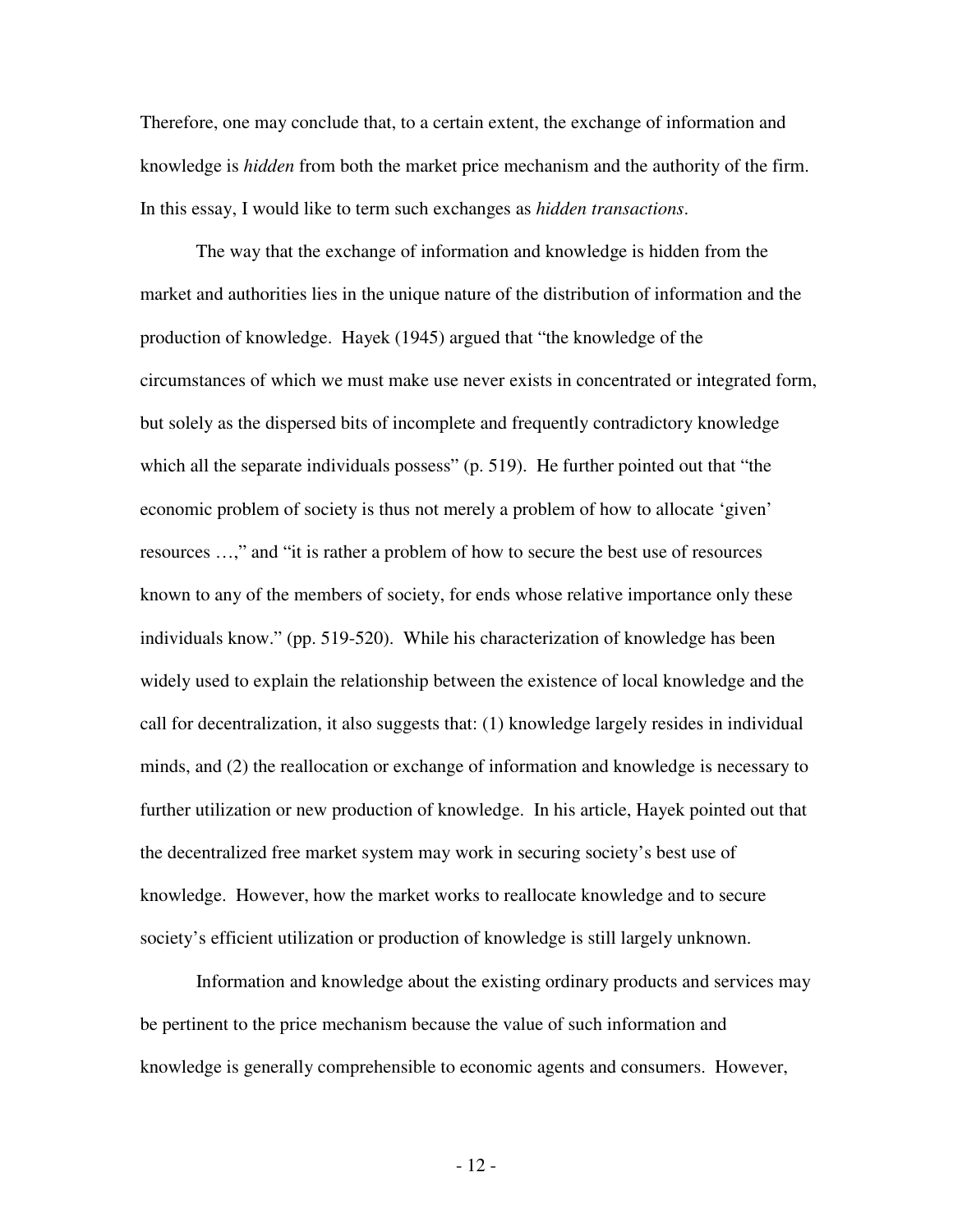for future goods production, as Arrow (1974) has argued, there is "nonexistence of futures goods markets" (page 6), and "there will be no price at which transactions in future goods will take place" (page 9). According to Arrow, expectation may help the price mechanism work its way for market transactions of future goods. I argue that the fundamental distinction between the futures market of an existing commodity, such as soybean, and the futures market for an innovative product, for instance, some sort of device that is never imagined to cure cancer in the future. For the former, the soybean, we know its utility, and the expectation of its future production, and the prediction of its future market price is practical. Conversely, for the latter, the future innovation of the medical device, we do not know its utility and whether it is to be produced at all in the future. Market expectation would not be realized for at least a period of time until enough information or new knowledge about such a device is available. However, the basic fact of innovation is that the exchange of information and the production of new knowledge have to take place before such expectation is built. Obviously, the market price mechanism could not function, and the authority of the firm would have no way to direct those exchanges until innovative production reaches a certain stage. Then, what would be the forces to initialize and coordinate these necessary hidden transactions of information and knowledge for innovative production in the first place?

#### **Entrepreneurship and the Governance of Hidden Transactions**

 The major reason that current economic theory has not provided a complete picture of the governance of economic transactions is that it has largely ignored a very basic fact – while ordinary economic goods, generally tangible goods, are produced in the firm and mostly exchanged in the market, the creation of new knowledge or innovative

- 13 -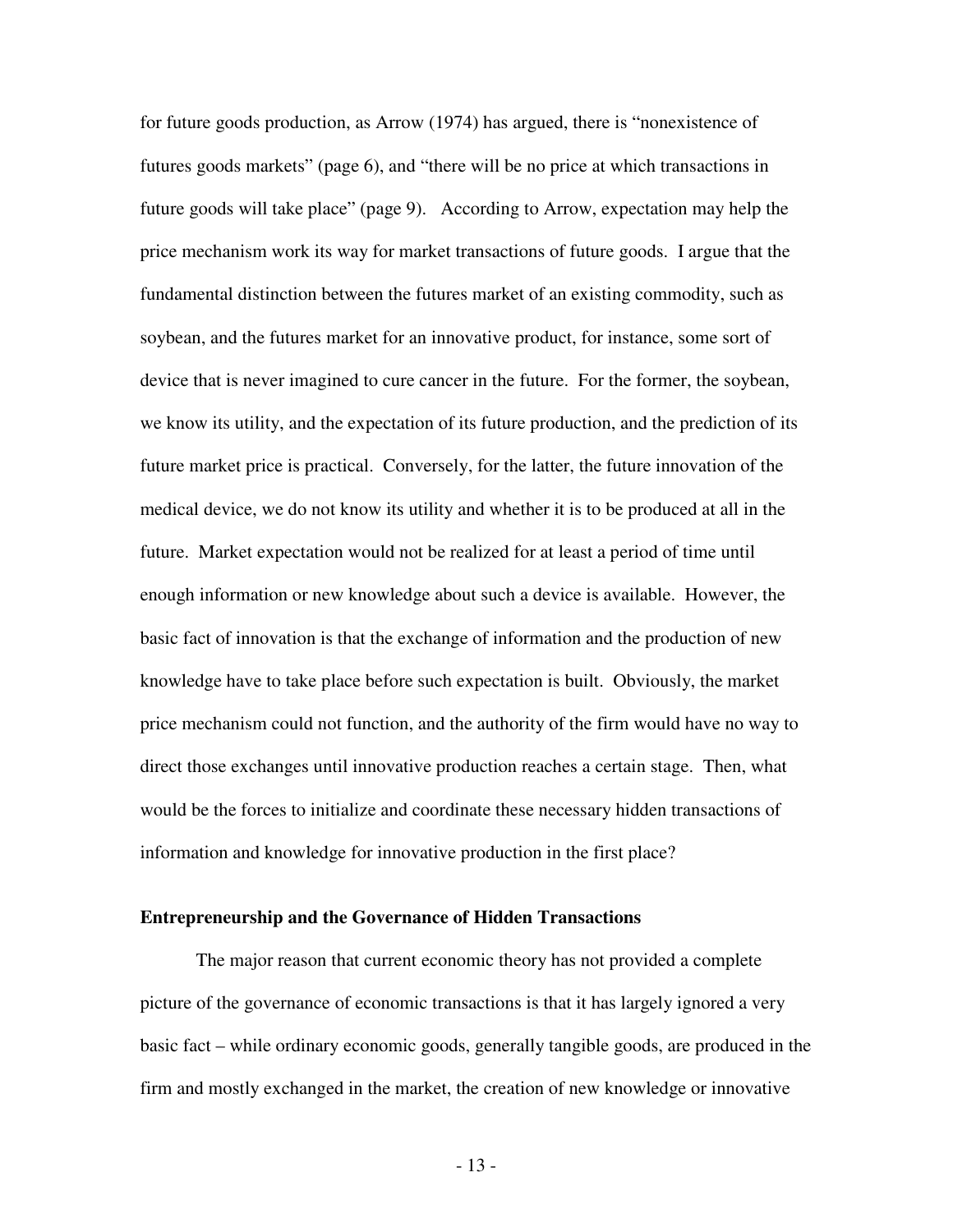production initially takes place inside individual human minds. Though, cognitive science has revealed very little on how the human brain functions, we can still make an educated guess on the process of knowing and knowledge production. Putting into the context of knowing or knowledge production, we may consider data and information as the "inputs" and new knowledge as the "output." *Data* is simply some recorded or restored symbol of "facts." *Information* are certain signals of these data, sent out by a sender (can be a human or non-human object) and received by sensible human organs (the receiver), and then processed by the human brain (the processor). *Knowledge*, however, can be considered as human conclusion about a specific matter based on the given information or signals previously and currently received. Knowledge as human conclusion derived from the process of knowing can be recorded and put into some sort of memory (including the human brain) as data, and then, be transformed into informational signals and sent out for the next round of new knowledge production. Because existing knowledge can be transformed into bits of information as inputs for new knowledge or further innovative production, there is interchangeable use of "information" and "knowledge" in economic literature. Since the process of knowing or innovative production is also a cumulative process (Nelson and Winter, 1982; Rosenberg, 1976), technological breakthrough, innovation, or a new way of problem solving only occurs at a certain point in time in the process when a right combination of information or knowledge is realized, even by accident.

 In such a production process, people exchange information and knowledge with each other and their environmental surroundings. There are many ways people can engage in these exchanges. For example, formally arranged exchanges, such as

- 14 -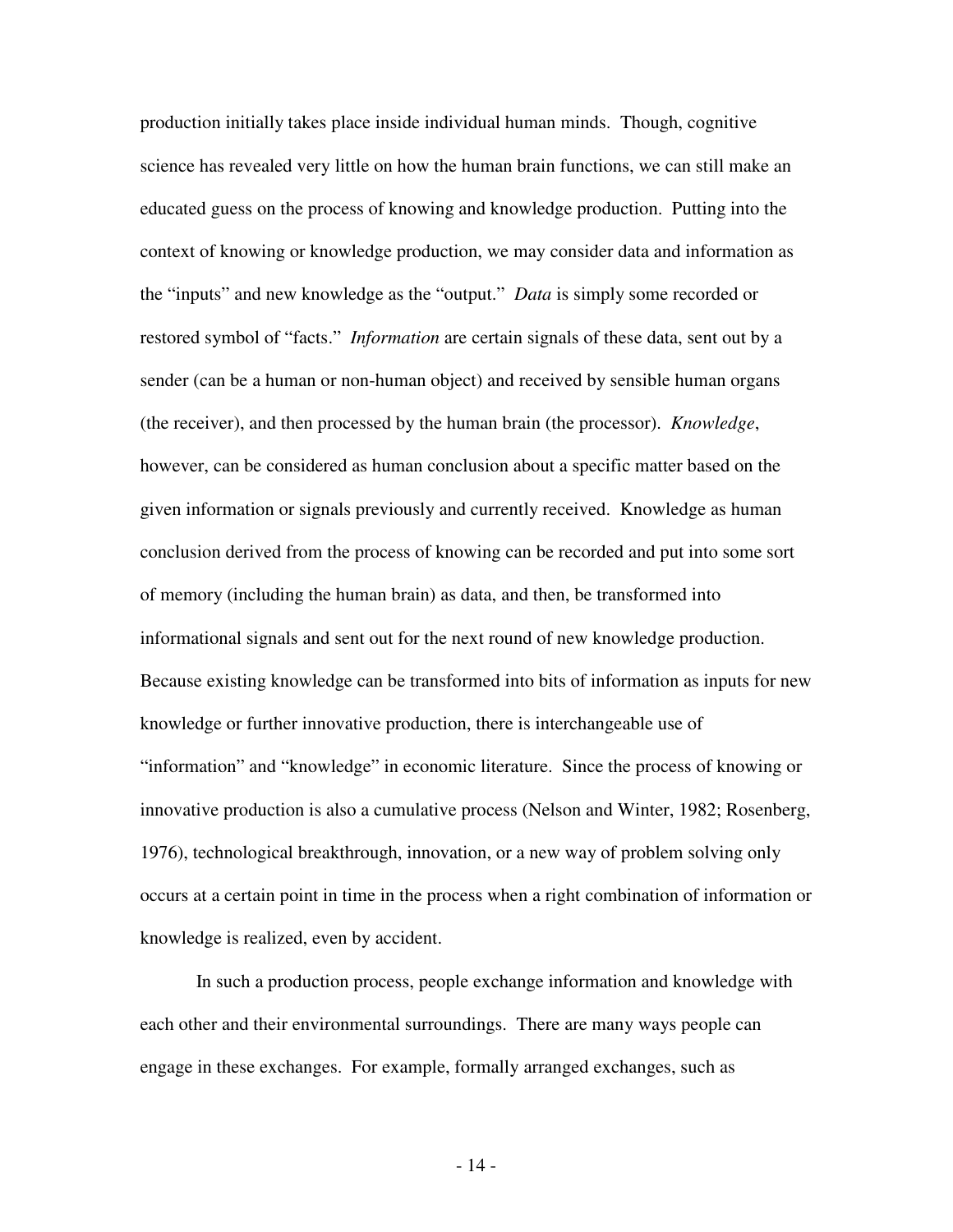education, meetings and interviews, are very common; casual conversations take place in many occasions; readings allow people to exchange information and knowledge indirectly with others across space and time; and through observational means, people can acquire information from certain phenomenon or events happening daily in their environment. In the case of formal education, although students pay for the classes in which the transaction of information and knowledge arise mainly between teachers and students, how much students learn (the actual amount of information and knowledge is actually transacted) is usually not represented by the price of education. People are engaged in conversation or observation in numerous occasions, but they may or may not uniformly extract the same relevant information for purposeful production or utilization. Even in the case of knowledge spillovers (the diffusion of useful knowledge), people exposed to them may not absorb relevant information and knowledge automatically and equally. One should be noticed here is that there are fundamental differences between the concept of "knowledge spillovers" and the term of "hidden transactions." Although the former has been long and frequently used in economic literature, it is assumed that useful information or knowledge can automatically and equally distributes among individuals who expose to them. However, the latter emphasizes that any exchange of information or knowledge has to be among individual parties; and parties in exchange may not receive it automatically or make the same use of it even it is in the public domain because that vigorous individual action or ability to code information or knowledge is required. These all suggest that some sort of quality of individual human-beings may have an impact in the process of exchange of information and the production of new knowledge.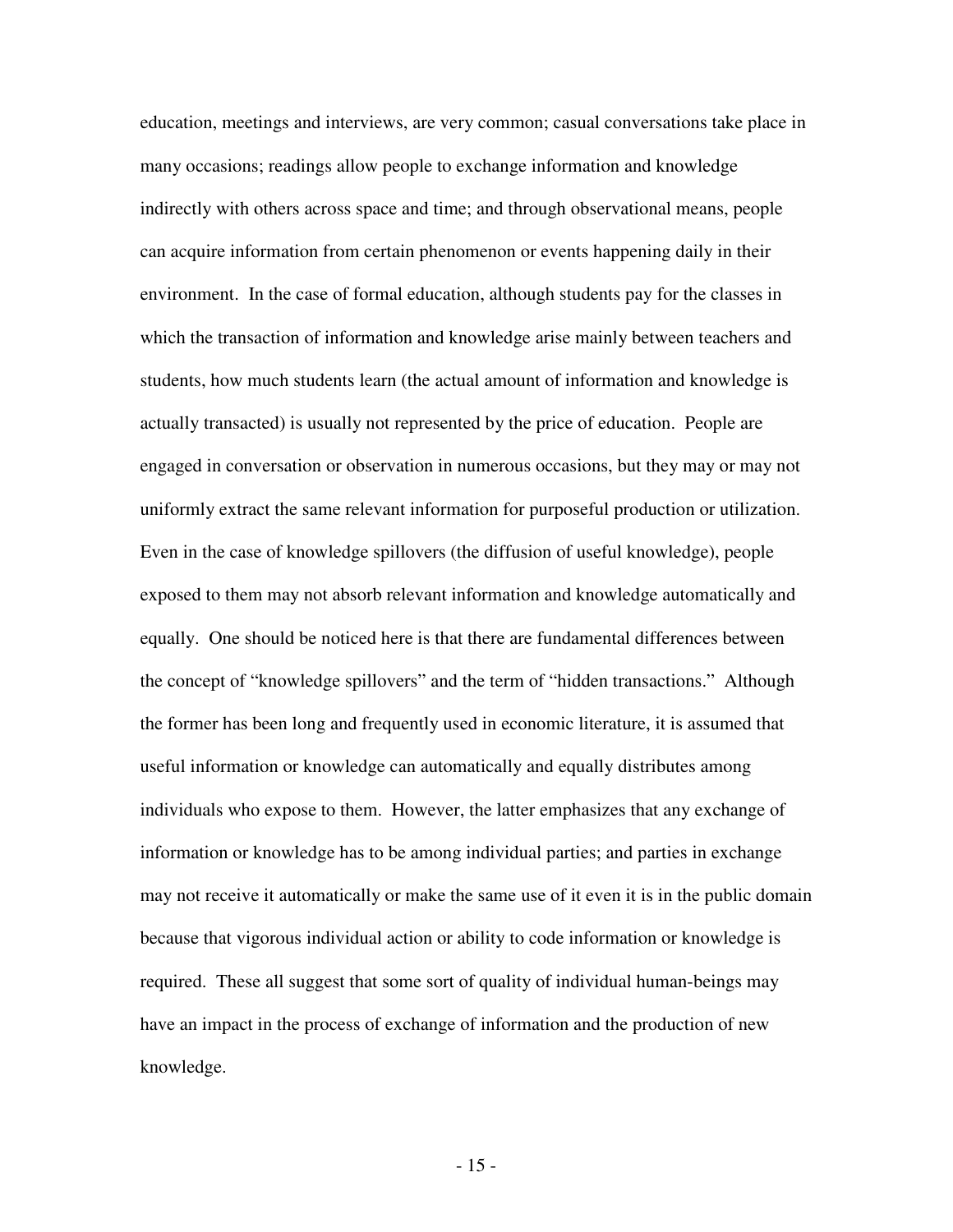To further understand the role of individuals, I consider the exchange of information and knowledge with respect to parties of exchanges as the follows. In the case of formal and informal "person-to-person" exchanges, we usually have "more-thanone-party transactions," including two-party and multi-party transactions; however, in the case of individual reading or other observational learning activities, there is only "oneparty transaction," in which the party or parties in another side may be unseen or inhuman. No matter what type of transaction, the outcomes that the party or parties may obtain from the moment of exchange could be outlined as follows: (1) the information or knowledge has no meaning to the party or parties; (2) the information or knowledge is relevant but not enough to make a breakthrough in problem solving so that it can only be accumulated or added to an individual's knowledge domain as "prior knowledge;" and (3) the information is enough for the party or parties in exchange to make a breakthrough in problem solving or innovation. In addition, parties who receive the same information and knowledge may obtain different outcomes. That is, individuals engaged in the same transaction may or may not get the same output for innovative production, and a positive outcome may not always be possible. The following factors could determine the outcome of the transaction of information and knowledge. First, the genetic make-up of a humanbeing may affect an individual's ability to code information and produce new knowledge. Second, the prior knowledge that an individual accumulated may have an influence on the individual's rate of new knowledge production. Third and most importantly, an individual's active engagement or alertness at the moment of exchange of information could be the key to reaching a positive outcome in the case of hidden transactions.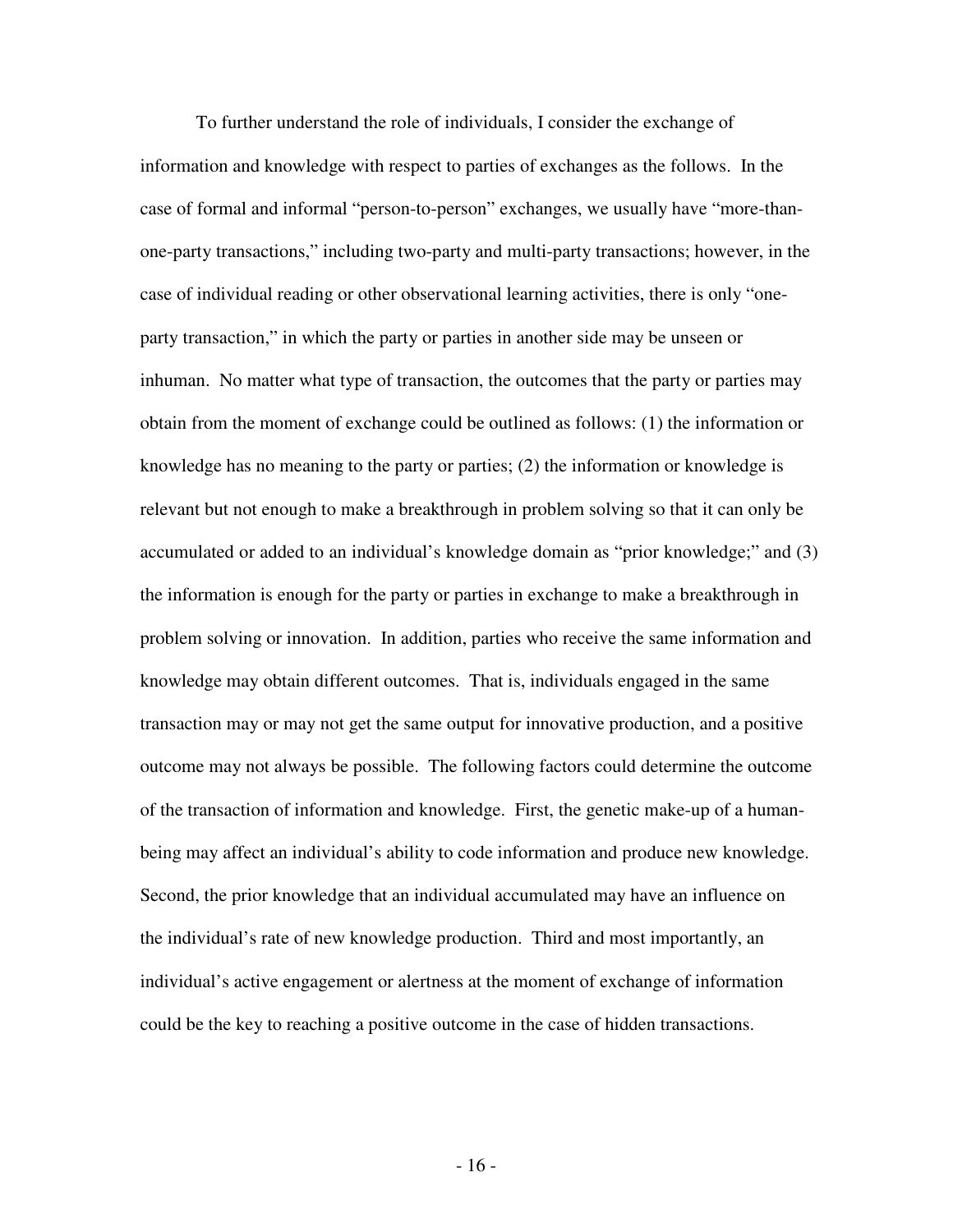Moreover, the access of an individual to relevant information and knowledge also defines the individual's rate of innovative production and actual utilization of knowledge.

 While there is little to say about the impact of genetic make-up of an individual on innovative production, one could still conclude that there is something both intrinsic and extrinsic in determining the rate of exchange, reproduction, and utilization of information and knowledge. I contend that the intrinsic part is the kind of human quality, such as ability, desire, and willingness, to initialize the exchange, production, and utilization of information and knowledge. Therefore, entrepreneurship can be viewed as such a human quality to initialize the hidden transactions in which the price mechanism and the authority of the firm may be absent. Although there is no consensus on the definition of entrepreneurship, this view still aligns well with other perspectives of entrepreneurship. For instance, in the world of Knight's uncertainty, there is "the possibility that 'mind' may in some inscrutable way originate action" (Knight 1921/1957, Page 221), suggesting the role of entrepreneurship in putting up with uncertainty in economic production. Other characterizations of entrepreneurship such as Kirzner's "alertness" to discovering opportunities to profit (Kirzner 1979), Casson's "imagination and foresight" (Casson 1982), and Witt's "cognitive leadership" (Witt 1999), have all ascribed entrepreneurship to individual's intrinsic motives in initializing economic actions. I argue that this is especially true in the exchange of information for innovation, utilization of knowledge, or new knowledge production.

 In addition to entrepreneurship as the intrinsic force to initialize the exchange of information and knowledge, many extrinsic factors may also have an impact on the allocation of these critical resources for the production and utilization of knowledge.

- 17 -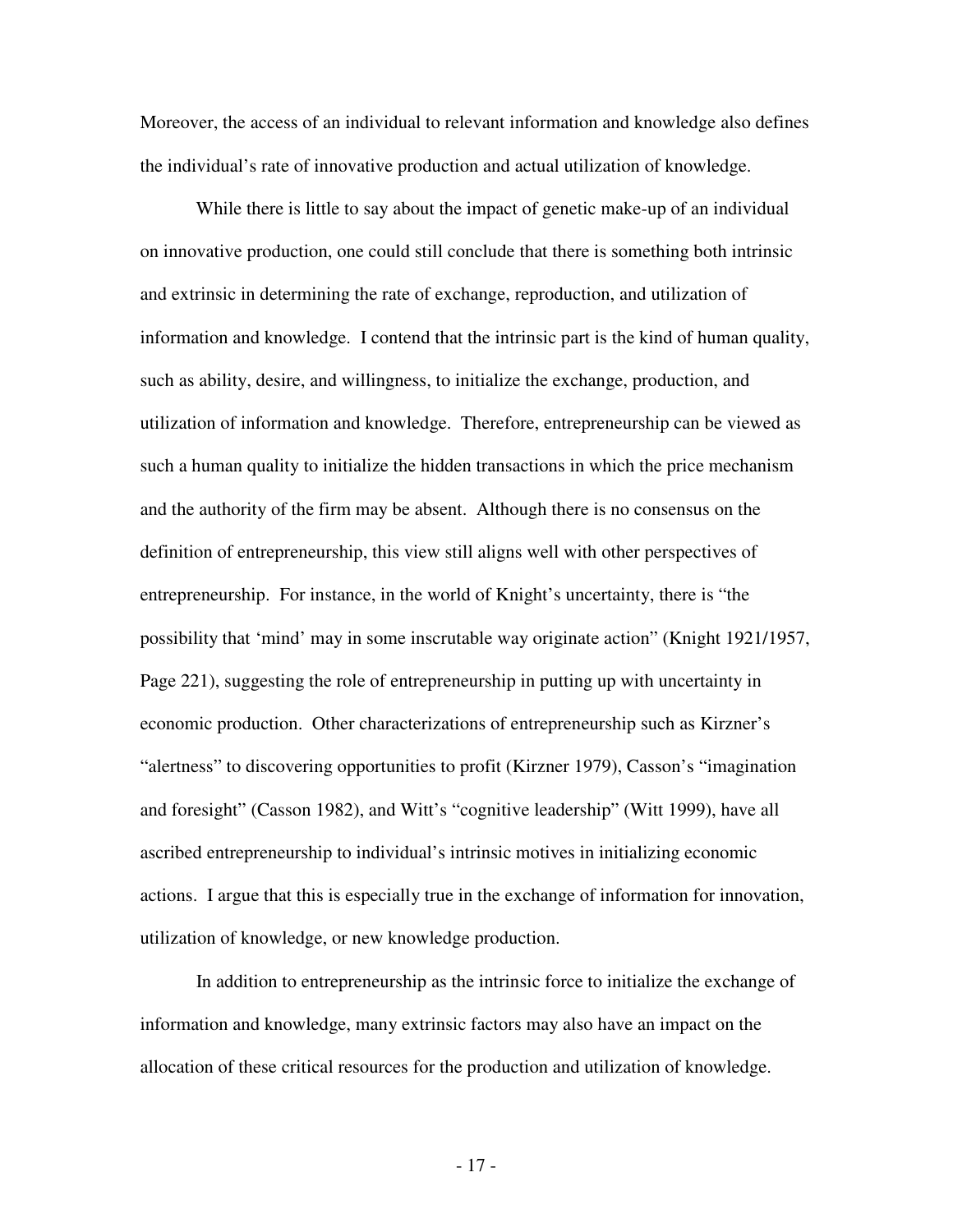Even though entrepreneurial vision and willingness to take actions are largely an individual phenomenon, physical, social, and institutional means are also important for entrepreneurial development. These extrinsic factors have critical importance in entrepreneurial development because they allow and expand individual entrepreneurial activities by facilitating hidden transactions for innovative production in society.

 Having realized that there are both intrinsic and extrinsic factors of entrepreneurial production, now, I would like turn to the economic basis in which the individual entrepreneurial function and external factors may have a role to play from the perspective of hidden transactions. As previously mentioned, since an individual or individuals could obtain different types of outcomes from a single transaction, I argue that the rate of innovation or productivity of entrepreneurial activities for individual entrepreneurs depends on both the frequency and the relevancy of the latent transactions pertinent to a particular innovative production. Before a viable innovative product is accepted in the market, individual's engagement in hidden transactions is necessary. Any intrinsic quality of an individual and extrinsic factors that could increase the frequency and relevancy of the latent transactions are critical to innovative or entrepreneurial production.

### **The Role of the Firm, Social Capital, and Institutions in Entrepreneurial Development**

 Given the fact that knowledge production takes place in the human mind, the role of individual entrepreneurship seems indisputable in initializing the exchange, production, and utilization of knowledge. Yet, it only indicates the importance of intrinsic human motives. Literature in economics of geography and innovation has suggested, not only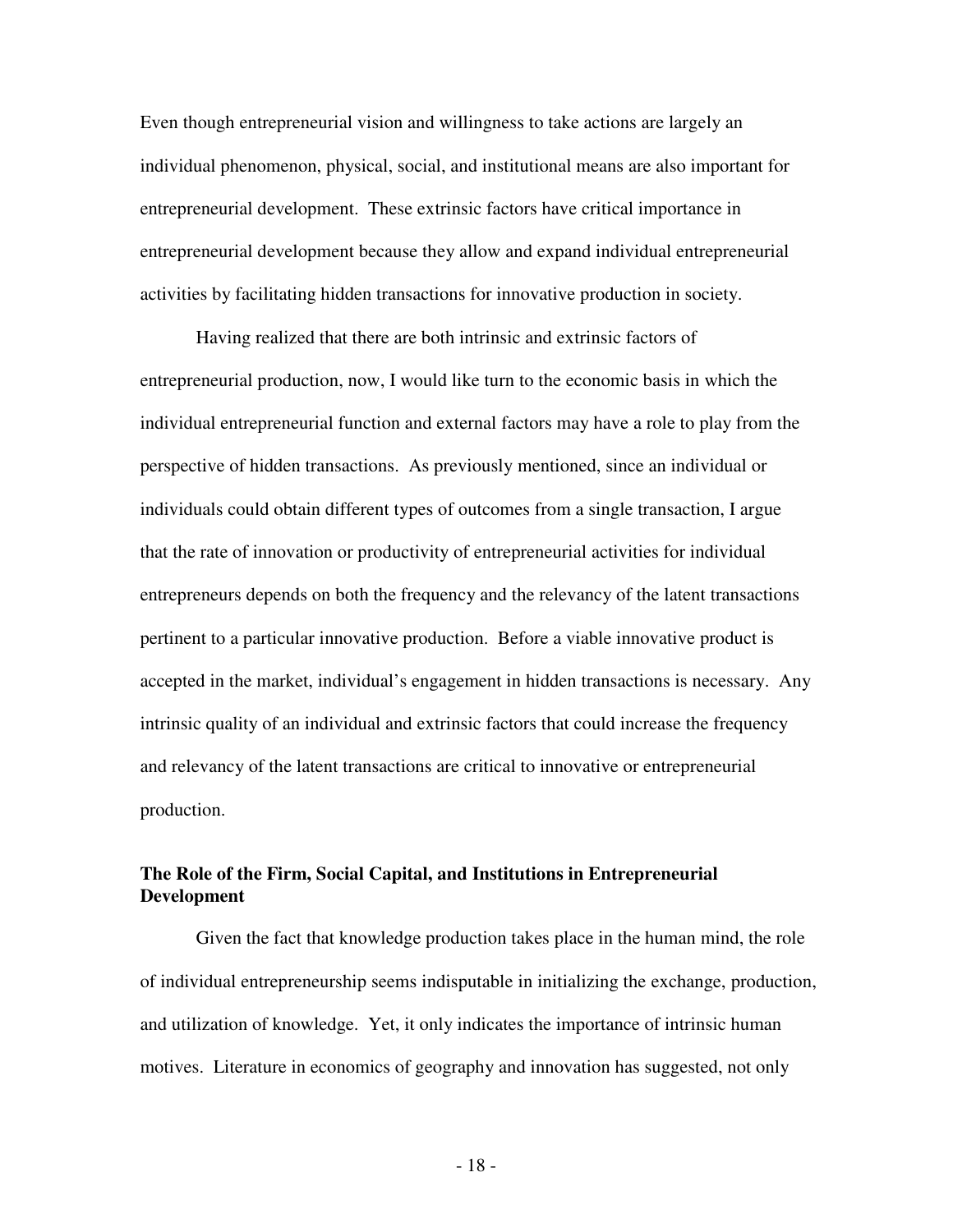that many new technologies are produced and utilized in firms and organizations, but also that entrepreneurial and industrial activities have largely clustered in certain regions (Porter, 1990; Feldman, 1994). These all indicate that there must be some extrinsic promoting factors in the firm and the region for entrepreneurial and industrial activities, especially for innovative production. From the perspective of hidden transaction, I would like to further discuss how the firm, social capital, and certain institutions have roles to play in the exchange, production, and utilization of information and knowledge.

#### *Hidden Transactions and the Role of the Firm*

 While the production and utilization of knowledge originated in the human mind, and individual entrepreneurship is required to initialize the exchange of information and knowledge, the interaction and cooperation among individuals are necessary conditions for such exchanges. The effect of the interactions and cooperation can be represented in the frequency and relevancy of the hidden transactions. There are many alternative theoretical explanations for the existence of the firm. For example, the division of labor and specialization of production (Smith, 1776) and the transaction cost theory of the firm (Coase, 1937). Given the importance of hidden transactions, I argue that the firm is also a physical place and a social device that provides geographic, social, and technical proximities to individuals, and thus, increases the frequency and relevancy of the exchange of information and knowledge. Even though the exchanges may not be totally directed by the authority of the firm in terms of hidden transaction, such an explanation still aligns well with Coase's notion of transaction cost since these proximities that the firm provides also reduce transaction cost for exchanges of economic goods, including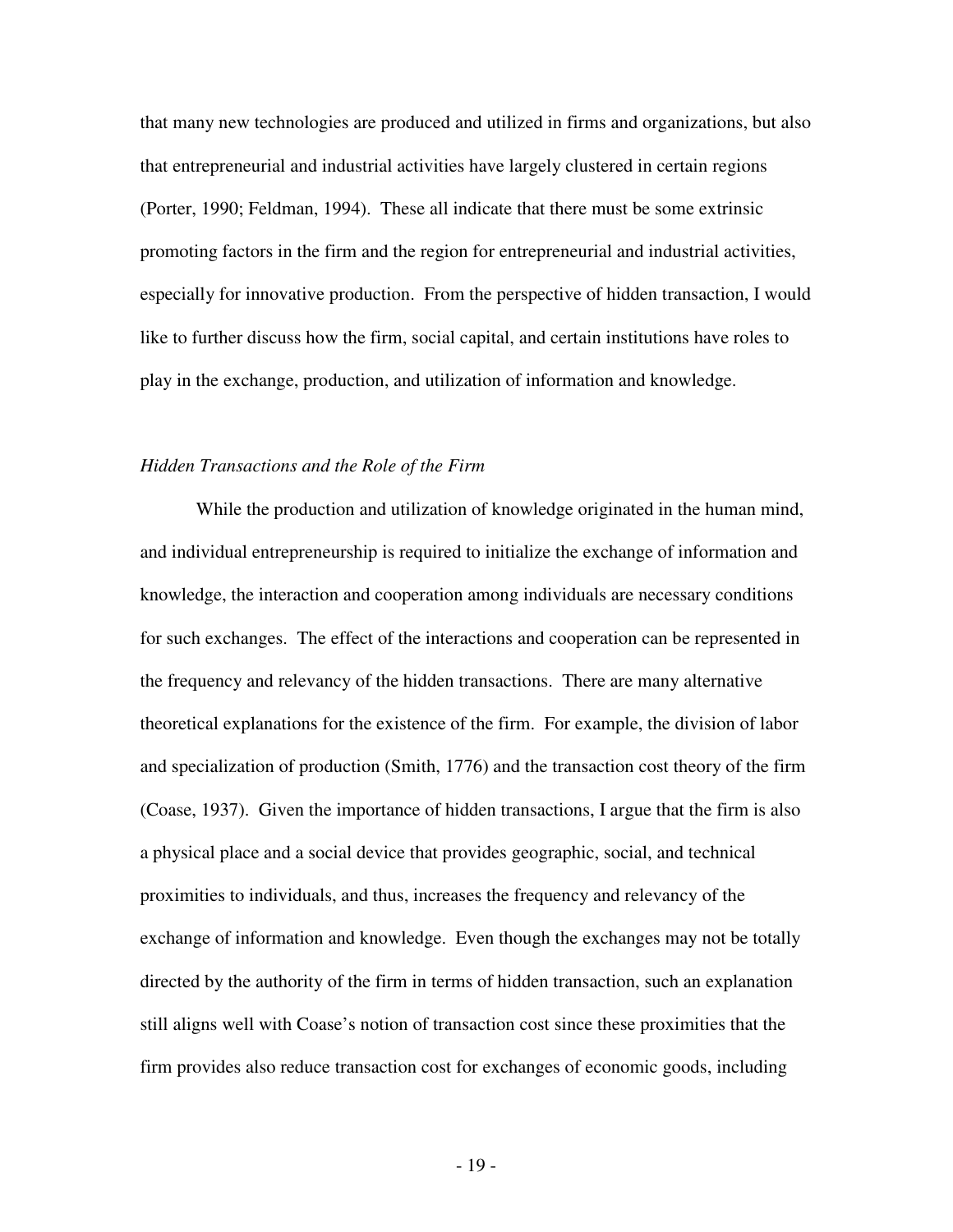hidden transactions, within the firm. Also, the reason that technical proximity increases the relevancy of the hidden transaction is consistent with the view of specialization of production.

#### *The Function of Social Capital in Hidden Transactions*

 Despite the advantages to facilitate hidden transactions, the firm has limited pools of knowledge and information. That is, relevant information or knowledge for particular innovative production may reside outside the sphere of the firm. Under such a circumstance, an individual entrepreneur has two ways to acquire relevant information and knowledge. One is by using social capital; and the other is to make direct contact, usually, by moving to where the relevant information may reside. To scholars from different areas of studies, social capital may be defined slightly differently. In socioeconomic literature, social relations or social networks are often characterized as social capital. Granovetter (1985) argued that "most behavior is closely embedded in networks of interpersonal relations," or "economic action is embedded in the structure of social relations," indicating that social capital is very important in economic development. Burt (1992) has also argued that the rate of return to investment is positively related to social capital, which he defines as human relations within and beyond the firm. I argue that social capital has an important role in economic development because it facilitates hidden transactions. The extensive and unique use of social, professional, and industrial networks in various Japanese industries (e.g., Dyer and Nobeoka, 2000; Chuma 2003) and inside industry clusters in the United States (e.g., Saxenian 1994) have all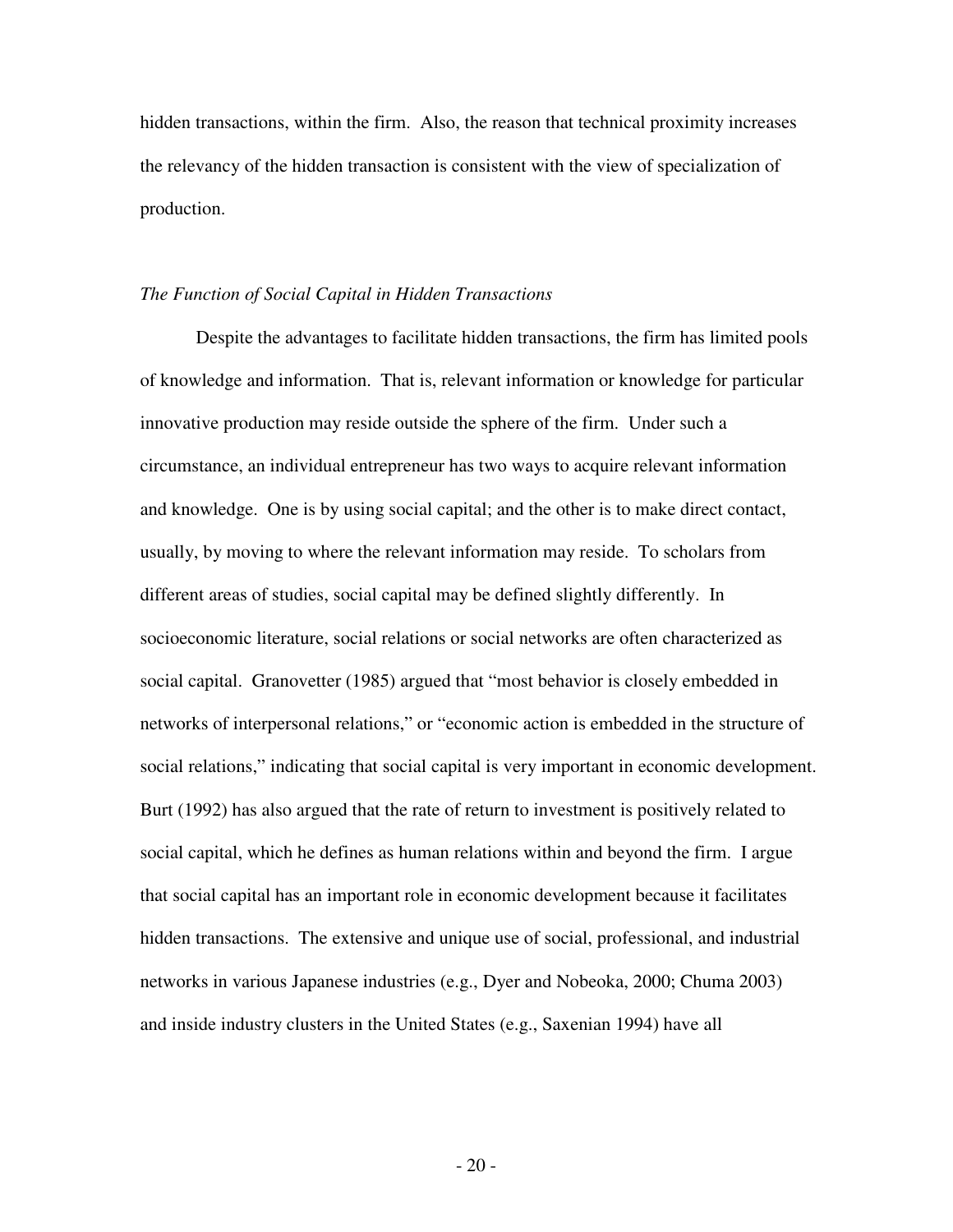exemplified the role of social capital in the production and utilization of knowledge in society.

#### *Freedom, Education, and the Scale of Entrepreneurial Innovation*

 Besides the use of social relations or networks, individuals enlarge their knowledge pools and access to new information and knowledge also through moving from one firm to the next, and from one place to another. Nevertheless, individual mobility may be confined by many factors. Human institutions are one of the factors that define the constraint of individual mobility, and thus, the size of the knowledge pool and individual's access to information. In the history of mankind, individual mobility has been restricted at times and in places by certain institutions. However, institutional change that lifts these restrictions on individual mobility may have a positive effect in facilitating the exchange of information and knowledge, and thus, the advancement of technological innovation. Typical examples of positive institutional change may be found in the following: Europe's industrial revolution after the Renaissance, Japan's accomplishment after Meiji Restoration, the leading of the West in technology accompanied by persistently granting freedom in society, as well as China's recent economic development after her reform and openness policy.

 In addition to social networks and freedom in society, one of the most important man-made institutions that grant individuals access to information and knowledge is education. While individual entrepreneurs can learn from experiences other than formal education, granting equal access of education to individuals in society would not only allow all potential entrepreneurs opportunities, but also provide individuals a platform for

- 21 -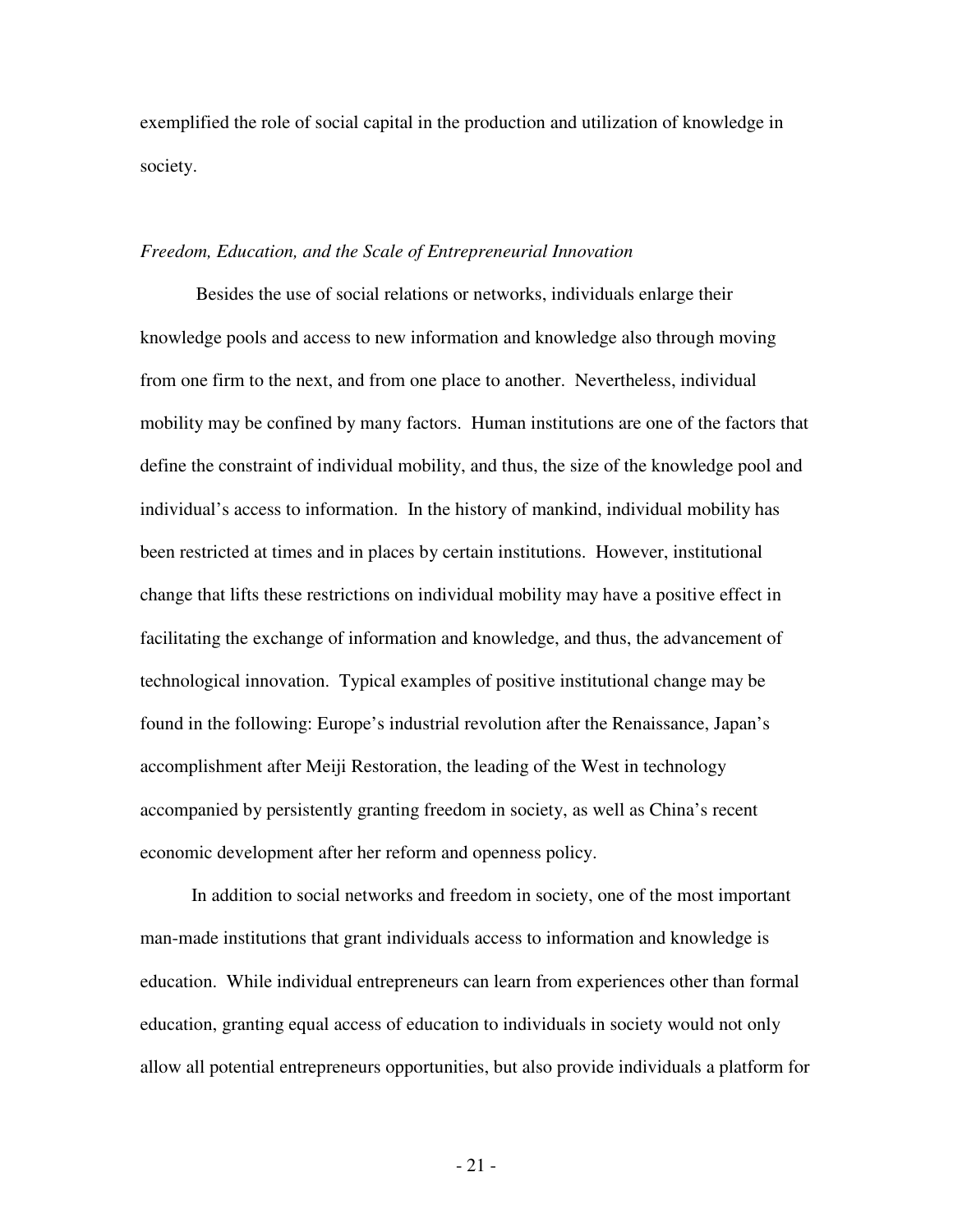the exchange of information and knowledge, including both formally arranged transactions and hidden transactions. Of course, very few people may disagree with providing individual human beings freedom and equal access to education; and some studies have suggested high economic returns to education for individuals (e.g., Beck 1964). Taking hidden transactions as an economic basis, one may visualizes how freedom and education enlarge the scale of entrepreneurial activities, and thus, the base of society's economic development.

#### **Implications**

 In this essay, "hidden transactions" have been identified as necessary exchanges of information or knowledge for innovative productions, in which the conventionally recognized means of governance of economic transactions, including the market price mechanism and the authority of the firm, are absent. The identification, characterization, and discussion of such type of transactions have some meaningful implications. First, mainstream economic theory, particularly, the neoclassical framework, largely focuses on the firm and the market, but ignores the role of individuals as economic agents. From the perspective of hidden transactions, individual entrepreneurship is seen as the fundamental force that initializes necessary economic transactions for innovative production. That is, the individual is treated as an economic entity or a basic production unit in the case of innovative production. Second, the dynamic alignment of individual entrepreneurship, the firm, and the region could be more precisely depicted on the basis of hidden transactions. While the initializing of hidden transactions for innovative production happens inside individual human mind, the firm is a collection of individuals, and the

- 22 -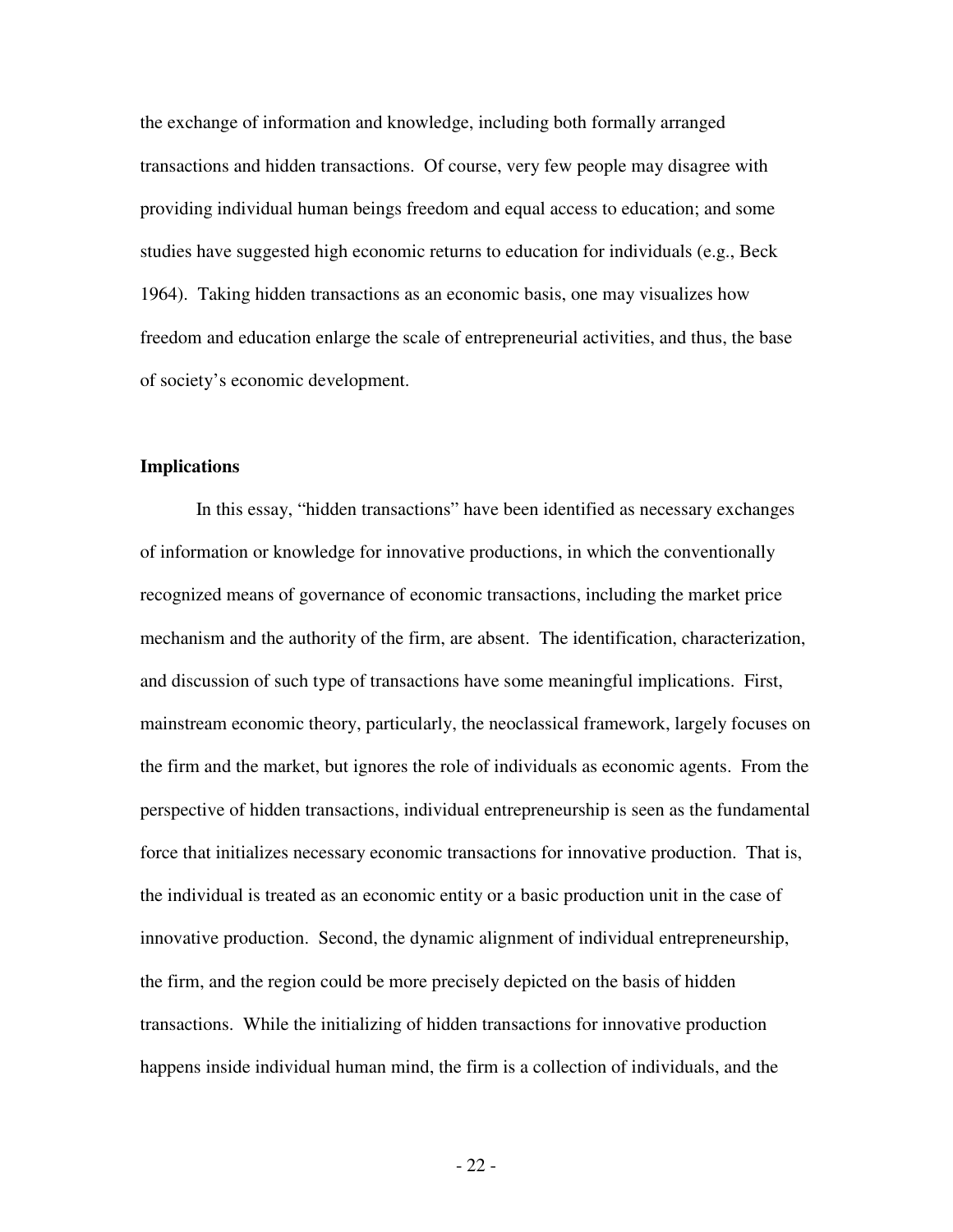region contains both individuals and firms. Since hidden transactions among individuals could take place inside the firm and across firms and regions, how the firm and the region could increase both the frequency and relevancy of the latent transactions and internalize possible hidden transactions may be important in the age of telecommunication and globalization. Vigorous outsourcing of multinational firms (particularly, those technology giants), allowing spin-offs in the first place but finding ways to internalize them later, and recruiting potential talents may all exemplify the dynamics of entrepreneurial activities on the basis of latent transactions. Important regional institutions, for instance, Silicon Valley's "high velocity labor market" (Hyde 2003) constructed by a variety of institutional means, that enhance the frequency and relevancy of hidden transactions may be the key to the clustering of entrepreneurial activities. It suggests that the "region" as a larger but more diversified place contains individuals and firms, but only those in which the exchanges of information and knowledge, including hidden transactions, are facilitated by wisely devised institutions would have sizable emergence of technology entrepreneurship and substantial innovation-based economy.

 Unlike the term "hidden actions" used by other literature (Miller 1992) to describe shirking behaviors of individuals for team production inside a firm, "hidden transactions" have been seen as the nexus where productive force of innovation can be explained. Although Schumpeter's "creative destruction" (1934) suggests that "hidden transaction" may not always be beneficial to an economy, that regional competitiveness rests upon innovation has been well revealed by evidence of industry clusters in technologically advanced nations (Porter 1990). In the age of telecommunication and globalization, firms and regions that could not only facilitate the exchanges of information and knowledge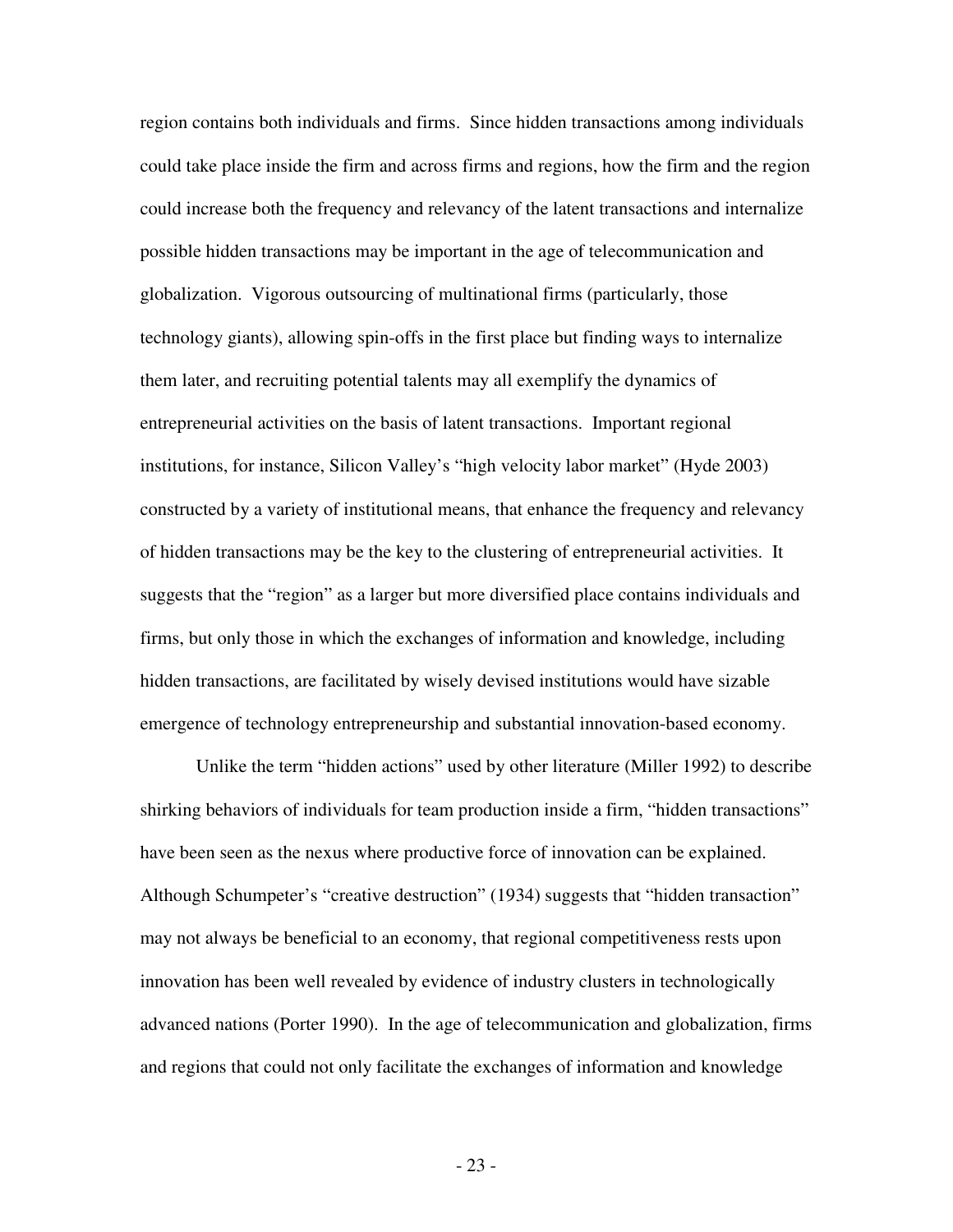from within but also internalize potential positive outcomes of hidden transactions from outside would gain competitive advantages.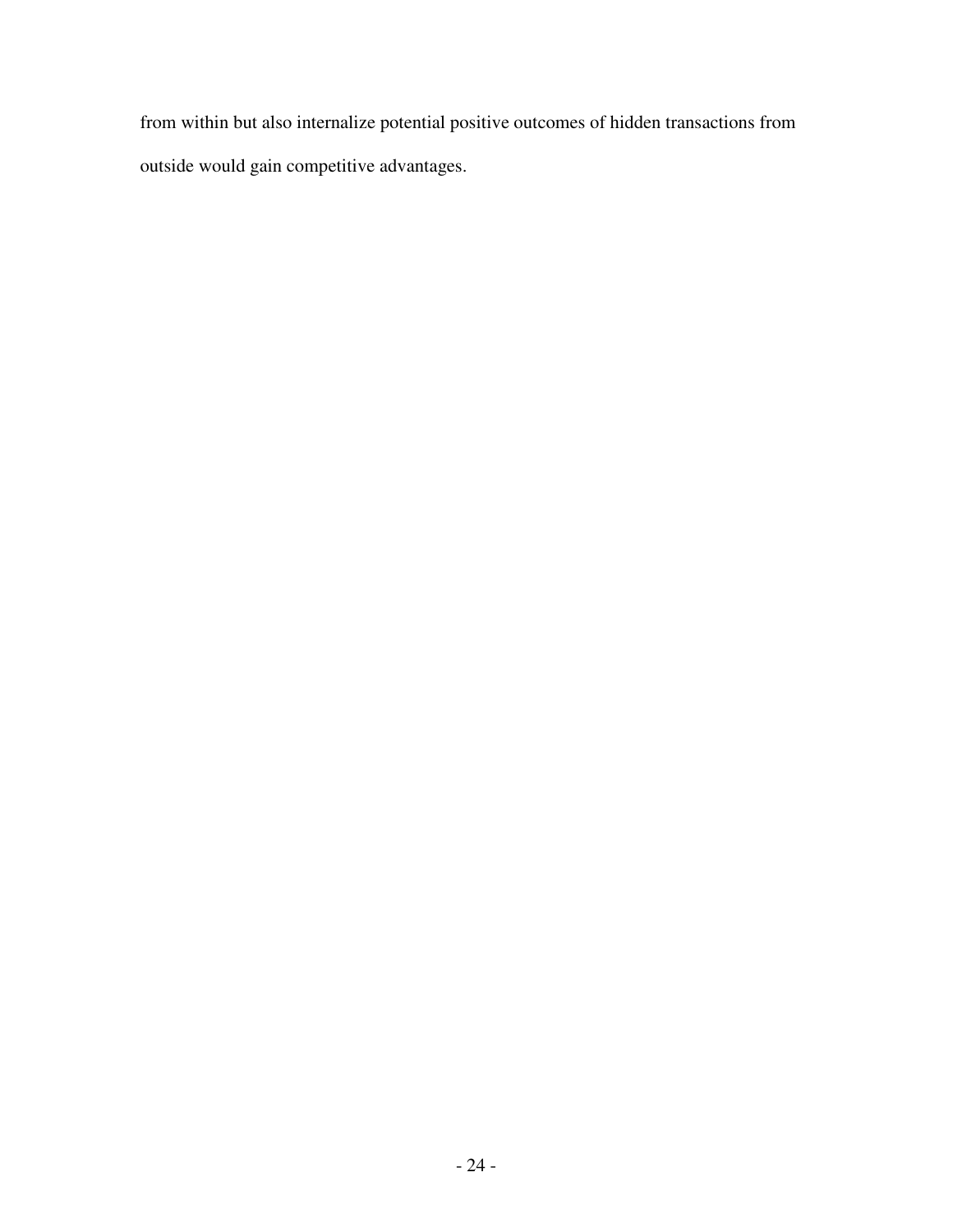### **References:**

- Akerlof, G. A. (1970), 'The Market for 'Lemons': Quality Uncertainty and the Market Mechanism,' *The Quarterly Journal of Economics*, Vol. 84, No. 3, 488-500.
- Arrow, K. J. (1962), 'Economic Welfare and the Allocation of Resources for Innovation," in R. R. Nelson (ed.), *The Rate and Direction of Innovative Activity*, Princeton University Press, 609-625.
- Arrow, K. J. (1963), 'Uncertainty and the Economics of Medical Care,' *The American Economic Review*, Vol. 53, No. 5., 941-973.
- Arrow, K. J. (1974), 'Limited Knowledge and Economic Analysis,' *American Economic Review*, 64 (1), 1-10.
- Arrow, K. J. (1996), 'Technical Information and Industrial Structure,' *Industrial and Corporate Change*, 5(2), 645-660.
- Becker, G. S. (1964), *Human Capital*, New York: Columbia University Press.
- Burt, R. S. (1992), 'The Social Structure of Competition,' in Nohria, N. and R. G. Eccles (eds), *Networks and Organizations: Structure, Forms, and Action*, Boston, Mass.: Harvard Business School Press.
- Casson, M. (1982), *The Entrepreneur: An Economic Theory*, Totowa, New Jersey: Barnes & Noble Books.
- Chuma, H. (2003), 'Determinants of the Shadow Value of Simultaneous Information Sharing in the Japanese Machine Tool Manufacturing Industry,' in S. Ogura, T. Tachibanaki, and D. A. Weiss (eds.), *Labor Markets and Firm Benefit policies in Japan and the United States*, National Bureau of Economic Research, Chicago and London: University of Chicago Press.
- Coase, R. H. (1937), 'The Nature of the Firm,' *Economica*, N.S., 4, 386-450.
- Dyer, J. H., and Nobeoka, K. (2000), 'Creating and Managing a High-Performance Knowledge-Sharing Network: The Toyota Case,' *Strategic Management Journal*, 21: 345-67.
- Feldman, M. P. (1994), *The Geography of Innovation*, Kluwer Academic Publisher, Boston.
- Granovetter, M. (1985), 'Economic Action and Social Structure: The Problem of Embeddedness,' *American Journal of Sociology*, 91(3), 481-510.
- Hayek, F. A. (1945), 'The Use of Knowledge in Society,' *The American Economic Review*, Vol. 35, No. 4 (Sep., 1945), 519-530.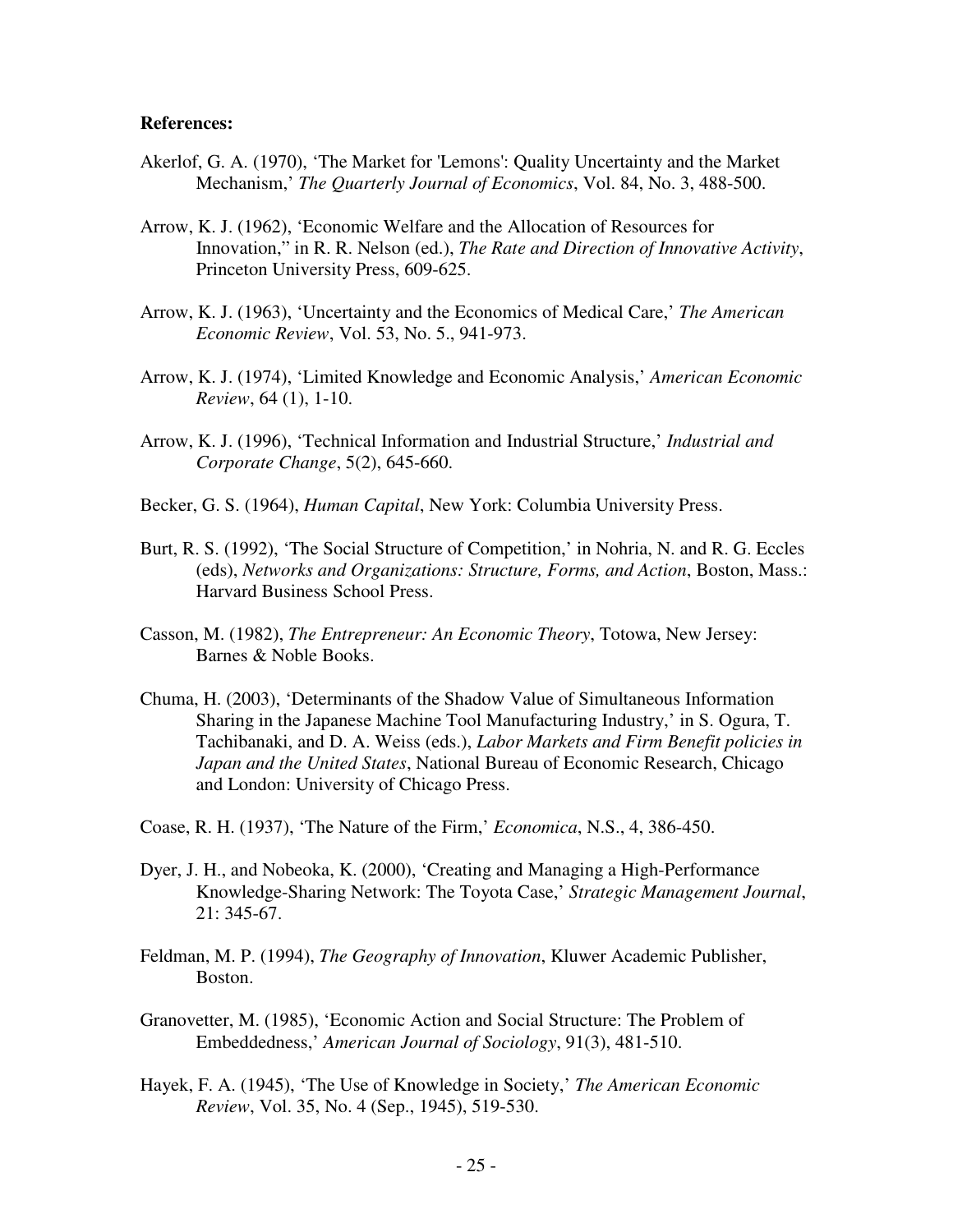- Hyde, A. (2003), *Working in Silicon Valley: Economic and Legal Analysis of A High Velocity Labor Market*, New York: M. E. Sharpe, Inc.
- Kirzner, I. M. (1979), *Perception, Opportunity, and Profit: Studies in the Theory of Entrepreneurship*, Chicago: The University of Chicago Press.
- Knight, F. H. (1921), *Risk, Uncertainty and Profit*, eighth impression, New York: Kelley & Millman, Inc., 1957.
- Miller, G. J. (1992), *Managerial Dilemmas: The Political Economy of Hierarchy*, Cambridge University Press.
- Nelson, R. R., and Winter, S. G. (1982), *An Evolutionary Theory of Economic Change*, Cambridge, Mass.: Harvard University Press.
- Porter, M. E. (1990), *The Competitive Advantage of Nations, London*: Macmillan.
- Rosenberg, N. (1976), *Perspectives on Technology*, Cambridge: Cambridge University Press.
- Saxenian, A. (1994), *Regional Advantage: Culture and Competition in Silicon Valley and Route 128*, Cambridge, Mass.: Harvard University Press.
- Schumpeter, J. A. (1912/1934), *The Theory of Economic Development: An Inquiry into Profits, Capital, Interest, and the Business Cycle*, Cambridge: Harvard University Press.
- Smith, A. (1776/1796), *An Inquiry into the Nature and Causes of the Wealth of Nations*, Philadelphia: Thomas Dobson.
- Stigler, G. J. (1961), 'The Economics of Information,' *The Journal of Political Economy*, 69 (3), 213-225.
- Stiglitz, J. E. (2000), 'The Contributions of the Economics of Information to Twentieth Century Economics,' *The Quarterly Journal of Economics*, Vol. 115, No. 4, 1441-1478.
- Witt, U. (1998), 'Imagination and Leadership the Neglected Dimension of an Evolutionary Theory of the Firm,' *Journal of Economic Behavior & Organization*, 35, 161-177.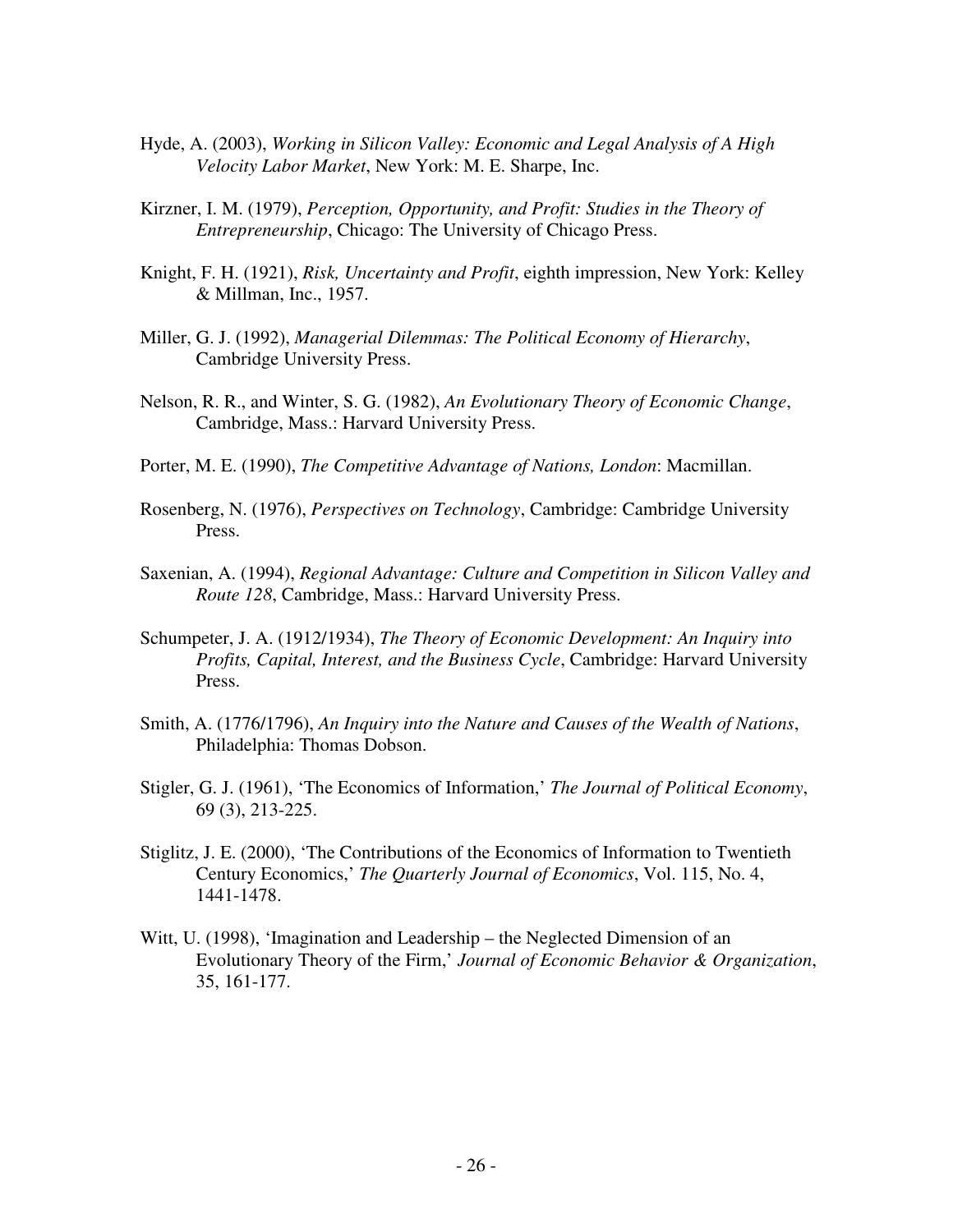## **ESSAY TWO: CAN ENTREPRENEURSHIP BE MEASURED? THE CASE OF TECHNOLOGY ENTREPRENEURSHIP**

## **Introduction**

 Since the first use of the word, "entrepreneur," in Cantillon's 1755 work, *Essai sur la Nautre du Commerce en general* (Kirzner, 1979; and Casson, 1982), entrepreneurship has gradually become an important subject of research in several academic fields, such as economics, management, and sociology. Although the importance of entrepreneurship in technological, economic, and social development is commonly perceived, entrepreneurship research has not produced consistent results on either the impact of entrepreneurial activities or the factors that may encourage the emergence and performance of entrepreneurship. It is well-known that economics is a field with a rich set of mathematic tools. Ironically, economists have not been very successful in electing effective measures of entrepreneurship. In existing literature of entrepreneurship studies, a very few studies have focused on developing measures of entrepreneurship. The failure of adopting appropriate measures of entrepreneurship is one of the obstacles in conducting impact analysis and testing hypotheses of those factors. It seems that the very nature of entrepreneurship has somehow contributed to the difficulty of measuring entrepreneurship. A legitimate question still remains. Can entrepreneurship be reasonably measured?

 While acknowledging that the dynamic and idiosyncratic nature of entrepreneurial functions and activities may have caused the complication of measuring entrepreneurship, I argue that plausible measures can still be chosen by further classification of entrepreneurship and careful tracing of the trails of entrepreneurs. Classifying

- 27 -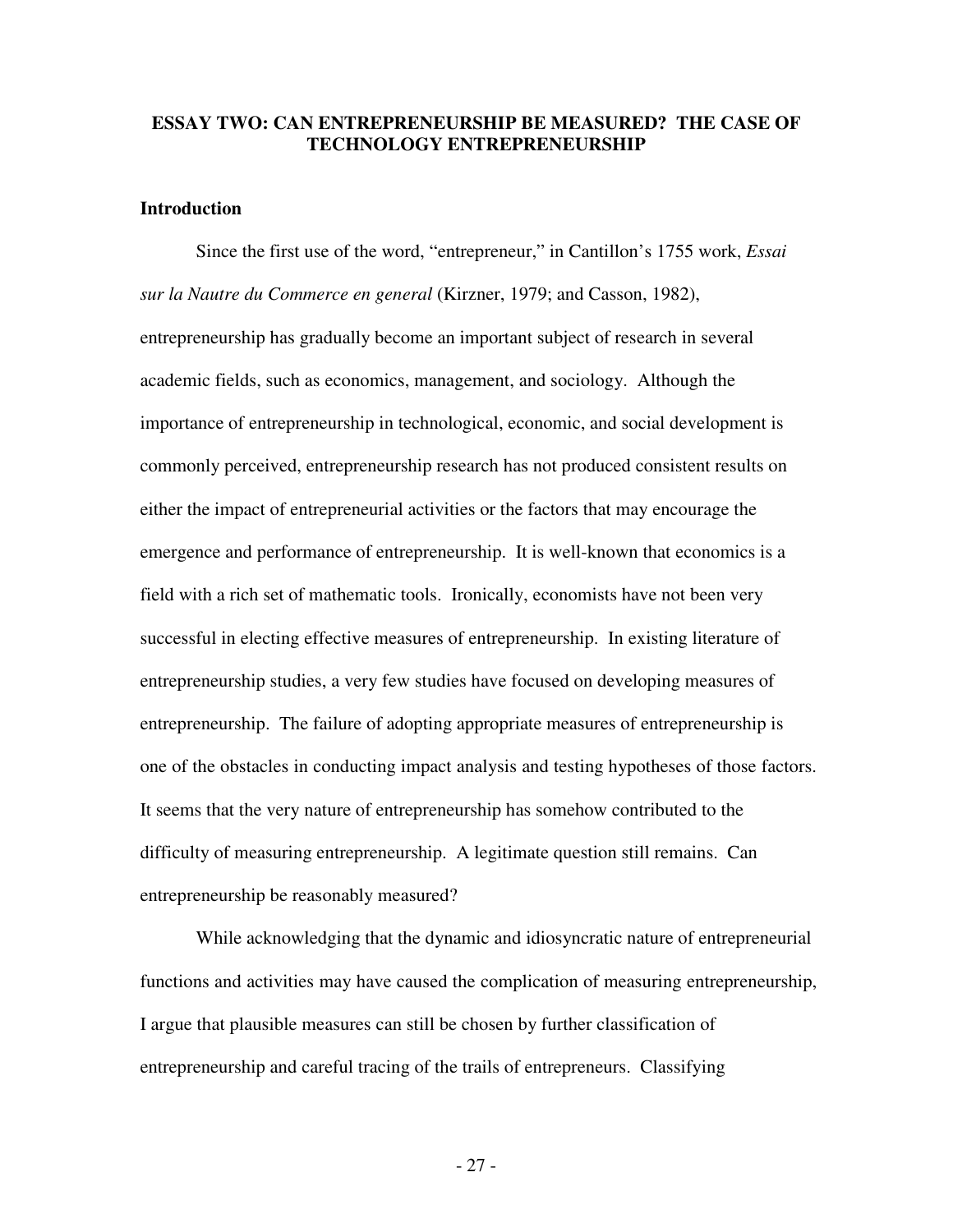entrepreneurship as "conceiving entrepreneurship" and "performing entrepreneurship," I argue that the former is largely unobservable, but the latter can be logically traced and measured. Also, considering the distinct nature of the types of entrepreneurial practices, this study advocates that measures of entrepreneurship and means of comparison should be made carefully.

 In this study, I explore the latent variable approach to measure performing entrepreneurship in the case of technological entrepreneurial practice. Using such a method, performing entrepreneurship is treated as a latent variable in which a single direct measure is unobservable or infeasible, but a set of indirectly observable indicator variables can be chosen to manifest it. A so-called confirmatory factor analysis (CFA) is employed and the plausibility of the proposed model construct for measuring high technology entrepreneurship is tested. In the study, performing technology entrepreneurship is manifested by four indicators, technology patents, small business innovation rewards, venture capital disbursements, and technology firm establishments. Data from all 50 U.S. states are collected and used in the empirical testing of the hypothesized model. The results of the analysis show that the proposed measurement model fits the data well in the level of statistical significance. This study suggests that although direct measuring of entrepreneurship is very difficult and, in many circumstances, impossible, reasonable indirect measures of entrepreneurship can still be found with clear classification and careful distinctions of the types of entrepreneurial practices. The latent variable approach is demonstrated as a proper method in choosing measurement of performing entrepreneurship in the case technology industries. It may be similarly applied to the studies of other categories of entrepreneurship. In addition,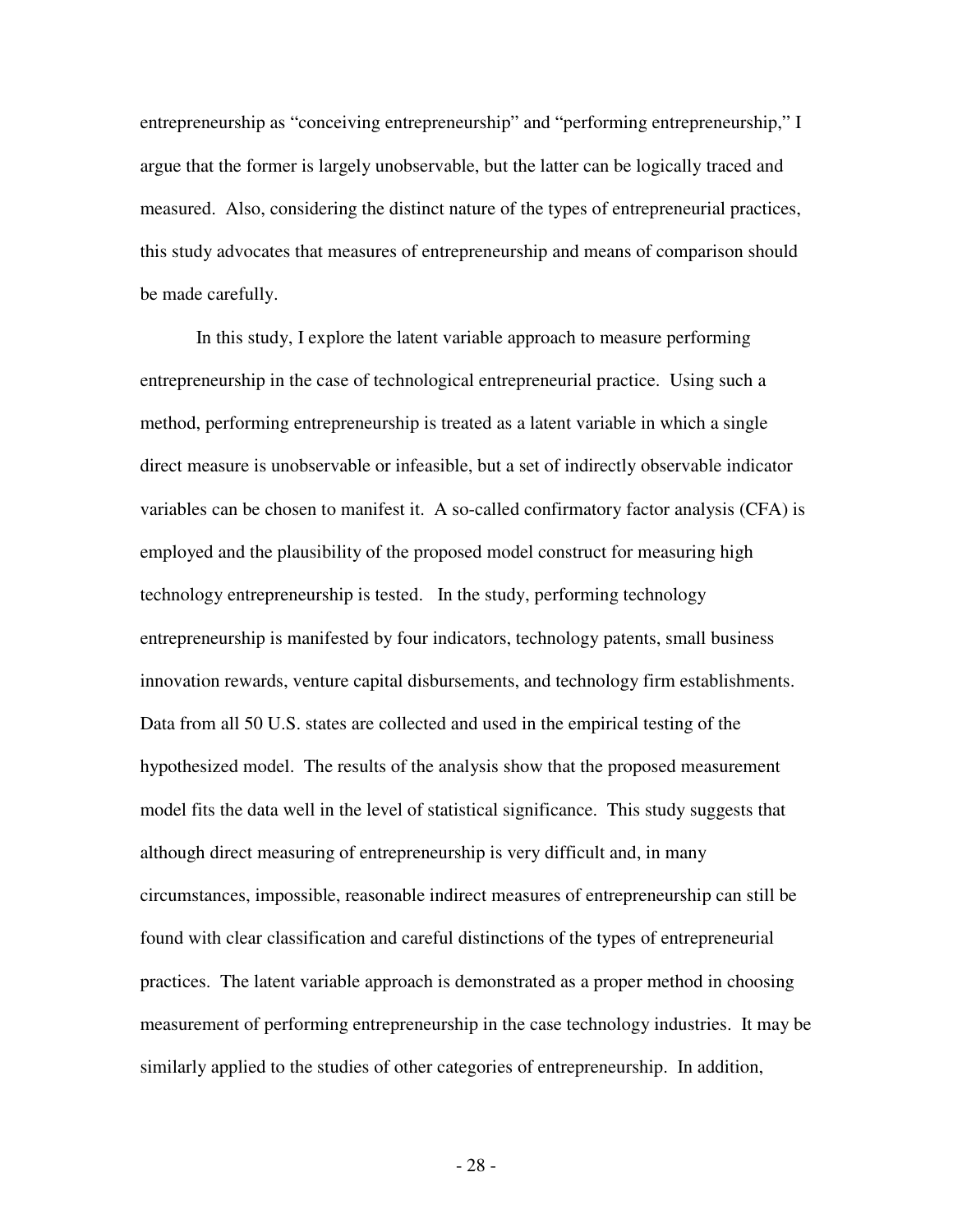possible ways of conducting further empirical research using these selected measures of entrepreneurship are suggested.

#### **The Dynamic and Idiosyncratic Nature of Entrepreneurship**

 In the economics literature, many scholars have made attempts to define entrepreneurship. Each of them has characterized entrepreneurship from a unique perspective. For instance, Knight (1921) suggested that individual entrepreneurs are willing to take actions or perform certain economic functions in circumstances of risk and uncertainty. As Kirzner (1979 and 1997) placed emphasis on an entrepreneur's "alertness to discovering opportunities to profit," Casson (1982) highlighted on an individual entrepreneur's "imagination" and "foresight." While Hagen (1962), McClelland (1961 and 1987), and Khilstrom and Laffont (1979) considered entrepreneurship as certain unique psychological traits of individuals, Witt (1999) argued that entrepreneurship is an individual's cognitive leadership in the firm. Given the view of neoclassic economics in which entrepreneurs are treated as passive decision makers, Schumpeter (1912/1934) argued that entrepreneurship is an individual's carrying out of the new combinations of means of production marked with innovative ideas. Such distinctive views have all advanced our understanding of the nature of entrepreneurship. However, a commonly acceptable measure of entrepreneurship may not be found in such wide spectrums of definitions. Further classification may be needed to select appropriate measures.

 In this essay I argue that, in order to develop appropriate measures of entrepreneurship, clear distinctions or classifications should be made regarding the stages of entrepreneurial function and the idiosyncratic nature of entrepreneurial practice in

- 29 -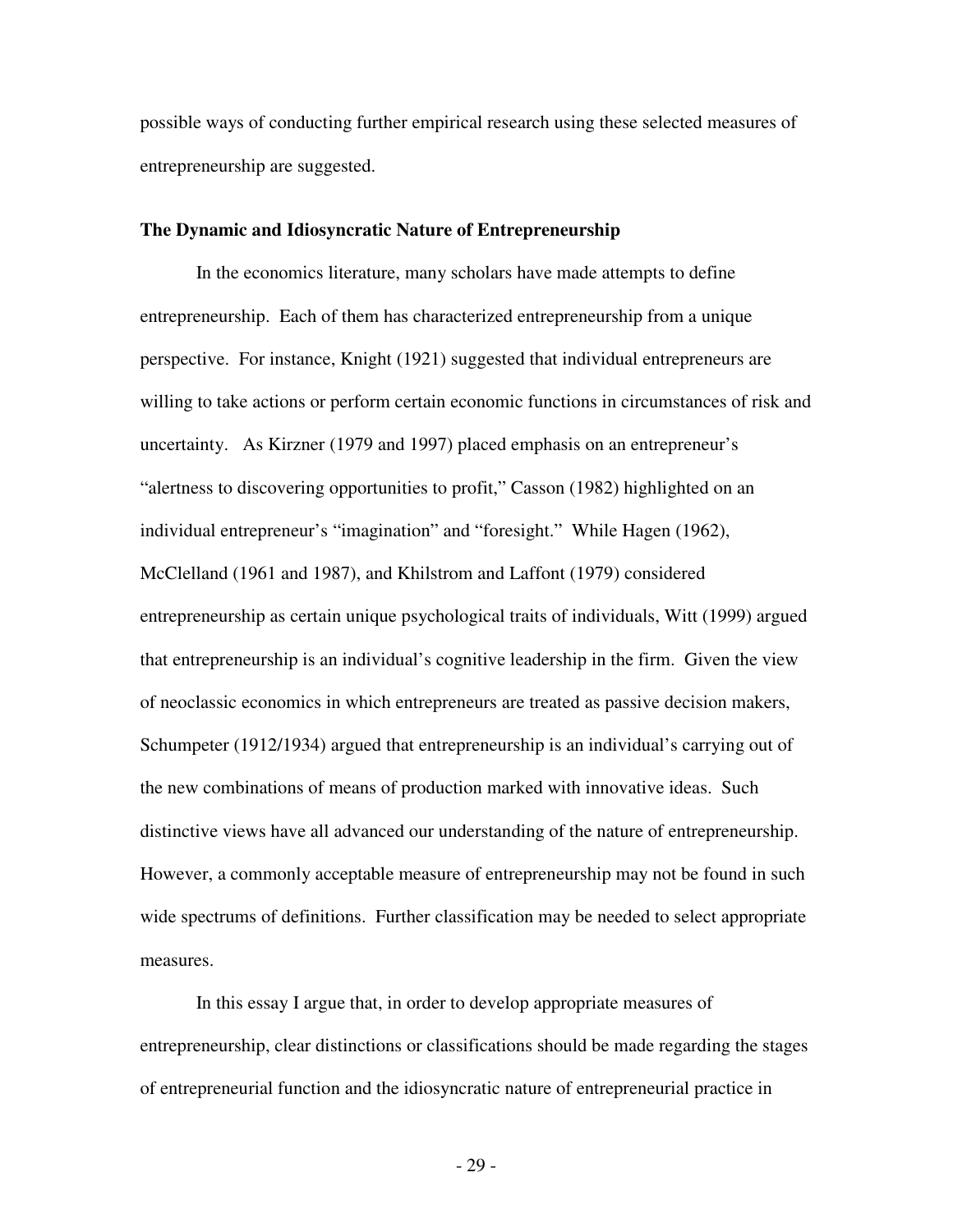different areas of businesses. First, no matter how entrepreneurship is defined, entrepreneurs must first have an idea of doing business to begin with and then to carry out the idea when certain conditions are met. Therefore, I classify entrepreneurship as "conceiving entrepreneurship" and "performing entrepreneurship." The former can be imagined as an individual's creation of a business idea, and the latter may be seen as an individual's actual execution of that idea. Generally, having a business idea is very much an individual phenomenon. That is, the idea is conceived inside the individual's mind. In such a circumstance, the direct observation of the conceiving entrepreneurship is probably impossible given the current level of human knowledge about cognition. Although business ideas of individuals may not be all carried out, once individuals actually execute their business ideas, they perform certain entrepreneurial functions in business practice and must leave some trails behind. Performing entrepreneurship can then be largely observed and possibly measured if one traces these trails of entrepreneurs.

 In addition to the classification of conceiving entrepreneurship and performing entrepreneurship, I also argue that appropriate measures of entrepreneurship may be established while different categories of entrepreneurial practices are taken into consideration. Although we may not find clear classification of different types of entrepreneurship in the literature of entrepreneurship research, in reality, institutions have been established and named according to different types of entrepreneurial practices. For example, technology entrepreneurship centers have been built in many prestigious universities and places in the United States such as Harvard University Technology Entrepreneurship Center, MIT Technology Entrepreneurship Center, and California Technology Entrepreneurship Center and so on. We can also find many centers for rural

- 30 -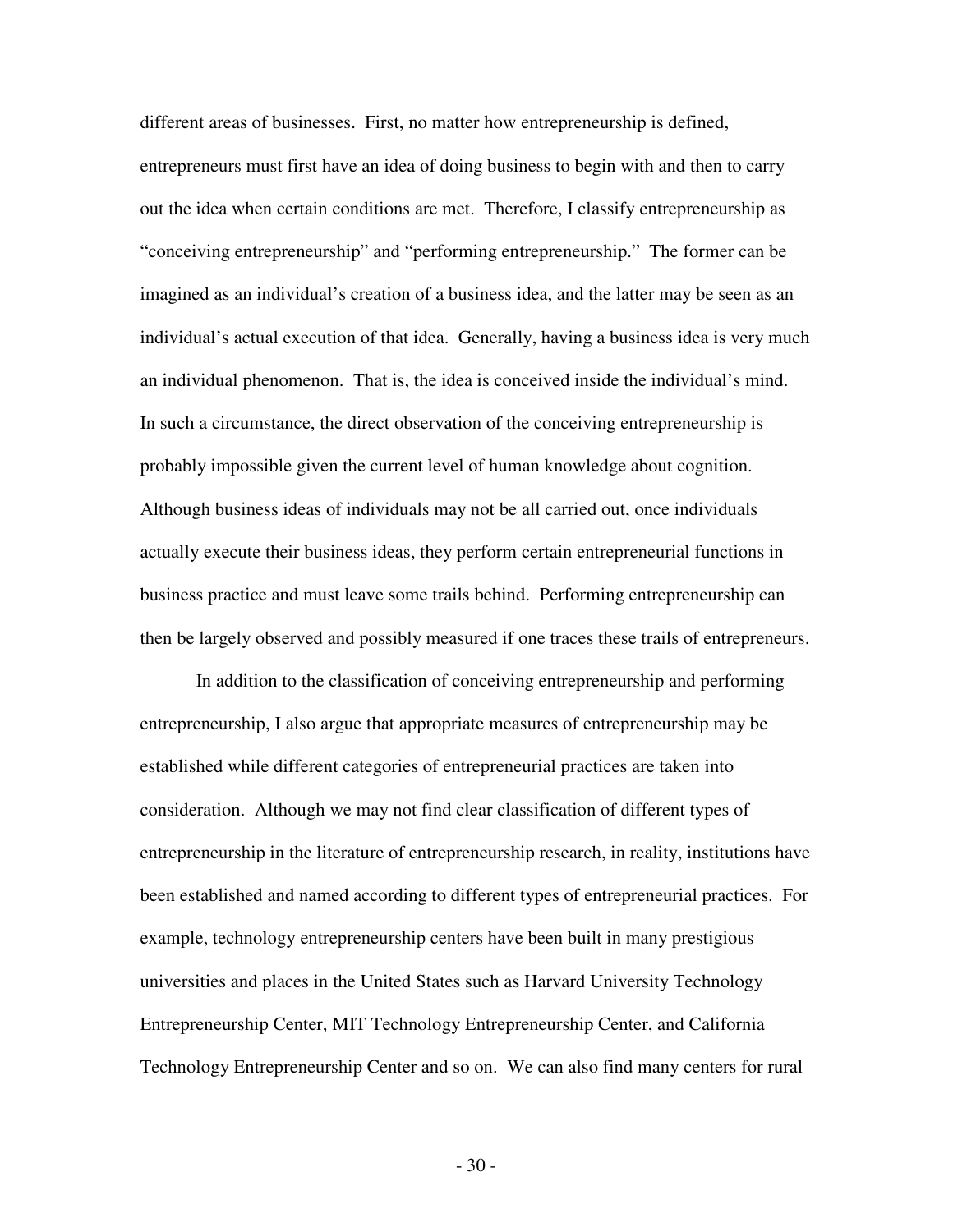entrepreneurship, such as these in Kansas and Nebraska. Apparently, the missions and entrepreneurial practices in the technology entrepreneurship centers are quite different from that of the rural entrepreneurship centers. By the same token, we would not expect the objective of economic entrepreneurs to be the same as that of social entrepreneurs. Furthermore, entrepreneurs in different countries or cultures may leave distinct trails of unique business practices. Therefore, I argue that uniform measures of entrepreneurship may not be found across different sectors, business practices, or cultures. This study suggests that appropriate measures of entrepreneurship may be adopted within a single category of entrepreneurial practices. In this particular study, I restrict the choice of appropriate measures of performing entrepreneurship to only the entrepreneurial practices in high technology industries in the United States.

### **A Latent Variable Approach in Measuring Entrepreneurship**

 Having made distinctions between different stages of entrepreneurship and differences among various types of entrepreneurial practices, I next discuss a methodological approach that may be suitable to entrepreneurship research. In behavioral and social sciences such as psychology, sociology, and management science, scholars have often come out with many concepts that cannot be directly observed or measured, such as intelligence, self-esteem, democracy, and so on. Although these concepts are unobservable and immeasurable, statisticians have forcefully adopted a framework called latent variable modeling to deal with vaguely defined concepts. In such a framework, those concepts that cannot be directly observed are termed latent variables, and multiple, indirect, but observable measures can be used as indicators to manifest these unobservable concepts. For example, human intelligence can not be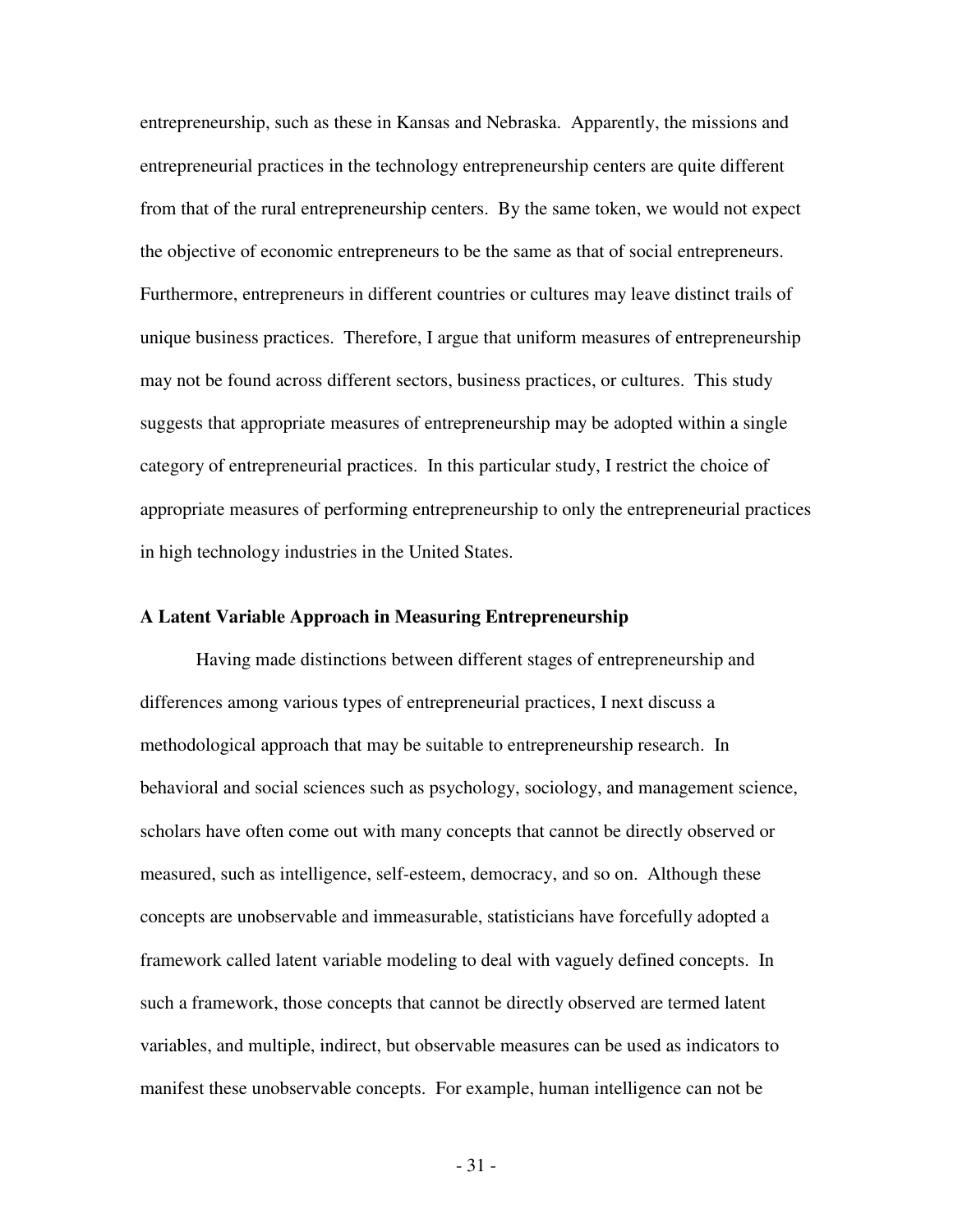directly observed and measured, but SAT score and G.P.A. can be used as indicator variables to manifest intelligence. Similarly, I argue that entrepreneurship is one of these unobservable concepts which could be treated as a latent variable. Under the framework of latent-variables modeling, multiple observable indicators can be found to manifest it in the same fashion.

 Although entrepreneurial activities are numerous and many of them are untraceable, there are still major footsteps or milestones left behind by entrepreneurs. Based on Harwley's (1907) view of entrepreneurship as depending on ownership rights, Gartner and Shane (1995) have adopted the number of organizations per capita as an indicator of entrepreneurship. Such an indicator can be used as a measure of entrepreneurship because not only that the birth of the firm is a distinctive milestone of new business venture, but also that the firm, according to Foss and Klein (2004), is an important organizational means for entrepreneurs to perform their function. Acknowledging the important contribution made by Gartner and Shane (1995) in measuring entrepreneurship, I argue that the number of organizations per capita as the indicator of entrepreneurship may not be enough to manifest it because entrepreneurs perform important economic functions before as well as after the firm is established.

 According to Schumpeter (1912/1934), entrepreneurs perform multiple functions in the carrying out of "new combinations of means of production," including

(1) The introduction of a new good – that is one with which consumers are not yet familiar – or of a new quality of a good. (2) The introduction of a new method of production, that is one not yet tested by experience in the branch of manufacture concerned, which need by no means be founded upon a discovery scientifically new, and can also exist in a new way of handling a commodity commercially. (3) The opening of a new market, that is a market into which the

- 32 -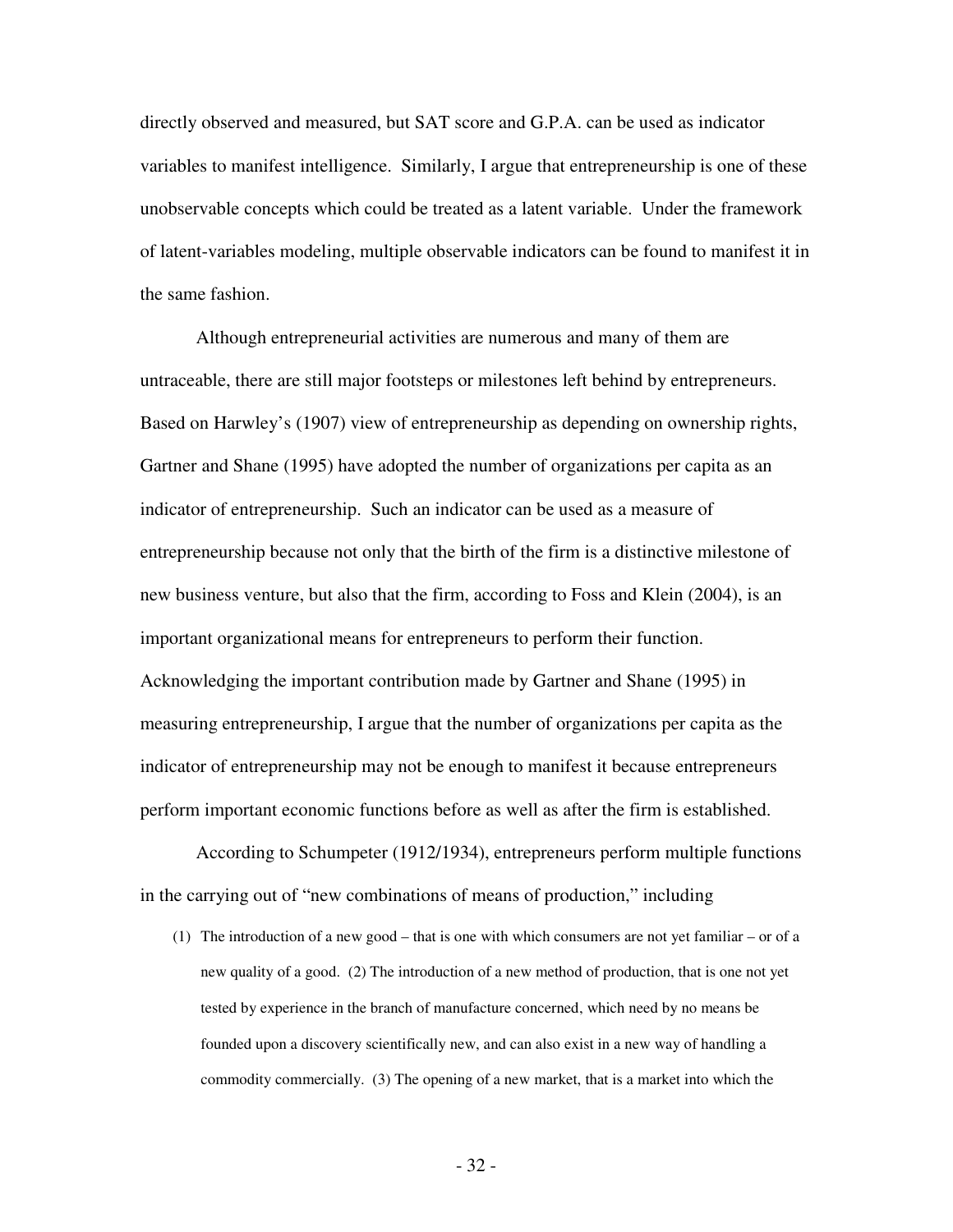particular branch of manufacture of the country in question has not previously entered, whether or not this market has existed before. (4) The conquest of a new source of supply of raw materials or half-manufactured goods, again irrespective of whether this source already exists or whether it has first to be created. (5) The carrying out of the new organization of any industry, like the creation of a monopoly position (for example through trustification) or the breaking up of a monopoly position. (Schumpeter 1912/1934, p.66)

 Therefore, I strongly advocate adopting multiple observable indicators as indirect measures of performing entrepreneurship. In this study, I particularly explore the latent variable approach to develop measures of performing entrepreneurship in the case of technology entrepreneurship in the United States. I use four indicator variables, including the number of technology patents (PATENT), the number of small business innovation rewards (SBIR), venture capital disbursements (VC), and the number of technology establishments (NTE) to manifest the latent variable, performing technology entrepreneurship (PE). Ideally, I would also like to include the number of new products and services created as another indicator variable. However, data on such a variable are unavailable.

 Based on Gartner and Shane's (1995) measure of entrepreneurship by the number of organizations per capita, I propose the number of technology establishments per capita as one of the indicators of performing entrepreneurship. The number of technology establishments may be more probable than the number of organizations because multiple entrepreneurial efforts and different applications of technologies within a single firm are possible. For example, the Monsanto Company has transformed itself with several technology establishments such as agricultural biotechnology, pharmaceuticals, and agricultural chemicals. The number of technology establishments according to industrial

- 33 -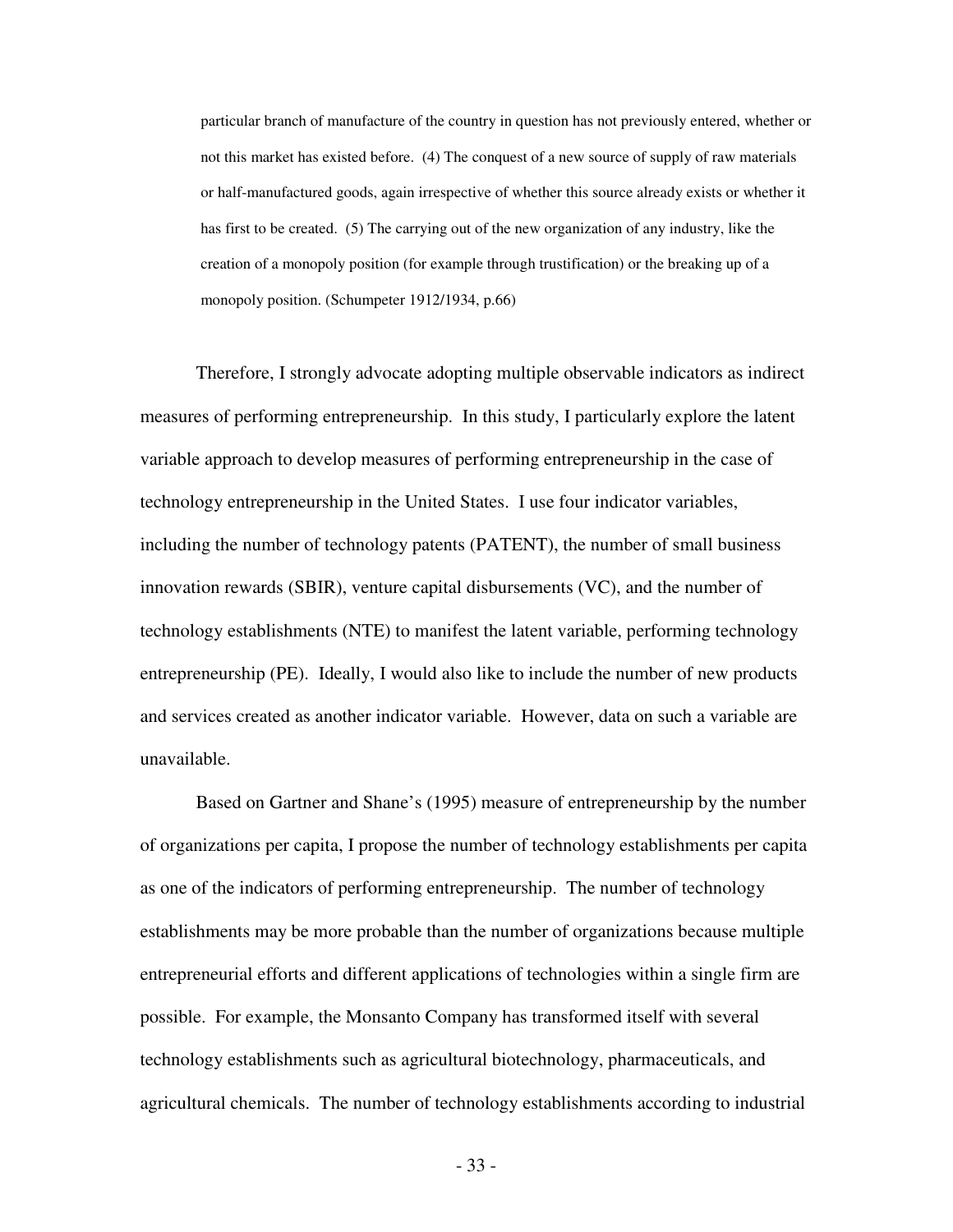classification may represent performing entrepreneurship in all high technology areas. In addition to the number of technology establishments, while patent registration serves as a way to protect intellectual property rights of innovators, it also symbolizes a major footstep of technology entrepreneurs towards the development of new products, services, or processes. Hence, the number of patents granted can be seen as another indicator for performing technology entrepreneurship. Likewise, the small business innovation rewards endowed by many branches of the United States government mostly signify the actual steps of starting a new technology business by entrepreneurs, and thus, is an indication of performing technology entrepreneurship. Since venture capital investment is the well-known and particular way of founding new technology ventures in start-up firms or new technology projects in an existing business, it can also be counted as a very important indicator for performing technology entrepreneurship. Based on these chosen indicator variables, I conduct an empirical test of the measurement model to assess performing technology entrepreneurship by using the confirmatory factor analysis (CFA) under the framework of latent variable approach. The model construct is demonstrated by Diagram 2.1. PE inside the oval is the latent variable which stands for performing technology entrepreneurship; the four variables within a rectangle are indicator variables chosen to measure the latent concept, performing technology entrepreneurship. The arrows between the latent variable, PE, and its indicator variables signify the causal relationship; in this case, they imply that because there are presences of performing technology entrepreneurship we can observe these indicators.  $\lambda_1$  to  $\lambda_4$  are called factor loadings or factor scores, representing the strength of the relationships between each indicator and the latent variable; and  $\delta_1$  to  $\delta_4$  denote measurement errors. Such a

- 34 -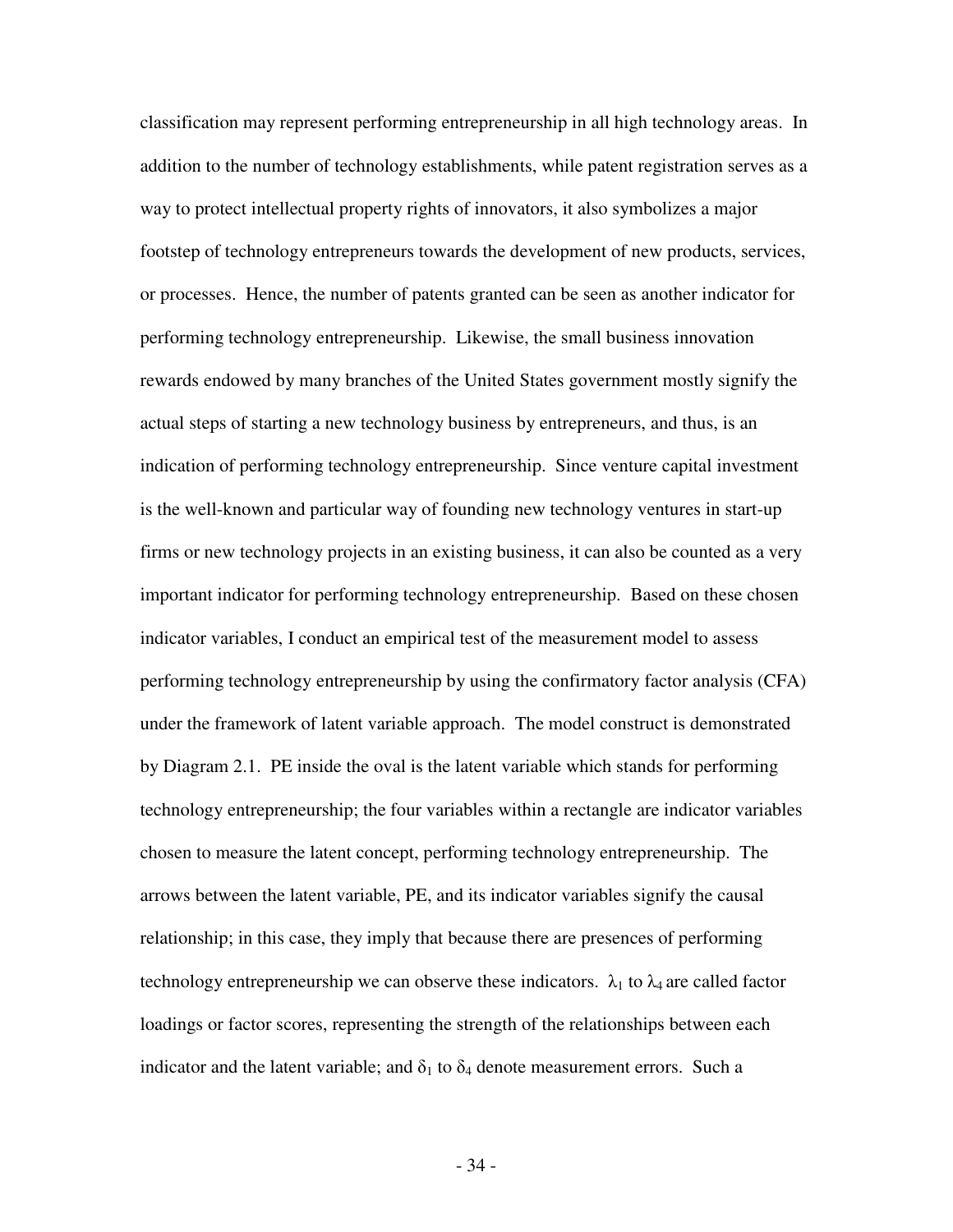# Diagram 2.1: Confirmatory Factor Analysis (CFA) Model for Performing Technology Entrepreneurship:



measurement model construct can also be specified and expressed mathematically via the following set of equations:

$$
PATENT = \lambda_1 PE + \delta_1 \tag{1}
$$

$$
SBIR = \lambda_2 PE + \delta_2 \tag{2}
$$

$$
VC = \lambda_3 PE + \delta_3 \tag{3}
$$

$$
NTE = \lambda_4 PE + \delta_4 \tag{4}
$$

 Unlike traditional statistical analysis, the purpose of empirical testing of the latent variable model is to reveal how well the hypothesized model construct fits the data. That is, the plausibility of the proposed model is to be tested based on sample data of all indicator or observable variables. Such plausibility is determined by a set of statistical measures called goodness-of-fit between the hypothesized model and the sample data. In such a procedure, a researcher imposes the structure of the proposed model on the sample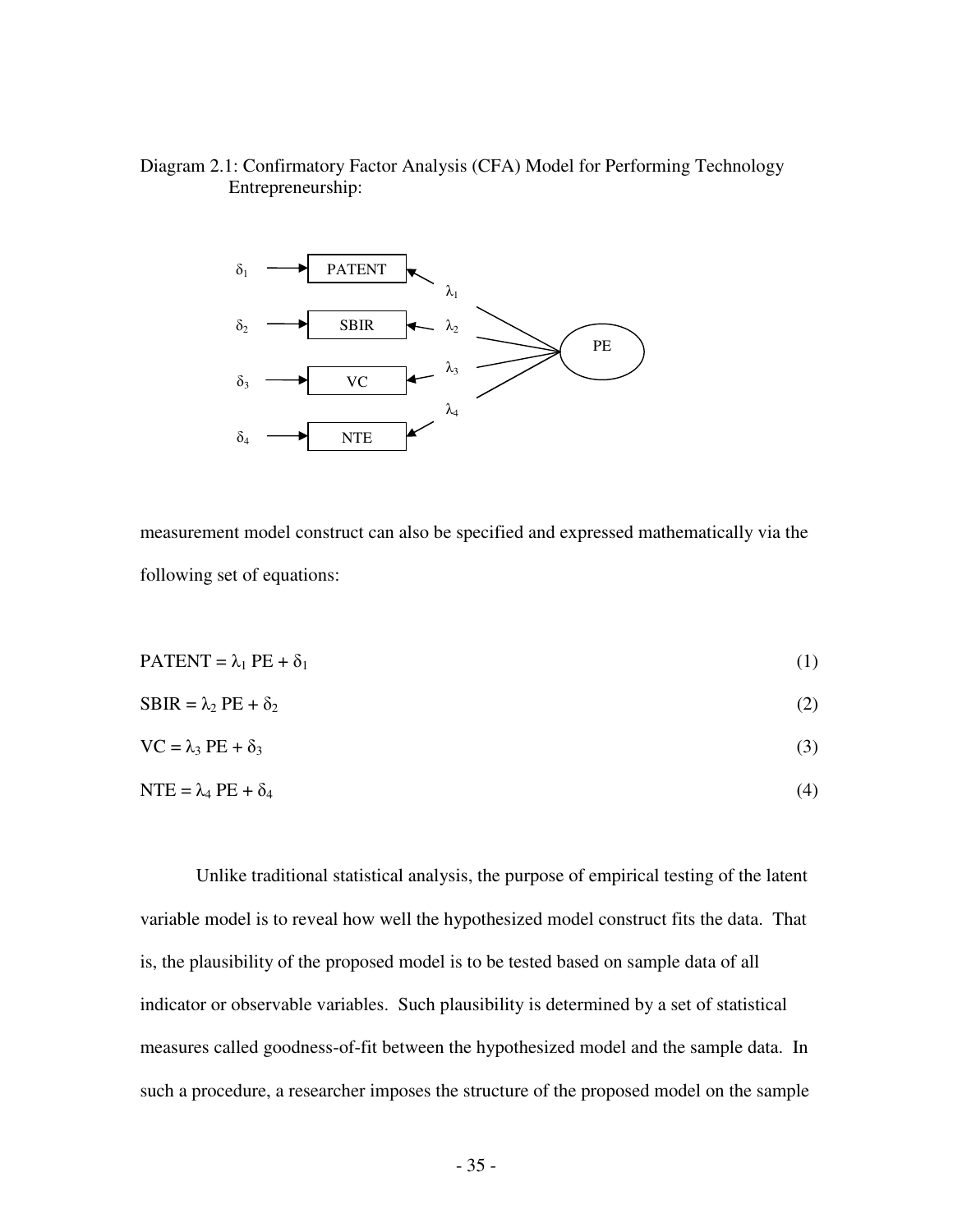data, and then tests how well the observed sample data fits the restricted model structure (Byrne 1998). While the discrepancy between the model and the data is denoted by the residual, the model-fitting procedure can be described as:

$$
Data = Model + Residual
$$

 Mathematically, the estimation procedure in latent variable modeling is derived from the relation between the covariance matrix of the observed variables and the covariance matrix of the structural parameters (Bollen 1989). Let *S* denote the sample covariance matrix of the structural parameters,  $\Sigma$  represent the population covariance matrix,  $\theta$  be a vector that consists of the model parameters, and  $\Sigma(\theta)$  is the restricted covariance matrix implied by the specified structure of the hypothesized model and expressed as a function of the parameter vector. As such, then, the null hypothesis  $(H_0)$ should be  $\Sigma = \Sigma(\theta)$ , meaning the postulated model holds in the population. Unlike the conventional statistical method, the researcher hopes not to reject the  $H_0$ . The primary focus of the actual estimation is to produce parameter values that minimize the discrepancy between the sample covariance matrix of *S* and the population covariance matrix expressed by the model parameters  $\Sigma(\theta)$ . The most commonly used fitting function for latent variable modeling is the maximum likelihood (ML) function (Bollen 1989, Page 107), denoted by equation (5) below:

$$
F_{\text{ML}} = \log |\Sigma(\theta)| + tr (S \Sigma^{1}(\theta)) - \log |S| - \text{constant}
$$
 (5)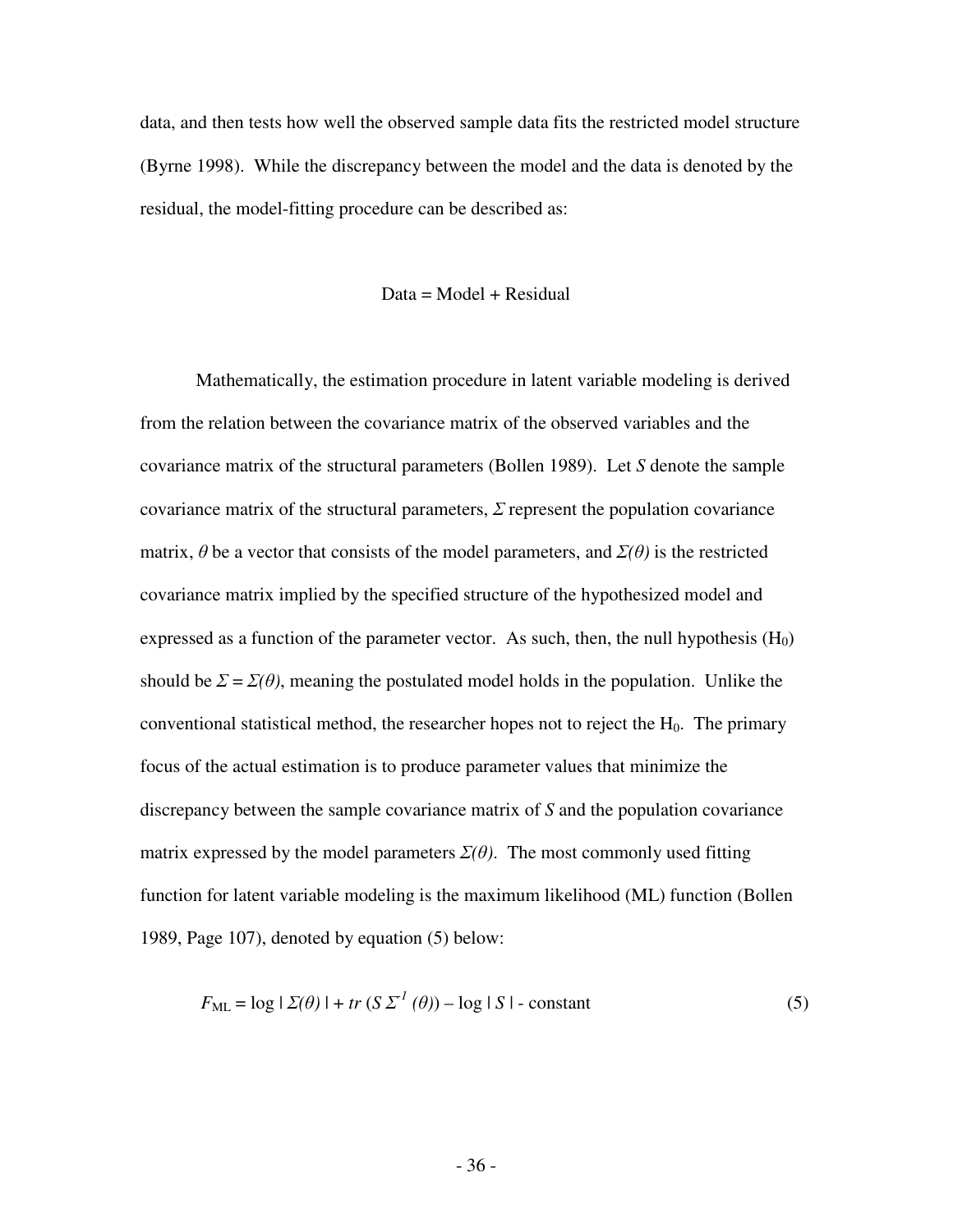For such a function to be minimized,  $\Sigma(\theta)$  should be as close as possible to *S*.

More detailed statistics of such an analysis are available in the next section of this essay.

## **Data and Analysis**

 Data for the indicator variables are collected at the U.S. state level in technology industries and sectors. Since the information and communication technologies (ICT) and the biotechnology (Biotech) largely represent new technologies, data on these two areas are particularly extracted. The number of technology establishments (NTE) is based on

| <b>NAICS</b>            | <b>Industry Description</b>                              |
|-------------------------|----------------------------------------------------------|
| <b>ICT</b> Industry     |                                                          |
| 334                     | Computer & Electronic Product Manufacturing              |
| 333295                  | Semiconductor Machinery                                  |
| 5112                    | Software Publishers                                      |
| 516                     | Internet Publishing and Broadcasting                     |
| 517                     | Telecommunications                                       |
|                         | Internet Service Providers, Web Search Portals, and Data |
| 518                     | <b>Processing Services</b>                               |
| 5415                    | <b>Computer Systems Design and Related Services</b>      |
| <b>Biotech Industry</b> |                                                          |
| 3254                    | Pharmaceutical and Medicine Manufacturing                |
| 54171                   | $R&D$ in the Phys. Engineering $&$ Life sciences         |
| ICT & Biotech           |                                                          |
| 54138                   | <b>Testing Laboratories</b>                              |

Table 2.1: Definition of ICT and Biotech Industries (by NAICS code)

Source: U.S. Census 2002

the North American Industry Classification System (NAICS) codes to define both the ICT industries and the Biotech industries (see Table 2.1). For information and telecommunication industries, the following codes are included: 334 (Computer & Electronic Product Manufacturing), 333295 (Semiconductor Machinery), 5112 (Software Publishers), 516 (Internet Publishing and Broadcasting), 517 (Telecommunications), 518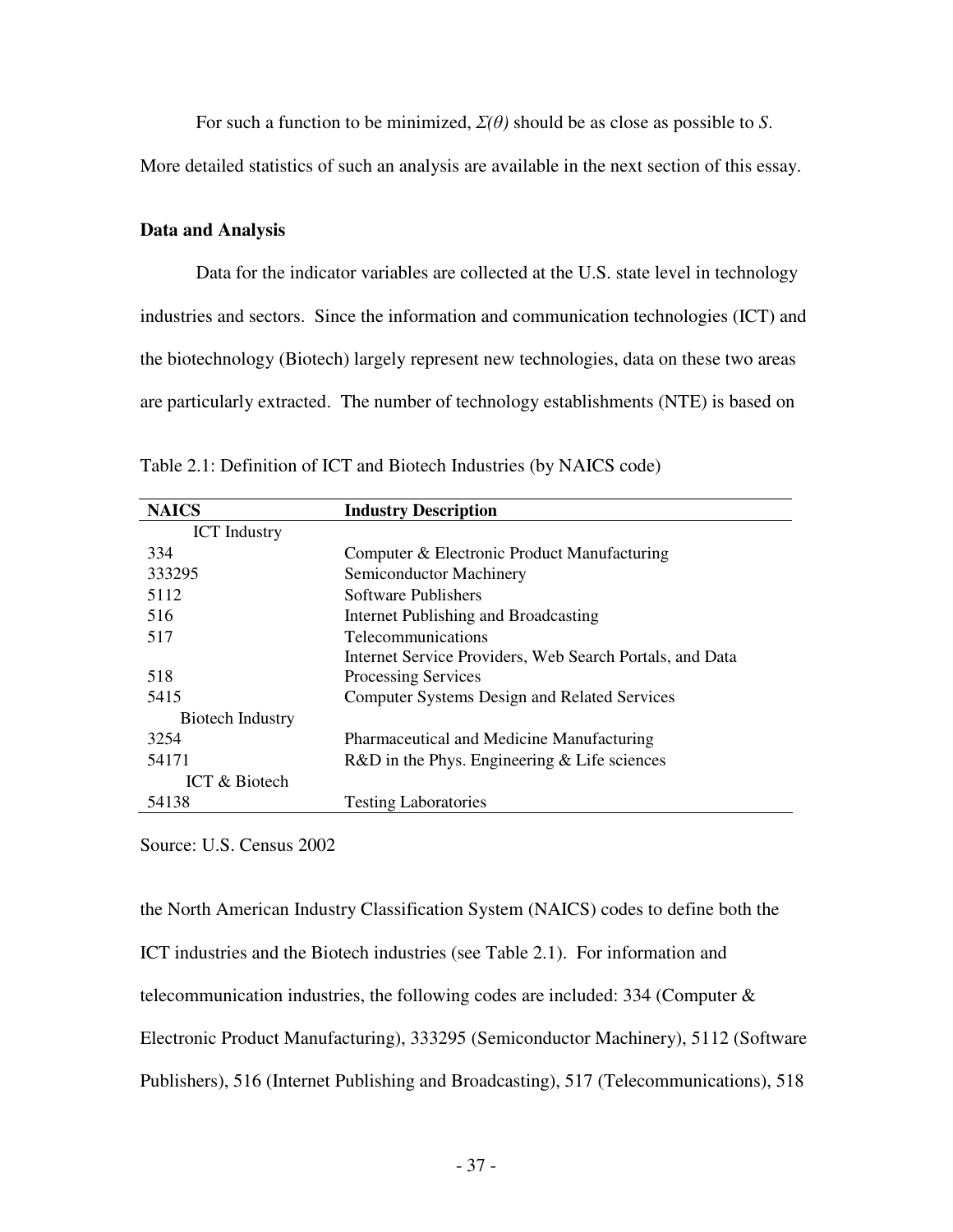(Internet Service Providers, Web Search Portals, and Data Processing Services), and 5415 (Computer Systems Design and Related Services). For biotechnology industry, 3254 (Pharmaceutical and Medicine Manufacturing) and 54171 (R&D in the Physical Engineering & Life sciences) are included. In addition, the NAICS code 541380 (Testing Laboratories) is also counted for both the ICT and Biotech industries. The number of establishments on these codes is collected from the American Fact-Finder, United States Census Bureau, 2002 Census; and the data is scaled on per capita basis.

 The number of technology patents (PATENT) is based on 32 technology patent classes which largely cover both the ICT and Biotech industries, and detailed class codes are listed in Table 2.2. The data are provided by the U.S. Patent and Trademark Office, and the average number of patents from 2000 to 2004 on a per capita basis is used in empirical testing. Data on venture capital investment (VC) for both information technology and biotechnology are collected from the SDC Database, managed by Thomson Financial Inc., for the period of 2000 to 2004. The average amount of venture capital disbursement over the period is calculated in million of dollars per capita. Data on the number of small business innovation rewards (SBIR) are extracted from the TECH-*NET* Database, managed by the Office of Technology, Small Business Administration (SBA), and the average number of small business innovation rewards over the period of 2000 to 2004 is also calculated on a per capita basis.

 The descriptive statistics of the data are summarized in Table 2.3. Based on such data defined above, the LISREL program is used to run the model and the results of the model outputs can be seen from both Diagram 2.2 and Table 2.4. To judge the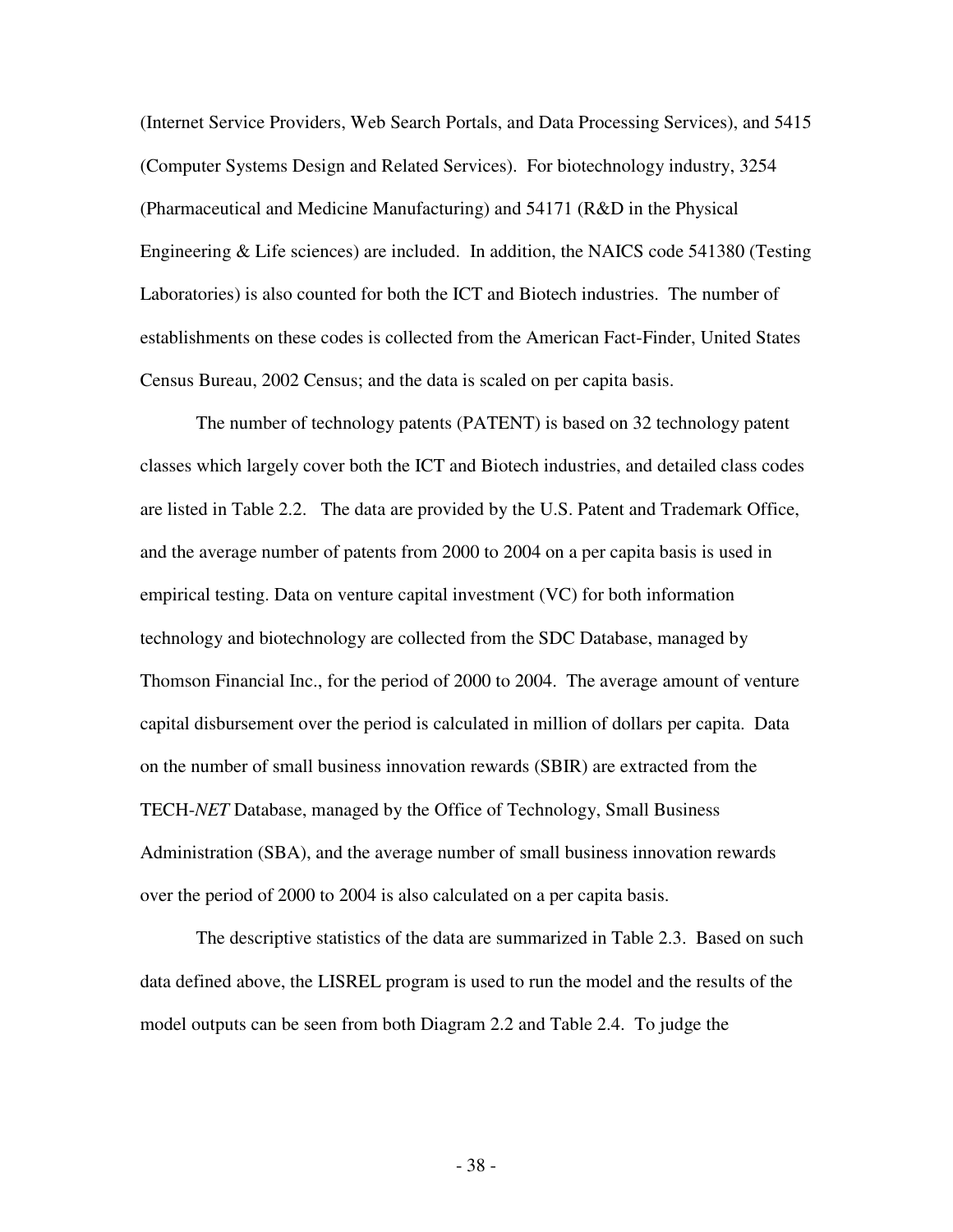| <b>Patent Class</b>     | <b>Patent Description</b>                                                                                                        |
|-------------------------|----------------------------------------------------------------------------------------------------------------------------------|
| <b>ICT</b> Technologies |                                                                                                                                  |
| 345                     | <b>Computer Graphics Processing</b>                                                                                              |
| 375                     | Pulse or Digital Communications                                                                                                  |
| 398                     | <b>Optical Communications</b>                                                                                                    |
| 438                     | Semiconductor Device Manufacturing Process                                                                                       |
| 455                     | Telecommunications                                                                                                               |
| 700                     | DP: Generic Control Systems or Specific Applications (Data Processing)                                                           |
| 701                     | DP: Vehicles, Navigation, and Relative Location (Data Processing)                                                                |
| 702                     | DP: Measuring, Calibrating, or Testing (Data Processing)                                                                         |
| 703                     | DP: Structural Design, Modeling, Simulation, and Emulation (Data Processing)                                                     |
| 704                     | DP: Speech Signal Processing, Linguistics, Language Translation, and<br>Audio Compression/Decompression (Data Processing)        |
| 705                     | DP: Financial, Business Practice, Management, or Cost/Price Determination (Data<br>Processing)                                   |
| 706                     | DP: Artificial Intelligence (Data Processing)                                                                                    |
| 707                     | DP: Database and File Management or Data Structures (Data Processing)                                                            |
| 708                     | Arithmetic Processing and Calculating (Electrical Computers)                                                                     |
|                         | Multicomputer Data Transferring or Plural Processor Synchronization                                                              |
| 709                     | (Electrical Computers and Digital Processing Systems)                                                                            |
| 710                     | Input/Output (Electrical Computers and Digital Processing Systems)                                                               |
| 711                     | Memory (Electrical Computers and Digital Processing Systems)                                                                     |
|                         | Processing Architectures and Instruction Processing,                                                                             |
| 712                     | e.g., Processors (Electrical Computers and Digital)                                                                              |
| 713                     | Support (Electrical Computers and Digital Processing Systems)                                                                    |
| 714                     | Error Detection/Correction and Fault Detection/Recovery                                                                          |
| 715                     | DP: Presentation Processing of Document, Operator Interface Processing, and<br>Screen Saver Display Processing (Data Processing) |
| 716                     | DP: Design and Analysis of Circuit or Semiconductor Mask (Data Processing)                                                       |
| 717                     | DP: Software Development, Installation, and Management (Data Processing)                                                         |
|                         | Virtual Machine Task or Process Management or Task Management/Control                                                            |
| 718                     | (Electrical Computers and Digital Processing Systems)                                                                            |
|                         | Interprogram Communication or Interprocess Communication (Ipc)                                                                   |
| 719                     | (Electrical Computers and Digital Processing Systems)                                                                            |
| 720                     | Dynamic Optical Information Storage or Retrieval                                                                                 |
| 725                     | Interactive Video Distribution Systems                                                                                           |
| Biotechnology           |                                                                                                                                  |
| 424                     | Drug, Bio-Affecting and Body-Treating Compositions                                                                               |
| 435                     | Chemistry: Molecular Biology and Microbiology                                                                                    |
|                         | Chemistry: Natural Resins or Derivatives; Peptides or Proteins;                                                                  |
| 530                     | Lignins or Reaction Products Thereof                                                                                             |
| 800                     | Multicellular Living Organisms and Unmodified Parts Thereof and Related Processes                                                |

Table 2.2: Definition of Technologies in ICT and Biotech Areas by Patent Classification:

Source: U.S. Patent and Trademark Office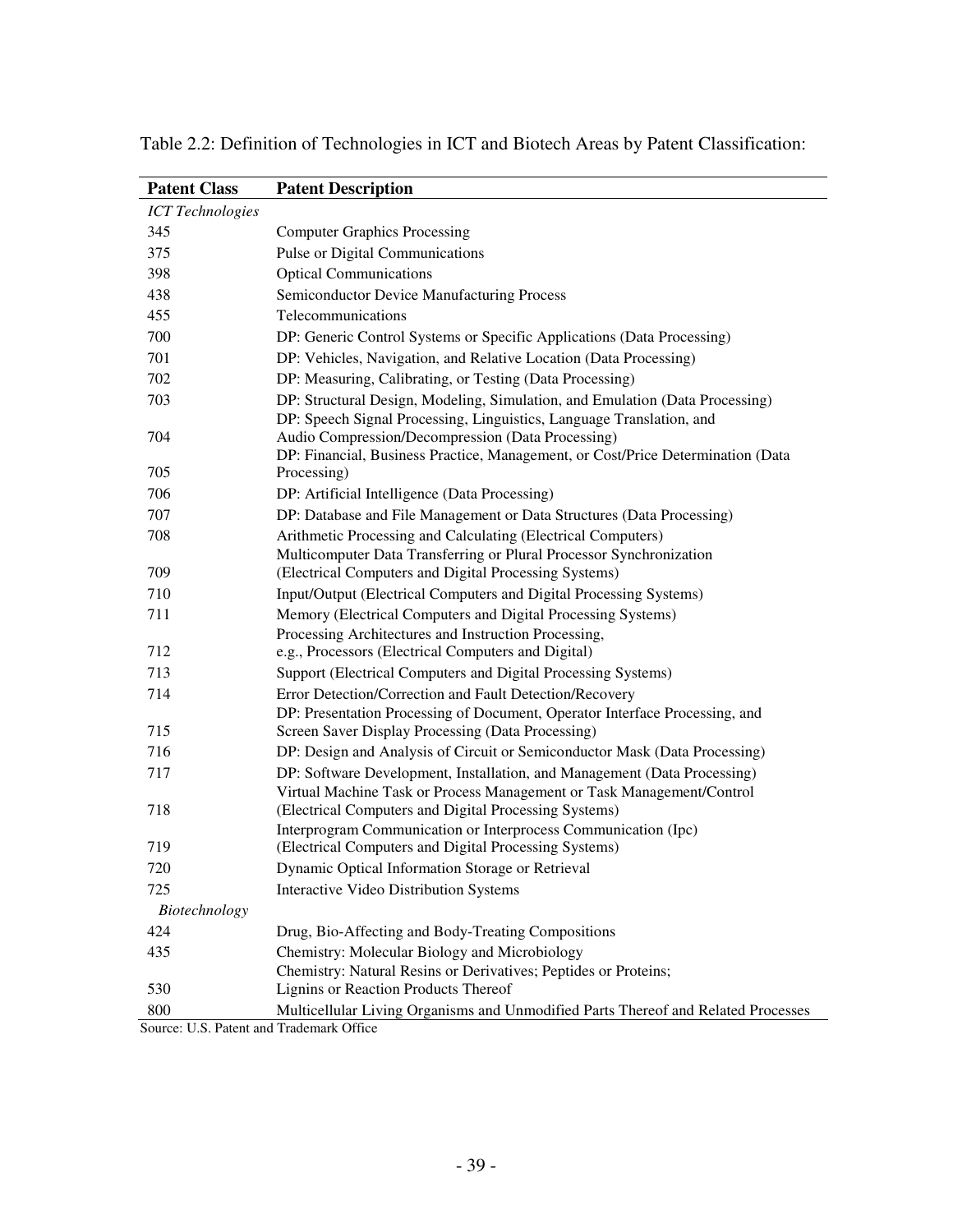plausibility of the model from LISREL outputs, one needs to look into both the estimates of model parameters and the overall goodness-of-fit statistics. First, the parameter

| Variable      | N  | Minimum | Maximum  | Mean      | Std. Deviation |
|---------------|----|---------|----------|-----------|----------------|
| <b>PATENT</b> | 50 | .020473 | 2.213117 | .30930654 | .378467702     |
| <b>SBIR</b>   | 50 | .016615 | .586684  | .09393636 | .099163712     |
| VC.           | 50 | .000000 | 3.206873 | .36024500 | .578126853     |
| <b>NTE</b>    | 50 | .339456 | 1.413815 | .72130275 | .256365579     |

Table 2.3: summary of descriptive statistics of the data

estimates have to be meaningful based on what was proposed. From Diagram 2.2 and Table 2.4, one can see that the estimates for all factor loadings,  $\lambda_1$  to  $\lambda_4$ , are positive, a correct sign as proposed; and the measurement errors or error variances,  $\delta_1$ to  $\delta_4$ , are all relatively small as one may expect. Noticeably, the difference between Diagram 2.2 and Table 2.4 in terms of parameter estimates is due to rounding.

 From Table 2.4, one can see more accurately. The estimated scores for these four factor loadings,  $\lambda_1$ ,  $\lambda_2$ ,  $\lambda_3$ , and  $\lambda_4$ , are 0.18, 0.085, 0.52, and 0.20 respectively; the estimates for measurement errors,  $\delta_1$ ,  $\delta_2$ ,  $\delta_3$ , and  $\delta_4$ , are 0.11, 0.0027, 0.062, and 0.026 correspondingly. The standard errors (inside parentheses) for all these estimates are very small; and *t* – statistics (Z-scores) below each corresponding parentheses are all greater than 1.96 at the 0.05 level. Additionally, R-squares for measurement equations (1) to (4) are 0.24, 0.73, 0.81, and 0.60 respectively. These all suggest that the estimates of these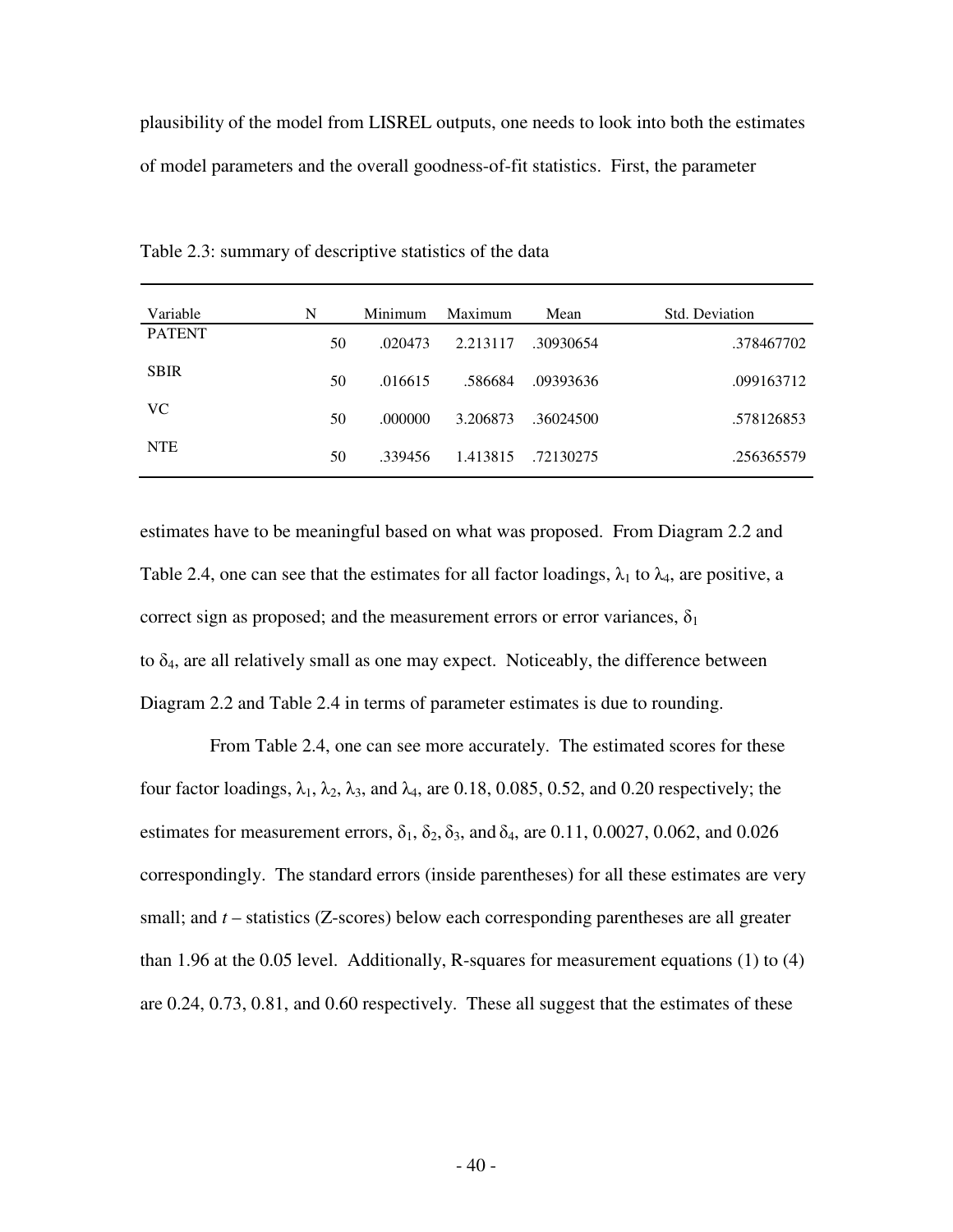

Diagram 2.2: LISREL Path Diagram with Output for the CFA Model

Chi-Square=1.95, df=2, P-value=0.37668, RMSEA=0.000

parameters are not only meaningful but also, to a large extent, statistically significant.

 In addition to the adequacy of these estimates and the statistical significance of these measurement models, the overall model goodness-of-fit statistics also have to be

Table 2.4: LISREL Estimates (Maximum Likelihood) of the CFA Model \_\_\_\_\_\_\_\_\_\_\_\_\_\_\_\_\_\_\_\_\_\_\_\_\_\_\_\_\_\_\_\_\_\_\_\_\_\_\_\_\_\_\_\_\_\_\_\_\_\_\_\_\_\_\_\_\_\_\_\_\_\_\_\_

| (0.053)<br>3.46 | PATENT = $0.18*$ PE, Errorvar.= $0.11$ , $R^2 = 0.24$<br>(0.023)<br>4.77 |  |
|-----------------|--------------------------------------------------------------------------|--|
|                 | SBIR = $0.085*PE$ , Errorvar.= 0.0027, R <sup>2</sup> = 0.73             |  |
| (0.012)         | (0.00085)                                                                |  |
| 7.10            | 3.12                                                                     |  |
| (0.068)<br>7.68 | $VC = 0.52*PE$ , Errorvar.= 0.062, $R^2 = 0.81$<br>(0.028)<br>2.24       |  |
|                 | NTE = $0.20*$ PE, Errorvar.= 0.026, R <sup>2</sup> = 0.60                |  |
| (0.032)         | (0.0065)                                                                 |  |
| 6.19            | 4.03                                                                     |  |
|                 |                                                                          |  |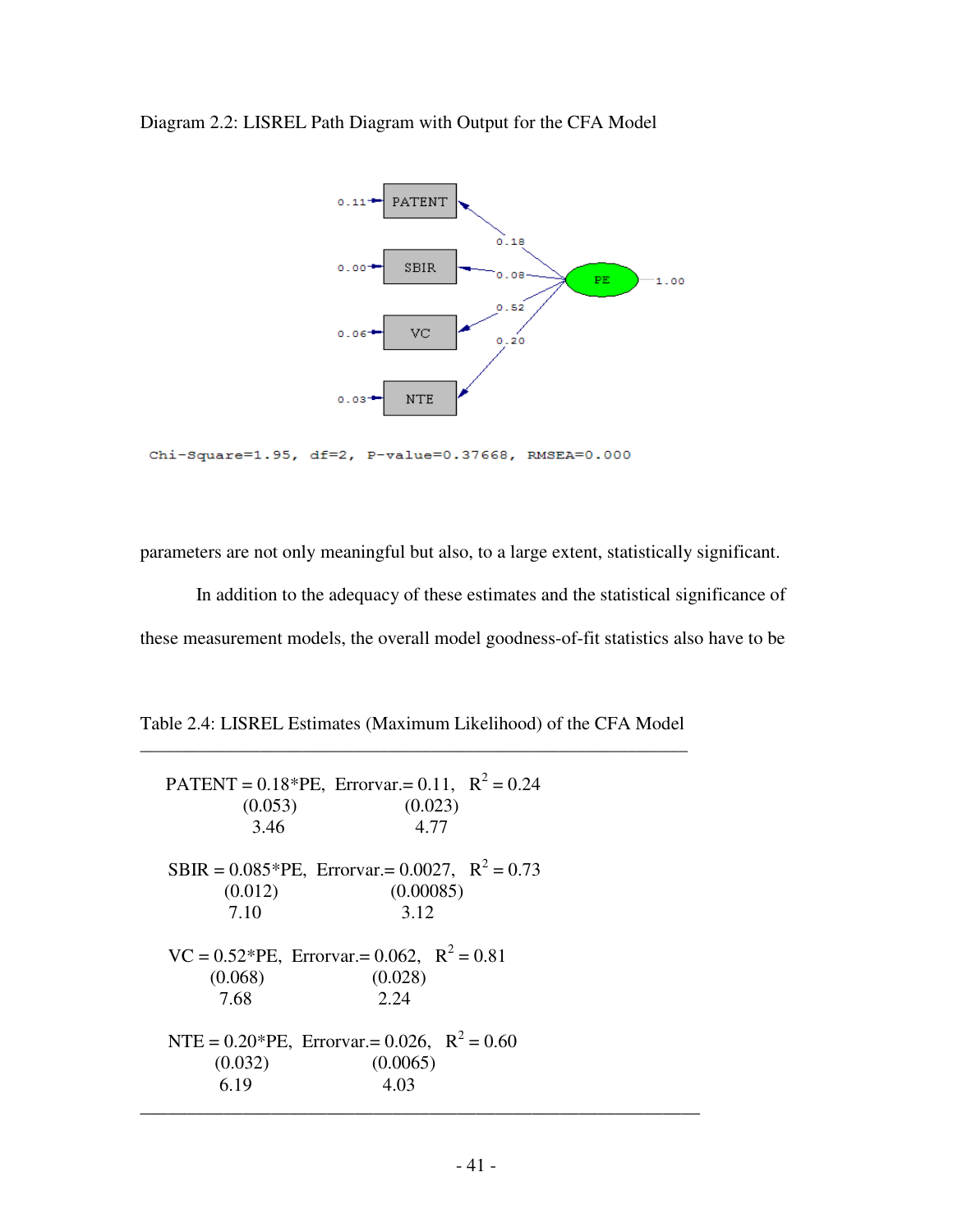acceptable or plausible. There are many criteria with which the goodness-of-fit can be assessed. Table 2.5 below contains statistics of some selected goodness-of-fit indices which are developed by statisticians. In general, a small Chi-Square  $(\chi^2)$  value relative to its degree of freedom is indicative of good model fit (Byrne 1998); however, it is affected

Table 2.5: Goodness of Fit Statistics for the Overall CFA Model:

Degrees of Freedom  $= 2$ Minimum Fit Function Chi-Square =  $2.10$  (P = 0.35) Normal Theory Weighted Least Squares Chi-Square =  $1.95$  (P = 0.38)

\_\_\_\_\_\_\_\_\_\_\_\_\_\_\_\_\_\_\_\_\_\_\_\_\_\_\_\_\_\_\_\_\_\_\_\_\_\_\_\_\_\_\_\_\_\_\_\_\_\_\_\_\_\_\_\_\_\_\_\_\_\_\_\_\_\_\_\_

Root Mean Square Error of Approximation (RMSEA) = 0.0 90 Percent Confidence Interval for RMSEA = (0.0 ; 0.28) P-Value for Test of Close Fit (RMSEA  $< 0.05$ ) = 0.42

> Normed Fit Index  $(NFI) = 0.98$ Comparative Fit Index  $(CFI) = 1.00$ Incremental Fit Index  $(IFI) = 1.00$ Relative Fit Index  $(RFI) = 0.94$

> > Critical N  $(CN) = 216.13$

Root Mean Square Residual (RMR) = 0.0026 Standardized  $RMR = 0.028$ Goodness of Fit Index  $(GFI) = 0.98$ Adjusted Goodness of Fit Index  $(AGFI) = 0.90$ \_\_\_\_\_\_\_\_\_\_\_\_\_\_\_\_\_\_\_\_\_\_\_\_\_\_\_\_\_\_\_\_\_\_\_\_\_\_\_\_\_\_\_\_\_\_\_\_\_\_\_\_\_\_\_\_\_\_\_\_\_\_\_\_\_\_\_\_

by sample size. Given  $\chi^2$  limitation, other goodness-of-fit indices have been commonly used to judge overall model fit or plausibility with suggested values. For example, the Root Mean Square Error of Approximation (RMSEA) proposed by Steiger and Lind (1980) and the Root Mean Square Residual (RMR) (JÖreskog and SÖrbom, 1989; Hu and Bentler, 1995), with a value less than or equal to 0.05, are indicative of good fit;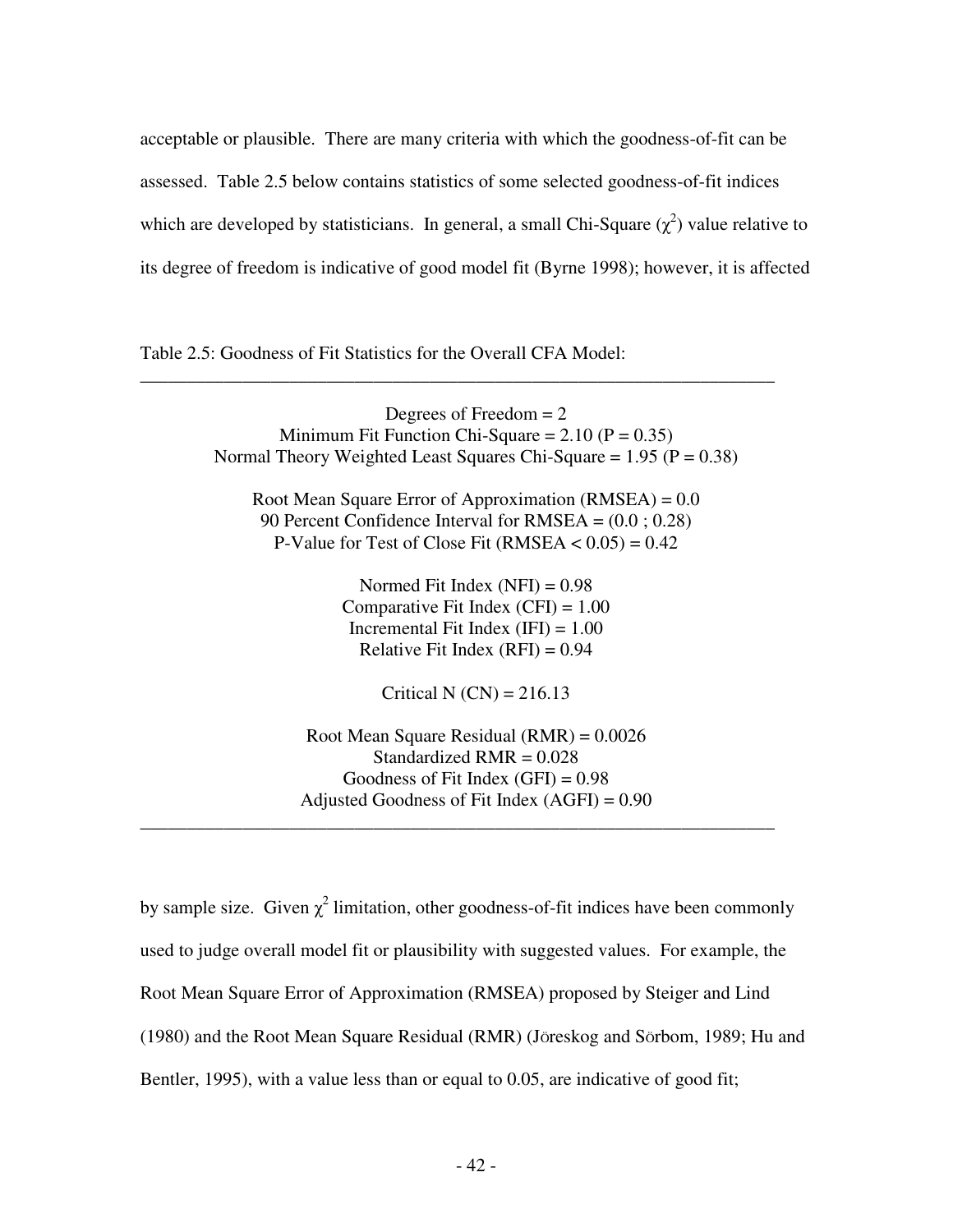according to Byrne (1998), other indices such as Normed Fit Index (NFI), Comparative Fit Index (CFI), Incremental Fit Index (IFI), Relative Fit Index (RFI), and Goodness of Fit Index (GFI) with a value equal or greater than 0.90 are also indications of good model fit. In addition, Critical N  $(CN)$  with a value that exceeds 200 suggests that a model adequately represents the sample data. Since the actual statistics from the model output in table 2.5 have met the criteria of these suggested values of good fit, I conclude that the proposed confirmatory factor analysis (CFA) model in measuring performing technology entrepreneurship is plausible.

### **Implications**

 This study has indicated that, although the nature of entrepreneurship to a certain extent contributes to the difficulty of measuring entrepreneurship, entrepreneurship can still be reasonably measured with appropriate classifications and careful tracing of the trails of entrepreneurial activities. Confirmatory factor analysis under the framework of latent variable modeling has been demonstrated to be a conceivable way for selecting indicator measures of performing entrepreneurship. With such selection of measures of entrepreneurship, empirical test of hypotheses on factors that may contribute to the emergence and performance of entrepreneurship becomes possible. Two ways of conducting such empirical tests may be suggested. One is to test hypothesis using a full latent variable model that incorporates both the measurement model and the structure model, including dependent and independent variables. While incorporating both unobserved and observed variables into one model structure as an advantage, a full latent variable model requires a large sample of data; however, in many cases, the availability of data can be a restriction. In such circumstances, one could still form a single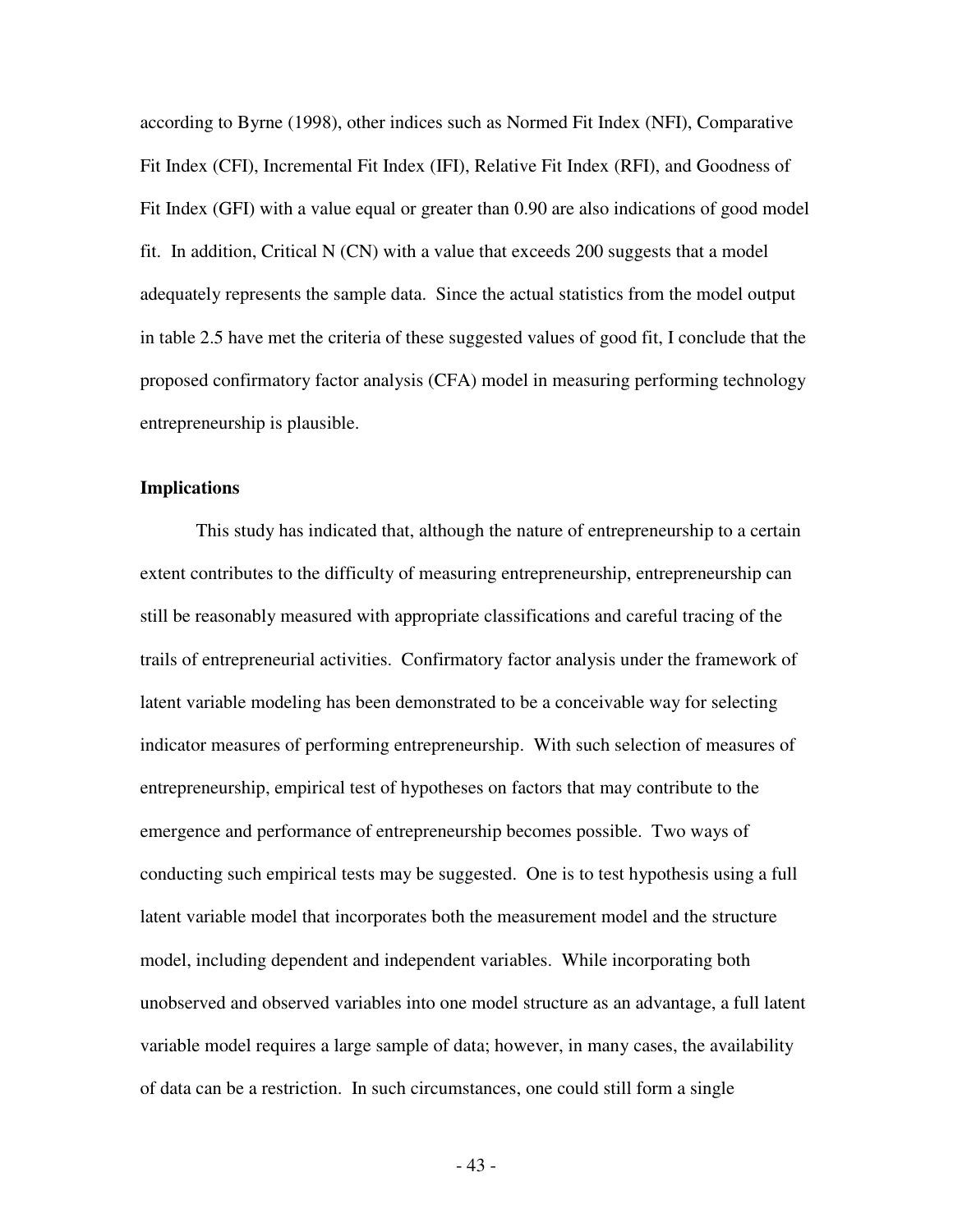dependent variable based on the standardized factor loading scores obtained from a similar confirmatory factor analysis, and then, a traditional multivariate procedure may be used in hypothesis testing.

 In addition to forming dependent variable for empirical test of important promoting factors of entrepreneurship, the measures developed in this study can also be used as a benchmark of entrepreneurial activities in regions. For such a purpose, I calculate the performing technology entrepreneurship index (PEI) based on the results obtained from the CFA model estimates as the following:

PEI = sum [(data on each indicator variable / sample average) \* factor score]

 Table 2.6 below demonstrates the difference between the PEI index developed in this study by using multiple indicators and the Entrepreneurial Activity Index developed by Kauffman Foundation. The latter is calculated as the percentage of the population of

| PEI                  |                        | <b>Kauffman Index</b> |                        |  |
|----------------------|------------------------|-----------------------|------------------------|--|
| Top 5 states         | <b>Bottom 5 states</b> | Top 5 states          | <b>Bottom 5 states</b> |  |
| <b>Massachusetts</b> | Arkansas               | <b>Vermont</b>        | Delaware               |  |
| (6.060112)           | (0.040582)             | (550/100,000)         | (160/100,000)          |  |
| California           | Mississippi            | Colorado              | West Virginia          |  |
| (4.140776)           | (0.033788)             | (530/100,000)         | (170/100,000)          |  |
| Colorado             | West Virginia          | Montana               | Alabama                |  |
| (2.852286)           | (0.020473)             | (490/100,000)         | (170/100,000)          |  |
| New Jersey           | Louisiana              | Wyoming               | Kentucky               |  |
| (2.211533)           | (0.038827)             | (480/100,000)         | (180/100,000)          |  |
| New Hampshire        | Alaska                 | Idaho                 | Pennsylvania           |  |
| (2.153740)           | (0.029625)             | (470/100,000)         | (180/100,000)          |  |

|  |  |  | Table 2.6: Comparison between PEI and Kauffman Index: |  |
|--|--|--|-------------------------------------------------------|--|
|--|--|--|-------------------------------------------------------|--|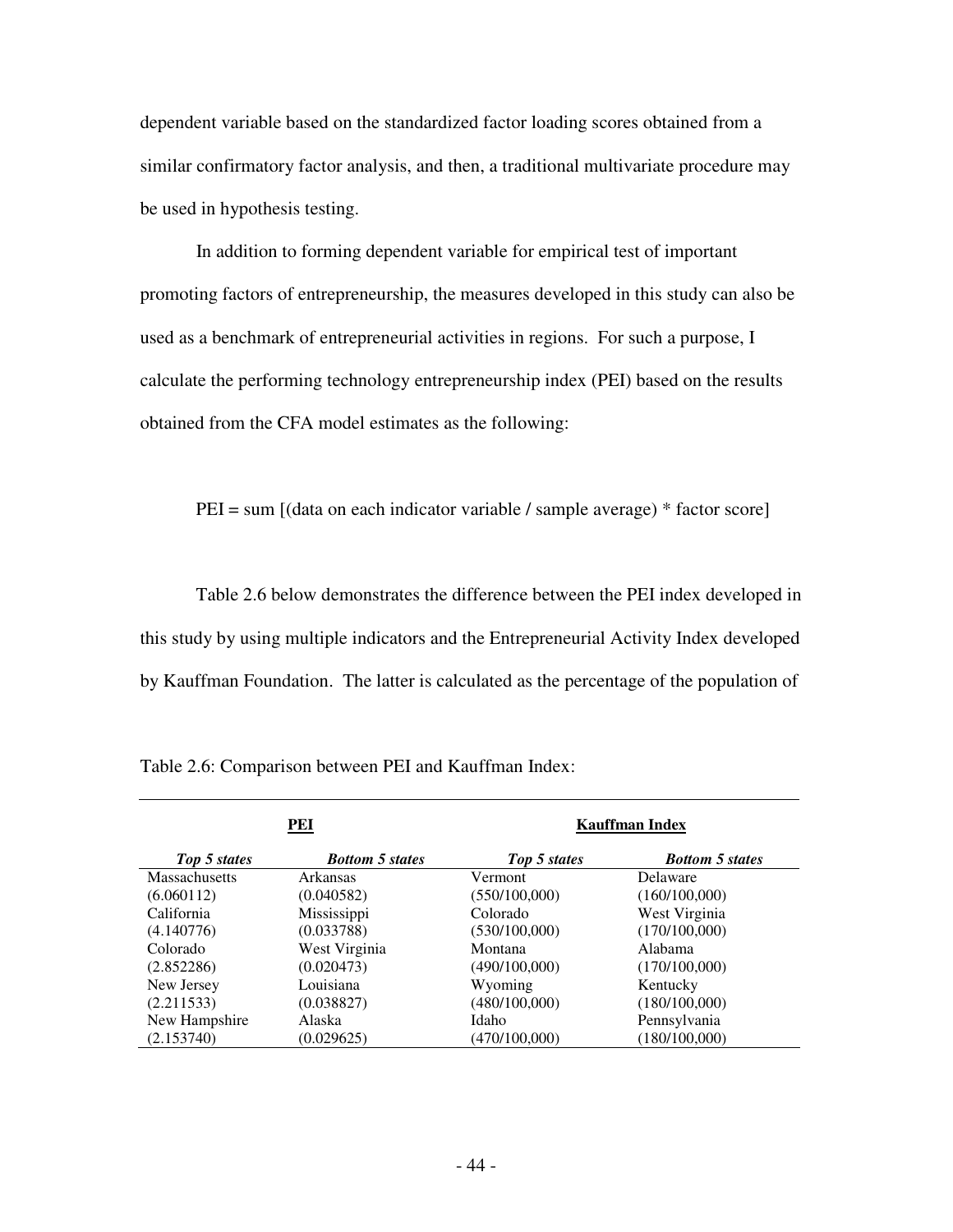adult non-business owners who start a business each month (the actual fraction inside parenthesis in table 2.6 under the Kauffman Index is taken from Kauffman Index of Entrepreneurial Activity State Report 2005 by Robert W. Fairlie). From Table 2.6, one can see a huge difference between the two measures of entrepreneurship. Since each measure may have its pros and cons, comparison should be made with great caution, and future research is much needed.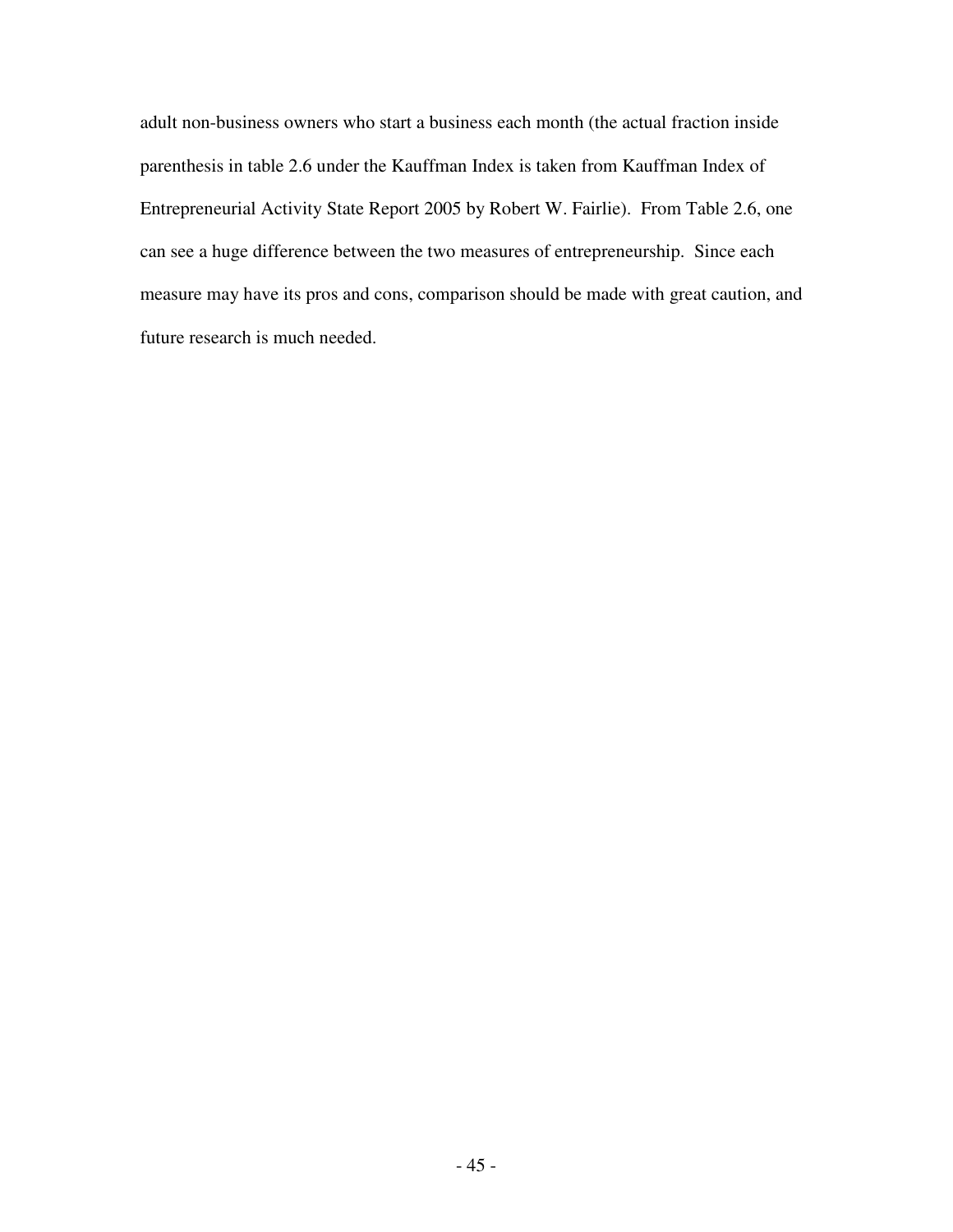#### **Reference**:

- Bollen, K. A. (1989), Structural Equations with Latent Variables, New York: A Wiley Interscience Publication.
- Byrne, B. M. (1998), Structural Equation Modeling with LISRE, PRELIS, AND SIMPLIS: Basic Concepts, Applications, and Programming, New Jersey: Lawrence Erlbaum Associates, Publishers.
- Cantillon, R. (1755 /1959). *Essai sur la Nature du Commerce en General* [and other essays]. Henry Higgs, ed. and trans. London: Frank Cass.
- Casson, M. (1982), *The Entrepreneur: An Economic Theory*, Totowa, New Jersey: Barnes & Noble Books.
- Foss, N. J. and Klein, P. G. (2004), 'Entrepreneurship and the Economic Theory of the Firm: Any Gains from Trade?' in *Handbook of Entrepreneurship: Disciplinary Perspectives*, Kluwer.
- Gartner, W. B. and Shane, S. A. (1995), 'Measuring Entrepreneurship Overtime,' *Journal of Business Venturing*, 10, 283-301.
- Hagen, E. (1962), *On the Theory of Social Change: How Economic Growth Begins*, Homewood, I11: Dorsey Press.
- Hawley, F. (1907), *Enterprise and the Production Process*. New York: G.P. Putnam.
- Khistrom, R. and Laffont, J. (1979), 'A General Equilibrium Entrepreneurial Theory of Firm Formation Based on Risk Aversion,' *Journal of Political Economy*, 87(4), 719-748.
- Kirzner, I. M. (1979), *Perception, Opportunity, and Profit: Studies in the Theory of Entrepreneurship*, Chicago: The University of Chicago Press.
- Kirzner, I. (1985), *Discovery and the Capitalist Process*, Chicago: University of Chicago Press.
- Kirzner, I. M. (1997), 'Entrepreneurial Discovery and the Competitive Market Process: An Austrian Approach,' *Journal of Economic Literature*, 35(1), 60-85
- Knight, F. H. (1921/1946), *Risk, Uncertainty and Profit*, Boston and New York, Houghton Mifflin Company.
- McClelland, D. C. (1961), 'Entrepreneurial Behavior' and 'Characteristics of Entrepreneurs,' in *The Archiving Society*, Chapter 6 and 7, Princeton, NJ: D. Van Nostrand, 205-58, 259-300.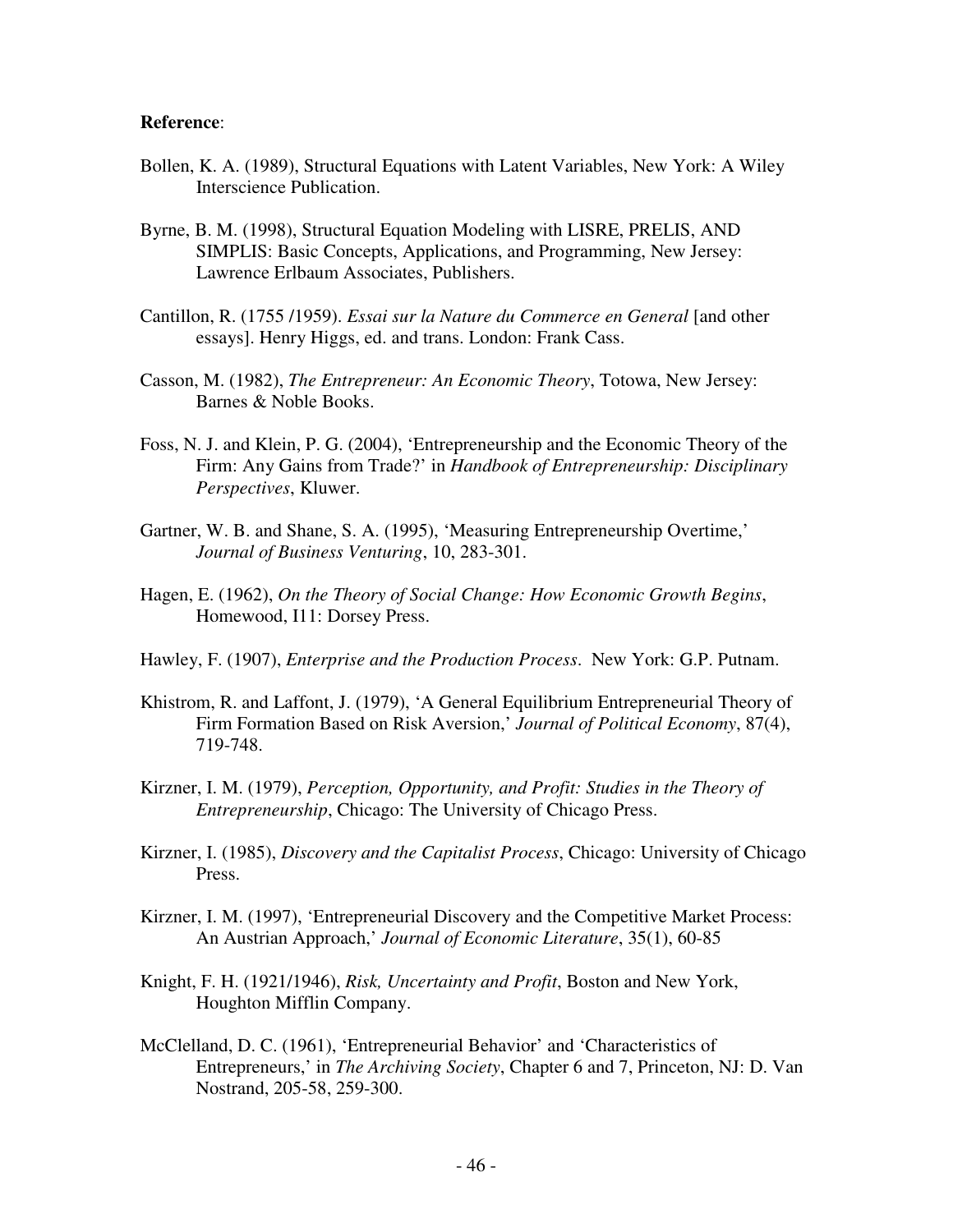- Schumpeter, J. A. (1912 / 1934), '*Theorie der wirtschaftlichen Entwicklung*,' Leipzig: Duncker & Humblot. English translation published in 1934 as *The Theory of Economic Development*, Cambridge, MA: Harvard University Press.
- Witt, U. (1999), 'Do Entrepreneurs Need Firms? A Contribution to a Missing Chapter in Austrian Economics,' *Review of Austrian Economics*, 11(1/2).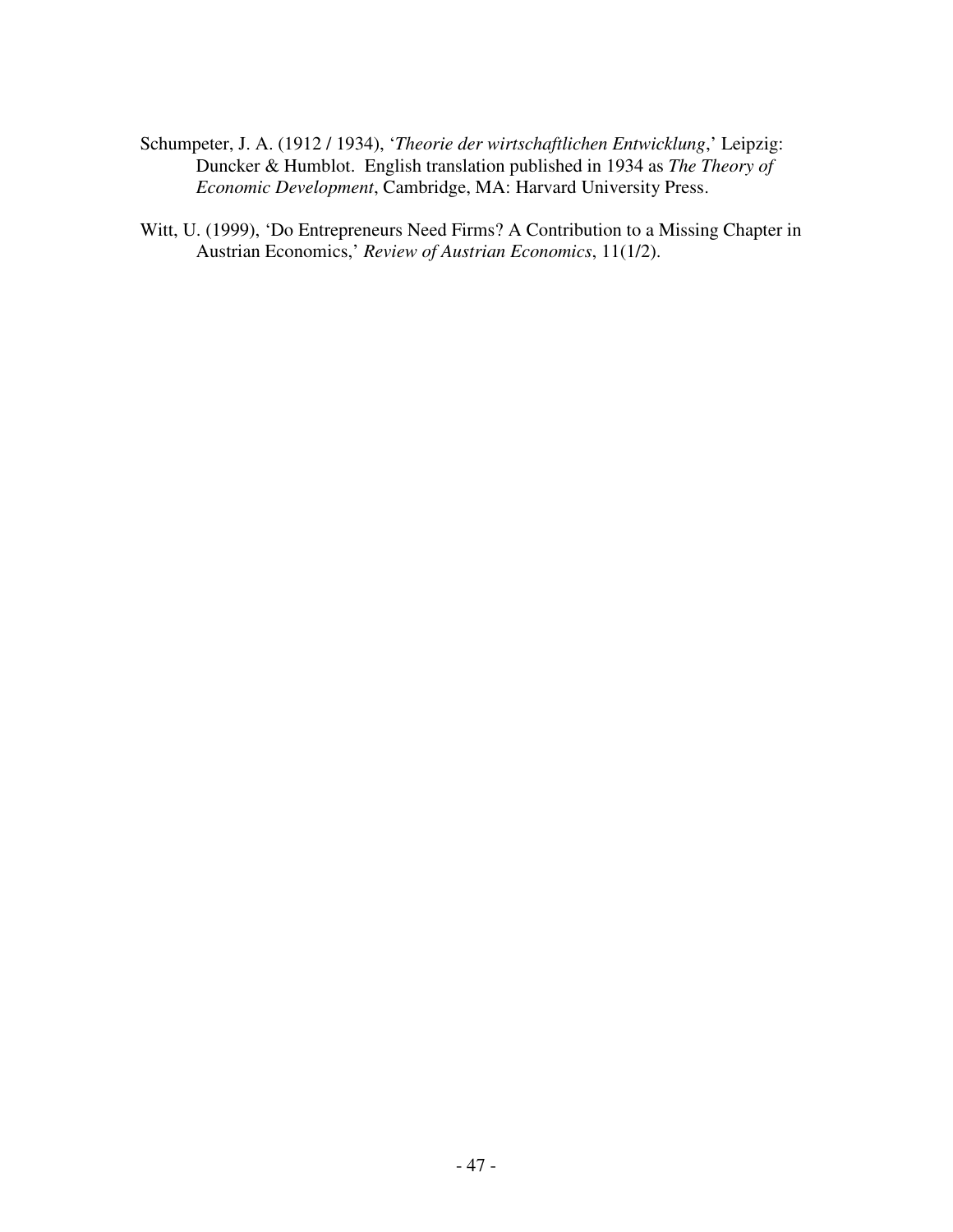# **ESSAY THREE: THE REGION AS AN ENTREPRENUER'S OPPORTUNITY SET: AN EMPIRICAL ANALYSIS IN THE CASE OF TECHNOLOGY ENTREPRENEURSHIP IN THE UNITED STATES**

## **Introduction**

 In entrepreneurship studies, the entrepreneur's vision is often considered a unique, individual phenomenon (e.g., Hagen 1962; McClelland 1961, 1987; Khilstrom and Laffont, 1979; Kirzner 1979, 1997; Casson 1982). However, recent literature in economic geography (e.g., Porter 1990, 1998; Feldman and Francis 2004) indicates that entrepreneurial and industrial activities tend to cluster geographically, suggesting that the ability to convert entrepreneurial ideas into entrepreneurial action varies systematically across regions. After all, entrepreneurs choose a "region" to start their businesses. This is especially true for entrepreneurial activities in innovative or technological production (Feldman 1994; Audretsch and Feldman 1996). The fact of geographic concentration of entrepreneurial activities has certainly suggested that there must be something in the "region" facilitating the emergence of entrepreneurship and the formation of industry clusters.

 In this study, based on the classification of entrepreneurship as "conceiving entrepreneurship" and "performing entrepreneurship," I argue that the "performing entrepreneurship" in a region depends largely on what I term the "entrepreneur's opportunity set" that the region can provide. I further argue that the entrepreneur's opportunity set has four major components, including the availability of strategic resources, the ease of recombining resources, the ease of founding the firm, and the security of doing business. A conceptual model is developed and states that performing entrepreneurship in a region is a function of the region's availability of strategic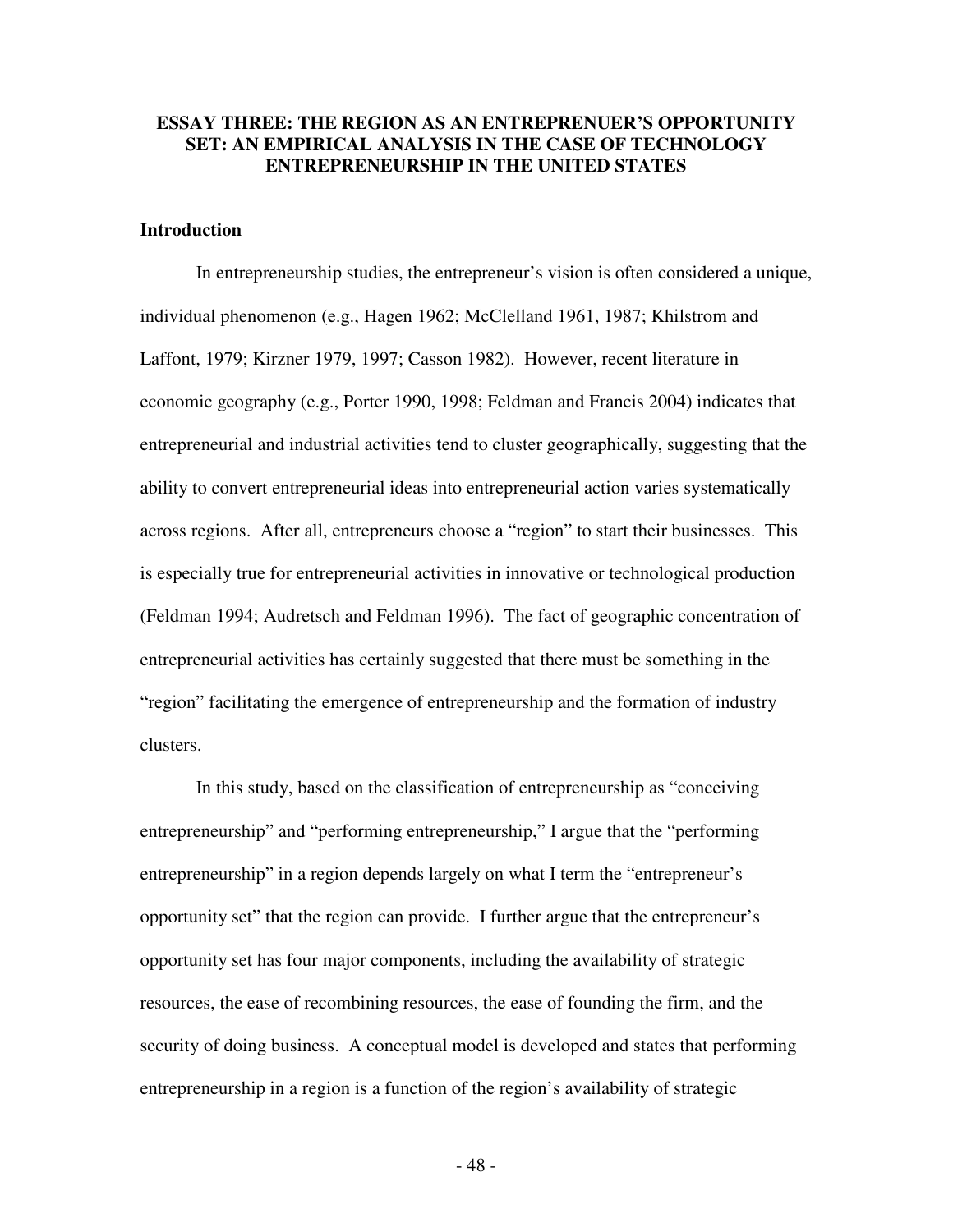resources, ease of combining resources, ease of founding the firm, and security of doing business. Because each of the variables in such a conceptual model can not be directly observed or measured, I originally proposed a full structural equation model with latent variables for empirical testing. Multiple indicator variables were chosen to manifest each of these latent variables in the case of technology entrepreneurship in the United Sates. Data on these indicator variables were collected from both 50 states and 265 metropolitan areas. Since the full structural equation model requires a large sample, the metropolitan areas data was first used to run the proposed model. Unfortunately, the model did not converge by using appropriate software (AMOS and LISREL), probably, as a result of the using of proxies as well as estimates for several indicators in the metropolitan area level data which provide inadequate information in confirming the proposed model. As a logical alternative, then, the OLS model is employed to test hypothesis using the state level data. The dependent variable, performing technology entrepreneurship, in the OLS model, is measured by an index data, which is based on the indicator variables and their corresponding factor score given by the confirmatory analysis (CFA) model conducted in Essay Two of this dissertation. Observable measures chosen in representing each component of the entrepreneur's opportunity set are used as independent variables in the OLS model.

 The results of the OLS estimates show that most of the independent variables employed in the model have the correct sign and several of them are statistically significant. While limitation of the study is acknowledged, the study contributes to entrepreneurship research as follows. First, the study introduces new ways of conducting empirical test in entrepreneurship research, and the proposed latent variable model of

- 49 -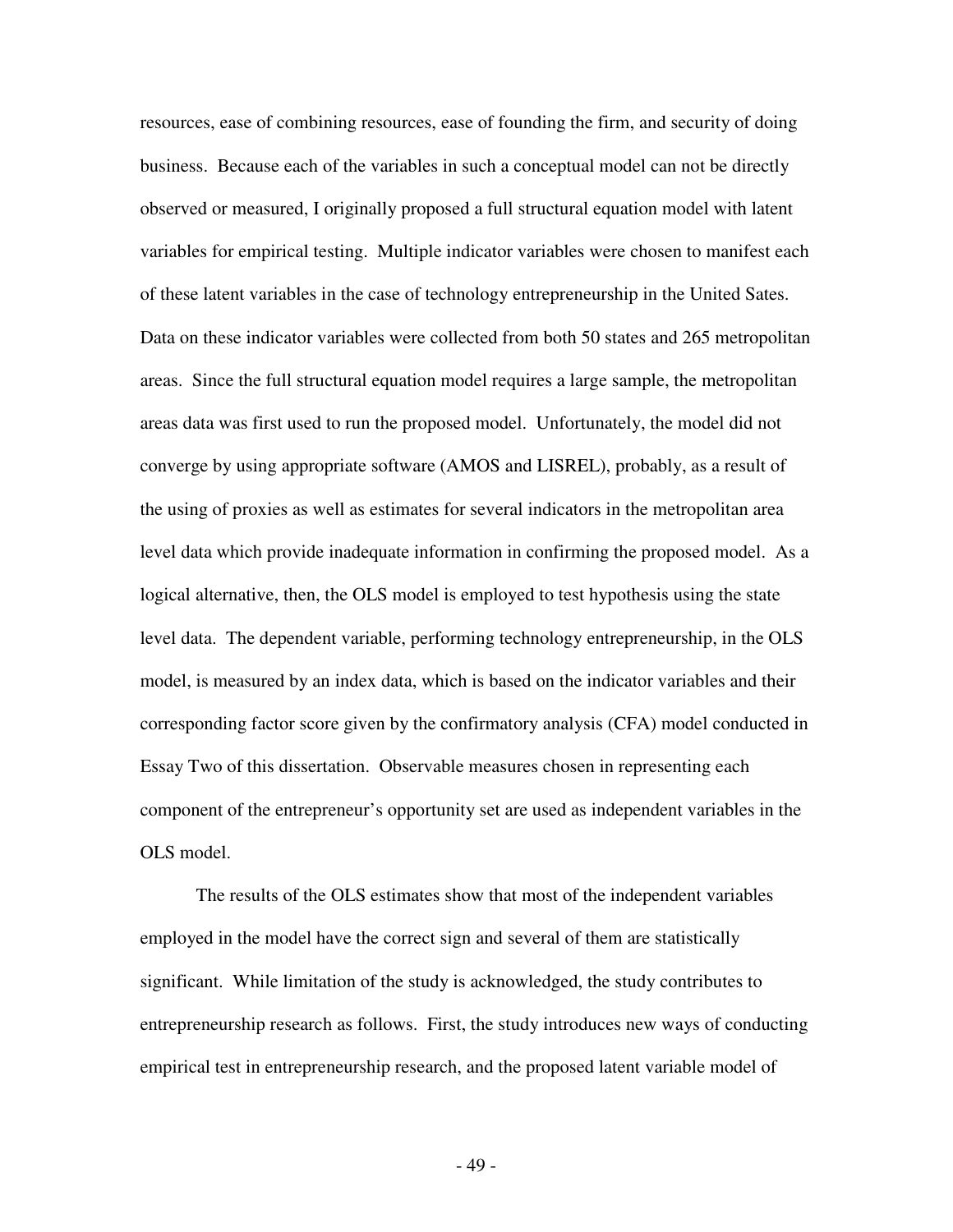empirical test may be similarly used in future research when more accurate data become available. Second, the results of the study have some implications for regional policies in facilitating technology entrepreneurship and economic development.

### **The Region as the Entrepreneur's Opportunity Set**

 In economic literature, many studies of entrepreneurship or entrepreneurs have extensively focused on personal traits or unique human experiences of recognized entrepreneurs. For instance, Kihlstrom and Laffont's (1979) model has demonstrated that people with a preference for risk become entrepreneurs, a similar view as Knight's (1921) thoughts that entrepreneurs have a role to play in putting up economic actions in circumstances of risk and uncertainty. McClelland (1961 and 1987) contended that psychological needs for achievement propel people to pursue entrepreneurial action. In addition, Kirzner's (1979 and 1997) characterization of an individual's alertness to opportunity to profit, Casson's (1982) depiction of the entrepreneur's imagination and foresight, and Witt's (1999) interpretation of an individual entrepreneur's cognitive leadership, have also implied some sorts of individual attributes of entrepreneurs from unique perspectives. These arguments have all suggested that people may have different propensities to be an entrepreneur. Certainly, these studies have advanced our understanding of entrepreneurs and entrepreneurship when pertaining to individual human actors. However, one important phenomenon that has been overlooked by studies of entrepreneurship is that the emergence of entrepreneurship and enterprises are largely a regional and temporal phenomenon. For instance, Western Europe and the United States have persistently led the world in entrepreneurial innovation for centuries;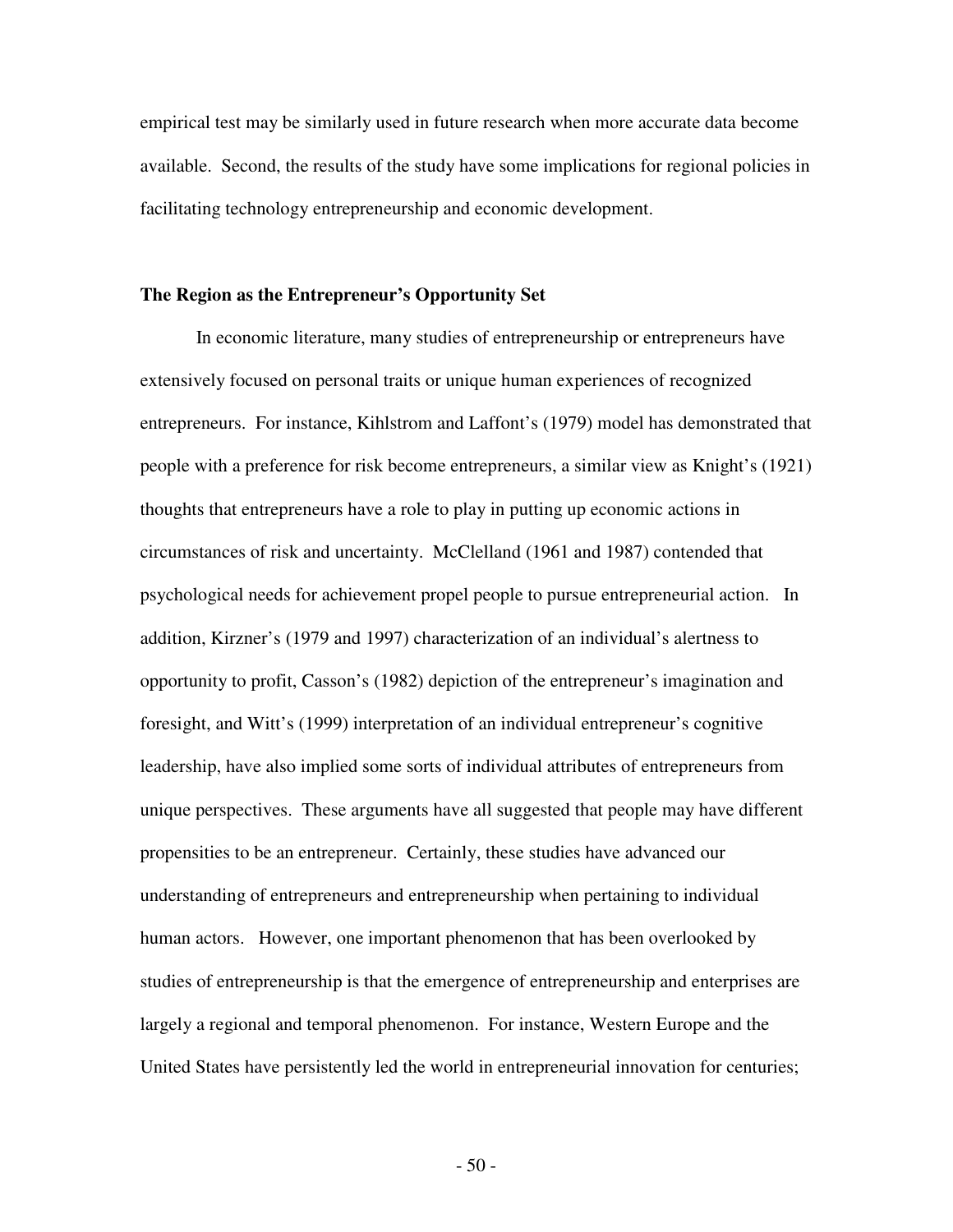and in the United States, entrepreneurial activities have mainly clustered in its coastal areas such as the two famous technology industry clusters, "Silicon Valley" and "Route 128." In Japan, the rising of entrepreneurship and modern enterprises occurred only after the Meiji-Restoration. Today, the massive emergence of entrepreneurial activities in China and India only happens after the disappearance of their ancient civilizations for hundreds of years but still concentrates in a handful of regions. These all suggest that there are geographic concentrations of entrepreneurial activities and uneven distributions of entrepreneurship across regions.

 Literature in external economies (e.g., Marshall 1890 / 1920; and Arthur 1994), economics of geography (e.g., Krugman 1991a and 1991b; Feldman 1994; and Henderson 1994), as well as industry clusters (e.g., Porter 1990 and 1998; and Arthur 1990) documents the phenomenon and argued that regional competitiveness is provided by positive externalities derived from geographic proximity of co-location of firms or positive feedback process triggered by historical accident. Still, this argument alone may not be sufficient enough to explain why entrepreneurs start and grow their firms in certain locations. Therefore, there must be underlying incentive that the region can offer to entrepreneurs. Although studies have linked the concentration of entrepreneurial activities and the formation of firms and industry clusters (e.g., Feldman 2001; and Feldman and Francis 2001), "the region" as an incentive structure for "individual entrepreneurs" to actually perform their function has not been investigated in depth theoretically and empirically. What is in "the region" that drives the emergence of entrepreneurship? The major inquiry of this proposed study is to look for answers to this specific question.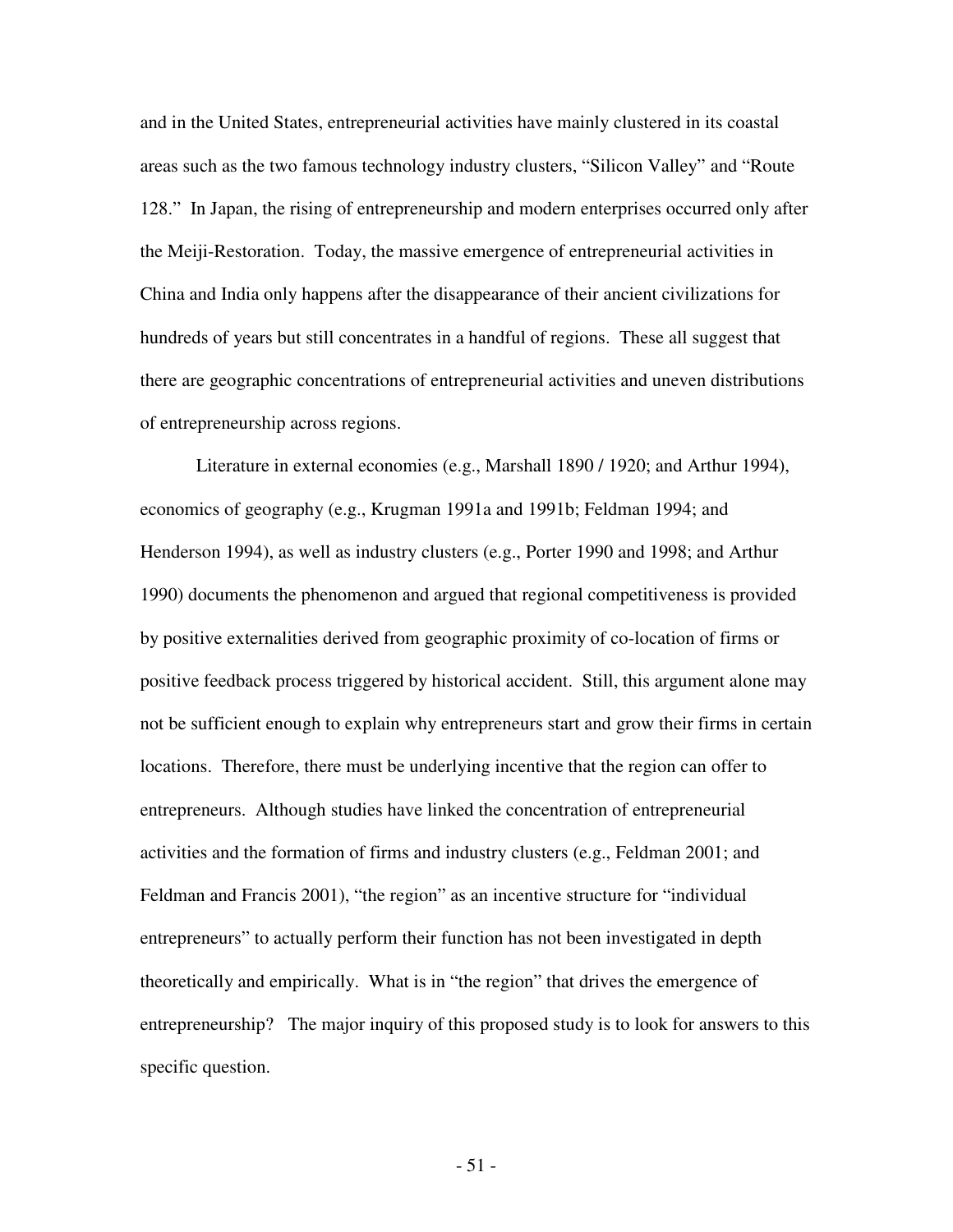Based on the view that the economic function of entrepreneurship is either the forming of ideas from "discovering opportunities to profit" (Kirzner 1979 and 1997) or the carrying out of "new combinations of means of production" (Schumpeter 1912/1934), I argue that entrepreneurial ideas may be conceived but may not be actually carried out. Correspondingly, this study advocates that entrepreneurship can be classified as "conceiving entrepreneurship" and "performing entrepreneurship." The former refers to the conceiving of new ideas of a business; and the latter is the actual execution of that idea. I further argue that the "performing entrepreneurship" is a function of what I refer to as "an entrepreneur's opportunity set" that a region presents, and the opportunity set constitutes the region's incentive structure for entrepreneurial activities. The entrepreneur's opportunity set is made of four important components, including availability of strategic resources, the ease of founding a firm, the ease of recombining resources, and the security of doing business (represents the risk of doing business with a reversed sign). Further explanation on each component of the opportunity set is provided below.

(1) The availability of strategic resources. According to Schumpeter (1912 /1934), entrepreneurs combine resources to make new products and services. Without key resources or inputs, entrepreneurs cannot organize profitable production. In the early age of industrialization, natural resources, such as land, water ways, and mines, were more important to economic production. However, human resources, especially intellectual capital, are key strategic assets in the age of technology. This is consistent with the resource-based theory of the firm (e.g., Wernerfelt

- 52 -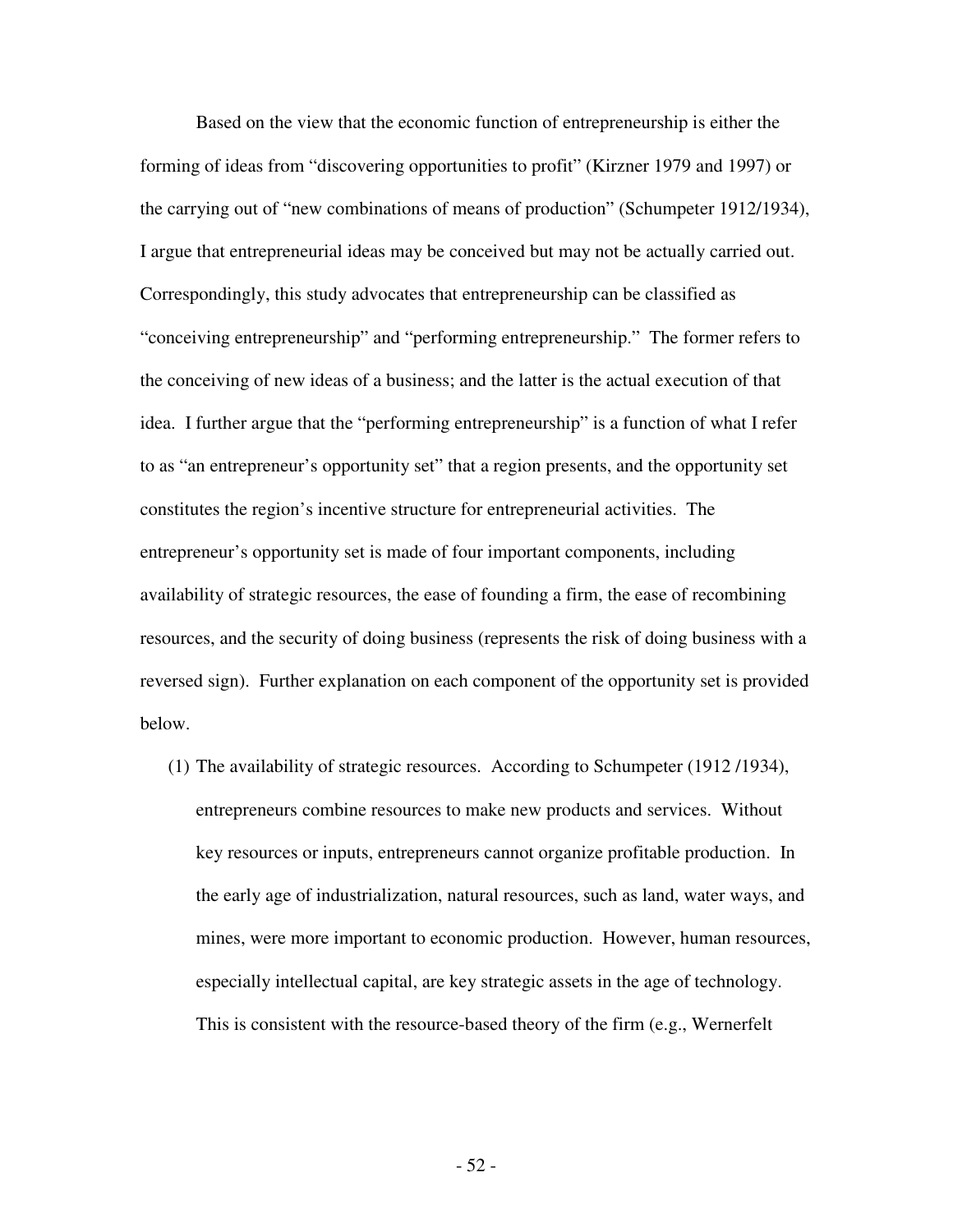1984 and Barney 1991), in which the relationship between profitability and strategic resources has been illustrated.

- (2) The ease of recombining resources. Again, according to Schumpeter (1912/1934), the function of an entrepreneur is to carry out "new combinations of means of production." However, how efficient an entrepreneur can perform such a function depends not only on his ability but also on the ease of the flow of economic goods. In addition, the conceiving of new ideas of doing business or the finding of new means of production is based mostly on human interaction, particularly in the age of the knowledge-based economy. A region that facilitates the transactions of economic goods and the exchange of ideas, as suggested in Essay One of this dissertation, can provide a larger and better opportunity set for entrepreneurial performance.
- (3) The ease of founding a firm. No matter what the economic function entrepreneurs perform, they need a firm to carry out their function (e.g., Witt 1999; Foss and Klein 2004). How easily a firm can be founded in a region is also an important factor of the entrepreneur's location decision.
- (4) The security of doing business. Entrepreneurs are generally conceived as risktakers. This may or may not be true because an entrepreneur could have unique ways to reduce risks, but a region that can provide means to reduce the risks of doing business certainly offers favorable conditions for entrepreneurs. A region with low risk of doing business is equivalent to high security rate of doing business.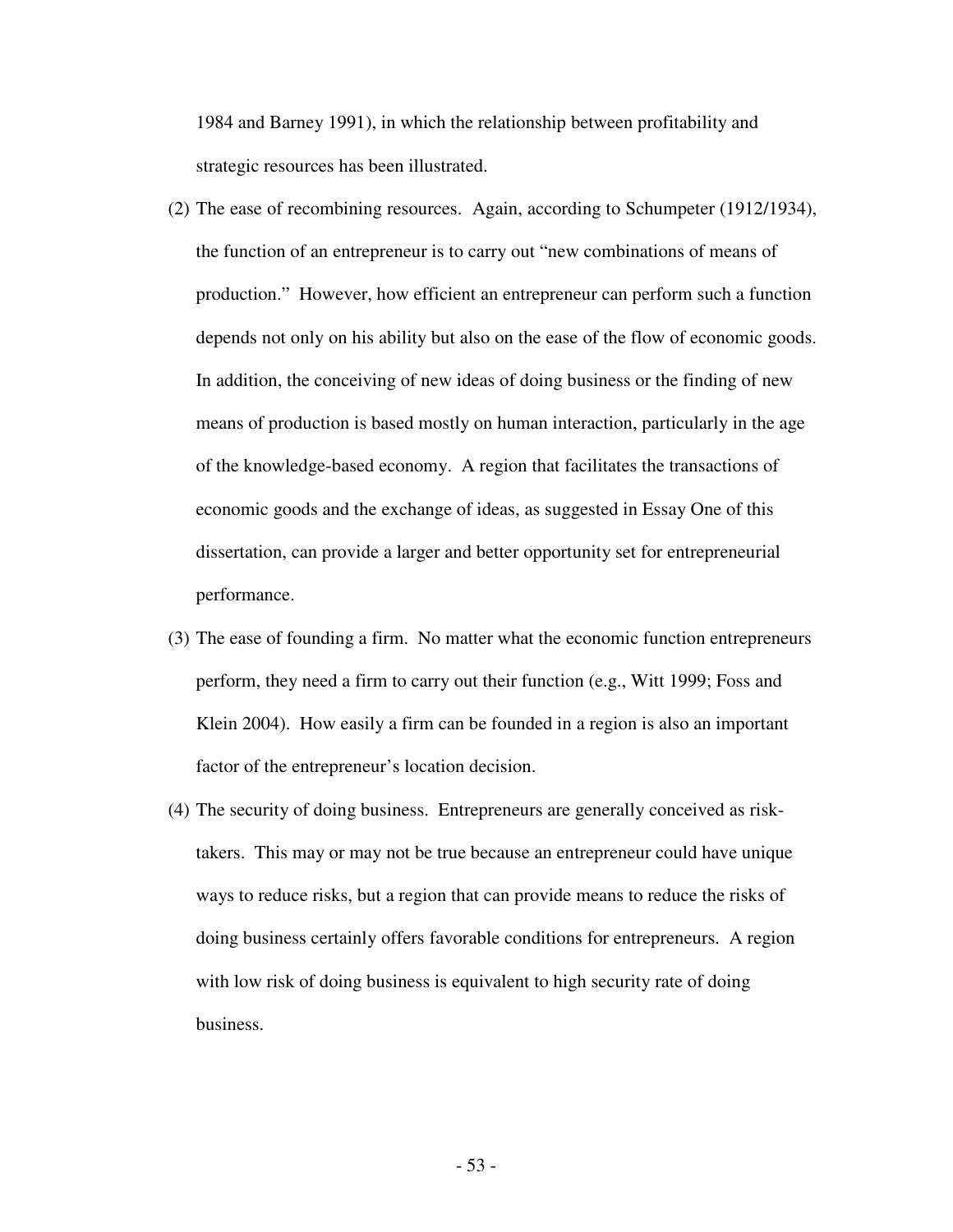Based on these arguments made above, I hypothesize that performing entrepreneurship within a region (conceiving entrepreneurship is largely unobservable but would be partially conveyed by performing entrepreneurship) is a function of the entrepreneur's opportunity set that the region can provide. Accordingly, a conceptual model can be stated as:

$$
PE = f(ASR, ERR, EFF, SEC)
$$
 (1)

Where,

PE: the performing entrepreneurship in a region;

 $f(\cdot)$ : a function represents the entrepreneur's opportunity set;

ASR: the availability of strategic resources;

ERR: ease of the recombining resources;

EFF: ease of founding a firm;

SEC: security of doing business.

#### **Method and Empirical Model**

#### *The proposed structural equations with latent variables model*

 As one can see, all these variables in the conceptual model above cannot be directly observed or measured. A direct empirical test of the relationship between the dependent variable and independent variables is difficult. However, an empirical test of the hypothesis can be feasible under the framework of structural equations with latent variables. In such a framework, those unobservable and immeasurable variables can be treated as latent variables, and more than one observable or measurable indicator variables are usually chosen corresponding to each latent variable. As such, the relationship between the latent dependent variable and latent independent variables can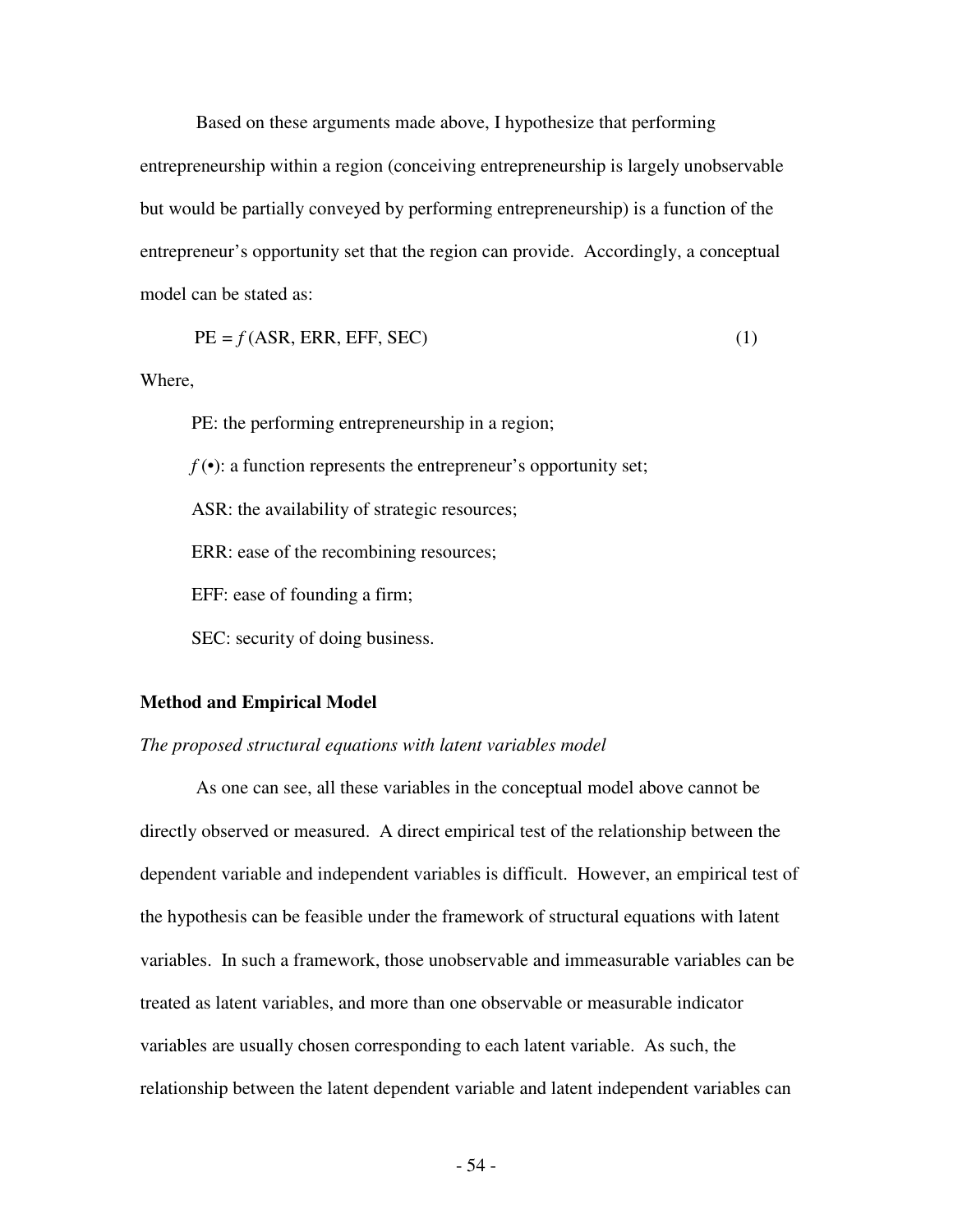be revealed indirectly. Diagram 3.1 below shows a proposed full structural equation model with latent variables in the case of technology entrepreneurship in the United States.



Diagram 3.1: The Proposed Full Latent Variable Model for Empirical Test

 In the diagram, the variables inside rectangles are indicator variables, which are linked to their corresponding latent variable inside an oval. As for the case of high technology entrepreneurship, indicator variables with respect to each corresponding latent variable are specified as follows. For the latent dependent variable, performing technology entrepreneurship (PE), as demonstrated in Essay Two of this dissertation, four indicator variables are chosen to manifest it, including the number of technology patents granted (PATENT), the number of small business innovation rewards (SBIR), the amount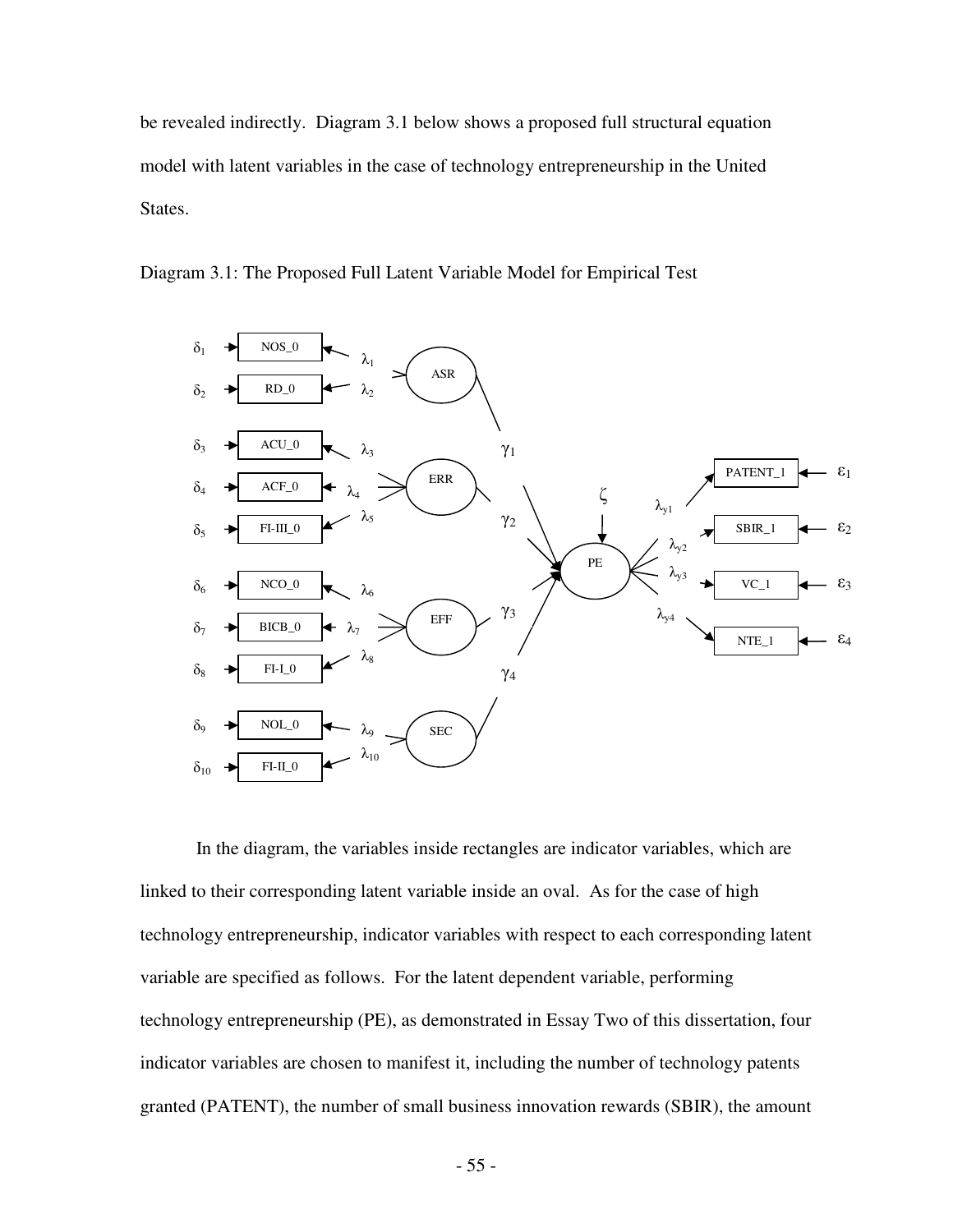of venture capital disbursement (VC), and the number of technology industry establishments (NTE) in time one.

 For the latent independent variables, the number of scientists (NOS) and R&D investment (RD) in time zero are chosen as indicator variables to manifest availability of strategic resources (ASR); three indicators variables, including the number of anchor universities (ACU), the number of anchor firms (ACF), and "labor market freedom" represented by Freedom Index - Area 3 (FI\_III) (less restriction on labor market freedom leads to higher score on FI\_III), are selected to manifest the ease of the recombining resources (ERR); the number of technology consultants (NCO), the number of business incubators (BICB), and the "size of the government" measured by Freedom Index - Area 1 (FI\_I) (the smaller the size of government the higher the score of FI\_I), are used as indicator variables for the ease of founding a firm (EFF); and two indicators, including the number of intellectual property lawyers and "takings and discriminatory taxation" measured by Freedom Index  $-2$  (FI II) (the smaller the takings and discriminatory taxation the higher of the score of FI\_II), are employed to manifest the security of doing business (SEC). Further explanation on the underlying reasons for selecting these indicator variables will be provided in the following text of next section.

 The advantages of such structural equation with latent variables modeling compare to conventional multivariate procedures, according to Byrne (1998), are as follows: (1) it takes a confirmatory, rather than an explanatory, approach to data analysis; (2) it offers explicit estimates of measurement errors while the conventional regression analysis is not capable of assessing them; and (3) its procedure incorporates both unobservable (latent) and observable variables rather than just uses observable

- 56 -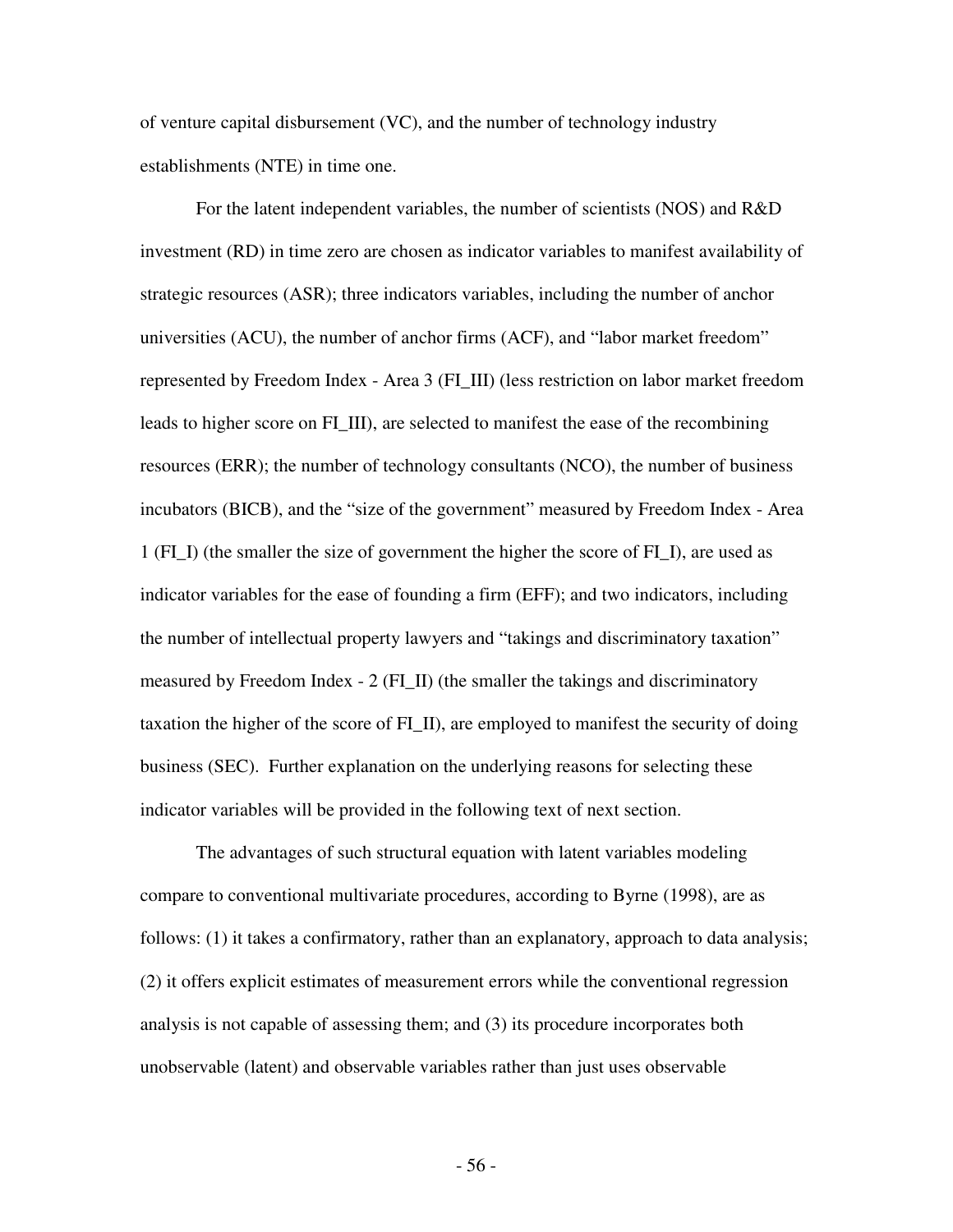measurement in the traditional regression modeling. However, a large sample of reliable data is required to produce acceptable outcomes for such a model with many variables. In an attempt to test the proposed full latent variable model (Diagram 3.1), I actually collected data on a sample of 265 metropolitan areas in the United States. Unfortunately, data for some of the indicator variables are either unavailable or incomplete. For instance, data on the three sets of freedom index, FI\_I, FI\_II, and FI\_III, are only available at the U.S. state level. In actual testing, if a metropolitan area is within a single state, the state level data is used as a proxy measure for these three sets of Freedom Index of the metropolitan area; if a metropolitan area is across more than one states, then, the average of the freedom index scores of those involving states is used as a proxy measure for the metropolitan area. In addition to these three freedom-index indicator variables, there are no accurate data on the number of scientists (NOS) at the metropolitan area level; and the aggregated employment data on three occupational codes (15-0000: computer and mathematical occupations, 17-0000: architecture and engineering occupations, and 19- 0000: life, physical, and social science occupations), are used as a proxy indicator for this variable. Even so, the data are still missing for many metropolitan areas. As a result, such a full structural equation model did not converge while using software based on the U.S. metropolitan area data set. While the U.S. state level data for all of these indicator variables are very reliable, a sample size of 50 is not near enough to run the model. However, I argue that the ordinary least square (OLS) model could be alternatively used based on the state level data, especially, with a successful selection of indicator measures of performing technology entrepreneurship in my previous essay. Detailed information on the alternative approach and data set is provided bellow.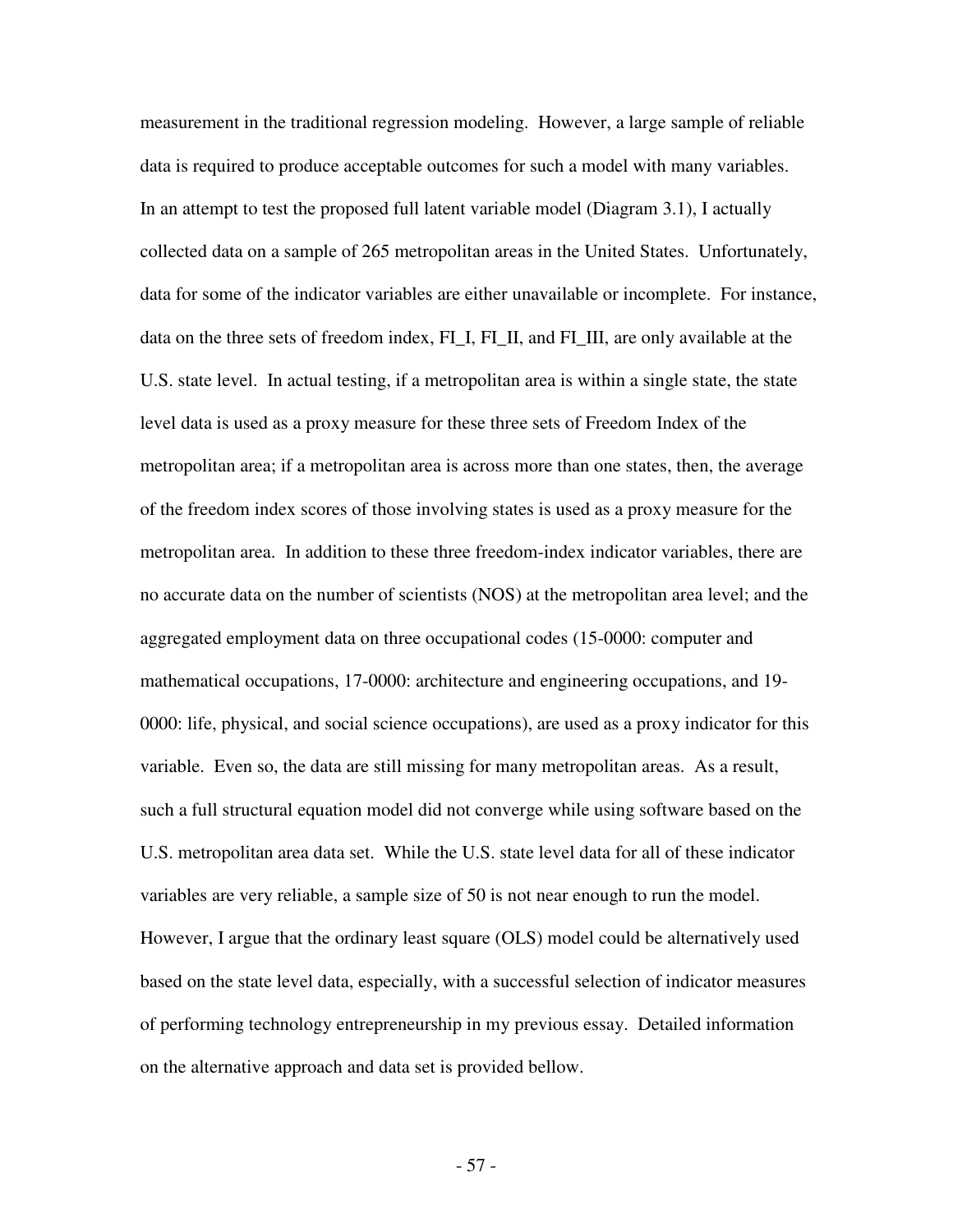*The formation of the performing entrepreneurship index (PEI) and the OLS model* 

 Since the confirmatory factor analysis (CFA) model in Essay Two of this dissertation has plausibly selected indicator measures for performing technology entrepreneurship, the forming of a single index of performing technology entrepreneurship for a region or a state becomes possible. Such an approach is similar to using G.P.A. and SAT scores to calculate an IQ score for an individual. Then, with a single measurable independent variable, OLS model can be reasonably employed. That is, an explanatory approach is still feasible with the forming of a single measure of the dependent variable. In the case of technology entrepreneurship, I use the data and results from Essay Two to calculate the performing technology entrepreneurship index as previously stated:

 $PEI = sum [(data on each indicator variable / sample average) * factor score]$  (2)

 Where, PEI stands for performing technology entrepreneurship index for each region or state; "data on each indicator variable" represents actual data of each indicator variable for a region or state; "sample average" is actually the national average on each indicator variable; and "factor score" is the factor loading, obtained from the confirmatory factor analysis conducted in Essay Two, corresponding to each indictor variable.

 To build the OLS model for empirical testing, I use the following argument on choosing independent variables and specific hypotheses with respect to the conceptual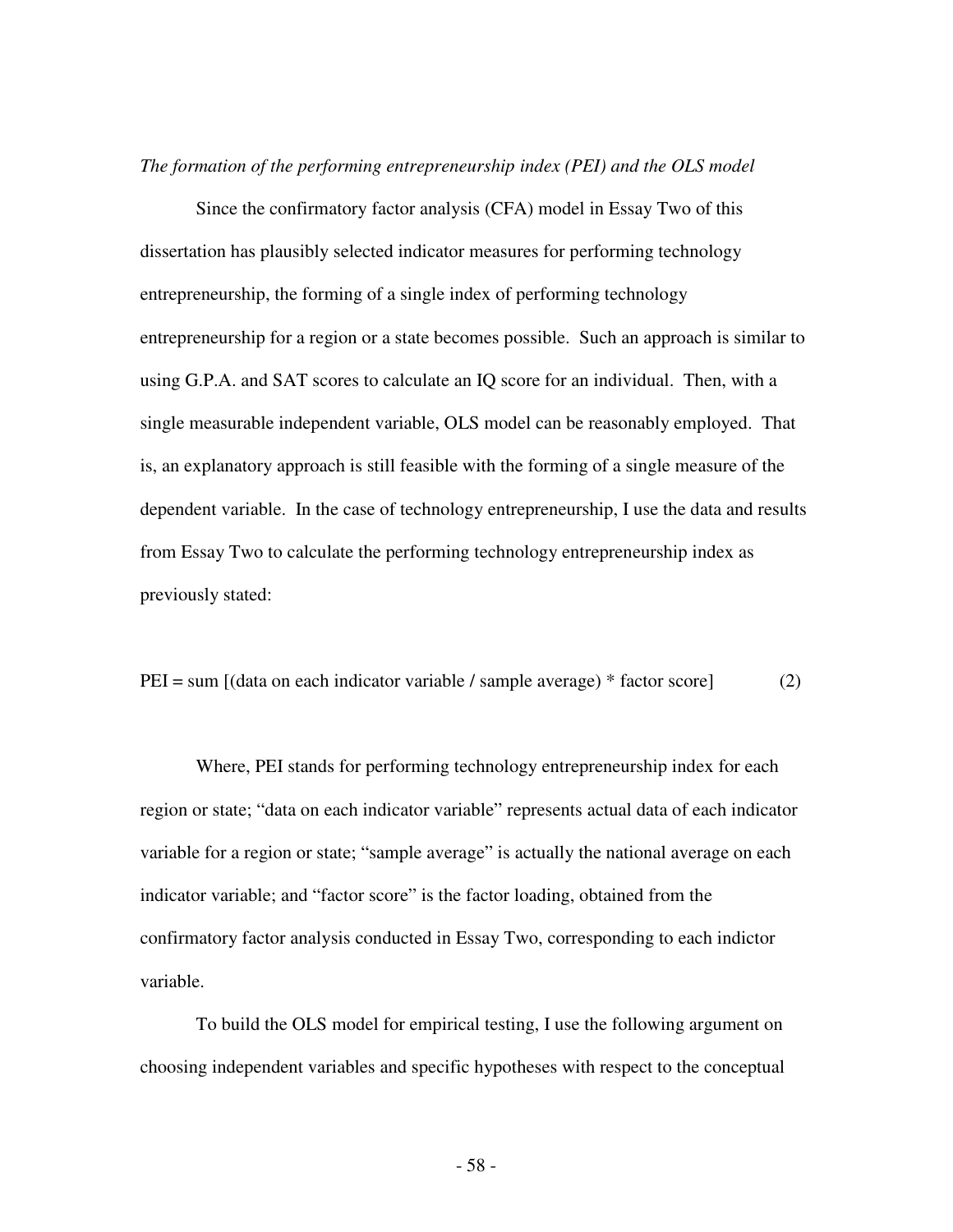model previously proposed (equation 1), particularly, in the case of technology entrepreneurship. As previously mentioned, the availability of strategic resources has been argued an important component of the entrepreneur's opportunity set. While natural resources are important for traditional economic production, human or intellectual capital is critical to technological or innovative production. In addition, economic literature (e.g., Pakes and Griliches 1980) has long argued the importance of investment in research and development (R&D) in innovation. Therefore, in the case of technology entrepreneurship, I choose two independent variables of the OLS model as proxies of the availability of strategic resources and hypothesize respectively the follows.

 *Hypothesis 1a*: *a region's performing technology entrepreneurship (PEI) is positively related to the number of scientists (NOS) of the region.* 

 *Hypothesis 1b: a region's performing technology entrepreneurship (PEI) is positively related to the region's R&D investment (RD).* 

 For the ease of recombining resources, the significance of the presence of certain institutions in the region has been argued in economic literature. While investigating the role of existing firms in the formation of biotech industry cluster, Feldman (2003) adopts "anchor hypothesis" and uses the term, "anchor organization" to explain those existing role-model firms' attracting of skilled labor pools and intermediate industries and guiding economic production in the region to certain specialized industries. In this essay, I argue that besides attracting resources the anchor organization also provide a platform for the interaction of individuals, and thus, the ease of recombining resources. I name two types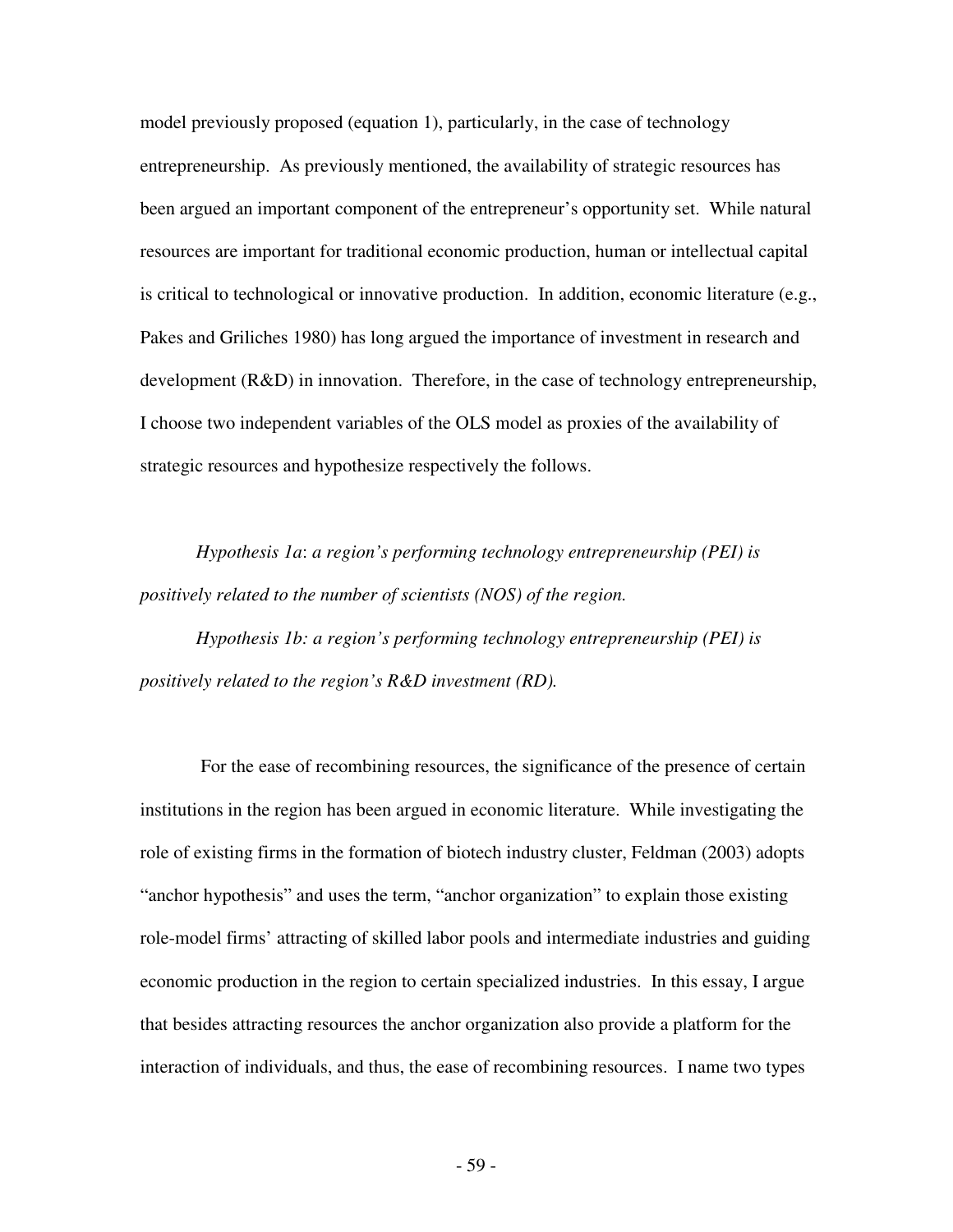of anchor organizations, "anchor universities" (ACU) and "anchor firms" (ACF). In addition to Feldman's anchor hypothesis, Hyde (2003) argues that various institutions in Silicon Valley that lead to what he terms "a high velocity labor market" are important for the formation of the high technology industry cluster, suggesting free move of individuals may ease entrepreneur's recombining of resources. While direct data on those institutions largely unavailable, "labor market freedom," to certain extent, can be measured by freedom index area 3 (FI\_III), an index calculated by The Fraser Institute and the National Center for Policy Analysis (2005). This freedom index area score is calculated based on the following three data: minimum wage legislation (high minimum wages restrict the ability of employees and employers to negotiate contracts, leading to lower labor market freedom), government employment as a percentage of total employment (as government employment increases, labor market freedom decreases), and union density (the percentage of unionized workers in a state; high percentage reduce the labor market freedom). Hence, I hypothesize the follows:

 *Hypothesis 2a: a region's performing technology entrepreneurship (PEI) is positively related to the number of anchor universities (ACU) of the region.* 

 *Hypothesis 2b: a region's performing technology entrepreneurship (PEI) is positively related to the number of anchor firms (ACF) of the region.* 

 *Hypothesis 2c: a region's performing technology entrepreneurship (PEI) is positively related to the region's labor market freedom (FI\_III).*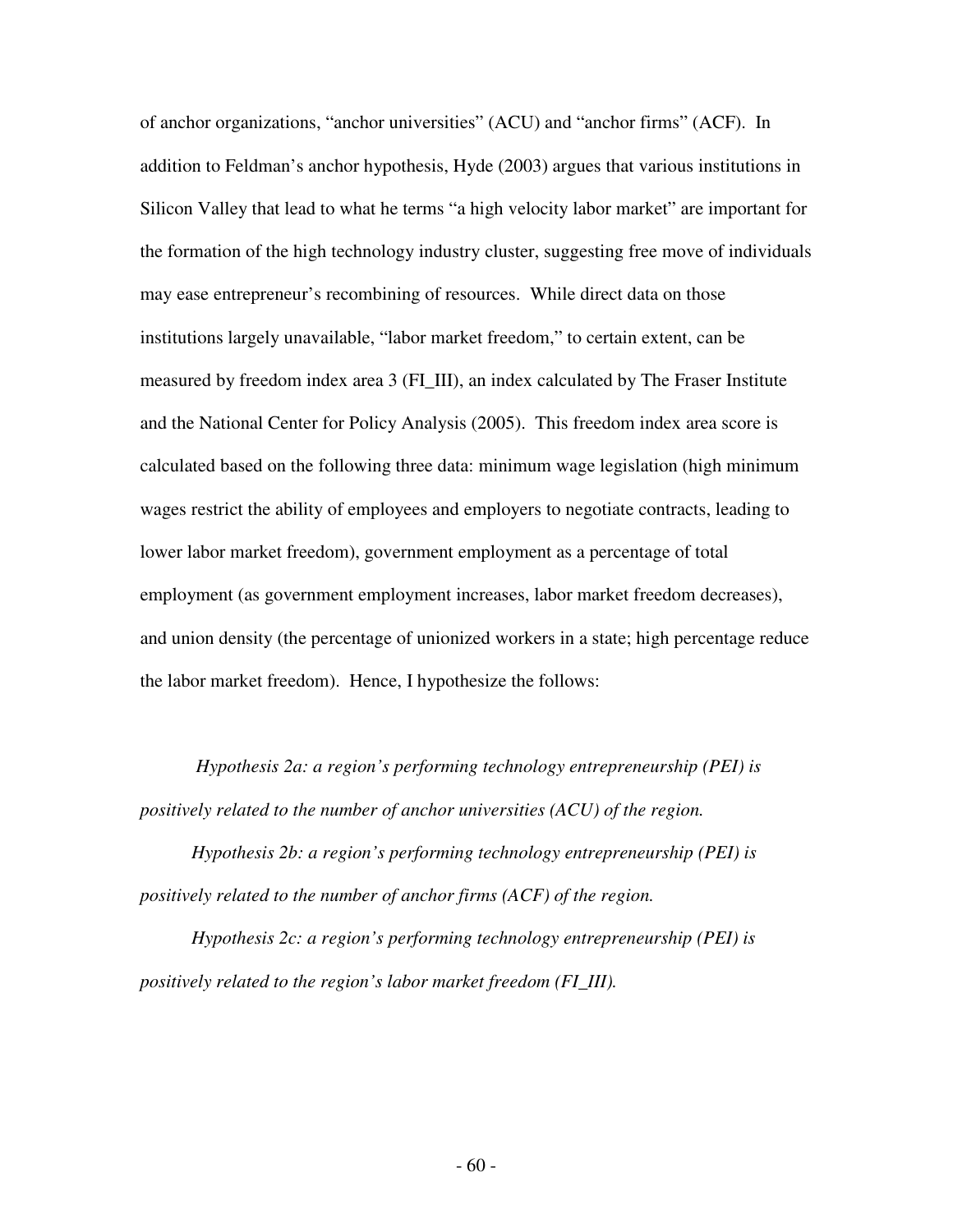Given the importance of new businesses to the U.S. economy and the fragility (high failure rate) of new business ventures (Birch 1979 and 1987), Barrow (2001) argues the needs for business incubations. However, the evidence on the impact of business incubators is only anecdotal. While business consulting service may have a similar role to play as business incubation, over control or restriction from the government may discourage the founding of new business in a region. Consequently, for the ease of the founding of a firm, I incorporate the following independent variables into the OLS model, the number of technology consulting firm establishments (NCO), the number of business incubators (BICB), and the size of the government (measured by the freedom index area 1, FI\_I; smaller size of government represents less control and higher score on FI\_I). I hypothesize correspondingly the follows:

 *Hypothesis 3a: a region's performing technology entrepreneurship (PEI) is positively related to the region's number of technology consulting services (NCO).*

 *Hypothesis 3b: a region's performing technology entrepreneurship (PEI) is positively related to the number of business incubators (BICB) in the region.* 

*Hypothesis 3c: a region's performing technology entrepreneurship (PEI) is positively related to the region's size of government (FI\_I).* 

 It is obvious that the risk of doing business in the region is an ultimate concern for entrepreneurs' decision of business location. As the sign of variable is considered, I would like to use the security of doing business here in stead of risk of doing business. Of course, political and social stability would be important factors defining the security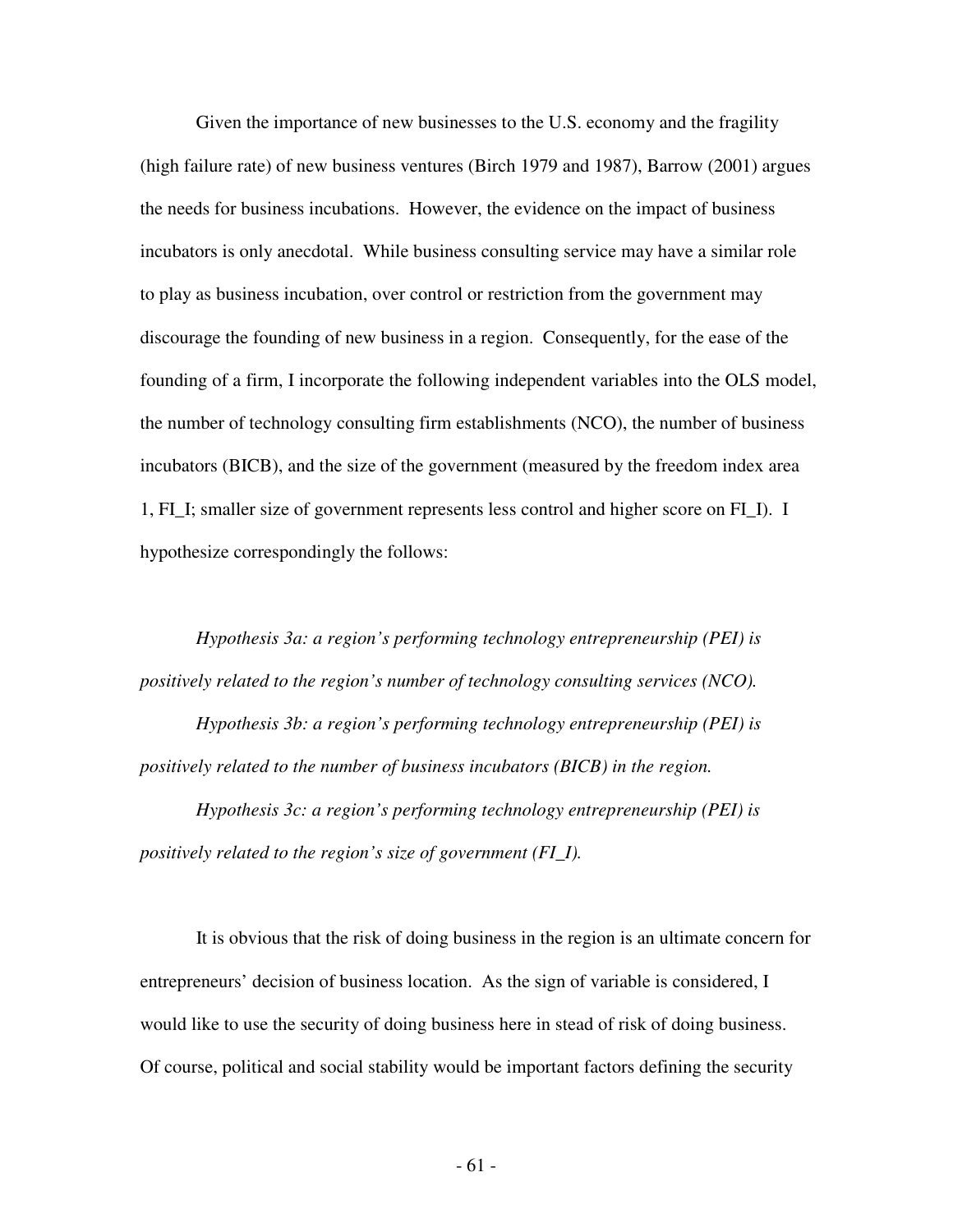of doing business. While such factors may not be relevant in the case of entrepreneurial practice at the U.S state level, particularly in technology sectors, I argue that the practice of intellectual property laws could secure individuals innovative production and settle disputes among innovators. In addition, takings and discriminatory taxations can be a concern for all type of businesses. Arguing that the former can be measured using the number of intellectual property lawyers (NOL) and the latter may be measured by freedom index area 2 (FI\_II) data, I have the following two hypotheses respectively:

 *Hypothesis 4a: a region's performing technology entrepreneurship (PEI) is positively related to the number of intellectual property lawyers (NOL) in the region. Hypothesis 4b: a region's performing technology entrepreneurship (PEI) is positively related to the "takings and discriminatory taxation" (FI\_II) by the region.*

Based on these hypotheses made above, the base OLS model states as:

$$
PEI_{\perp}1 = \beta_0 + \beta_1 (NOS_{\perp}0) + \beta_2 (RD_{\perp}0) + \beta_3 (ACU_{\perp}0) + \beta_4 (ACF_{\perp}0) + \beta_5 (FI_{\perp}III) + \beta_6 (NCO_{\perp}0) + \beta_7 (BICB_{\perp}0) + \beta_8 (FI_{\perp}1) + \beta_9 (NOL_{\perp}0) + \beta_{10} (FI_{\perp}II) + \varepsilon
$$
\n(3)

meaning that the performing technology entrepreneurship index in time period one (PEI\_1) is a function of these selected independent variables in time period zero, plus a residual  $(\varepsilon)$ .

## **Data and Analysis**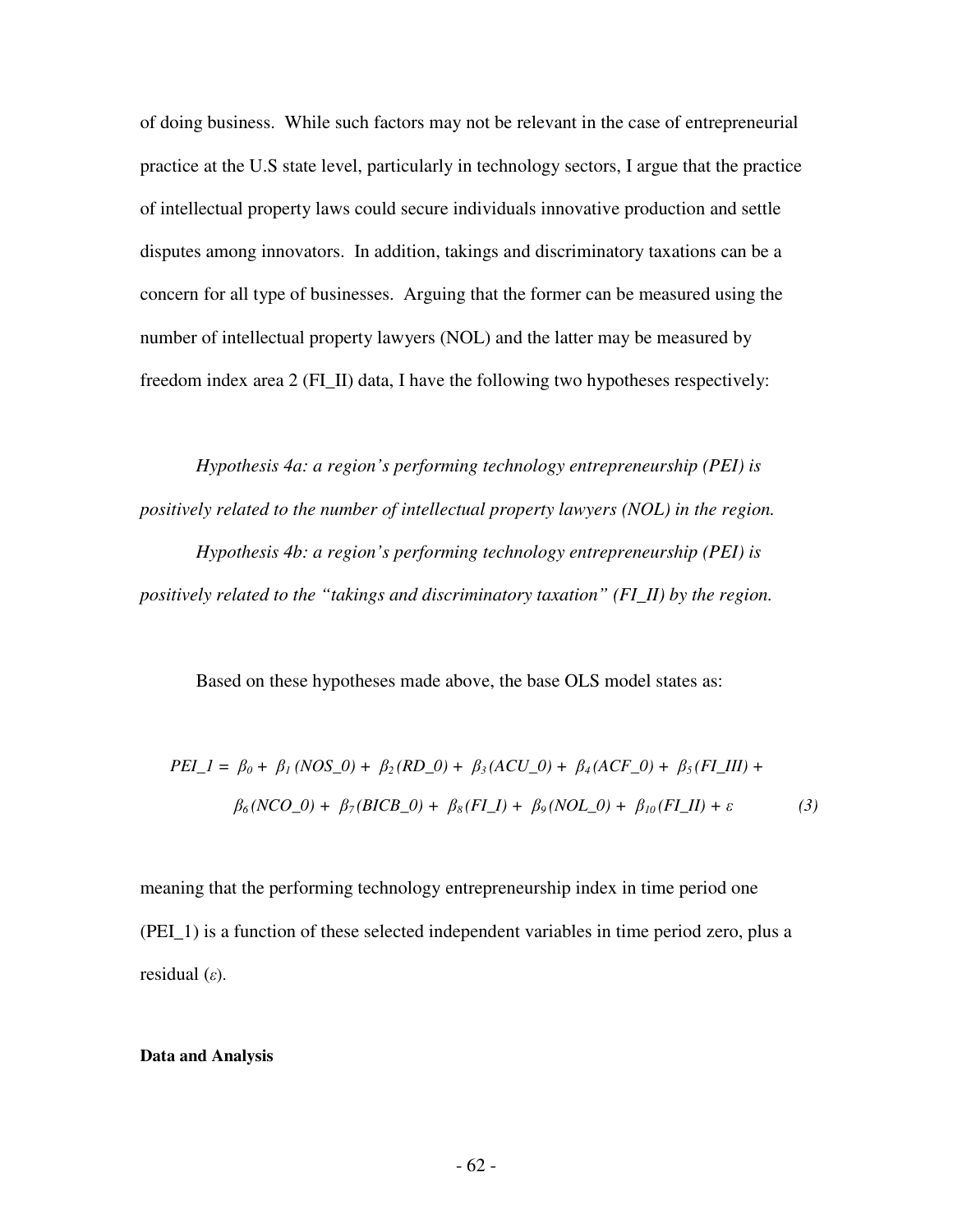As stated in Essay Two, four observable variables were employed and confirmed to be good measures of performing technology entrepreneurship at U.S. state level by the confirmatory factor analysis. Detailed data information on these four variables is as follows (see Table 3.1 below). Data on the number of technology patents (PATENT\_1) are based on 32 technology patent classes which largely cover both the ICT and Biotech industries (Table 2.2, Essay Two) and collected from the U.S. Patent and Trademark Office; and the average number of patents from 2000 to 2004 on a per capita basis is used. Data on venture capital investment  $(VC_1)$ , for both information technology and biotechnology, are collected from the SDC Database managed by Thomson Financial Inc.; the average amount of venture capital disbursement over the period of 2000 to 2004 is utilized as million of dollars in per capita basis. Data on the number of small business innovation rewards (SBIR\_1) are extracted from the TECH-*NET* Database, managed by the Office of Technology, Small Business Administration (SBA); and the average number of small business innovation rewards over the period of 2000 to 2004 is also calculated on a per capita basis. For the number of technology establishments (NTE\_1), 10 NAICS (North American Industry Classification System) codes were used to define both the ICT industries and the Biotech industries (Table 2.1, Essay Two); and the number of establishments, based on these codes, is collected from the American Fact-Finder, United States Census Bureau, 2002 Census; and the data is scaled on per capita basis. Using the data on these four variables, the dependent variable in the OLS model (equation 3) is calculated according to the formula given in equation 2 above.

 Data description and sources on these independent variables of the OLS model (equation 3) are also outlined in Table 3.1 below, along with those four indicator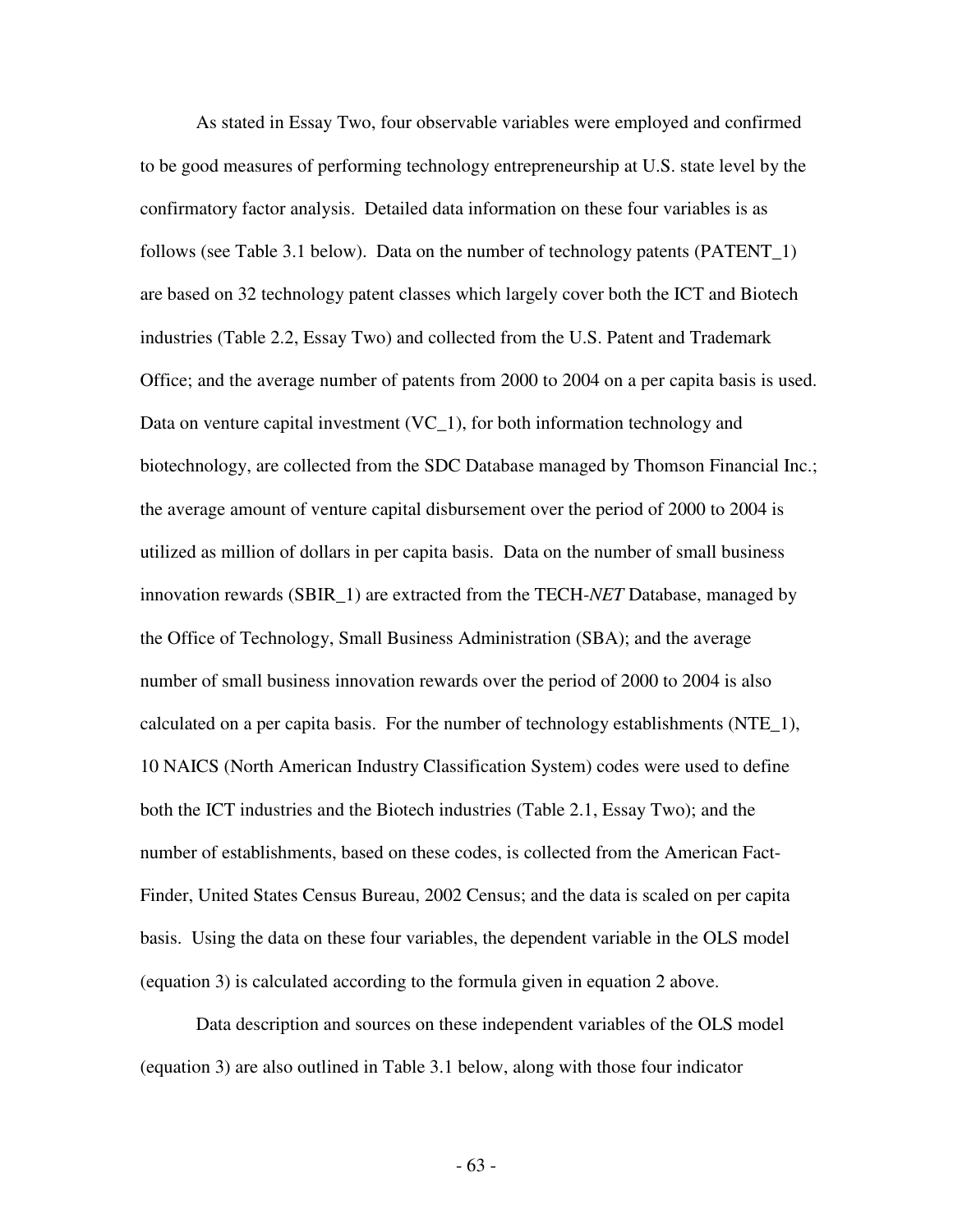variables in measuring performing technology entrepreneurship. The number of scientists (NOS\_0) is measured by the number of doctorate holders in science and engineering in per capita basis in the year of 1997, provided by the National Science Foundation (NSF). Data on R&D investment (RD\_0) are also collected from the NSF, calculated as the average amount in thousand-dollars per capita over the year of 1995 to 1999. The anchor university (ACU\_0) is defined as a university that received federal R&D investment during 1995 to 1999 (according to NSF), and the number of which is scaled by population in millions. Anchor firms (ACF\_0) are the firms (defined by NAICS codes, Table 1 in Essay Two) with more than 1000 employees during 1995 to 1999; the number of which are also scaled by per million population, and the data were extracted from the database, Compustat, S&P. The number of business incubators

Table 3.1: Data Description and Sources

| Variable        | Description                                                                                                                                        | Source          |
|-----------------|----------------------------------------------------------------------------------------------------------------------------------------------------|-----------------|
|                 | PATENT <sub>1</sub> Number of utility patents per capita, 32 classes, 2000-2004 average                                                            | U.S. PTO        |
| SBIR_1          | Number of Small Business Rewards per capita, 2000-2004 average                                                                                     | TECH-NET, SBA   |
| $VC_1$          | Amount of venture capital, mil./per capita, 2000-2004 average                                                                                      | SDC Database    |
| $NTE_1$         | Number of high-tech establishments (10 NAICS), 2002                                                                                                | U.S. Census     |
| NOS 0           | Number of S&E doctorate holders per capita, 1997                                                                                                   | <b>NSF</b>      |
| RD <sub>0</sub> | Federal R&D investment in millions per capita, 1995-1999 average                                                                                   | <b>NSF</b>      |
| $ACU_0$         | Number of universities (with federal R&D) per million population,<br>during 1995-1999                                                              | <b>NSF</b>      |
| $ACF_0$         | Number of firms (> 1000 employees) per capita (based on 10 NAICS COMPUSTAT, S&P<br>codes), during 1995-1999                                        |                 |
| BICB_0          | Number of business incubators per million population, before 2000                                                                                  | <b>NBIA</b>     |
| $NCO_0$         | Number of technology consultants (NAICS 5416) per capita, 1997                                                                                     | U.S. Census     |
| $NOL_0$         | Number of intellectual property lawyers per million population, 1998 Martindale-Hubbell                                                            |                 |
| $FI-I$ 0        | A measure of the size of government (the smaller the size the higher Fraser and NCPA<br>the score on FL <sub>I</sub> , 1995-1999 average           |                 |
| $FI-II_0$       | Taking and discriminatory Taxation (less takings and discriminatory Fraser and NCPA<br>taxation means higher the score on F-II), 1995-1999 average |                 |
| $FI-III_0$      | Labor market freedom (less restriction on labor market indicates<br>higher score on F-III), 1995-1999 average                                      | Fraser and NCPA |

Sample: 50 U.S. states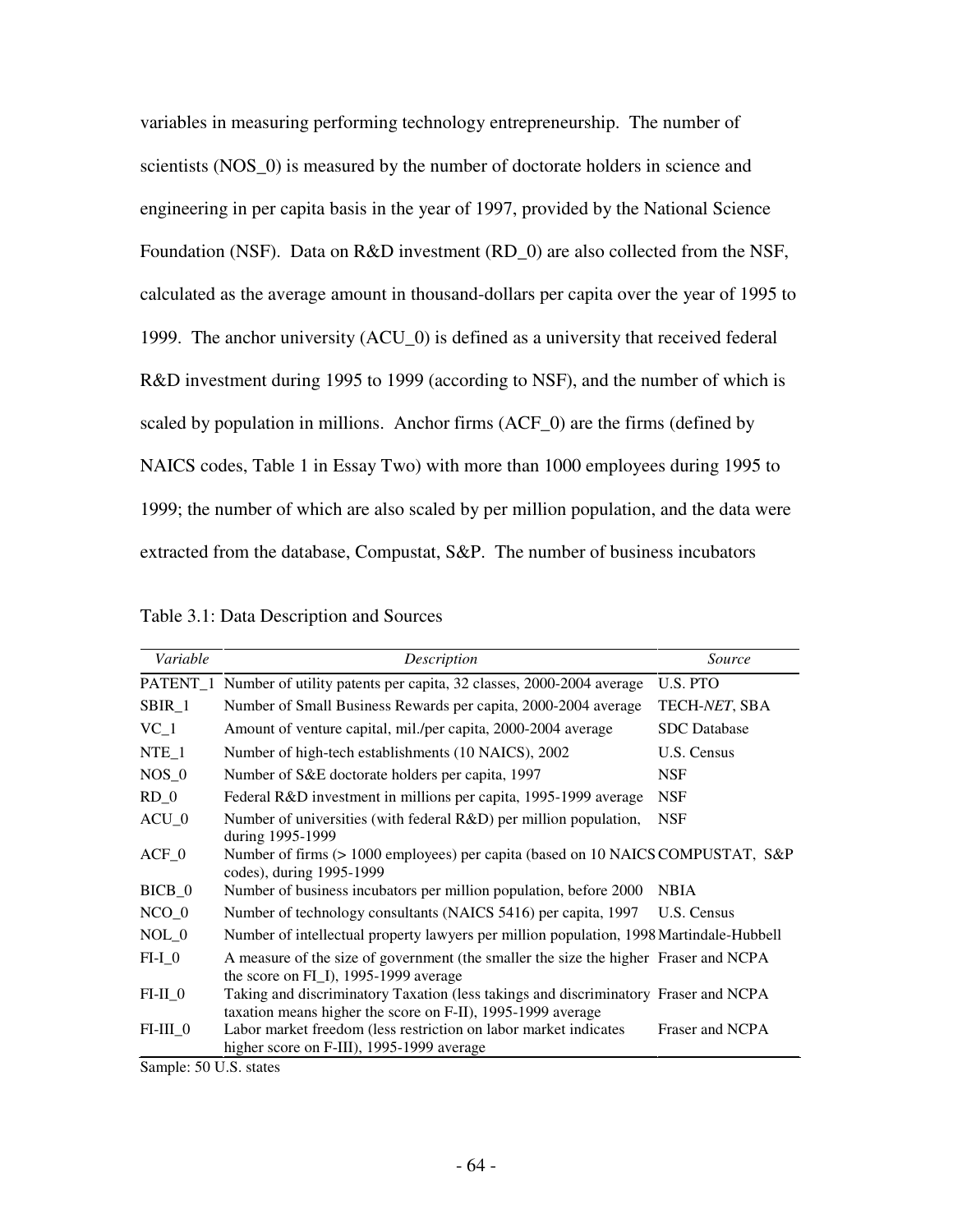(BICB\_0) is based on the list of incubators, from the website of the National Business Incubation Association (NBIA), and with a follow-up of short telephone interview of each incubator; but only those have operations before the year of 2000 are counted, and the number of which is scaled by per million population. The number of technology consultants (NCO\_0) is extracted from American Fact-Finder, 1997 U.S. Census data, based on the NAICS code 5416 (Management, Scientific, and Technical Consulting Services); and the number of employees under which are scaled in per capita basis. The number of intellectual property lawyers is extracted from Martindale-Hubbell Law Directory 1998 and scaled by population in millions. Data on the following three variables, FI-I\_0 (size of the government; smaller the government size the higher the score on FI-I), FI-II\_0 (takings and discriminatory taxation; the lower the takings and discriminatory taxation the higher the score on FI-II\_0), and FI-III\_0 (labor market freedom; less restriction on labor market means higher score on FI-III), are all provided by Fraser Institute in Canada and the National Center of Policy Analysis in the United States; all of which are the average of index scores over the year of 1995 to 1999. Descriptive statistics of the data is summarized in Table 3.2 below.

Table 3.2: Summary of Descriptive Statistics of the Data

| Variable | N  | Minimum  | Maximum   | Mean      | Std. Deviation |
|----------|----|----------|-----------|-----------|----------------|
| PEI_1    | 50 | .160219  | 6.060112  | .985000   | 1.078350       |
| $NOS$ 0  | 50 | .844182  | 4.684046  | 1.872732  | .815084        |
| $RD_0$   | 50 | .030688  | 1.452203  | .216551   | .262798        |
| $ACU_0$  | 50 | 1.901655 | 16.976771 | 5.161786  | 3.190569       |
| $ACF$ 0  | 50 | .000000  | 6.102174  | 1.149973  | 1.122858       |
| $NCO$ 0  | 50 | .395043  | 3.762573  | 1.449562  | .842590        |
| BICB 0   | 50 | .000000  | 5.627322  | 1.470801  | 1.536669       |
| NOL 0    | 50 | .000000  | 54.862719 | 15.946332 | 12.844267      |
| $FI_I$   | 50 | 5.440000 | 8.680000  | 7.317200  | .715268        |
| $FL_II$  | 50 | 4.620000 | 7.020000  | 5.748000  | .527481        |
| FI III   | 50 | 5.840000 | 8.360000  | 6.878000  | .680495        |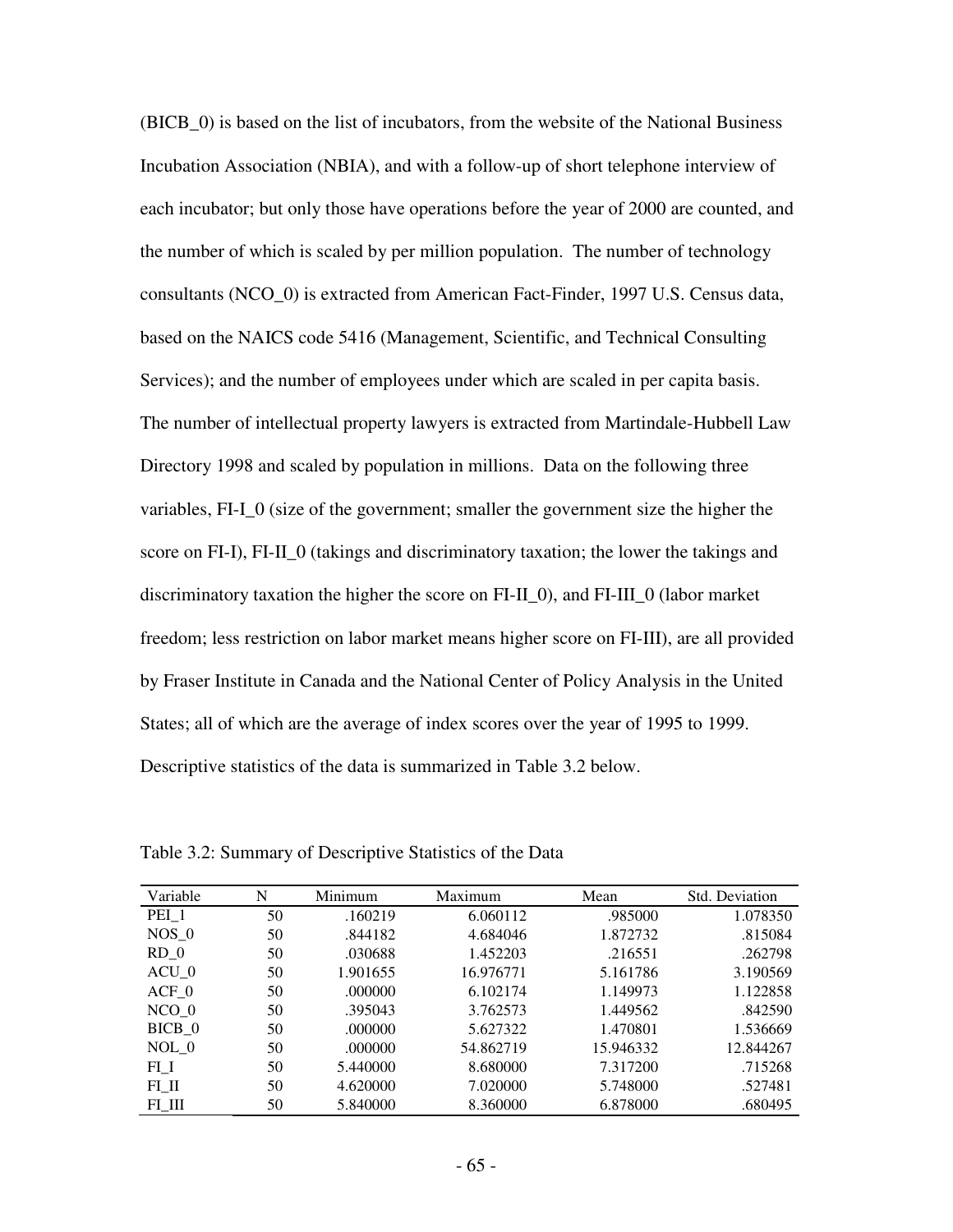The results of the OLS models are shown in Table 3.3 below, including Model 1 (equation 2, the base model, untransformed with all variables), Model 2 (Logtransformed dependent variable, ln\_PEI\_1, with all variables), and Model 3 (Logtransformed dependent variable, ln\_PEI\_1, with reduced independent variables; those variables left out include anchor universities (ACU\_0), the number of technology consultants (NCO\_0), the number business incubators (NICB\_0), "takings and discriminatory taxation" (RI-II\_0), and labor market freedom (FI-III\_0)). Results of all three models indicate that while most of independent variables are estimated with a positive sign, and several of them are statistically significant. In Model 1, the

| Variables  | Model 1<br>Untransformed with all<br>variables |             | Model 2<br>$Log-transformed (ln_PEL_1)$<br>with all variables |                     | and reduced      | Model-3<br>Log-transformed (ln_PEI_1) |  |
|------------|------------------------------------------------|-------------|---------------------------------------------------------------|---------------------|------------------|---------------------------------------|--|
|            | Std. Coefficient                               | t-Statistic | Std. Coefficient                                              | <i>t</i> -Statistic | Std. Coefficient | t-Statistic                           |  |
| Intercept  | $-2.254$                                       | $-1.722$    | $-3.479$                                                      | $-3.350$            | $-4.248$         | $-6.265$                              |  |
| $NOS_0$    | 0.110                                          | 0.099       | 0.121                                                         | 1.119               | 0.104            | 1.098                                 |  |
| $RD_0$     | $0.243**$                                      | 2.070       | $0.264**$                                                     | 2.282               | $0.274**$        | 3.002                                 |  |
| $ACU_0$    | 0.002                                          | 0.024       | $-0.037$                                                      | $-0.425$            |                  |                                       |  |
| $ACF_0$    | $0.680***$                                     | 5.953       | $0.396***$                                                    | 3.522               | $0.419***$       | 4.331                                 |  |
| $NCO_0$    | $-0.111$                                       | $-0.877$    | 0.051                                                         | 0.411               |                  |                                       |  |
| BICB_0     | $-0.010$                                       | $-0.121$    | 0.006                                                         | 0.067               |                  |                                       |  |
| $NOL_0$    | $0.216*$                                       | 1.959       | 0.181                                                         | 1.664               | $0.232**$        | 2.458                                 |  |
| $FI_I$     | 0.154                                          | 1.353       | $0.362**$                                                     | 3.228               | $0.315***$       | 4.018                                 |  |
| $FL$ $II$  | 0.029                                          | 0.280       | $-0.118$                                                      | $-1.144$            |                  |                                       |  |
| $FL$ $III$ | 0.011                                          | 0.122       | $-0.005$                                                      | $-0.056$            |                  |                                       |  |
|            |                                                |             |                                                               |                     |                  |                                       |  |
| Adj. $R^2$ | 0.735                                          |             | 0.743                                                         |                     | 0.759            |                                       |  |

Table 3.3: OLS Model Estimates in the Case of Technology Entrepreneurship in the U.S.

a Dependent Variable for Model 1: PEI\_1; Dependent Variable for Model 2 and Model 3: ln\_PEI\_1

**\*** *p* < 0.1; \*\**p* < 0.05; and \*\*\* *p* < 0.01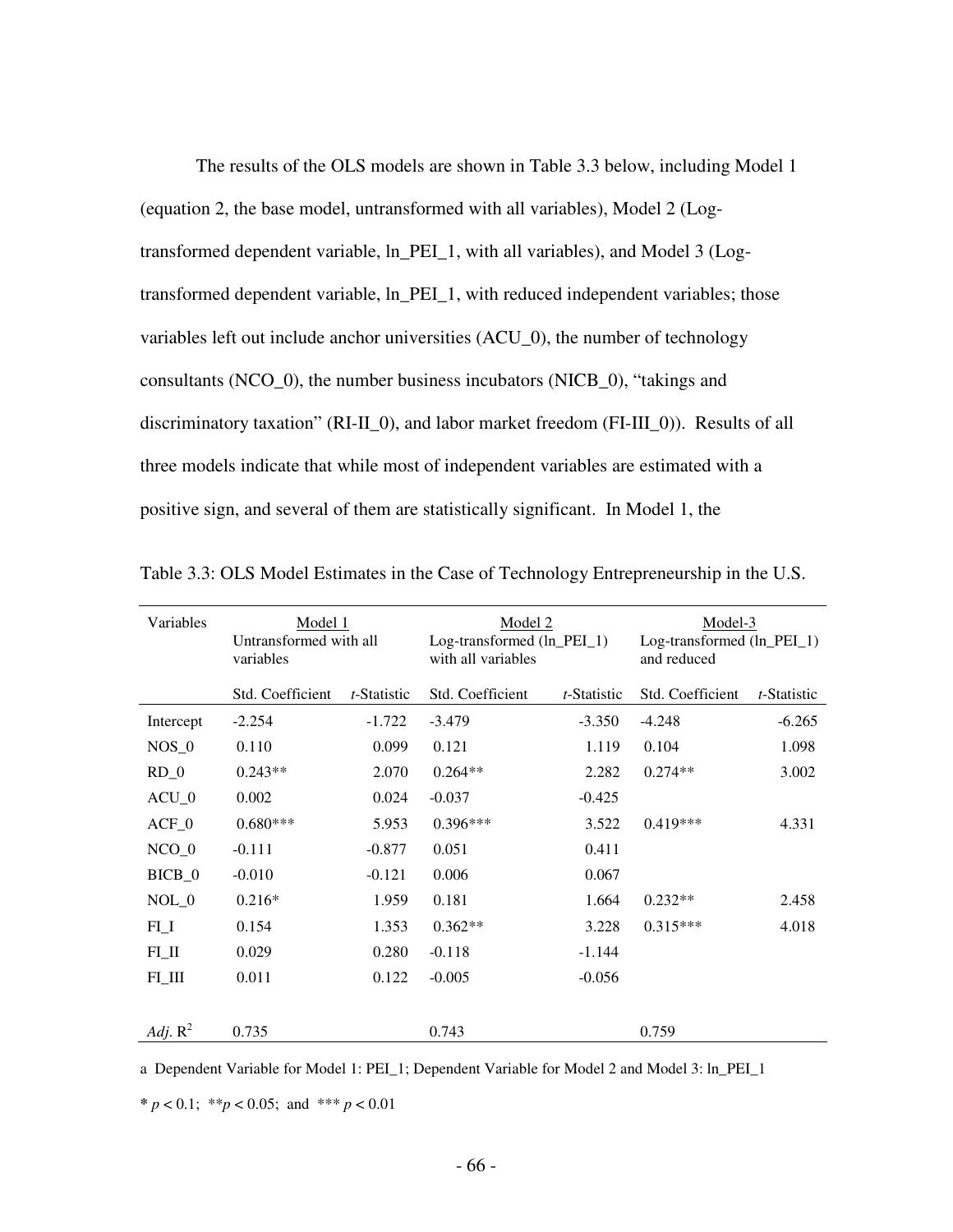untransformed base model, the results show that three independent variables, including R&D investment (RD\_0), anchor firms (ACF\_0), and intellectual property lawyers (NOL\_0), have a standard coefficient of 0.243, 0.680, and 0.216 at the significance level of 0.05, 0.01, and 0.10 respectively. The rest of the variables in the model are all above the significance level of 0.10. Adjusted  $R^2$  for the model is 0.735.

While observing non-normality in the residual, the dependent variable in Model 2 is log-transformed. As a result, while  $R&D$  investment  $(RD_0)$  and anchor firms (ACF\_0) remain at the same significant level as in Model 1 with standard coefficient of 0.264 and 0.396 correspondingly, the significant level of number of intellectual property lawyers (NOL\_0) is a little above 0.10 with a coefficient of 0.181. However, the size of the government represented by FI-I\_0 has become significant at the level of 0.05 with a standardized coefficient of 0.362. Also, a little improvement in  $R^2$  is observed, adjusted  $R^2$  changes from 0.735 in Model 1 to 0.743 in Model 2.

 In Model 3, five independent variables, including the number of anchor universities (ACU\_0), the number of technology consultants (NCO\_0), the number of business incubators (NICB\_0), "takings and discriminatory taxation" measured by FI-II\_0, and labor market freedom represented by FI-III\_0, are dropped from Model 2. Four independent variables, namely, R&D investment (RD\_0), anchor firms (ACF\_0), intellectual property lawyers (NOL\_0), and the size of the government represented by FI-I\_0, are all significant at the level of 0.05, 0.01, 0.05, and 0.01, and with a coefficient of 0.274, 0.419, 0.232, and 0.315 respectively. Still, there is a little improvement in  $\mathbb{R}^2$ . Specifically, the adjusted  $R^2$  changes from 0.743 in Model 2 to 0.759 in Model 3.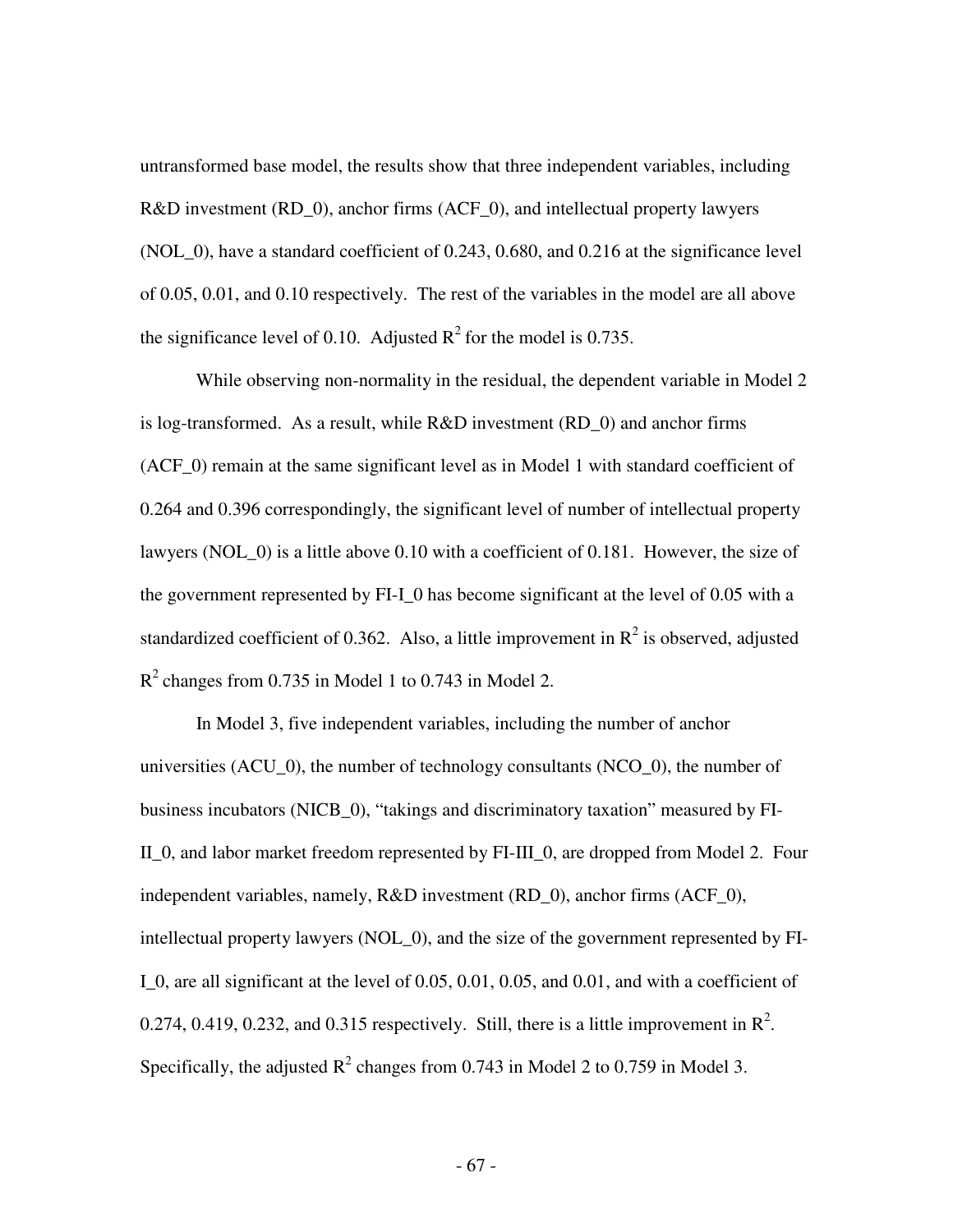In addition, collinearity diagnostics shows that the tolerance values (defined by 1/VIF; VIF is the Variance Inflation Factors) for the parameter estimates are all less than 1, within the acceptable level.

Based on the analyses made above according to Table 3.3, one can conclude the follows corresponding to previously stated hypotheses (pp. 56-57). We do not reject *Hypothesis 1b* (a region's performing technology entrepreneurship, PEI, is positively relate to the region's R&D investment, RD), *Hypothesis 2a* (a region's performing technology entrepreneurship, PEI, is positively related to the number of anchor universities, ACU), *Hypothesis 3c* (a region's performing technology entrepreneurship, PEI, is positively related to the region's size of government, FI\_I), and *Hypothesis 4a* (a region's performing technology entrepreneurship, PEI, is positively related to the number of intellectual property lawyers, NOL)*.* These suggest that the components of the entrepreneur's opportunity set, at least, partially, exist. Specifically, evidence indicates that availability of strategic resources (ASR, represented by R&D investment), ease of recombining resources (ERR, represented by the presence of anchoring firms), ease of founding a firm (EFF, represented by the size of the government), and the security of doing business (SEC, represented by the intellectual low practice) do have an impact on the performing technology entrepreneurship in the region. Although the result shows that most other representative variables of the components of the entrepreneur's opportunity set have a correct sign, their importance are not statistically suggested.

## **Implications**

 While most of efforts in entrepreneurship research have been made in investigating unique individual characteristics of entrepreneurs and their business

- 68 -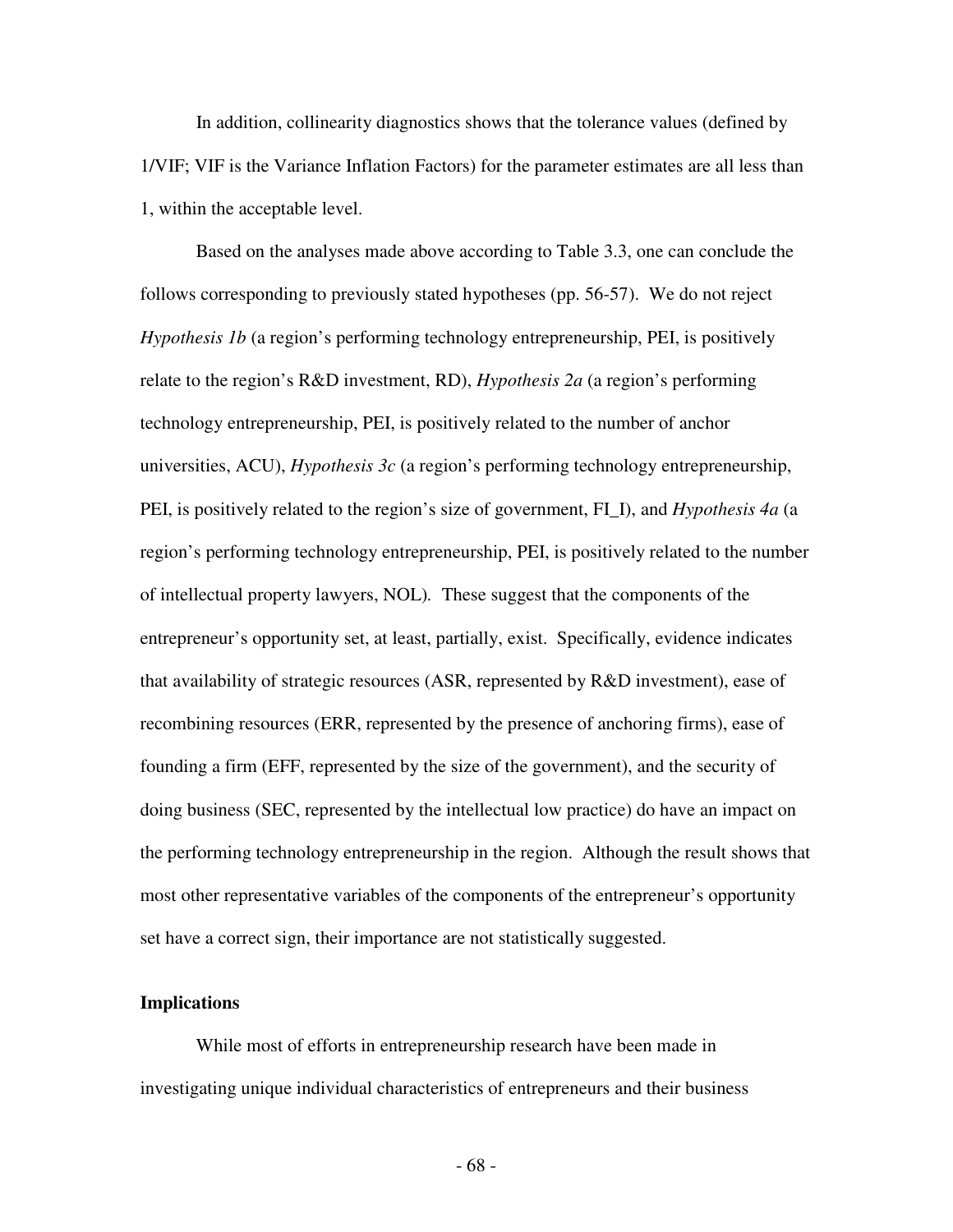practices, this study has mainly focused on some regional factors that may comprise the entrepreneur's opportunity set. In general, the empirical results suggest that there are such regional factors representing the existence of opportunity set. Specifically, the following implications could be drawn in the case of technology entrepreneurial development: (1) R&D investment is a key strategic resource, which is consistent with many other studies in the area of innovative production; (2) the presence of anchor firms could be important to innovative entrepreneurs if such anchors are understood as a platform for both the interaction of individuals within and beyond the firm as well as the spin-off of new firms; (3) a smaller size of the government in terms of spending and restrictions on firms is suggestively another important factor for the emergence of entrepreneurship; and (4) the presence of the intellectual property lawyers may also have some effect in providing incentive for entrepreneurial activities in technology sectors. Although other factors have not been evidenced importance statistically, they may worth further investigation, especially when the quality measures of them become available. Also, the proposed structure equations with latent variables approach may be employed in future studies of entrepreneurship when adequate information can be obtained.

 Ideally, the variables selected in this dissertation may be used in across country studies since the variation in certain institutional indicators could be much larger among countries than among states within a country. However, the difficulty in selecting uniformed measures across countries and the problem of data availability are unimaginable. Perhaps, this makes the limitation of the study inevitable.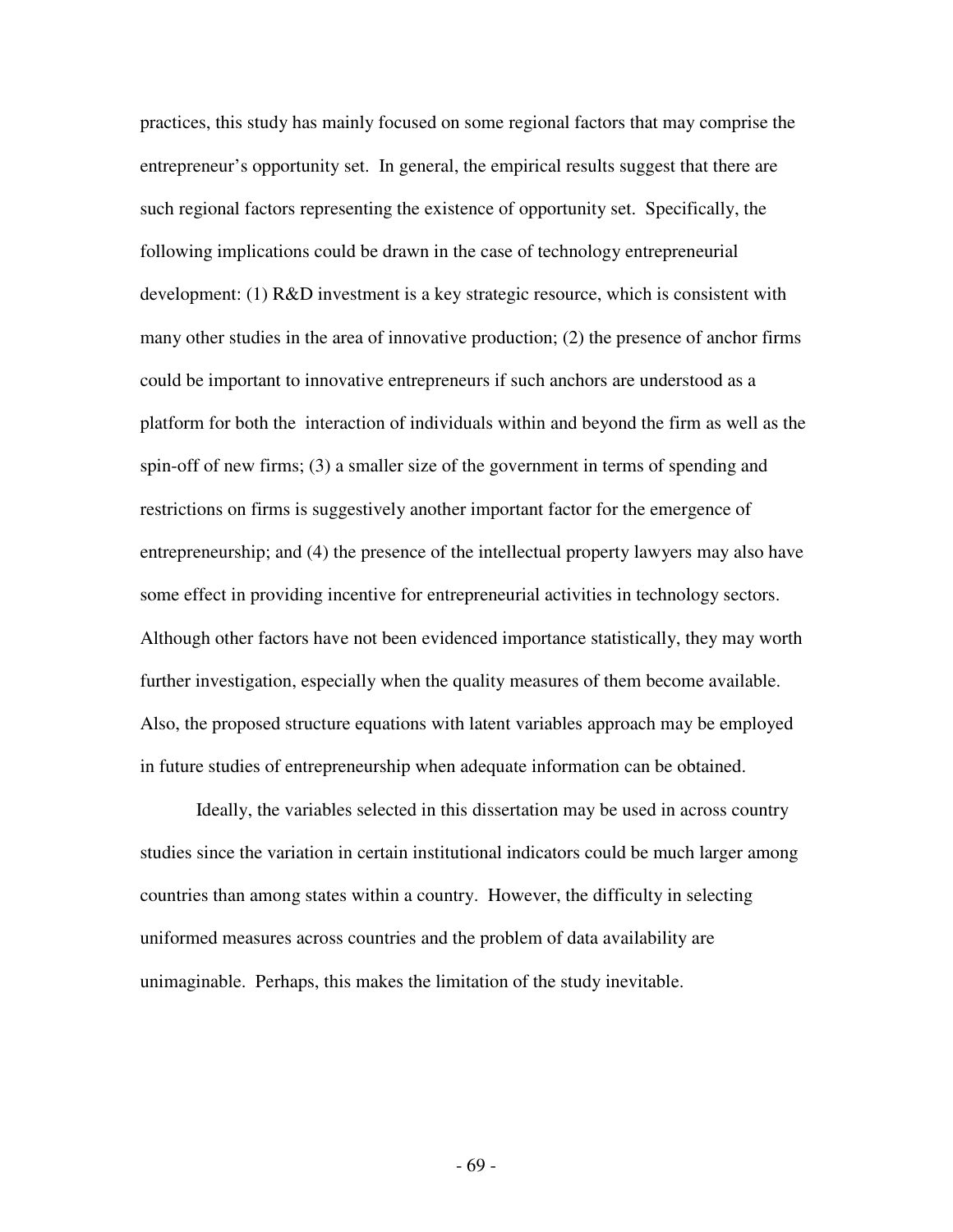## **Reference:**

- Arthur, W.B. (1990), 'Silicon Valley Locational Clusters: Do Increasing Returns Imply Monopoly?' *Mathematical Social Science*, 19:235-251.
- Arthur, W. B. (1994), 'Positive Feedback in the Economy,' *Increasing Returns and Path Dependence in the Economy*, Ann Arbor: University of Michigan Press.
- Audretsch, D. B. and Feldman, M. P. (1996), 'R&D Spillovers and the Geography of Innovation and Production,' *The American Economic Review*, Vol. 86, No. 3, 630-640.
- Barney, J. (1991), 'Firm Resources and Sustained Competitive Advantage,' *Journal of Management*, Vol. 17, No. 1, 99-120.
- Barrow, C. (2001), *Incubators: a Realist's Guide to the World's New Business Accelerators*, John Wiley & Sons, Ltd.
- Birch, D. (1979), *The Job Creation Process*. MIT Programme in Neighbourhood and Regional Changes, Cambridge, MA
- Birch, D. (1987), *Job Creation in America: How our smallest companies put most people to work*, New York, The Free Press.
- Casson, M. (1982), *The Entrepreneur: An Economic Theory*, Totowa, New Jersey: Barnes & Noble Books.
- Feldman, M. P. (1994), *The Geography of Innovation*, Dordrecht: Kluwer Academic Publisher.
- Feldman, M. P. (2001), 'The Entrepreneurial Event Revisited: Firm Formation in a Regional Context,' *Industrial and Corporate Change*, 10(4): 861-891.
- Feldman, M. P. (2003), 'The Locational Dynamics of the US Biotech Industry: Knowledge Externalities and the Anchor Hypothesis,' *Industry and Innovation*, Vol. 10, No. 3, 311-328.
- Feldman, M. P. and Francis, J. (2001), 'Entrepreneurs and the Formation of Industry Clusters,' conference paper, *Complexity and Industrial Clusters – Dynamic, Models, National Cases*, organized by the Fondazione Montedison under aegis of the Accademia Nazionale dei Lincei, Milan, Italy, on June 19 and 20, 2001.
- Feldman, M. P. and Francis, J. (2004), 'Homegrown Solutions: Fostering Cluster Formation,' *Economic Development Quarterly*, Vol. 18, No. 2, 127-137.

Foss, N. J. and Klein, P. G. (2004), 'Entrepreneurship and the Economic Theory of the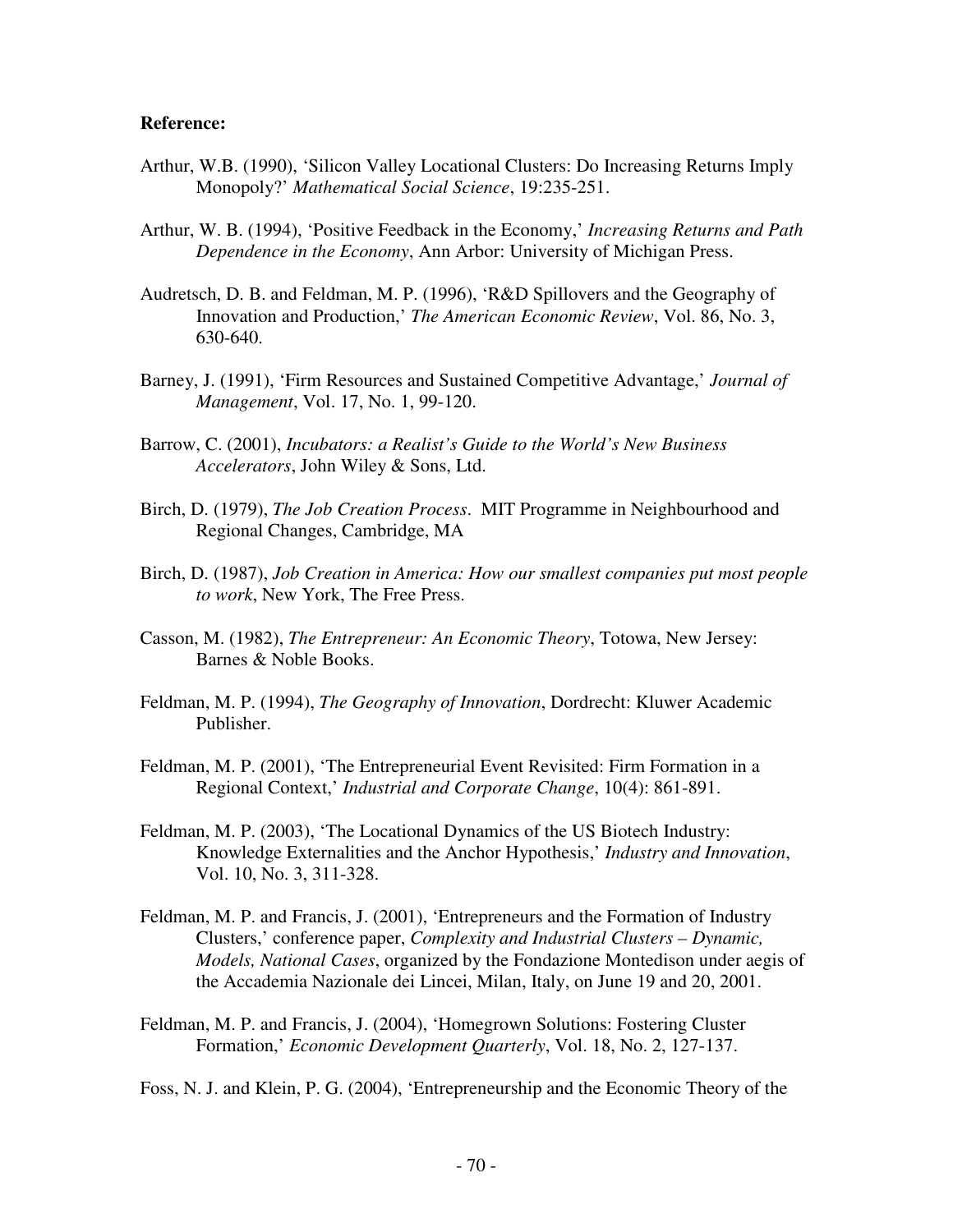Firm: Any Gains from Trade?' in *Handbook of Entrepreneurship: Disciplinary Perspectives*, Kluwer.

- Hagen, E., 1962, *On the Theory of Social Change: How Economic Growth Begins*, Homewood, I11: Dorsey Press.
- Henderson, J. V. (1994), 'Externalities and Industrial Development,' *NBER working paper* 4370.
- Hyde, A. (2003), *Working in Silicon Valley: Economic and Legal Analysis of a High Velocity Labor Market*, New York: M. E. Sharpe, Inc.
- Khistrom, R. and Laffont, J. (1979), 'A General Equilibrium Entrepreneurial Theory of Firm Formation Based on Risk Aversion,' *Journal of Political Economy*, 87(4), 719-748.
- Kirzner, I. M. (1979), *Perception, Opportunity, and Profit: Studies in the Theory of Entrepreneurship*, Chicago: The University of Chicago Press.
- Kirzner, I. M. (1997), 'Entrepreneurial Discovery and the Competitive Market Process: An Austrian Approach,' *Journal of Economic Literature*, 35(1), 60-85.
- Knight, F. H. (1921/1946), *Risk, Uncertainty and Profit*, Boston and New York: Houghton Mifflin Company.
- Krugman, P. (1991a), *Geography and Trade, Cambridge*, Mass.: MIT Press.
- Krugman, P. (1991b), 'Increasing Returns and Economic Geography,' *Journal of Political Economy*, 99: 483-99.

MaClelland, D.C., 1961, *The Achieving Society*, Princeton, NJ: van Nostrand.

MaClelland, D.C., 1987, *Human Motivation*, Cambridge: Cambridge University Press.

Marshall, A. (1890 / 1920), *Principles of Economics*, 8<sup>th</sup> edn., London: Macmillan.

Pakes, A. and Griliches, Z. (1980), 'Patents and R&D at the Firm Level: A First Look,' working paper, *National Bureau of Economic Research*, October.

Porter, M. E. (1990), *The Competitive Advantage of Nations*, London: Macmillan.

Porter, M. E. (1998), 'Clusters and Competition: New Agendas for Companies, Governments, and Institutions,' in *On Competition*, Boston: Harvard Business School Publications.

Schumpeter, J. A. (1912 / 1934), '*Theorie der wirtschaftlichen Entwicklung*,' Leipzig: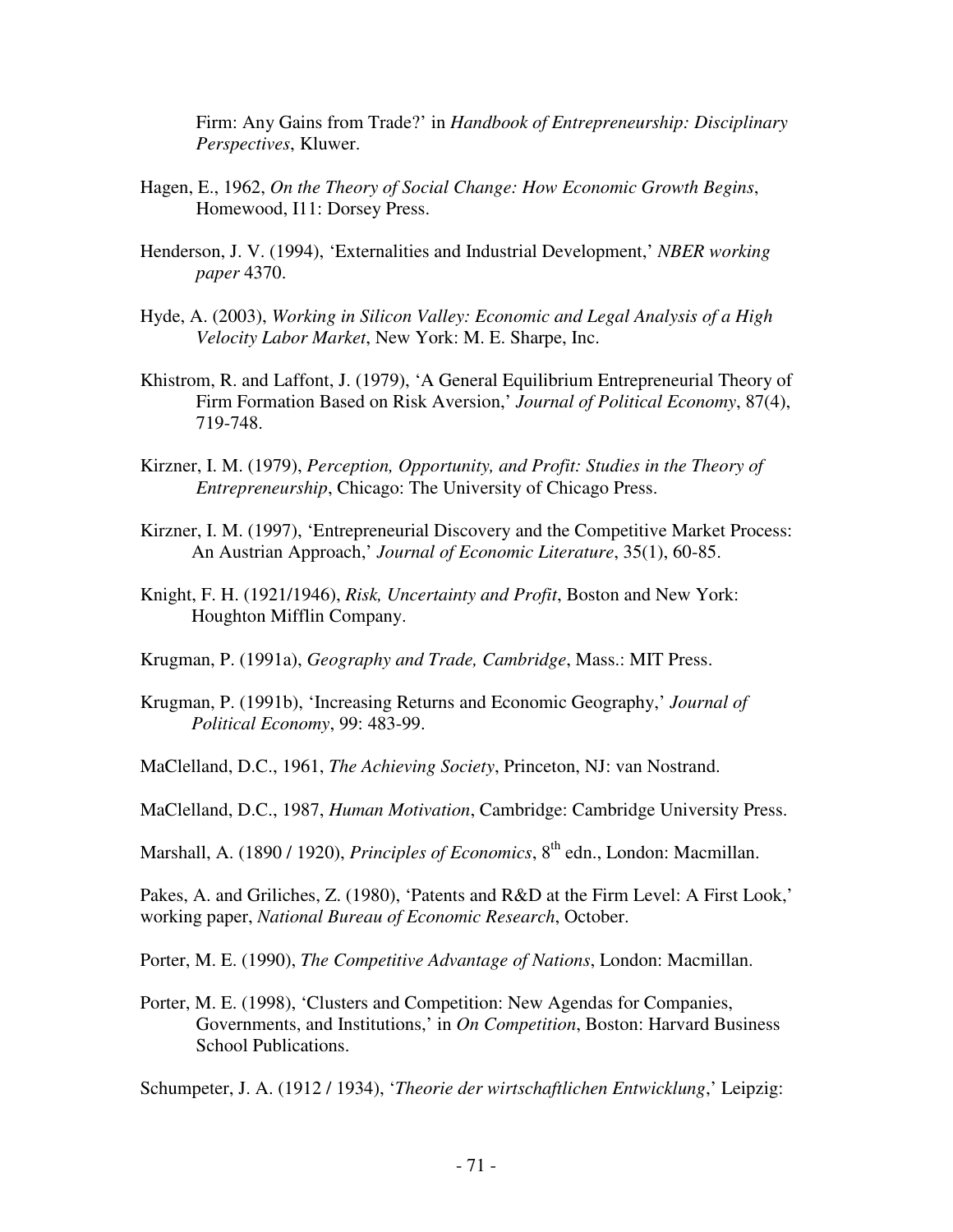Duncker & Humblot. English translation published in 1934 as *The Theory of Economic Development*, Cambridge, MA: Harvard University Press.

- Shane, S. (2003), *A General Theory of Entrepreneurship: The Individual Opportunity Nexus*, Northampton, MA: Edward Elgar.
- Shane, S., and Venkataraman, S. (2000), 'The Promise of Entrepreneurship as a Field of Research,' *Academy of Management Review*, 25(1): 217-226.
- Venkataraman, S. (1997), 'The Distinctive Domain of Entrepreneurship Research: An Editor's Perspective,' in J. Katz and R. Brockhaus (eds.), *Advances in Entrepreneurship, Firm Emergence, and Growth*, Greenwich: JAI Press.
- Wernerfelt, B. (1984), 'A Resource-Based View of the Firm,' *Strategic Management Journal*, Vol. 5, No. 2, 171-180.
- Witt, U. (1999), 'Do Entrepreneurs Need Firms? A Contribution to a Missing Chapter in Austrian Economics,' *Review of Austrian Economics*, 11: 99-109.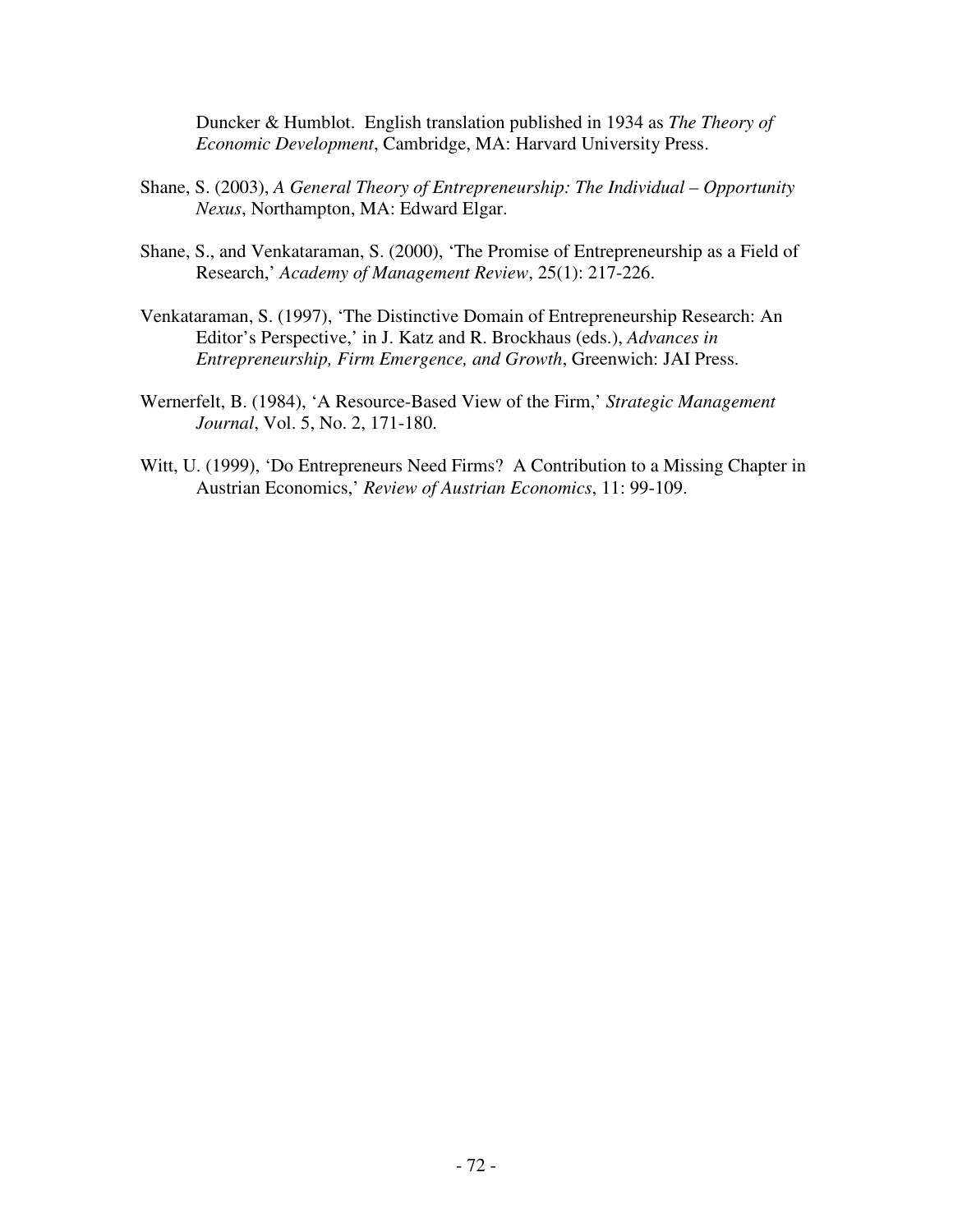| Data Set for Empirical Test at the U.S. State Level |  |
|-----------------------------------------------------|--|
|                                                     |  |
|                                                     |  |
|                                                     |  |
|                                                     |  |
|                                                     |  |
|                                                     |  |
|                                                     |  |
|                                                     |  |

| Variable<br>State | PATENT <sub>1</sub> | SBIR <sub>1</sub> | r J      | Ĕ        | 핉        | o<br>Sok | $\circ$<br>읉 | ອນ       | 。<br>とこ  | 。<br>2   | $\circ$<br>BICB | $\circ$<br>ğ | 司        | E.       | 匸        |
|-------------------|---------------------|-------------------|----------|----------|----------|----------|--------------|----------|----------|----------|-----------------|--------------|----------|----------|----------|
| Alabama           | 0.085833            | 0.113033          | 0.074720 | 0.504225 | 0.399895 | 1.47438  | 0.464672     | 267816   | 0.687106 | 0.632793 | 2.061319        | 5.448724     | 6.500000 | 6.080000 | 8.260000 |
| Alaska            | 0.029625            | 0.028066          | 0.000000 | 0.652412 | 0.223535 | 1.810861 | 0.166837     | 8.141572 | 1.628314 | 0.877697 | 0               | 0.000000     | 6.020000 | 6.000000 | 6.380000 |
| Arizona           | 0.327911            | 0.094607          | 0.238102 | 0.663644 | 0.804138 | .294071  | 0.188116     | 1.901655 | 1.056475 | 1.675748 | 0.84518         | 9.249113     | 7.420000 | 5.780000 | 7.940000 |
| Arkansas          | 0.040582            | 0.022504          | 0.007925 | 0.377964 | 0.160219 | 865022   | 0.041966     | 4.620095 | 0.770016 | 0.625507 | 0.770016        | 5.330716     | 7.060000 | 5.640000 | 6.420000 |
| California        | 0.876778            | 0.159196          | 2.232914 | 0.949809 | 4.140776 | 2.105214 | 0.410674     | 2.858226 | 2.88896  | 1.907714 | 0.706873        | 47.532904    | 7.660000 | 5.520000 | 6.380000 |
| Colorado          | 0.636990            | 0.301979          | 1.272527 | 1.339808 | 2.852286 | 575721   | 0.320377     | 4.227263 | 2.735288 | 2.408734 | 1.491975        | 31.093326    | 7.980000 | 6.260000 | 8.000000 |
| Connecticut       | 0.603599            | 0.130727          | 0.552006 | 0.890012 | 1.513132 | 528850   | 0.232712     | 4.176130 | 2.38636  | 2.820549 | 0.894885        | 15.154433    | 7.940000 | 5.500000 | 7.240000 |
| Delaware          | 0.475775            | 0.140007          | 0.204546 | 0.987879 | 0.972733 | 4.684046 | 0.071559     | 5.318409 | 1.329602 | 1.065887 | 3.988807        | 11.790367    | 8.680000 | 7.020000 | 7.520000 |
| Florida           | 0.128151            | 0.038883          | 0.192436 | 0.737145 | 0.591927 | 0.844182 | 0.180886     | 1.978278 | 0.791311 | 1.858978 | 1.121024        | 10.783545    | 6.740000 | 5.360000 | 7.620000 |
| Georgia           | 0.118902            | 0.033805          | 0.529042 | 0.842487 | 1.097037 | 1.254376 | 0.465614     | 3.773675 | 1.431394 | 2.111359 | 1.821774        | 16.404834    | 8.060000 | 6.360000 | 7.320000 |
| Hawaii            | 0.070403            | 0.074449          | 0.166483 | 0.546014 | 0.500046 | 1.997293 | 0.132648     | 4.140593 | 0        | 0.808821 | 1.656237        | 18.926412    | 6.940000 | 5.300000 | 6.120000 |
| ldaho             | 2.213117            | 0.050535          | 0.304292 | 0.602691 | 1.939990 | 1.619835 | 0.175120     | 3.258959 | 1.62948  | 0.716309 | 4.073699        | 3.992558     | 7.280000 | 5.520000 | 6.700000 |
| lllinois          | 0.237652            | 0.032667          | 0.302324 | 0.854702 | 0.841242 | 1.724971 | 0.095493     | 3.364681 | 1.148916 | 3.486870 | 1.06685         | 35.202525    | 8.280000 | 6.000000 | 6.560000 |
| Indiana           | 0.173729            | 0.026140          | 0.055216 | 0.519600 | 0.348530 | 1.252673 | 0.069501     | 2.688480 | 0.33606  | 0.914653 | 2.35242         | 6.334516     | 7.900000 | 6.320000 | 7.200000 |
| lowa              | 0.303642            | 0.023488          | 0.016425 | 0.559581 | 0.376824 | 1.393924 | 0.079784     | 5.532887 | 0.345805 | 0.600460 | 1.383222        | 1.033459     | 7.660000 | 5.700000 | 6.180000 |
| Kansas            | 0.129756            | 0.035388          | 0.139528 | 0.699367 | 0.502854 | 1.411608 | 0.070835     | 3.790811 | $\circ$  | 1.520135 | 2.653568        | 3.758554     | 7.500000 | 5.520000 | 7.220000 |
| Kentucky          | 0.050579            | 0.016615          | 0.051390 | 0.433654 | 0.238891 | 1.006895 | 0.030688     | 2.782957 | 0.252996 | 0.629689 | 1.26498         | 7.025661     | 7.020000 | 6.100000 | 6.360000 |
| Louisiana         | 0.038827            | 0.016959          | 0.028384 | 0.412737 | 0.193355 | 1.178447 | 0.047629     | 3.619929 | 0.452491 | 0.911544 | 2.941192        | 10.134350    | 7.160000 | 6.500000 | 7.960000 |
| Maine             | 0.067089            | 0.076342          | 0.089074 | 0.624529 | 0.409863 | 1.705486 | 0.069310     | 7.970352 | 1.59407  | 0.728418 | 5.579246        | 15.089820    | 6.320000 | 4.620000 | 6.020000 |
| Maryland          | 0.489760            | 0.254896          | 0.712761 | 1.086679 | 1.845815 | 4.005950 | 1.452203     | 5.620521 | 0.969055 | 2.639157 | 2.713355        | 11.720707    | 6.760000 | 5.680000 | 6.100000 |
| Massachusetts     | 0.947539            | 0.586684          | 3.206873 | 1.258039 | 6.060112 | 3.687727 | 0.520631     | 7.386843 | 6.102174 | 3.762573 | 0.802918        | 51.978383    | 7.780000 | 6.000000 | 6.800000 |
| Michigan          | 0.204960            | 0.050817          | 0.056983 | 0.586391 | 0.410104 | 1.503713 | 0.075974     | 2.857786 | 0.714447 | 1.652453 | 1.326829        | 18.582563    | 7.560000 | 5.520000 | 6.760000 |
| Minnesota         | 0.473105            | 0.075298          | 0.472757 | 1.061406 | 1.320167 | 2.027967 | 0.149026     | 4.617330 | 3.14818  | 2.215439 | 0.839515        | 39.265286    | 8.020000 | 5.160000 | 6.440000 |
| Mississippi       | 0.033788            | 0.019855          | 0.025672 | 0.339456 | 0.168808 | 1.069498 | 0.099568     | 5.403073 | $\circ$  | 0.474252 | 2.881639        | 2.139164     | 5.960000 | 5.580000 | 8.000000 |
| Missouri          | 0.139393            | 0.023408          | 0.170591 | 0.603762 | 0.515951 | 1.696711 | 0.214304     | 4.018308 | 1.461203 | 1.521749 | 2.374455        | 19.196760    | 7.160000 | 6.220000 | 7.100000 |
| Montana           | 0.105152            | 0.164300          | 0.012815 | 0.727157 | 0.429985 | 1.775550 | 0.086121     | 5.756503 | 1.125465 | 0.814730 | 5.627323        | 13.446418    | 6.100000 | 4.960000 | 5.880000 |
| Nebraska          | 0.105267            | 0.028919          | 0.058868 | 0.606340 | 0.340526 | 1.737410 | 0.051712     | 5.345859 | 1.187969 | 0.742402 | 1.187969        | 14.152479    | 7.940000 | 5.660000 | 6.820000 |
| Nevada            | 0.053890            | 0.042835          | 0.066469 | 0.725598 | 0.367257 | 0.918313 | 0.169422     | 2.840938 | $\circ$  | 1.674504 | 1.704563        | 5.935708     | 8.460000 | 6.160000 | 6.800000 |
| New Hampshire     | 0.441787            | 0.260198          | 0.912739 | 1.239540 | 2.153740 | 1.841226 | 0.222130     | 6.723074 | 2.521153 | 1.505770 | 2.521153        | 19.072259    | 8.260000 | 6.320000 | 6.600000 |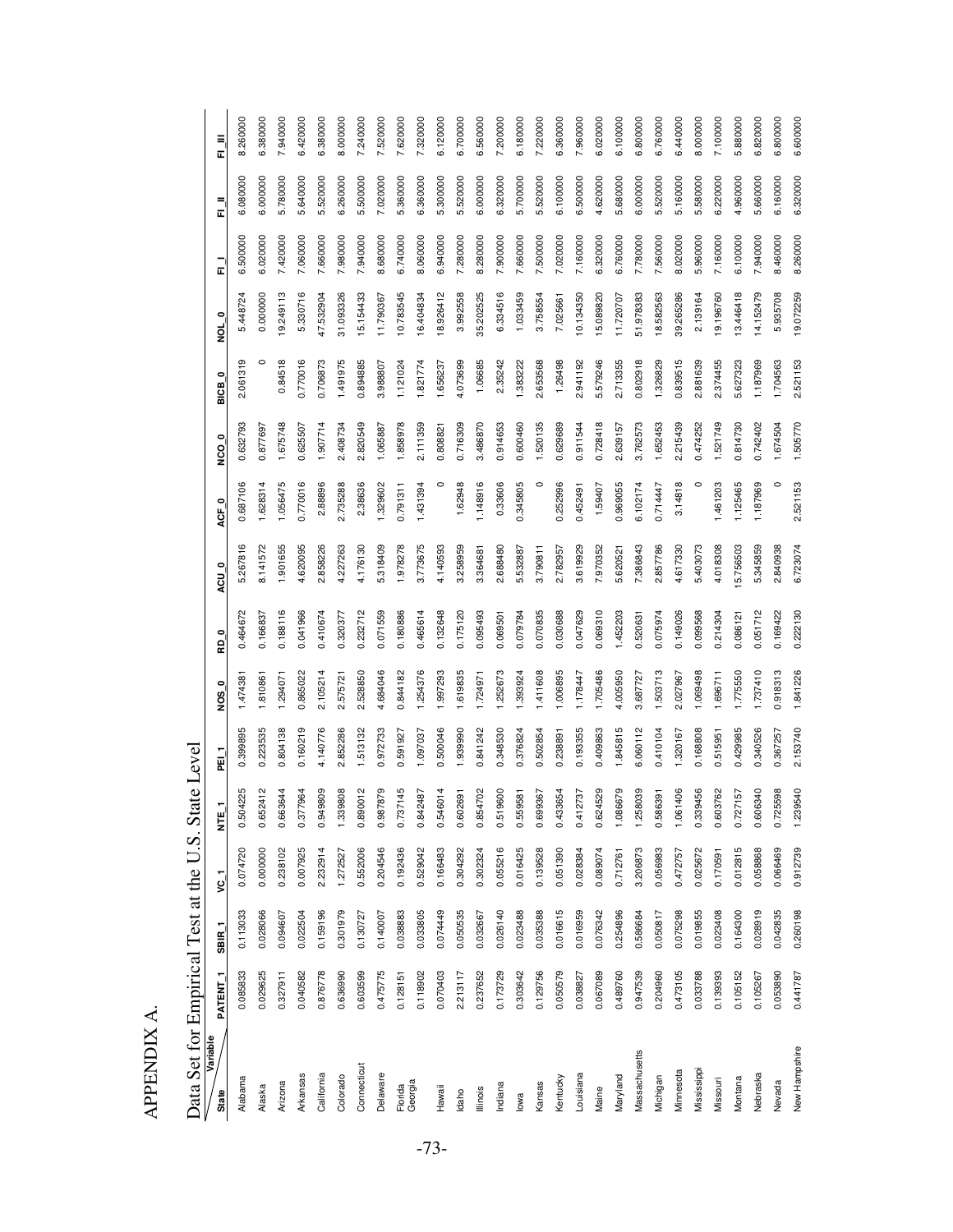| (Continued)                  |          |                   |          |                      |          |          |          |           |                  |          |                   |           |          |          |               |
|------------------------------|----------|-------------------|----------|----------------------|----------|----------|----------|-----------|------------------|----------|-------------------|-----------|----------|----------|---------------|
| Variable<br>State            | PATENT 1 | SBIR <sub>1</sub> | r J      | Ë                    | FEI T    | NOS 0    | RD 0     | ACU 0     | ACF <sub>0</sub> | O OSN    | BICB <sub>0</sub> | NOL 0     | —<br>교   | ー<br>正   | $\frac{1}{2}$ |
| New Jersey                   | 0.619633 | 0.091504          | 0.953349 | 815<br>1.413         | 2.211533 | 2.429793 | 0.194894 | 2.554828  | 2.554828         | 2.941789 | 1.338243          | 13.273133 | 8.020000 | 5.320000 | 6.360000      |
| New Mexico                   | 0.153899 | 0.235692          | 0.027551 | 273<br>0.619         | 0.514310 | 4.011631 | 1.108403 | 6.215304  | $\circ$          | 1.074464 | 4.520221          | 10.036332 | 6.020000 | 5.640000 | 6.740000      |
| New York                     | 0.328726 | 0.055449          | 0.471525 | 0.768390             | 1.135159 | 2.081307 | 0.137155 | 5.299347  | 1.71292          | 2.155383 | 1.177633          | 54.862719 | 7.200000 | 5.300000 | 3.020000      |
| North Carolina               | 0.333315 | 0.044402          | 0.363111 | 0.630357             | 0.933069 | 1.759215 | 0.117186 | 4.181842  | 0.52273          | 1.273766 | 0.914778          | 14.982480 | 7.860000 | 6.340000 | 7.100000      |
| North Dakota                 | 0.053454 | 0.058170          | 0.037056 | <b>1532</b><br>0.544 | 0.288218 | 2.047048 | 0.079822 | 16.976771 |                  | 0.661828 | 4.630028          | 0.000000  | 6.600000 | 5.180000 | 6.340000      |
| Ohio                         | 0.132199 | 0.092224          | 0.088270 | 0.592478             | 0.452077 | 1.613853 | 0.259401 | 3.370592  | 0.709598         | 1.632741 | 2.306194          | 18.388307 | 7.640000 | 5.460000 | 6.340000      |
| Oklahoma                     | 0.069111 | 0.033265          | 0.025540 | 0.532251             | 0.254766 | 1.313403 | 0.047404 | 3.557960  | 0.592993         | 0.887955 | $\circ$           | 5.286042  | 6.800000 | 5.580000 | 6.680000      |
| Oregon                       | 0.610889 | 0.092714          | 0.333753 | 0.808837             | 1.145430 | 1.809758 | 0.101194 | 6.067159  | 1.213432         | 1.085249 | 0                 | 14.616181 | 7.660000 | 6.080000 | 6.020000      |
| Pennsylvania<br>Rhode Island | 0.302354 | 0.080028          | 0.349405 | 0.672243             | 0.939119 | 1.889954 | 0.163560 | 4.987233  | 1.5534           | 2.071997 | $\circ$           | 14.127440 | 7.080000 | 5.620000 | 7.020000      |
|                              | 0.173439 | 0.099376          | 0.211670 | 0.669131             | 0.681925 | 2.340657 | 0.443853 | 3.894987  | 1.947494         | 1.083529 | 0                 | 15.516581 | 6.660000 | 4.720000 | 6.080000      |
| South Carolina               | 0.049195 | 0.027277          | 0.126761 | 0.394143             | 0.345572 | 1.196985 | 0.048248 | 5.181778  | 0.777267         | 0.840740 | c                 | 8.164859  | 6.980000 | 5.820000 | 8.360000      |
| South Dakota                 | 0.073502 | 0.035439          | 0.034126 | 0.526061             | 0.269966 | 1.343683 | 0.050661 | 14.781644 | $\circ$          | 0.395043 | 0                 | 8.042270  | 7.560000 | 6.280000 | 7.800000      |
| Tennessee                    | 0.077653 | 0.033132          | 0.114095 | 0.425711             | 0.357901 | 1.518394 | 0.109764 | 4.189197  | 0.182139         | 1.354189 | $\circ$           | 12.926287 | 7.440000 | 6.360000 | 7.860000      |
| Texas                        | 0.464974 | 0.052774          | 0.505553 | 0.707657             | 1.244306 | 1.417910 | 0.194100 | 3.493488  | 0.961975         | 1.779252 | c                 | 14.535510 | 8.080000 | 6.520000 | 6.840000      |
| Utah                         | 0.311564 | 0.105855          | 0.501746 | 0.872608             | 1.243303 | 2.203055 | 0.164482 | 3.310826  | 0.472975         | 1,434580 | 0                 | 34.626678 | 7.820000 | 6.140000 | 6.620000      |
| Vermont                      | 1.089512 | 0.120155          | 0.023722 | 1327<br>0.811        | 1.001967 | 2.930150 | 0.090250 | 10.050113 | 1.675019         | 1.096713 | $\circ$           | 14.989607 | 7.100000 | 4.960000 | 7.240000      |
| Virginia                     | 0.128269 | 0.213599          | 0.702586 | 1.142044             | 1.598742 | 2.175956 | 0.680487 | 3.952934  | 2.488884         | 3.631474 | c                 | 23.909862 | 6.800000 | 6.220000 | 6.840000      |
| Washington                   | 0.655435 | 0.105417          | 0.900024 | 0.830487             | 2.006243 | 2.266180 | 0.214005 | 3.175986  | 1.058662         | 1.404820 | c                 | 31.718179 | 7.420000 | 4.960000 | 5.840000      |
| West Virginia                | 0.020473 | 0.043159          | 0.013844 | 6225<br>0.396        | 0.180815 | 1.060957 | 0.132596 | 5.498718  | $\circ$          | 0.658563 | 0                 | 6.058573  | 5.440000 | 4.960000 | 6.480000      |
| Wisconsin                    | 0.168056 | 0.050380          | 0.074700 | 558<br>0.551         | 0.404148 | 1.579883 | 0.065101 | 5.320893  | 0.380064         | 1.028823 | 0                 | 19.442502 | 7.760000 | 5.260000 | 6.720000      |
| Wyoming                      | 0.046092 | 0.104207          | 0.000000 | 0.723382             | 0.321693 | 1.654915 | 0.069520 | 2.044701  | $\circ$          | 0.680354 | $\circ$           | 2.037544  | 7.800000 | 6.320000 | 7.900000      |
|                              |          |                   |          |                      |          |          |          |           |                  |          |                   |           |          |          |               |